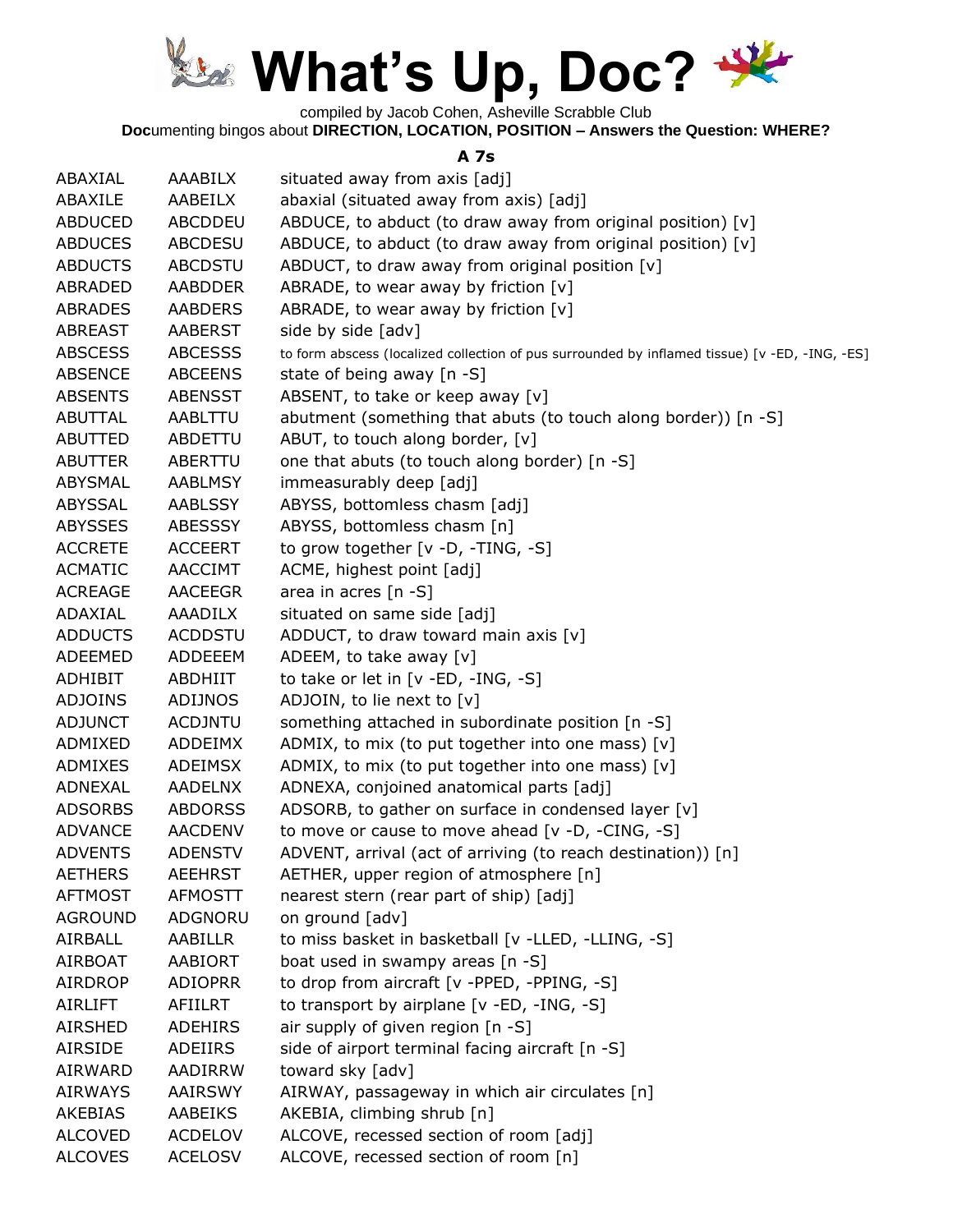compiled by Jacob Cohen, Asheville Scrabble Club

| <b>ALIENLY</b> | <b>AEILLNY</b> | in foreign (situated outside place or country) manner [adv]                     |
|----------------|----------------|---------------------------------------------------------------------------------|
| <b>ALIGHTS</b> | <b>AGHILST</b> | ALIGHT, to come down from something [v]                                         |
| <b>ALIGNED</b> | <b>ADEGILN</b> | ALIGN, to arrange in straight line [v]                                          |
| <b>ALIGNER</b> | <b>AEGILNR</b> | one that aligns (to arrange in straight line) [n -S]                            |
| <b>ALINING</b> | <b>AGIILNN</b> | ALINE, to align (to arrange in straight line) [v]                               |
| <b>ALPINES</b> | <b>AEILNPS</b> | ALPINE, plant native to high mountain regions [n]                               |
| AMASSED        | <b>AADEMSS</b> | AMASS, to gather (to bring together into one place or group) [v]                |
| <b>AMASSER</b> | <b>AAEMRSS</b> | one that amasses (to gather (to bring together into one place or group)) [n -S] |
| AMASSES        | <b>AAEMSSS</b> | AMASS, to gather (to bring together into one place or group) [v]                |
| <b>AMATOLS</b> | <b>AALMOST</b> | AMATOL, powerful explosive [n]                                                  |
| <b>AMMONAL</b> | <b>AALMMNO</b> | powerful explosive [n -S]                                                       |
| ANAGRAM        | <b>AAAGMNR</b> | to transpose letters of word or phrase to form new one [v -MMED, -MMING, -S]    |
| <b>ANAPHOR</b> | <b>AAHNOPR</b> | word or phrase that takes reference from preceding word or phrase [n -S]        |
| ANEARED        | <b>AADEENR</b> | ANEAR, to approach (to come near or nearer to) $[v]$                            |
| ANGLERS        | <b>AEGLNRS</b> | ANGLER, one that angles (to fish with hook and line) [n]                        |
| <b>ANGLING</b> | <b>AGGILNN</b> | ANGLE, to fish with hook and line $[v]$ / sport of fishing $[n - S]$            |
| ANIMISM        | <b>AIIMMNS</b> | belief that souls may exist apart from bodies [n -S]                            |
| ANNEXED        | <b>ADEENNX</b> | ANNEX, to add or attach [v]                                                     |
| <b>ANNEXES</b> | <b>AEENNSX</b> | ANNEX, to add or attach [v] / ANNEXE, something added or attached [n]           |
| <b>ANOLYTE</b> | <b>AELNOTY</b> | part of electricity-conducting solution nearest anode [n -S]                    |
| <b>ANTEFIX</b> | <b>AEFINTX</b> | upright ornament at eaves of tiled roof [n -A, -AE, -ES]                        |
| ANTISAG        | <b>AAGINST</b> | designed to prevent sagging [adj]                                               |
| <b>ANYWAYS</b> | <b>AANSWYY</b> | anyway (in any way) [adv]                                                       |
| ANYWISE        | <b>AEINSWY</b> | in any way [adv]                                                                |
| <b>APOGEAL</b> | AAGELOP        | APOGEE, point in orbit of body which is farthest from earth [adj]               |
| <b>APOGEAN</b> | <b>AAEGNOP</b> | APOGEE, point in orbit of body which is farthest from earth [adj]               |
| <b>APOGEES</b> | <b>AEEGOPS</b> | APOGEE, point in orbit of body which is farthest from earth [n]                 |
| <b>APOGEIC</b> | <b>ACEGIOP</b> | APOGEE, point in orbit of body which is farthest from earth [adj]               |
| <b>APOLUNE</b> | <b>AELNOPU</b> | point in orbit of body which is farthest from moon [n -S]                       |
| <b>APOSTIL</b> | <b>AILOPST</b> | marginal note $[n - S]$                                                         |
| <b>APOTHEM</b> | <b>AEHMOPT</b> | perpendicular from center to any side of regular polygon [n -S]                 |
| <b>APPAREL</b> | <b>AAELPPR</b> | to provide with outer garments [v -ED, -LLED, -ING, -LLING, -S]                 |
| <b>APPLIED</b> | ADEILPP        | APPLY, to bring into contact with something [v]                                 |
| <b>APPLIER</b> | AEILPPR        | one that applies (to bring into contact with something) [n -S]                  |
| <b>APPLIES</b> | <b>AEILPPS</b> | APPLY, to bring into contact with something [v]                                 |
| <b>APPOSED</b> | <b>ADEOPPS</b> | APPOSE, to place side by side [v]                                               |
| <b>APPOSER</b> | <b>AEOPPRS</b> | one that apposes (to place side by side) [n -S]                                 |
| <b>APPOSES</b> | <b>AEOPPSS</b> | APPOSE, to place side by side [v]                                               |
| <b>APPRESS</b> | <b>AEPPRSS</b> | to press close to something else [v -ED, -ING, -ES]                             |
| <b>APPULSE</b> | <b>AELPPSU</b> | approach of one moving body toward another [n -S]                               |
| ARCADIA        | AAACDIR        | region of simple pleasure and quiet [n -S]                                      |
| <b>ARCHWAY</b> | <b>AACHRWY</b> | passageway under arch [n -S]                                                    |
| <b>ARCTICS</b> | <b>ACCIRST</b> | ARCTIC, warm, waterproof overshoe [n]                                           |
| <b>AREALLY</b> | AAELLRY        | AREA, particular extent of space or surface [adv]                               |
| <b>AREAWAY</b> | <b>AAAERWY</b> | sunken area leading to basement entrance [n -S]                                 |
| <b>ARENOSE</b> | <b>AEENORS</b> | sandy (containing or covered with sand) [adj]                                   |
| <b>ARENOUS</b> | <b>AENORSU</b> | arenose (sandy (containing or covered with sand)) [adj]                         |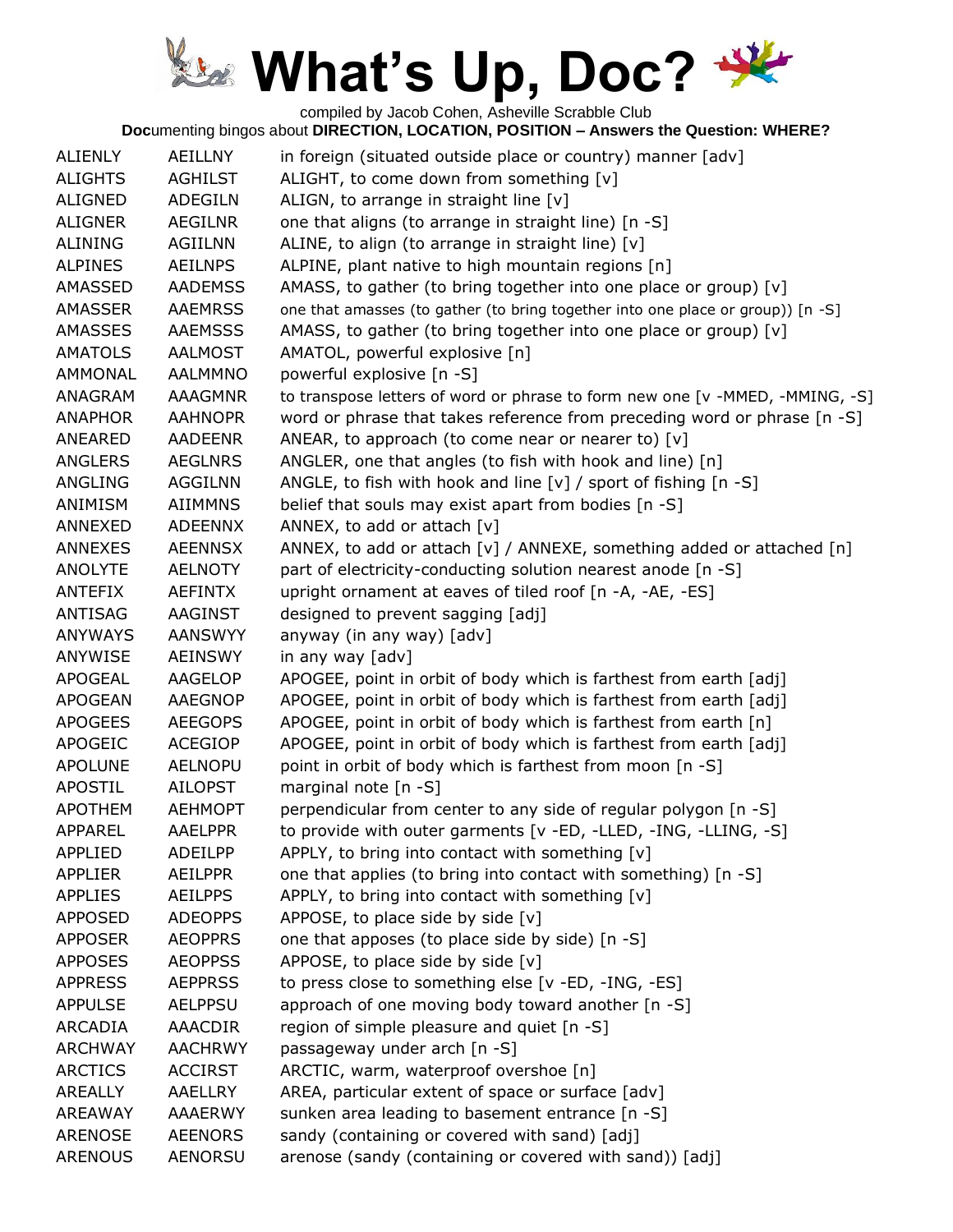compiled by Jacob Cohen, Asheville Scrabble Club

| <b>AREOLAE</b> | AAEELOR        | AREOLA, small space in network of leaf veins [n]                                  |
|----------------|----------------|-----------------------------------------------------------------------------------|
| <b>AREOLAR</b> | AAELORR        | AREOLA, small space in network of leaf veins [adj]                                |
| <b>AREOLAS</b> | <b>AAELORS</b> | AREOLA, small space in network of leaf veins [n]                                  |
| <b>AREOLES</b> | <b>AEELORS</b> | AREOLE, areola (small space in network of leaf veins) [n]                         |
| ARISING        | <b>AGIINRS</b> | ARISE, to get up [v]                                                              |
| <b>ARMBAND</b> | <b>AABDMNR</b> | band worn around arm (upper appendage of human body) [n -S]                       |
| ARMILLA        | AAILLMR        | thin membrane around stem of certain fungi [n -E, -S]                             |
| <b>ARMLETS</b> | <b>AELMRST</b> | ARMLET, armband (band worn around arm (upper appendage of human body)) [n]        |
| <b>AROINTS</b> | <b>AINORST</b> | AROINT, to drive away [v]                                                         |
| <b>AROYNTS</b> | <b>ANORSTY</b> | AROYNT, to aroint (to drive away) [v]                                             |
| <b>ARPENTS</b> | <b>AENPRST</b> | ARPENT, old French unit of area [n]                                               |
| ARRANGE        | <b>AAEGNRR</b> | to put in definite or proper order [v -D, -GING, -S]                              |
| ARRAYAL        | AAALRRY        | act of arraying (to put in definite or proper order) [n -S]                       |
| ARRAYED        | AADERRY        | to place in proper or desired order [v]                                           |
| <b>ARRAYER</b> | <b>AAERRRY</b> | one that arrays (to put in definite or proper order [n -S]                        |
| <b>ARRISES</b> | <b>AEIRRSS</b> | ARRIS, ridge formed by meeting of two surfaces [n]                                |
| ARRIVAL        | AAILRRV        | act of arriving (to reach destination) [n -S]                                     |
| ARRIVED        | ADEIRRV        | ARRIVE, to reach destination [v]                                                  |
| <b>ARRIVER</b> | AEIRRRV        | one that arrives (to reach destination) [n -S]                                    |
| <b>ARRIVES</b> | <b>AEIRRSV</b> | ARRIVE, to reach destination [v]                                                  |
| <b>ARROWED</b> | ADEORRW        | ARROW, to indicate proper position of with arrow [v]                              |
| <b>ASCENDS</b> | <b>ACDENSS</b> | ASCEND, to go or move upward [v]                                                  |
| <b>ASCENTS</b> | <b>ACENSST</b> | ASCENT, act of ascending (to go or move upward) [n]                               |
| <b>ASHIEST</b> | <b>AEHISST</b> | ASHY, covered with ashes [adj]                                                    |
| <b>ASKANCE</b> | <b>AACEKNS</b> | with side glance [adv]                                                            |
| <b>ASPRAWL</b> | <b>AALPRSW</b> | sprawling [adj]                                                                   |
| <b>ASQUINT</b> | AINQSTU        | with sidelong glance [adv]                                                        |
| <b>ASTASIA</b> | <b>AAAISST</b> | inability to stand resulting from muscular incoordination [n -S]                  |
| <b>ASTATIC</b> | <b>AACISTT</b> | unstable (not stable (resistant to sudden change or position or condition)) [adj] |
| <b>ASTRICT</b> | <b>ACIRSTT</b> | to restrict (to keep within certain boundaries) [v -ED, -ING, -S]                 |
| <b>ASTRIDE</b> | <b>ADEIRST</b> | with one leg on each side [adv]                                                   |
| <b>ATHWART</b> | <b>AAHRTTW</b> | from side to side [adv]                                                           |
| <b>ATROPHY</b> | <b>AHOPRTY</b> | to waste away [v -HIED, -ING, -HIES]                                              |
| <b>ATTENDS</b> | <b>ADENSTT</b> | ATTEND, to be present at $[v]$                                                    |
| <b>ATTRACT</b> | <b>AACRTTT</b> | to cause to approach or adhere [v -ED, -ING, -S]                                  |
| <b>AUREOLE</b> | AEELORU        | to surround with halo (ring of light) [v -D, -LING, -S]                           |
| <b>AURORAE</b> | AAEORRU        | AURORA, rising light of morning [n]                                               |
| <b>AURORAL</b> | AALORRU        | AURORA, rising light of morning [adj]                                             |
| <b>AURORAS</b> | <b>AAORRSU</b> | AURORA, rising light of morning [n]                                               |
| <b>AVERTED</b> | <b>ADEERTV</b> | AVERT, to turn away $[v]$                                                         |
| <b>AVERTER</b> | <b>AEERRTV</b> | one that averts to turn away [n -S]                                               |
| <b>AVIATED</b> | <b>AADEITV</b> | AVIATE, to fly aircraft $[v]$                                                     |
| <b>AVIATES</b> | <b>AAEISTV</b> | AVIATE, to fly aircraft $[v]$                                                     |
| <b>AVIATIC</b> | AACIITV        | AVIATION, act of aviating (to fly aircraft) [adj]                                 |
| <b>AVIATOR</b> | <b>AAIORTV</b> | one that aviates (to fly aircraft) [n -S]                                         |
| <b>AVIONIC</b> | <b>ACIINOV</b> | AVIONICS, science of electronics applied to aviation [adj]                        |
| <b>AVOIDED</b> | ADDEIOV        | AVOID, to keep away from [v]                                                      |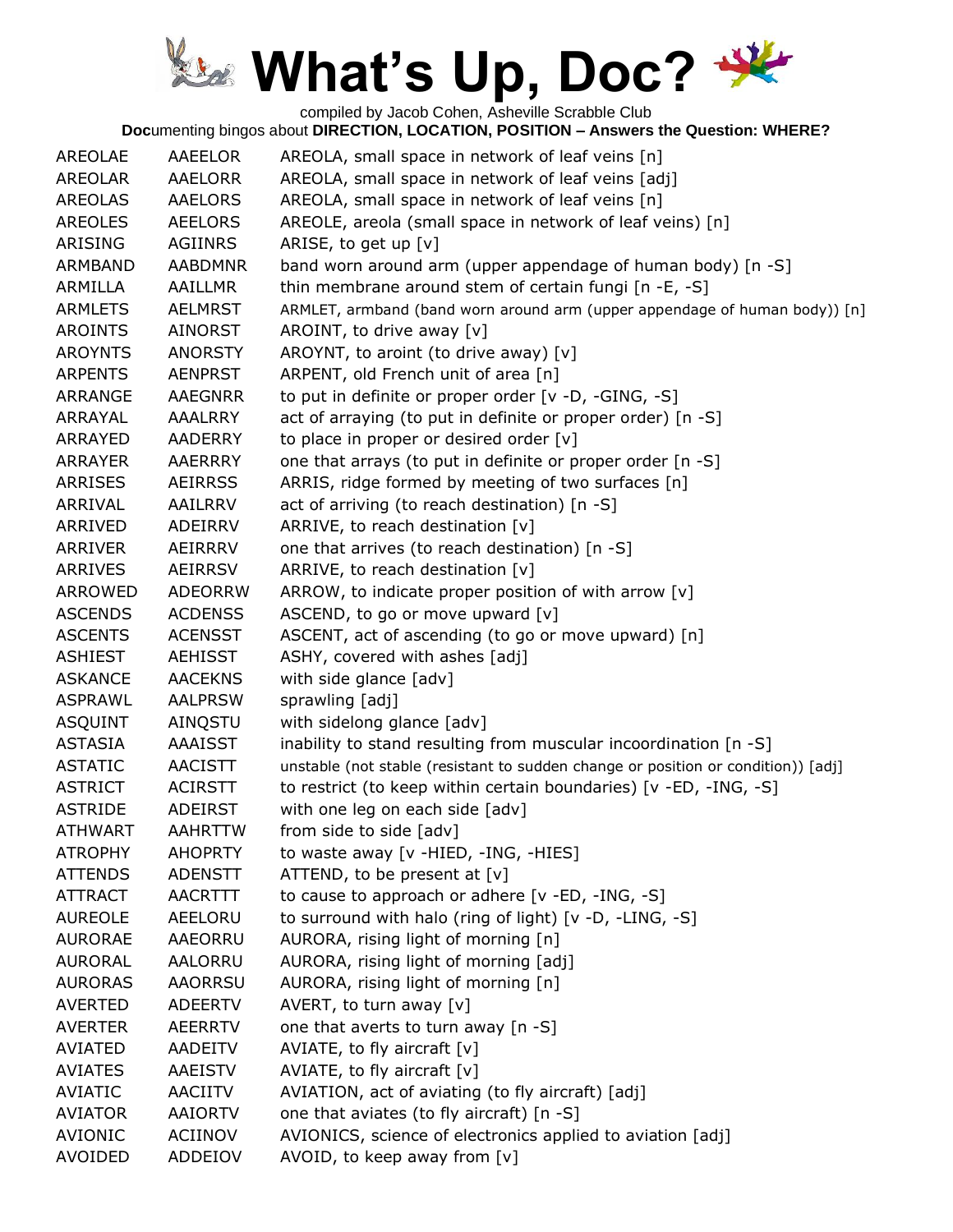compiled by Jacob Cohen, Asheville Scrabble Club

| <b>AVOIDER</b> | ADEIORV        | one that avoids (to keep away from) [n -S]                                |
|----------------|----------------|---------------------------------------------------------------------------|
| <b>AVULSED</b> | <b>ADELSUV</b> | AVULSE, to tear off forcibly [v]                                          |
| <b>AVULSES</b> | <b>AELSSUV</b> | AVULSE, to tear off forcibly [v]                                          |
| <b>AWKWARD</b> | <b>AADKRWW</b> | lacking skill, dexterity or grace [adj]                                   |
| <b>AXIALLY</b> | <b>AAILLXY</b> | AXIAL, pertaining to or forming axis [adv]                                |
| <b>AXILLAR</b> | <b>AAILLRX</b> | feather on under surface of bird's wing [n -S]                            |
| <b>AZIMUTH</b> | <b>AHIMTUZ</b> | angle of horizontal deviation [n -S]                                      |
|                |                | <b>B</b> 7s                                                               |
| <b>BACKBAR</b> | <b>AABBCKR</b> | space behind bar with shelves for bottles [n -S]                          |
| <b>BACKERS</b> | <b>ABCEKRS</b> | BACKER, supporter (one that supports (to hold up or add strength to)) [n] |
| <b>BACKFAT</b> | <b>AABCFKT</b> | layer of fat between skin and muscle in animals [n -S]                    |
| <b>BACKHOE</b> | <b>ABCEHKO</b> | to use backhoe (type of excavating machine) [v -D, -ING, -S]              |
| <b>BACKING</b> | <b>ABCGIKN</b> | BACK, to support (to hold up or add strength to) [v]                      |
| <b>BACKLIT</b> | <b>ABCIKLT</b> | illuminated from behind [adj]                                             |
| <b>BACKLOT</b> | <b>ABCKLOT</b> | outdoor area in movie studio [n -S]                                       |
| <b>BACKOUT</b> | <b>ABCKOTU</b> | reversal of launching procedures [n -S]                                   |
| <b>BACKSET</b> | <b>ABCEKST</b> | setback (defeat) [n -S]                                                   |
| <b>BADLAND</b> | <b>AABDDLN</b> | barren, hilly area [n -S]                                                 |
| <b>BAFFING</b> | <b>ABFFGIN</b> | BAFF, to strike under golf ball [v]                                       |
| <b>BAILEYS</b> | ABEILSY        | BAILEY, outer castle wall [n]                                             |
| <b>BALCONY</b> | <b>ABCLNOY</b> | elevated platform [n -NIES]                                               |
| <b>BALKERS</b> | <b>ABEKLRS</b> | BALKER, one that balks (to stop short and refuse to proceed) [n]          |
| <b>BALKING</b> | <b>ABGIKLN</b> | BALK, to stop short and refuse to proceed [v]                             |
| <b>BALLAST</b> | <b>AABLLST</b> | to stabilize [v -ED, -ING, -S]                                            |
| <b>BANDAGE</b> | <b>AABDEGN</b> | to cover wound with strip of cloth [v -D, -GING, -S]                      |
| <b>BANDIED</b> | ABDDEIN        | BANDY, to throw to and fro [v]                                            |
| <b>BANDIES</b> | <b>ABDEINS</b> | BANDY, to throw to and fro [v]                                            |
| <b>BANKITS</b> | <b>ABIKNST</b> | BANKIT, raised sidewalk [n]                                               |
| <b>BARKIER</b> | ABEIKRR        | BARKY, covered with bark (tough outer covering of root or stem) [adj]     |
| <b>BASALLY</b> | <b>AABLLSY</b> | BASAL, pertaining to foundation [adv]                                     |
| <b>BASILAR</b> | <b>AABILRS</b> | basal (pertaining to foundation) [adj]                                    |
| <b>BASKING</b> | <b>ABGIKNS</b> | BASK, to lie in pleasant warmth [v]                                       |
| <b>BASSETS</b> | <b>ABESSST</b> | BASSET, to outcrop (to protrude above soil) [v]                           |
| <b>BASTERS</b> | <b>ABERSST</b> | BASTER, one that bastes (to sew loosely together) [n]                     |
| <b>BASTING</b> | <b>ABGINST</b> | BASTE, to sew loosely together [v]                                        |
| <b>BATCHED</b> | <b>ABCDEHT</b> | BATCH, to bring together [v]                                              |
| <b>BATCHER</b> | <b>ABCEHRT</b> | one that batches (to bring together) [n -S]                               |
| <b>BATCHES</b> | <b>ABCEHST</b> | BATCH, to bring together [v]                                              |
| <b>BATHYAL</b> | <b>AABHLTY</b> | pertaining to deep water [adj]                                            |
| <b>BAYSIDE</b> | <b>ABDEISY</b> | shore of bay (inlet of sea) [n -S]                                        |
| <b>BEACHED</b> | <b>ABCDEEH</b> | BEACH, to drive ashore [v]                                                |
| <b>BEACHES</b> | <b>ABCEEHS</b> | BEACH, to drive ashore [v]                                                |
| <b>BEBLOOD</b> | <b>BBDELOO</b> | to cover with blood [v -ED, -ING, -S]                                     |
| <b>BECHALK</b> | ABCEHKL        | to cover with chalk [v -ED, -ING, -S]                                     |
| <b>BECRAWL</b> | <b>ABCELRW</b> | to crawl over [v -ED, -ING, -S]                                           |
| <b>BECROWD</b> | <b>BCDEORW</b> | to crowd closely [v -ED, -ING, -S]                                        |
| <b>BECRUST</b> | <b>BCERSTU</b> | to cover with crust [v -ED, -ING, -S]                                     |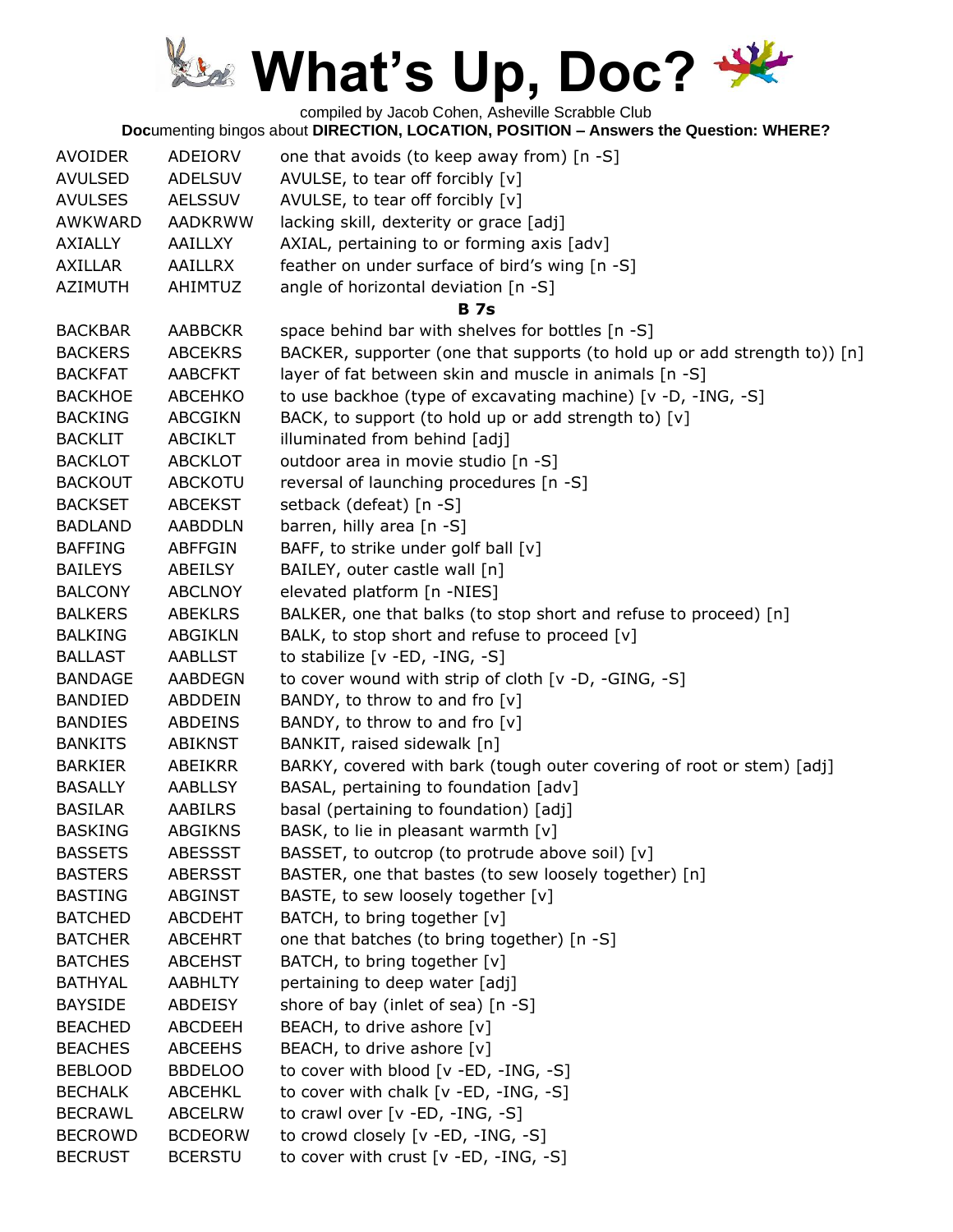compiled by Jacob Cohen, Asheville Scrabble Club

| <b>BEDAUBS</b> | ABBDESU        | BEDAUB, to besmear (to smear over) [v]                                             |
|----------------|----------------|------------------------------------------------------------------------------------|
| <b>BEDHEAD</b> | ABDDEEH        | upright board at head of bed [n -S]                                                |
| <b>BEDRAIL</b> | ABDEILR        | board at bedside [n -S]                                                            |
| <b>BEDRAPE</b> | ABDEEPR        | to drape (to arrange in graceful folds) [v -D, -PING, -S]                          |
| <b>BEDROCK</b> | <b>BCDEKOR</b> | rock under soil [n -S]                                                             |
| <b>BEDSIDE</b> | <b>BDDEEIS</b> | side of bed [n -S]                                                                 |
| <b>BEDWARD</b> | ABDDERW        | toward bed [adv]                                                                   |
| <b>BEELINE</b> | <b>BEEEILN</b> | to go in straight direct course [v -D, -NING, -S]                                  |
| <b>BEETLED</b> | <b>BDEEELT</b> | BEETLE, to jut out [v]                                                             |
| <b>BEETLES</b> | <b>BEEELST</b> | BEETLE, to jut out [v]                                                             |
| <b>BEFRETS</b> | <b>BEEFRST</b> | BEFRET, to gnaw (to wear away by persistent biting) [v]                            |
| <b>BEGIRDS</b> | <b>BDEGIRS</b> | BEGIRD, to surround (to extend completely around) [v]                              |
| <b>BEGULFS</b> | <b>BEFGLSU</b> | BEGULF, to engulf [v]                                                              |
| <b>BEHEADS</b> | <b>ABDEEHS</b> | BEHEAD, to cut off head of [v]                                                     |
| <b>BEHINDS</b> | <b>BDEHINS</b> | BEHIND, buttocks (either of two rounded parts of rump) [n]                         |
| <b>BEKNOTS</b> | <b>BEKNOST</b> | BEKNOT, to tie in knots [v]                                                        |
| <b>BELEAPS</b> | <b>ABEELPS</b> | BELEAP, to leap upon [v]                                                           |
| <b>BELEAPT</b> | ABDEEELP       | BELEAP, to leap upon $[v]$                                                         |
| <b>BELLIED</b> | <b>BDEEILL</b> | BELLY, to swell out [v]                                                            |
| <b>BELLIES</b> | <b>BEEILLS</b> | BELLY, to swell out [v]                                                            |
| <b>BELTERS</b> | <b>BEELRST</b> | BELTER, one that belts (to fasten with belt (strap or band worn around waist)) [n] |
| <b>BELTING</b> | <b>BEGILNT</b> | BELT, to fasten with belt (strap or band worn around waist) [v]                    |
| <b>BELTWAY</b> | ABELTWY        | highway around urban area [n -S]                                                   |
| <b>BENDIER</b> | <b>BDEEINR</b> | BENDY, flexible (capable of being bent) [adj]                                      |
| <b>BENEATH</b> | ABEEHNT        | under (in lower position than) [prep]                                              |
| <b>BENTHAL</b> | <b>ABEHLNT</b> | benthic (pertaining to ocean depths) [adj]                                         |
| <b>BENTHIC</b> | <b>BCEHINT</b> | pertaining to ocean depths [adj]                                                   |
| <b>BENTHON</b> | <b>BEHNNOT</b> | organisms living in benthos (bottom of sea) [n -S]                                 |
| <b>BENTHOS</b> | <b>BEHNOST</b> | bottom of sea [n -ES]                                                              |
| <b>BERAKED</b> | <b>ABDEEKR</b> | BERAKE, to rake all over [v]                                                       |
| <b>BERAKES</b> | <b>ABEEKRS</b> | BERAKE, to rake all over [v]                                                       |
| <b>BEREAVE</b> | <b>ABEEERV</b> | to deprive (to take something away from) [v -D, -EFT, -VING, -S]                   |
| <b>BESIEGE</b> | <b>BEEEGIS</b> | to surround (to extend completely around) [v -D, -GING, -S]                        |
| <b>BESLIME</b> | <b>BEEILMS</b> | to cover with slime [v -D, -MING, -S]                                              |
| <b>BESMEAR</b> | <b>ABEEMRS</b> | to smear over [v -ED, -ING, -S]                                                    |
| <b>BESNOWS</b> | <b>BENOSSW</b> | BESNOW, to cover with snow [v]                                                     |
| <b>BESTREW</b> | <b>BEERSTW</b> | to scatter $[v - ED, -N, -ING, -S]$                                                |
| <b>BESTROW</b> | <b>BEORSTW</b> | to bestrew (to scatter) [v -ED, -N, -ING, -S]                                      |
| <b>BESTUDS</b> | <b>BDESSTU</b> | BESTUD, to dot (to cover with dots (tiny round marks)) [v]                         |
| <b>BESWARM</b> | <b>ABEMRSW</b> | to swarm all over [v -ED, -ING, -S]                                                |
| <b>BETWEEN</b> | <b>BEEENTW</b> | in space that separates [prep]                                                     |
| <b>BETWIXT</b> | <b>BEITTWX</b> | between (in space that separates) [prep]                                           |
| <b>BEVOMIT</b> | <b>BEIMOTV</b> | to vomit all over [v -ED, -ING, -S]                                                |
| <b>BEYONDS</b> | <b>BEDNOSY</b> | BEYOND, something that lies farther ahead [n]                                      |
| <b>BIGTIME</b> | <b>BEGIIMT</b> | pertaining to highest level [adj]                                                  |
| <b>BILAYER</b> | ABEILRY        | film with two molecular layers [n -S]                                              |
| <b>BILEVEL</b> | <b>BEEILLV</b> | house having two levels [n -S]                                                     |
|                |                |                                                                                    |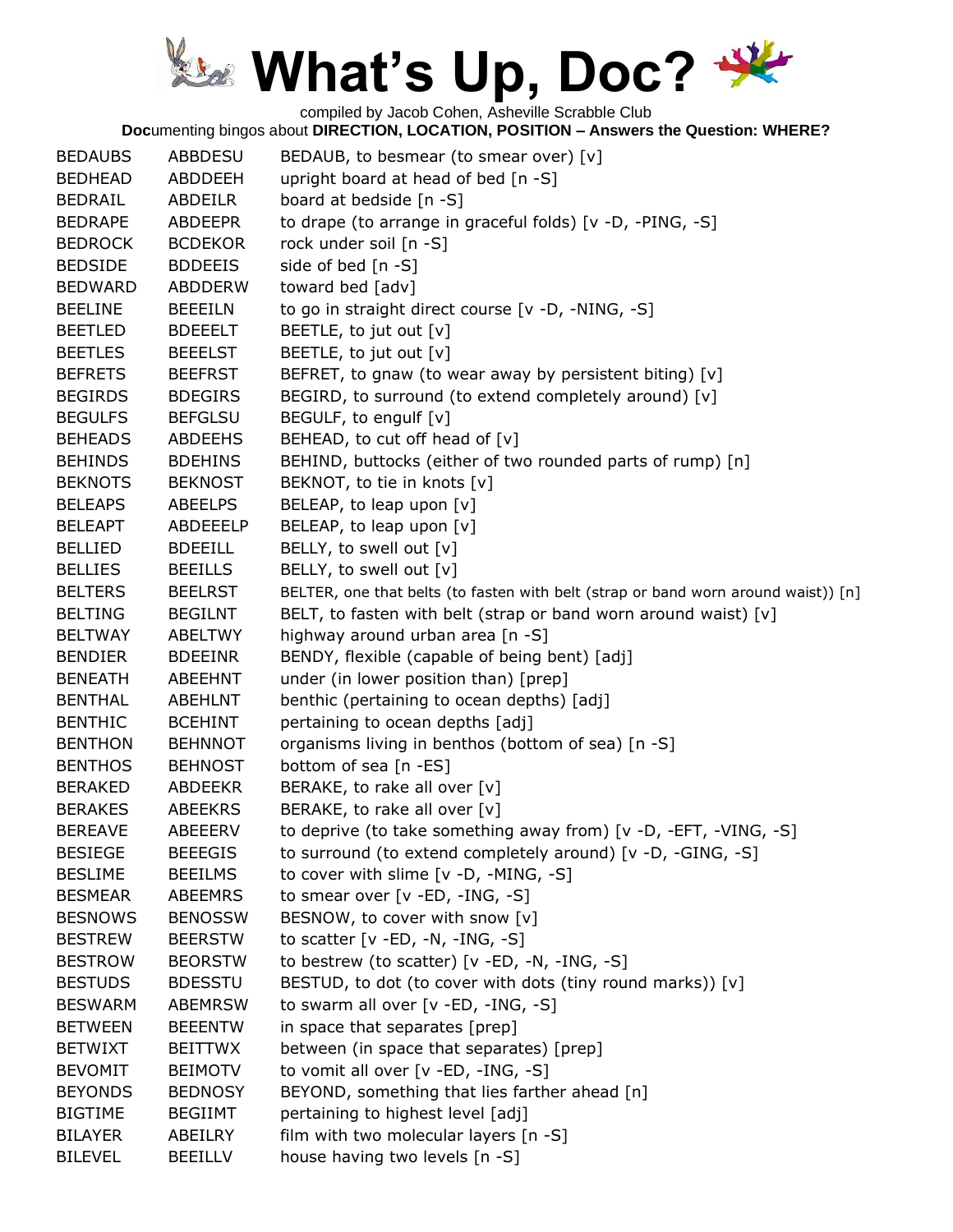compiled by Jacob Cohen, Asheville Scrabble Club

| <b>BILLING</b> | <b>BGIILLN</b> | relative position in which performer is listed [n -S]                             |
|----------------|----------------|-----------------------------------------------------------------------------------|
| <b>BILLOWS</b> | <b>BILLOSW</b> | BILLOW, to swell [v]                                                              |
| <b>BILLOWY</b> | <b>BILLOWY</b> | swelling; surging [adj]                                                           |
| <b>BIMORPH</b> | <b>BHIMOPR</b> | device consisting of two crystals cemented together [n -S]                        |
| <b>BIOFILM</b> | <b>BFIILMO</b> | thin layer of microorganisms [n -S]                                               |
| <b>BIRDDOG</b> | <b>BDDGIOR</b> | to follow closely [v -GGED, -GGING, -S]                                           |
| <b>BIRLING</b> | <b>BGIILNR</b> | BIRL, to rotate floating log [v]                                                  |
| <b>BISNAGA</b> | <b>AABGINS</b> | type of cactus (plant native to arid regions) [n -S]                              |
| <b>BITTING</b> | <b>BGIINTT</b> | BITT, to secure cable around post $[v]$                                           |
| <b>BIZNAGA</b> | AABGINZ        | bisnaga (type of cactus (plant native to arid regions)) [n -S]                    |
| <b>BLANKET</b> | <b>ABEKLNT</b> | to cover uniformly [v -ED, -ING, -S]                                              |
| <b>BLASTED</b> | <b>ABDELST</b> | BLAST, to use explosive [v]                                                       |
| <b>BLASTER</b> | <b>ABELRST</b> | one that blasts (to use explosive) [n -S]                                         |
| <b>BLENDED</b> | <b>BDDEELN</b> | BLEND, to mix smoothly and inseparably together [v]                               |
| <b>BLENDER</b> | <b>BDEELNR</b> | one that blends (to mix smoothly and inseparably together) [n -S]                 |
| <b>BLISTER</b> | <b>BEILRST</b> | skin swelling [v -ED, -ING, -S]                                                   |
| <b>BLOUSED</b> | <b>BELOSSU</b> | BLOUSE, to hang loosely [v]                                                       |
| <b>BLOUSES</b> | <b>BDELOSU</b> | BLOUSE, to hang loosely [v]                                                       |
| <b>BLOWOFF</b> | <b>BFFLOOW</b> | expelling of gas [n -S]                                                           |
| <b>BLOWOUT</b> | <b>BLOOTUW</b> | sudden rupture [n -S]                                                             |
| <b>BLOWUPS</b> | <b>BLOPSUW</b> | BLOWUP, explosion [n]                                                             |
| <b>BLUFFER</b> | <b>BEFFLRU</b> | BLUFF, having broad front [adj]                                                   |
| <b>BLUFFLY</b> | <b>BFFLLUY</b> | BLUFF, having broad front [adv]                                                   |
| <b>BOATELS</b> | <b>ABELOST</b> | BOATEL, waterside hotel [n]                                                       |
| <b>BOBBERS</b> | <b>BBBEORS</b> | BOBBER, one that bobs (to move up and down) [n]                                   |
| <b>BOBBING</b> | <b>BBBGINO</b> | BOB, to move up and down [v]                                                      |
| <b>BOGLAND</b> | <b>ABDGLNO</b> | area of boggy land $[n - S]$                                                      |
| <b>BOLIDES</b> | <b>BDEILOS</b> | BOLIDE, exploding meteor [n]                                                      |
| <b>BOMBARD</b> | <b>ABBDMOR</b> | to bomb (to attack with bombs (explosive projectiles)) [v -ED, -ING, -S]          |
| <b>BOMBERS</b> | <b>BBEMORS</b> | BOMBER, one that bombs (to attack with bombs (explosive projectiles)) [n]         |
| <b>BOMBING</b> | <b>BBGIMNO</b> | attack with bombs [n -S] / BOMB, to attack with bombs (explosive projectiles) [v] |
| <b>BOMBORA</b> | <b>ABBMOOR</b> | sea area over ridge of rock [n -S]                                                |
| <b>BONDERS</b> | <b>BDENORS</b> | BONDER, one that bonds (to join together) [n]                                     |
| <b>BONDING</b> | <b>BDGINNO</b> | BOND, to join together [v]                                                        |
| <b>BONEBED</b> | <b>BBDEENO</b> | area containing dinosaur fossils [n -S]                                           |
| <b>BOONIES</b> | <b>BEINOOS</b> | backwoods area [n BOONIES]                                                        |
| <b>BORDERS</b> | <b>BDEORRS</b> | BORDER, to put border (edge) on [v]                                               |
| <b>BORDURE</b> | <b>BDEORRU</b> | border around shield [n -S]                                                       |
| <b>BORINGS</b> | <b>BGINORS</b> | BORING, inner cavity                                                              |
| <b>BOSQUES</b> | <b>BEOQSSU</b> | BOSQUE, bosk (small wooded area) [n]                                              |
| <b>BOTTOMS</b> | <b>BMOOSTT</b> | BOTTOM, position at base of object [n]                                            |
| <b>BOULDER</b> | <b>BDELORU</b> | to climb up large rocks [v -ED, -ING, -S]                                         |
| <b>BOUNCED</b> | <b>BCDENOU</b> | BOUNCE, to spring back [v]                                                        |
| <b>BOUNCER</b> | <b>BCENORU</b> | one that bounces (to spring back) [n -S]                                          |
| <b>BOUNCES</b> | <b>BCENOSU</b> | BOUNCE, to spring back [v]                                                        |
| <b>BOUNDER</b> | <b>BDENORU</b> | one that bounds (to tie or secure) [n -S]                                         |
| <b>BOWERED</b> | <b>BDEEORW</b> | BOWER, to embower (to surround with foliage) [v]                                  |
|                |                |                                                                                   |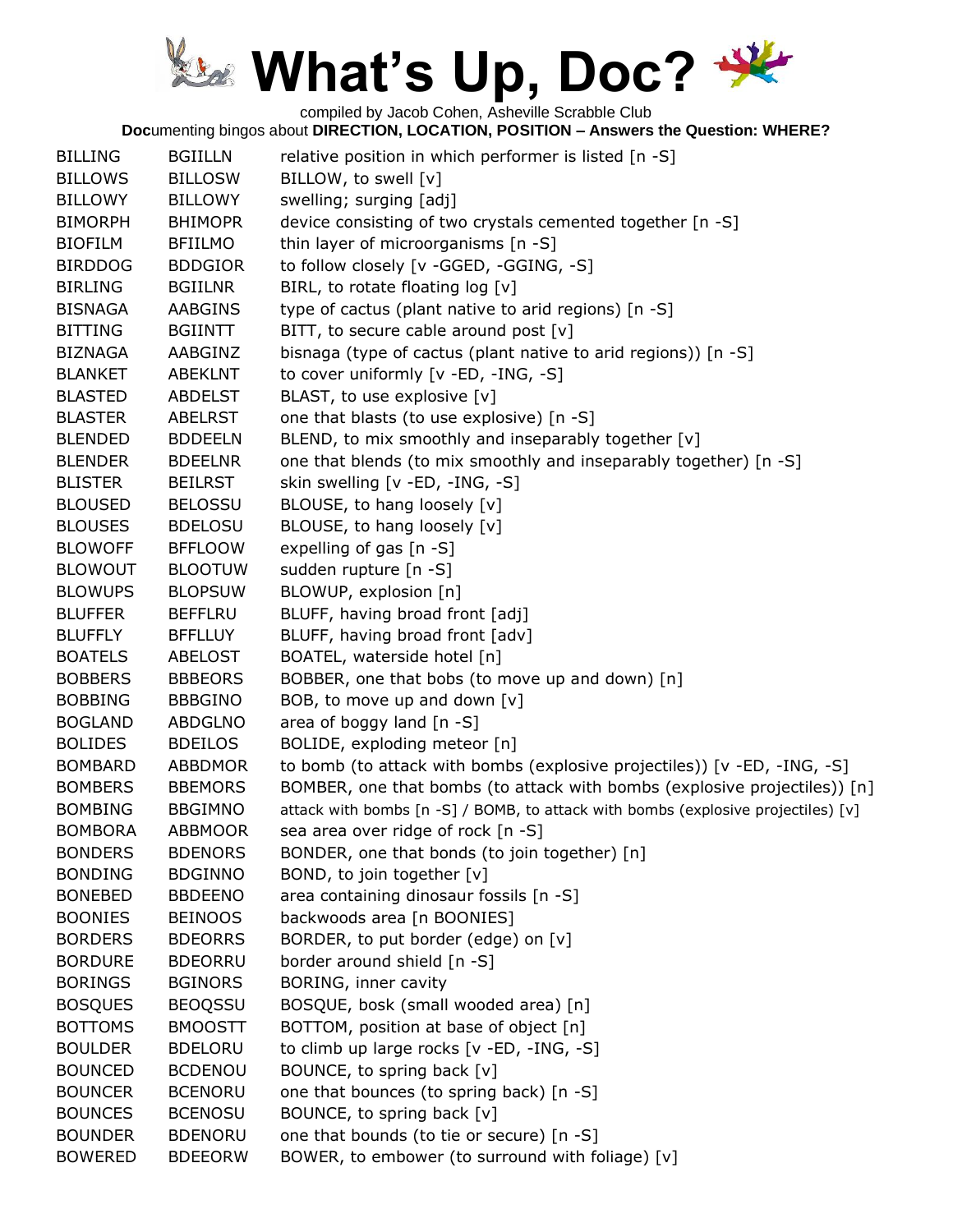compiled by Jacob Cohen, Asheville Scrabble Club

| <b>BOWINGS</b> | <b>BGINOSW</b> | BOWING, technique of managing bow of stringed instrument [n]                        |
|----------------|----------------|-------------------------------------------------------------------------------------|
| <b>BOWLEGS</b> | <b>BEGLOSW</b> | BOWLEG, outwardly curved leg [n]                                                    |
| <b>BOWLERS</b> | <b>BELORSW</b> | BOWLER, one that bowls (to play at bowling) [n]                                     |
| <b>BOWLING</b> | <b>BGILNOW</b> | BOWL, to play at bowling $[v]$ / game in which balls are rolled at objects $[n -S]$ |
| <b>BOXHAUL</b> | <b>ABHLOUX</b> | to veer ship around [v -ED, -ING, -S]                                               |
| <b>BOXINGS</b> | <b>BGINOSX</b> | BOXING, casing (protective outer covering) [n]                                      |
| <b>BRAIDED</b> | ABDDEIR        | BRAID, to weave together [v]                                                        |
| <b>BRAIDER</b> | ABDEIRR        | one that braids (to weave together) [n -S]                                          |
| <b>BRAILED</b> | <b>ABDEILR</b> | BRAIL, to haul in sail [v]                                                          |
| <b>BRANNED</b> | <b>ABDENNR</b> | BRAN, to soak in water mixed with bran (outer coat of cereals) [v]                  |
| <b>BRANNER</b> | <b>ABENNRR</b> | one that brans (to soak in water mixed with bran (outer coat of cereals)) [n -S]    |
| <b>BRAZERS</b> | <b>ABERRSZ</b> | BRAZER, one that brazes (to solder together) [n]                                    |
| <b>BRAZING</b> | ABGINRZ        | BRAZE, to solder together [v]                                                       |
| <b>BREADED</b> | ABDDEER        | BREAD, to cover with crumbs of bread (baked foodstuff made from flour) [v]          |
| <b>BREADTH</b> | <b>ABDEHRT</b> | width (extent from side to side) [n -S]                                             |
| <b>BREAMED</b> | <b>ABDEEMR</b> | BREAM, to clean ship's bottom [v]                                                   |
| <b>BREGMAS</b> | <b>ABEGMRS</b> | BREGMA, junction point of skull [n]                                                 |
| <b>BRICOLE</b> | <b>BCEILOR</b> | cushion shot in billiards [n -S]                                                    |
| <b>BRIDGED</b> | <b>BDDEGIR</b> | BRIDGE, to connect [v]                                                              |
| <b>BRIDGES</b> | <b>BDEGIRS</b> | BRIDGE, to connect (to join together) [v]                                           |
| <b>BRIGADE</b> | ABDEGIR        | to group together [v -D, -DING, -S]                                                 |
| <b>BRIMFUL</b> | <b>BFILMRU</b> | ready to overflow [adj]                                                             |
| <b>BRIMMED</b> | <b>BDEIMMR</b> | BRIM, to fill to top [v]                                                            |
| <b>BRIMMER</b> | <b>BEIMMRR</b> | brimming cup or glass [n -S]                                                        |
| <b>BRINGER</b> | <b>BEGINRR</b> | one that brings (to take with oneself to place) [n -S]                              |
| <b>BRISANT</b> | ABINRST        | BRISANCE, shattering effect of explosive [adj]                                      |
| <b>BRISTLY</b> | <b>BILRSTY</b> | stiffly erect [adj]                                                                 |
| <b>BROADER</b> | <b>ABDEORR</b> | BROAD, wide (having great extent from side to side) [adj]                           |
| <b>BROADLY</b> | <b>ABDLORY</b> | in broad (wide (having great extent from side to side)) manner [adv]                |
| <b>BROUGHT</b> | <b>BGHORTU</b> | BRING, to take with oneself to place [v]                                            |
| <b>BUCKING</b> | <b>BCGIKNU</b> | BUCK, to leap forward and upward suddenly [v]                                       |
| <b>BUCKLED</b> | <b>BCDEKLU</b> | BUCKLE, to bend under pressure [v]                                                  |
| <b>BUCKLES</b> | <b>BCEKLSU</b> | BUCKLE, to bend under pressure [v]                                                  |
| <b>BULGIER</b> | <b>BEGILRU</b> | BULGY, bulging (to swell out) [adj]                                                 |
| <b>BULGING</b> | <b>BGGILNU</b> | BULGE, to swell out [v]                                                             |
| <b>BULLATE</b> | ABELLTU        | blistered in appearance [adj]                                                       |
| <b>BULLING</b> | <b>BGILLNU</b> | BULL, to push ahead $[v]$                                                           |
| <b>BULLOUS</b> | <b>BLLOSUU</b> | resembling bullae (large blister) [adj]                                             |
| <b>BUMBLED</b> | <b>BBDELMU</b> | BUMBLE, to bungle (to work, make, or do clumsily) [v]                               |
| <b>BUMBLER</b> | <b>BBDELMU</b> | one that bumbles (to work, make, or do clumsily) [n -S]                             |
| <b>BUMBLES</b> | <b>BBELMSU</b> | BUMBLE, to bungle (to work, make, or do clumsily) [v]                               |
| <b>BUMMERS</b> | <b>BEMMRSU</b> | BUMMER, one that bums (to live idly) [n]                                            |
| <b>BUMMING</b> | <b>BGIMMNU</b> | BUM, to live idly [v]                                                               |
| <b>BUMPING</b> | <b>BGIMNPU</b> | BUMP, to knock against [v]                                                          |
| <b>BUNCHED</b> | <b>BCDEHNU</b> | BUNCH, to group together [v]                                                        |
| <b>BUNCHER</b> | <b>BCEHNRU</b> | one that gathers things together [n -S]                                             |
| <b>BUNCHES</b> | <b>BCEHNSU</b> | BUNCH, to group together [v]                                                        |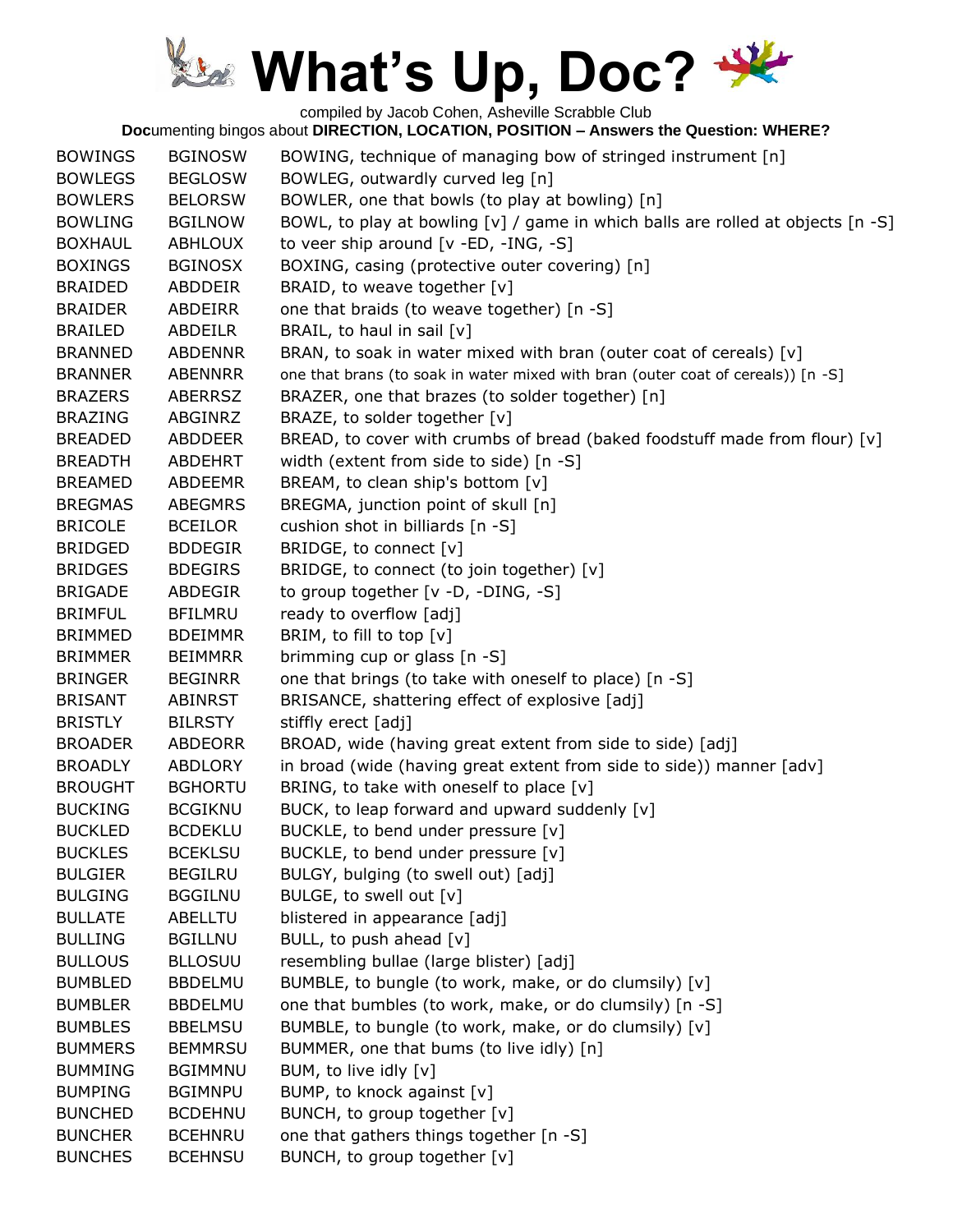compiled by Jacob Cohen, Asheville Scrabble Club

| <b>BUNDLED</b><br><b>BUNDLER</b><br><b>BUNDLES</b><br><b>BUNGEES</b><br><b>BUNGLED</b><br><b>BUNGLER</b><br><b>BUNGLES</b><br><b>BUOYANT</b><br><b>BURKHAS</b><br><b>BURRITO</b> | <b>BDDELNU</b><br><b>BDELNRU</b><br><b>BDELNSU</b><br><b>BEEGNSU</b><br><b>BDEGLNU</b><br><b>BEGLNRU</b><br><b>BEGLNUS</b><br><b>ABNOTUY</b><br><b>ABHKRSU</b><br><b>BIORRTU</b> | BUNDLE, to fasten group of objects together [v]<br>one that bundles (to fasten group of objects together) [n -S]<br>BUNDLE, to fasten group of objects together [v]<br>BUNGEE, elasticized cord [n]<br>BUNGLE, to work, make, or do clumsily [v]<br>one that bungles (to work, make, or do clumsily) [n -S]<br>BUNGLE, to work, make, or do clumsily [v]<br>having buoyancy (tendency to float) [adj]<br>BURKHA, burka (long loose outer garment worn by some Muslim women) [n]<br>tortilla rolled around filling [n -S] |
|----------------------------------------------------------------------------------------------------------------------------------------------------------------------------------|----------------------------------------------------------------------------------------------------------------------------------------------------------------------------------|--------------------------------------------------------------------------------------------------------------------------------------------------------------------------------------------------------------------------------------------------------------------------------------------------------------------------------------------------------------------------------------------------------------------------------------------------------------------------------------------------------------------------|
| <b>BURROWS</b><br><b>BURTONS</b>                                                                                                                                                 | <b>BORRSUW</b><br><b>BNORSTU</b>                                                                                                                                                 | BURROW, to dig hole or tunnel in ground [v]<br>BURTON, hoisting tackle [n]                                                                                                                                                                                                                                                                                                                                                                                                                                               |
| <b>BURYING</b>                                                                                                                                                                   | <b>BGINRUY</b>                                                                                                                                                                   | BURY, to put in ground and cover with earth [v]                                                                                                                                                                                                                                                                                                                                                                                                                                                                          |
| <b>BUSHIER</b>                                                                                                                                                                   | <b>BEHIRSU</b>                                                                                                                                                                   | BUSHY, covered with bushes [adj]                                                                                                                                                                                                                                                                                                                                                                                                                                                                                         |
| <b>BUSHILY</b>                                                                                                                                                                   | <b>BHILSUY</b>                                                                                                                                                                   | in bushy (covered with bushes) manner [adv]                                                                                                                                                                                                                                                                                                                                                                                                                                                                              |
| <b>BUSHING</b>                                                                                                                                                                   | <b>BGHINSU</b>                                                                                                                                                                   | BUSH, to cover with bushes [v]                                                                                                                                                                                                                                                                                                                                                                                                                                                                                           |
| <b>BUSHLOT</b>                                                                                                                                                                   | <b>BHLOSTU</b>                                                                                                                                                                   | woodlot (area restricted to growing of forest trees) [n -S]                                                                                                                                                                                                                                                                                                                                                                                                                                                              |
| <b>BYROADS</b>                                                                                                                                                                   | <b>ABDORSY</b>                                                                                                                                                                   | BYROAD, side road [n]                                                                                                                                                                                                                                                                                                                                                                                                                                                                                                    |
|                                                                                                                                                                                  |                                                                                                                                                                                  | C <sub>7s</sub>                                                                                                                                                                                                                                                                                                                                                                                                                                                                                                          |
| <b>CABOVER</b>                                                                                                                                                                   | <b>ABCEORV</b>                                                                                                                                                                   | truck having driver's compartment over engine [n -S]                                                                                                                                                                                                                                                                                                                                                                                                                                                                     |
| CACTOID                                                                                                                                                                          | <b>ACCDIOT</b>                                                                                                                                                                   | CACTUS, plant native to arid regions [adj]                                                                                                                                                                                                                                                                                                                                                                                                                                                                               |
| CALLOUT                                                                                                                                                                          | <b>ACLLOTU</b>                                                                                                                                                                   | inset in printed article [n -S]                                                                                                                                                                                                                                                                                                                                                                                                                                                                                          |
| <b>CALYCES</b>                                                                                                                                                                   | <b>ACCELSY</b>                                                                                                                                                                   | CALYX, outer protective covering of flower [n]                                                                                                                                                                                                                                                                                                                                                                                                                                                                           |
| <b>CALYCLE</b>                                                                                                                                                                   | <b>ACCELLY</b>                                                                                                                                                                   | outer calyx $[n -S]$                                                                                                                                                                                                                                                                                                                                                                                                                                                                                                     |
| <b>CALYXES</b>                                                                                                                                                                   | <b>ACELSXY</b>                                                                                                                                                                   | CALYX, outer protective covering of flower [n]                                                                                                                                                                                                                                                                                                                                                                                                                                                                           |
| CAMBIAL                                                                                                                                                                          | AABCILM                                                                                                                                                                          | pertaining to cambium (layer of plant tissue) [adj]                                                                                                                                                                                                                                                                                                                                                                                                                                                                      |
| CAMBIUM                                                                                                                                                                          | ABCIMMU                                                                                                                                                                          | layer of plant tissue [n -IA, -S]                                                                                                                                                                                                                                                                                                                                                                                                                                                                                        |
| <b>CAMPERS</b>                                                                                                                                                                   | <b>ACEMPRS</b>                                                                                                                                                                   | CAMPER, one that camps (to live in open) [n]                                                                                                                                                                                                                                                                                                                                                                                                                                                                             |
| <b>CAMPING</b>                                                                                                                                                                   | <b>ACGIMNP</b>                                                                                                                                                                   | act of living outdoors [n -S] / CAMP, to live in open [v]                                                                                                                                                                                                                                                                                                                                                                                                                                                                |
| <b>CANDLED</b>                                                                                                                                                                   | <b>ACDDELN</b>                                                                                                                                                                   | CANDLE, to examine eggs in front of light [v]                                                                                                                                                                                                                                                                                                                                                                                                                                                                            |
| <b>CANDLER</b>                                                                                                                                                                   | <b>ACDELNR</b>                                                                                                                                                                   | one that candles (to examine eggs in front of light) [n -S]                                                                                                                                                                                                                                                                                                                                                                                                                                                              |
| <b>CANDLES</b>                                                                                                                                                                   | <b>ACDELNS</b>                                                                                                                                                                   | CANDLE, to examine eggs in front of light $[v]$                                                                                                                                                                                                                                                                                                                                                                                                                                                                          |
| <b>CANTHAL</b>                                                                                                                                                                   | <b>AACHLNT</b>                                                                                                                                                                   | CANTHUS, corner of eye [adj]                                                                                                                                                                                                                                                                                                                                                                                                                                                                                             |
| <b>CANTHIC</b>                                                                                                                                                                   | <b>ACCHINT</b>                                                                                                                                                                   | CANTHUS, corner of eye [adj]                                                                                                                                                                                                                                                                                                                                                                                                                                                                                             |
| <b>CANTHUS</b>                                                                                                                                                                   | <b>ACHNSTU</b>                                                                                                                                                                   | corner of eye [n -HI]                                                                                                                                                                                                                                                                                                                                                                                                                                                                                                    |
| <b>CANTLES</b>                                                                                                                                                                   | <b>ACELNST</b>                                                                                                                                                                   | CANTLE, rear part of saddle [n]                                                                                                                                                                                                                                                                                                                                                                                                                                                                                          |
| CAPITAL                                                                                                                                                                          | <b>AACILPT</b>                                                                                                                                                                   | upper part of column [n -S]                                                                                                                                                                                                                                                                                                                                                                                                                                                                                              |
| <b>CAPROCK</b>                                                                                                                                                                   | <b>ACCKOPR</b>                                                                                                                                                                   | overlying rock layer [n -S]                                                                                                                                                                                                                                                                                                                                                                                                                                                                                              |
| <b>CAPSIDS</b>                                                                                                                                                                   | <b>ACDIPSS</b>                                                                                                                                                                   | CAPSID, outer shell of virus particle [n]                                                                                                                                                                                                                                                                                                                                                                                                                                                                                |
| <b>CAPSIZE</b>                                                                                                                                                                   | <b>ACEIPSZ</b>                                                                                                                                                                   | to overturn (to turn over) [v -D, -ZING, -S]                                                                                                                                                                                                                                                                                                                                                                                                                                                                             |
| <b>CARAPAX</b>                                                                                                                                                                   | <b>AAACPRX</b>                                                                                                                                                                   | carapace (hard, protective outer covering) [n -ES]                                                                                                                                                                                                                                                                                                                                                                                                                                                                       |
| CAROMED                                                                                                                                                                          | <b>ACDEMOR</b>                                                                                                                                                                   | CAROM, to collide with rebound $[v]$                                                                                                                                                                                                                                                                                                                                                                                                                                                                                     |
| <b>CARPETS</b>                                                                                                                                                                   | <b>ACEPRST</b>                                                                                                                                                                   | CARPET, to cover floor with heavy fabric [v]                                                                                                                                                                                                                                                                                                                                                                                                                                                                             |
| CARRIED                                                                                                                                                                          | <b>ACDEIRR</b>                                                                                                                                                                   | CARRY, to convey from one place to another $[v]$                                                                                                                                                                                                                                                                                                                                                                                                                                                                         |
| <b>CARRIER</b>                                                                                                                                                                   | <b>ACEIRRR</b>                                                                                                                                                                   | one that carries (to convey from one place to another) [n -S]                                                                                                                                                                                                                                                                                                                                                                                                                                                            |
| <b>CARRIES</b>                                                                                                                                                                   | <b>ACEIRRS</b>                                                                                                                                                                   | CARRY, to convey from one place to another [v]                                                                                                                                                                                                                                                                                                                                                                                                                                                                           |
| <b>CARROMS</b>                                                                                                                                                                   | <b>ACMORRS</b>                                                                                                                                                                   | CARROM, carom (to collide with rebound) [v]                                                                                                                                                                                                                                                                                                                                                                                                                                                                              |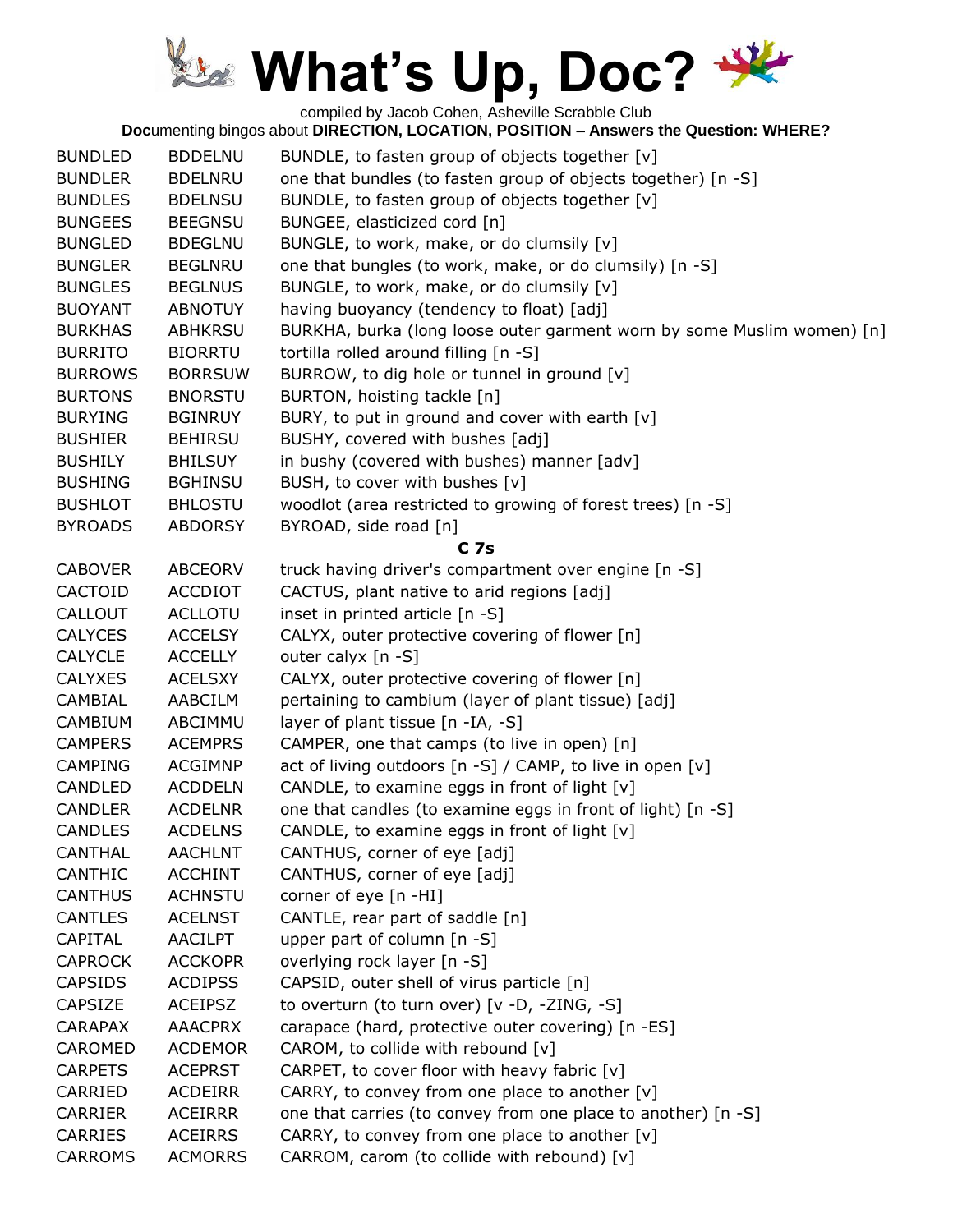compiled by Jacob Cohen, Asheville Scrabble Club

| <b>CASCADE</b> | <b>AACCDES</b> | to fall like waterfall [v -D, -DING, -S]                                            |
|----------------|----------------|-------------------------------------------------------------------------------------|
| <b>CASINGS</b> | <b>ACGINSS</b> | CASING, protective outer covering [n]                                               |
| <b>CASTING</b> | <b>ACGINST</b> | CAST, to throw with force $[v]$                                                     |
| <b>CASTOFF</b> | <b>ACFFOST</b> | discarded person or thing [n -S]                                                    |
| <b>CATCHER</b> | <b>ACCEHRT</b> | one that catches (to capture after pursuit) [n -S]                                  |
| <b>CATCHES</b> | <b>ACCEHST</b> | CATCH, to capture after pursuit $[v]$                                               |
| <b>CATHEAD</b> | <b>AACDEHT</b> | beam projecting from ship's bow [n -S]                                              |
| <b>CATTING</b> | <b>ACGINTT</b> | CAT, to hoist anchor to cathead $[v]$                                               |
| <b>CEASING</b> | <b>ACEGINS</b> | CEASE, to stop (to discontinue progress or motion of) [v]                           |
| <b>CEILING</b> | <b>CEGIILN</b> | overhead lining of room [n -S]                                                      |
| <b>CENTARE</b> | <b>ACEENRT</b> | measure of land area [n -S]                                                         |
| <b>CENTERS</b> | <b>CEENRST</b> | CENTER, to place at center (midpoint) [v]                                           |
| <b>CENTRAL</b> | <b>ACELNRT</b> | situated at, in, or near center [adj -ER, -EST]                                     |
| <b>CENTRED</b> | <b>CDEENRT</b> | CENTRE, to center (to place at center (midpoint)) [v]                               |
| <b>CENTRES</b> | <b>CEENRST</b> | CENTRE, to center (to place at center (midpoint)) [v]                               |
| <b>CENTRIC</b> | <b>CCEINRT</b> | situated at center [adj]                                                            |
| <b>CERATED</b> | <b>ACDEERT</b> | covered with wax [adj]                                                              |
| <b>CERUMEN</b> | <b>CEEMNRU</b> | waxy secretion of ear $[n -S]$                                                      |
| <b>CESSPIT</b> | <b>CEIPSST</b> | cesspool (covered well or pit for sewage) [n -S]                                    |
| <b>CHANCEL</b> | <b>ACCEHLN</b> | area around church altar [n -S]                                                     |
| <b>CHANNEL</b> | <b>ACEHLNN</b> | to direct along some desired course [v -ED, -LLED, -ING, -LLING, -S]                |
| <b>CHASERS</b> | <b>ACEHRSS</b> | CHASER, one that chases (to pursue (to follow in order to overtake or capture)) [n] |
| <b>CHASING</b> | <b>ACGHINS</b> | CHASE, to pursue (to follow in order to overtake or capture) [v]                    |
| <b>CHEDITE</b> | <b>CDEEHIT</b> | explosive [n -S]                                                                    |
| <b>CHEESED</b> | <b>CDEEEHS</b> | CHEESE, to stop (to discontinue progress or motion of) [v]                          |
| <b>CHEESES</b> | <b>CEEEHSS</b> | CHEESE, to stop (to discontinue progress or motion of) [v]                          |
| <b>CHEVIED</b> | <b>CDEEHIV</b> | CHEVY, to chase about $[v]$                                                         |
| <b>CHEVIES</b> | <b>CEEHISV</b> | CHEVY, to chase about [v]                                                           |
| <b>CHROMED</b> | <b>CDEHMOR</b> | CHROME, to plate with chromium [v]                                                  |
| <b>CHROMES</b> | <b>CEHMORS</b> | CHROME, to plate with chromium [v]                                                  |
| <b>CHUTING</b> | <b>CGHINTU</b> | CHUTE, to convey by chute (vertical passage) [v]                                    |
| <b>CHYRONS</b> | <b>CHNORSY</b> | CHYRON, type of digital graphic video overlay [n]                                   |
| <b>CINCHED</b> | <b>CCDEHIN</b> | CINCH, to girth (to encircle (to form circle around)) [v]                           |
| <b>CINCHES</b> | <b>CCEHINS</b> | CINCH, to girth (to encircle (to form circle around)) [v]                           |
| <b>CIRCLED</b> | <b>CCDEILR</b> | CIRCLE, to move or revolve around [v]                                               |
| <b>CIRCLER</b> | <b>CCEILRR</b> | one that circles (to move or revolve around) [n -S]                                 |
| <b>CIRCLES</b> | <b>CCEILRS</b> | CIRCLE, to move or revolve around $[v]$                                             |
| <b>CIRCUIT</b> | <b>CCIIRTU</b> | to move around $[v - ED, -ING, -S]$                                                 |
| <b>CLAMBER</b> | <b>ABCELMR</b> | to climb awkwardly [v -ED, -ING, -S]                                                |
| <b>CLIMATE</b> | <b>ACEILMT</b> | weather conditions characteristic of area [n -S]                                    |
| <b>CLIMBED</b> | <b>BCDEILM</b> | CLIMB, to ascend (to go or move upward) [v]                                         |
| <b>CLIMBER</b> | <b>BCEILMR</b> | one that climbs (to ascend (to go or move upward)) [n -S]                           |
| <b>CLITICS</b> | <b>CCIILST</b> | CLITIC, word pronounced as part of neighboring word [n]                             |
| <b>CLOAKED</b> | <b>ACDEKLO</b> | CLOAK, to conceal [v]                                                               |
| <b>CLOSELY</b> | <b>CELLOSY</b> | CLOSE, near (situated within short distance) [adv]                                  |
| <b>CLOSEST</b> | <b>CELOSST</b> | CLOSE, near (situated within short distance) [adj]                                  |
| <b>CLOSETS</b> | <b>CELOSST</b> | CLOSET, to enclose in private room [v]                                              |
|                |                |                                                                                     |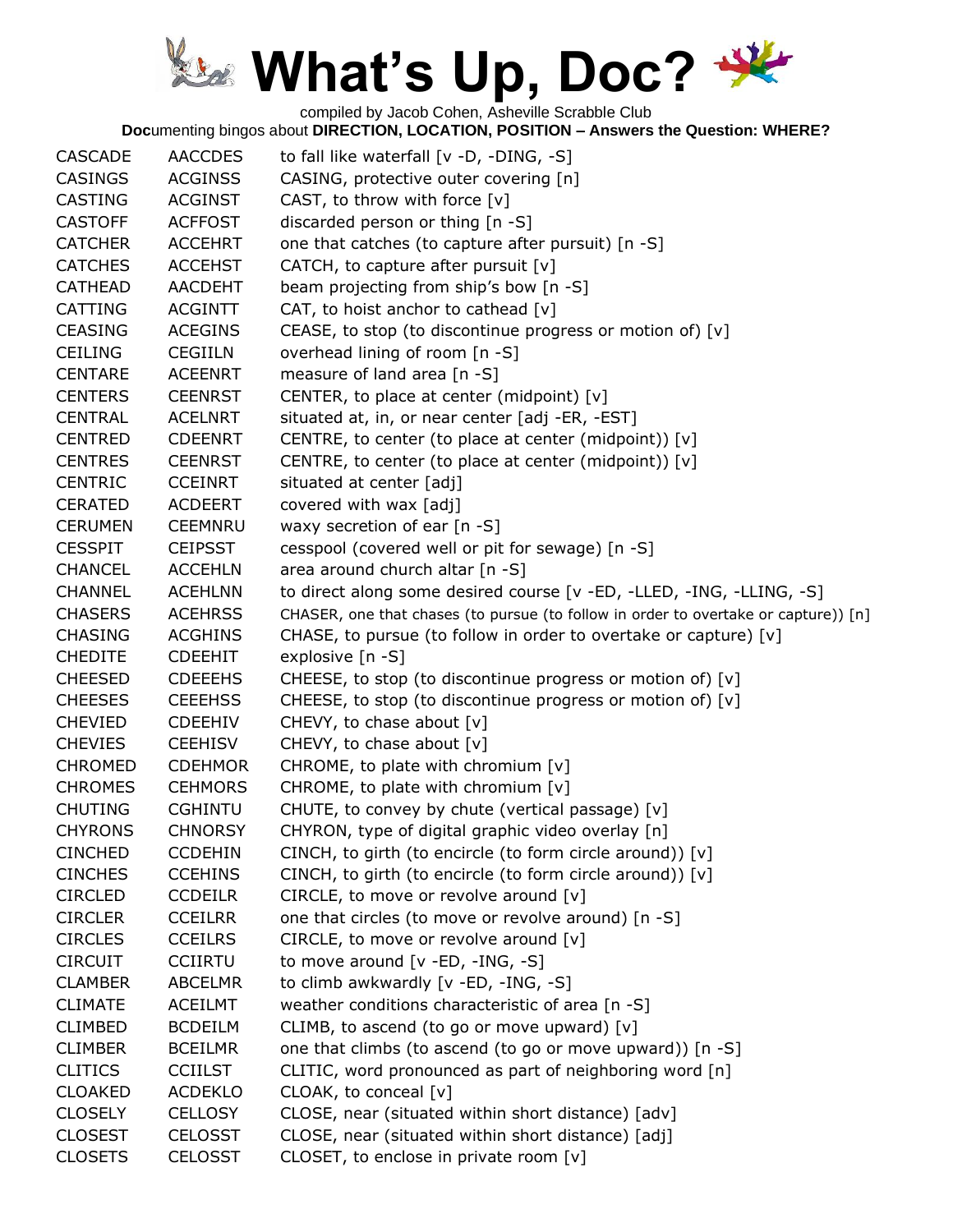compiled by Jacob Cohen, Asheville Scrabble Club

| <b>CLOSEUP</b> | <b>CELOPSU</b> | photograph taken at close range [n -S]                                                 |
|----------------|----------------|----------------------------------------------------------------------------------------|
| <b>CLOUDED</b> | CDDELOU        | CLOUD, to cover with clouds (masses of visible vapor) [v]                              |
| <b>CLOUGHS</b> | <b>CGHLOSU</b> | CLOUGH, ravine (narrow, steep-sided valley) [n]                                        |
| <b>CLUMPET</b> | <b>CELMPTU</b> | clumper (large floating chunk of ice) [n -S]                                           |
| <b>COAMING</b> | <b>ACGIMNO</b> | raised border [n -S]                                                                   |
| <b>COASTAL</b> | <b>AACLOST</b> | pertaining to or located near seashore [adj]                                           |
| <b>COASTED</b> | <b>ACDEOST</b> | COAST, to slide down hill [v]                                                          |
| <b>COATERS</b> | <b>ACEORST</b> | COATER, one that coats (to cover with coat (outer garment)) [n]                        |
| <b>COATING</b> | <b>ACGINOT</b> | COAT, to cover with coat (outer garment) [v]                                           |
| <b>COBWEBS</b> | <b>BBCEOSW</b> | COBWEB, to cover with cobwebs (spider webs) [v]                                        |
| <b>COCKING</b> | <b>CCGIKNO</b> | COCK, to tilt to one side [v]                                                          |
| <b>COCKNEY</b> | <b>CCEKNOY</b> | resident of East End of London [n -S]                                                  |
| <b>COCKUPS</b> | <b>CCKOPSU</b> | COCKUP, turned-up part of something                                                    |
| <b>COERECT</b> | <b>CCEEORT</b> | to erect together [v -ED, -ING, -S]                                                    |
| <b>COFFLED</b> | <b>CDEFFLO</b> | COFFLE, to chain slaves together [v]                                                   |
| <b>COFFLES</b> | <b>CEFFLOS</b> | COFFLE, to chain slaves together [v]                                                   |
| <b>COHERED</b> | <b>CDEEHOR</b> | COHERE, to stick together [v]                                                          |
| <b>COHERES</b> | <b>CEEHORS</b> | COHERE, to stick together [v]                                                          |
| <b>COINTER</b> | <b>CEINORT</b> | to bury together [v-RRED, -RRING, -S]                                                  |
| <b>COJOINS</b> | <b>CIJNOOS</b> | COJOIN, to join together [v]                                                           |
| <b>COLLARS</b> | <b>ACLLORS</b> | COLLAR, to provide with collar (something worn around neck) [v]                        |
| <b>COLLECT</b> | <b>CCELLOT</b> | to bring together in group [v -ED, -ING, -S]                                           |
| <b>COLLETS</b> | <b>CELLOST</b> | COLLET, to set gem in rim of ring [v]                                                  |
| <b>COLLIDE</b> | <b>CDEILLO</b> | to come together with violent impact [v -D, -DING, -S]                                 |
| <b>COLUMNS</b> | <b>CLMNOSU</b> | COLUMN, vertical cylindrical support [n]                                               |
| COMBINE        | <b>BCEIMNO</b> | to blend (to mix smoothly and inseparably together) [v -D, -NING, -S]                  |
| <b>COMINGS</b> | <b>CGIMNOS</b> | COMING, arrival [n]                                                                    |
| <b>COMMIXT</b> | <b>CIMMOTX</b> | COMMIX, to mix together [v]                                                            |
| <b>COMPACT</b> | <b>ACCMOPT</b> | closely and firmly united [adj -er, -est] / to pack closely together [v -ED, -ING, -S] |
| <b>COMPASS</b> | <b>ACMOPSS</b> | to go around [v -ED, -ING, -ES]                                                        |
| CONCAVE        | <b>ACCENOV</b> | to make concave (curving inward) [v -D, -VING, -S]                                     |
| <b>CONDYLE</b> | <b>CDELNOY</b> | protuberance on bone [n -S]                                                            |
| <b>CONFLUX</b> | <b>CFLNOUX</b> | flowing together of streams [n -es]                                                    |
| CONJOIN        | CIJNNOO        | to join together [v -ED, -ING, -S]                                                     |
| <b>CONNECT</b> | <b>CCENNOT</b> | to join together [v -ED, -ING, -S]                                                     |
| <b>CONNING</b> | <b>CGINNNO</b> | CONN, to direct steering of ship [v]                                                   |
| <b>CONTOUR</b> | <b>CNOORTU</b> | to make outline of $[v - ED, -ING, -S]$                                                |
| <b>CONVECT</b> | <b>CCENOTV</b> | to transfer heat by process of circulation [v -ED, -ING, -S]                           |
| <b>CONVENE</b> | <b>CEENNOV</b> | to assemble (to come or bring together) [v -D, -NING, -S]                              |
| <b>CONVENT</b> | <b>CENNOTV</b> | to convene (to assemble (to come or bring together)) [v -ED, -ING, -S                  |
| <b>CONVOKE</b> | <b>CEKNOOV</b> | to cause to assemble [v -D, -KING, -S]                                                 |
| <b>COOKOUT</b> | <b>CKOOOTU</b> | meal eaten and prepared outdoors [n -S]                                                |
| <b>COPIHUE</b> | <b>CEHIOPU</b> | climbing vine $[n - S]$                                                                |
| <b>COPINGS</b> | <b>CGINOPS</b> | COPING, top part of wall [n]                                                           |
| <b>COPPERS</b> | <b>CEOPPRS</b> | COPPER, to cover with copper (metallic element) [v]                                    |
| <b>COPULAE</b> | <b>ACELOPU</b> | COPULA, something that links (to connect (to join together)) [n]                       |
| <b>COPULAR</b> | <b>ACLOPRU</b> | COPULA, something that links (to connect (to join together)) [adj]                     |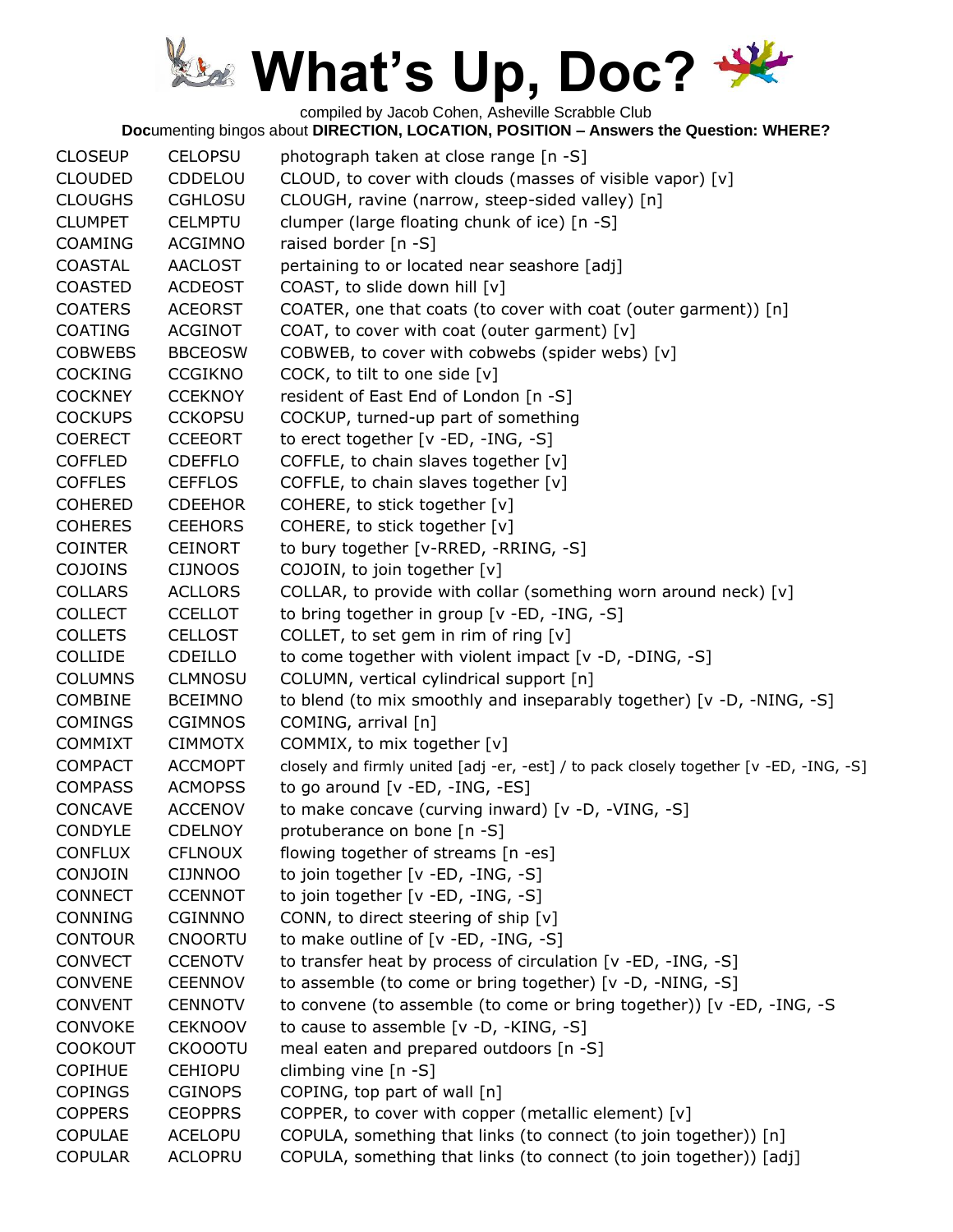compiled by Jacob Cohen, Asheville Scrabble Club

| <b>COPULAS</b> | <b>ACLOPSU</b> | COPULA, something that links (to connect (to join together)) [n] |
|----------------|----------------|------------------------------------------------------------------|
| <b>CORDAGE</b> | <b>ACDEGOR</b> | amount of wood in area [n -S]                                    |
| <b>CORDITE</b> | <b>CDEIORT</b> | explosive powder [n -S]                                          |
| <b>CORDONS</b> | <b>CDNOORS</b> | CORDON, to form barrier around [v]                               |
| <b>CORIUMS</b> | <b>CIMORSU</b> | CORIUM, skin layer [n]                                           |
| CORONAE        | <b>ACENOOR</b> | CORONA, luminous circle around celestial body [n]                |
| CORONAL        | <b>ACLNOOR</b> | wreath worn on head [n -S]                                       |
| <b>CORONAS</b> | <b>ACNOORS</b> | CORONA, luminous circle around celestial body [n]                |
| <b>CORONEL</b> | <b>CELNOOR</b> | coronal (wreath worn on head) [n -S]                             |
| <b>CORRADE</b> | <b>ACDEORR</b> | to erode (to wear away by constant friction) [v -D, -DING, -S]   |
| <b>CORRODE</b> | <b>CDEOORR</b> | to eat away gradually [v -D, -DING, -S]                          |
| <b>COTEAUS</b> | <b>ACEOSTU</b> | COTEAU, higher ground of region [n]                              |
| <b>COTEAUX</b> | <b>ACEOTUX</b> | COTEAU, higher ground of region [n]                              |
| <b>COTTERS</b> | <b>CEORSTT</b> | COTTER, pin or wedge used for fastening parts together [n]       |
| <b>COUNTRY</b> | <b>CNORTUY</b> | territory of nation [n -RIES]                                    |
| <b>COVERED</b> | <b>CDEEORV</b> | COVER, to place something over or upon [v]                       |
| <b>COVERER</b> | <b>CEEORRV</b> | one that covers (to place something over or upon) [n -S]         |
| <b>COVERTS</b> | <b>CEORSTV</b> | COVERT, hiding place [n]                                         |
| <b>COWBELL</b> | <b>BCELLOW</b> | bell around cow's neck [n -S]                                    |
| <b>COWERED</b> | <b>CDEEORW</b> | COWER, to cringe (shrink in fear) [v]                            |
| <b>COWLICK</b> | <b>CCIKLOW</b> | lock of unruly hair [n -S]                                       |
| COWLING        | <b>CGILNOW</b> | COWL, to cover with hood [v]                                     |
| <b>COWTOWN</b> | <b>CNOOTWW</b> | town or city in cattle-raising area [n -S]                       |
| <b>CRAMMER</b> | <b>ACEMMRR</b> | onme that crams (to fill or pack tightly) [n -S]                 |
| <b>CRAMPON</b> | <b>ACMNOPR</b> | device for raising heavy objects [n -S]                          |
| <b>CRANING</b> | <b>ACGINNR</b> | CRANE, to stretch out one's neck [v]                             |
| <b>CRASHED</b> | <b>ACDEHRS</b> | CRASH, to collide noisily [v]                                    |
| <b>CRASHER</b> | <b>ACEHRRS</b> | one that crashes (to collide noisily) [n -S]                     |
| <b>CRASHES</b> | <b>ACEHRSS</b> | CRASH, to collide noisily [v]                                    |
| <b>CRAVATS</b> | <b>AACRSTV</b> | CRAVAT, necktie (strip of fabric worn around neck) [n]           |
| <b>CRAWLED</b> | <b>ACDELRW</b> | CRAWL, to move with body at or near ground [v]                   |
| <b>CRAWLER</b> | <b>ACELRRW</b> | one that crawls (to move with body at or near ground) [n -S]     |
| <b>CRESTAL</b> | <b>ACELRST</b> | pertaining to crest (peak)                                       |
| <b>CRESTED</b> | <b>CDEERST</b> | CREST, to reach crest (peak) [v]                                 |
| <b>CREVICE</b> | <b>CCEEIRV</b> | cleft [n -S]                                                     |
| CRINGED        | <b>CDEGINR</b> | CRINGE, to shrink in fear [v]                                    |
| <b>CRINGER</b> | <b>CEGINRR</b> | one that cringes (to shrink in fear) [n -S]                      |
| CRISSAL        | <b>ACILRSS</b> | CRISSUM, region of feathers on bird [adj]                        |
| <b>CRISSUM</b> | <b>CIMRSSU</b> | region of feathers on bird [n -SSA]                              |
| <b>CROPPED</b> | <b>CDEOPPR</b> | CROP, to cut off short [v]                                       |
| <b>CROPPER</b> | <b>CEOPPRR</b> | one that crops (to cut off short) [n -S]                         |
| <b>CROQUET</b> | <b>CEOQRTU</b> | to drive ball away in certain game [v -ED, -ING, -S]             |
| <b>CROSSED</b> | <b>CDEORSS</b> | CROSS, to intersect [v]                                          |
| <b>CROSSER</b> | <b>CEORRSS</b> | one that crosses (to intersect) [n -S]                           |
| <b>CROUPES</b> | <b>CEOPRSU</b> | CROUPE, rump of certain animals [n]                              |
| CROWDED        | <b>CDDEORW</b> | CROWD, to press into insufficient space [v]                      |
| <b>CROWDER</b> | <b>CDEORRW</b> | one that crowds (to press into insufficient space) [n -S]        |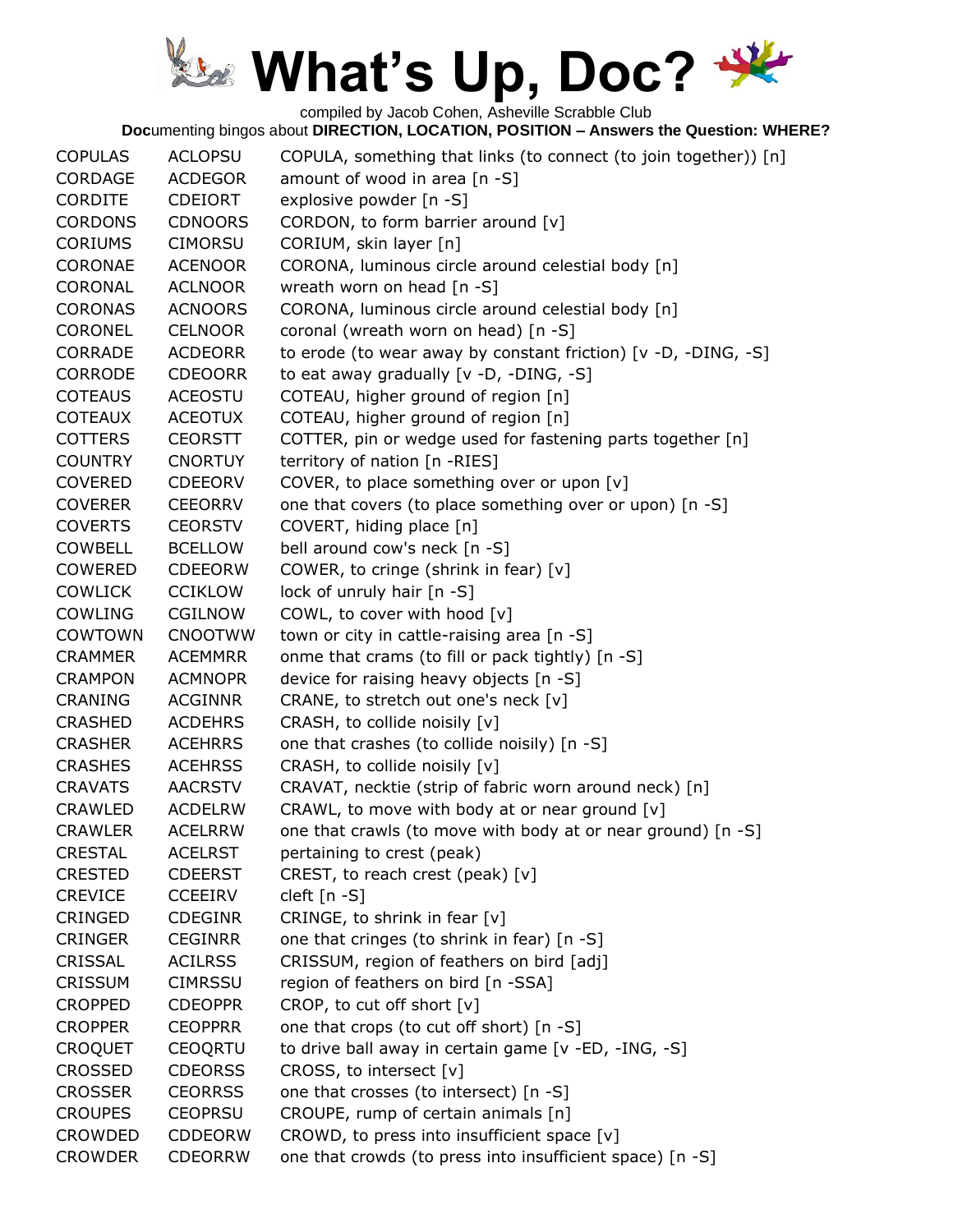

compiled by Jacob Cohen, Asheville Scrabble Club

| <b>CRUMMIE</b> | CEIMMRU        | cow with crooked horns [n -S]                                              |
|----------------|----------------|----------------------------------------------------------------------------|
| <b>CRUNODE</b> | CDENORU        | point at which curve crosses itself [n -S]                                 |
| <b>CRUPPER</b> | <b>CEPRRRU</b> | rump of horse $[n -S]$                                                     |
| <b>CRUSILY</b> | <b>CILRSUY</b> | covered with crosslets [adj]                                               |
| <b>CRUSTED</b> | <b>CDERSTU</b> | CRUST, to form crust (hardened outer surface) [v]                          |
| <b>CUBBIES</b> | <b>BBCEISU</b> | CUBBY, small, enclosed space [n]                                           |
| <b>CUIRASS</b> | <b>ACIRSSU</b> | to cover with type of armor [v -ED, -ING, -ES]                             |
| <b>CULMINA</b> | <b>ACILMNU</b> | CULMEN, upper ridge of bird's beak [n]                                     |
| <b>CURTSEY</b> | <b>CERSTUY</b> | to curtsy (to bow politely) [v -ED, -ING, -S]                              |
| <b>CURVETS</b> | <b>CERSTUV</b> | CURVET, to prance (to spring forward on hind legs) [v]                     |
| <b>CUTAWAY</b> | <b>AACTUWY</b> | type of coat $[n - S]$                                                     |
| <b>CUTISES</b> | <b>CEISSTU</b> | CUTIS, corium (skin layer) [n]                                             |
| <b>CYCLONE</b> | <b>CCELNOY</b> | rotating system of winds [n -S]                                            |
|                |                | <b>D</b> 7s                                                                |
| <b>DACKERS</b> | <b>ACDEKRS</b> | DACKER, to waver (to move back and forth) [v]                              |
| <b>DADOING</b> | ADDGINO        | DADO, to set into groove [v]                                               |
| <b>DAFFING</b> | <b>ADFFGIN</b> | DAFF, to thrust aside [v]                                                  |
| <b>DAIKERS</b> | ADEIKRS        | DAIKER, to dacker (to waver (to move back and forth)) [v]                  |
| <b>DANGLED</b> | ADDEGLN        | DANGLE, to hang loosely [v]                                                |
| <b>DANGLER</b> | <b>ADEGLNR</b> | one that dangles (to hang loosely) [n -S]                                  |
| <b>DANGLES</b> | <b>ADEGLNS</b> | DANGLE, to hang loosely [v]                                                |
| <b>DAYPACK</b> | <b>AACDKPY</b> | bag carrying things that is strapped on one's back [n -S]                  |
| <b>DAYSIDE</b> | ADDEISY        | sun side of planet or moon [n -S]                                          |
| <b>DAYSTAR</b> | <b>AADRSTY</b> | planet visible in east just before sunrise [n -S]                          |
| <b>DEADMAN</b> | AADDEMN        | anchor for securing rope in mountain climbing [n -S]                       |
| <b>DEASHED</b> | <b>ADDEEHS</b> | DEASH, to remove ash from [v]                                              |
| <b>DEASHES</b> | <b>ADEEHSS</b> | DEASH, to remove ash from [v]                                              |
| <b>DEBRIDE</b> | <b>BDDEEIR</b> | to remove dead tissue surgically [v -D, -DING, -S]                         |
| <b>DECAMPS</b> | <b>ACDEMPS</b> | DECAMP, to depart from camping ground [v]                                  |
| <b>DECIARE</b> | <b>ACDEEIR</b> | metric unit of area [n -S]                                                 |
| <b>DECKERS</b> | <b>CDEEKRS</b> | DECKER, something having specified number of levels, floors, or layers [n] |
| <b>DECURVE</b> | <b>CDEERUV</b> | to curve downward [v -D, -VING, -S]                                        |
| <b>DEDUCTS</b> | <b>CDDESTU</b> | DEDUCT, to subtract (to take away) [v]                                     |
| <b>DEEPENS</b> | <b>DEEENPS</b> | DEEPEN, to make deep (extending far down from surface) [v]                 |
| <b>DEEPEST</b> | <b>DEEEPST</b> | DEEP, extending far down from surface [adj]                                |
| <b>DEFLECT</b> | <b>CDEEFLT</b> | to turn aside [v -ED, -ING, -S]                                            |
| <b>DEHISCE</b> | <b>CDEEHIS</b> | to split open [v -D, -CING, -S]                                            |
| <b>DEICTIC</b> | <b>CCDEIIT</b> | word or phrase that specifies identity or location [n -S]                  |
| <b>DEIGNED</b> | <b>DDEEGIN</b> | DEIGN, to lower oneself to do [v]                                          |
| <b>DEJECTS</b> | <b>CDEEJST</b> | DEJECT, to depress [v]                                                     |
| <b>DEKEING</b> | <b>DEEGIKN</b> | DEKE, to fake opponent out of position (as in hockey) [v]                  |
| <b>DELEADS</b> | <b>ADDEELS</b> | DELEAD, to remove lead from [v]                                            |
| <b>DELEAVE</b> | <b>ADEEELV</b> | to separate copies of [v -D, -VING, -S]                                    |
| <b>DELETED</b> | <b>DDEEELT</b> | DELETE, to remove [v]                                                      |
| <b>DELETES</b> | <b>DEEELST</b> | DELETE, to remove [v]                                                      |
| <b>DELIMIT</b> | <b>DEIILMT</b> | to mark boundaries of [v -ED, -ING, -S]                                    |
| <b>DELUGED</b> | <b>DDEEGLU</b> | DELUGE, to flood (to inundate (to overwhelm with water)) [v]               |
|                |                |                                                                            |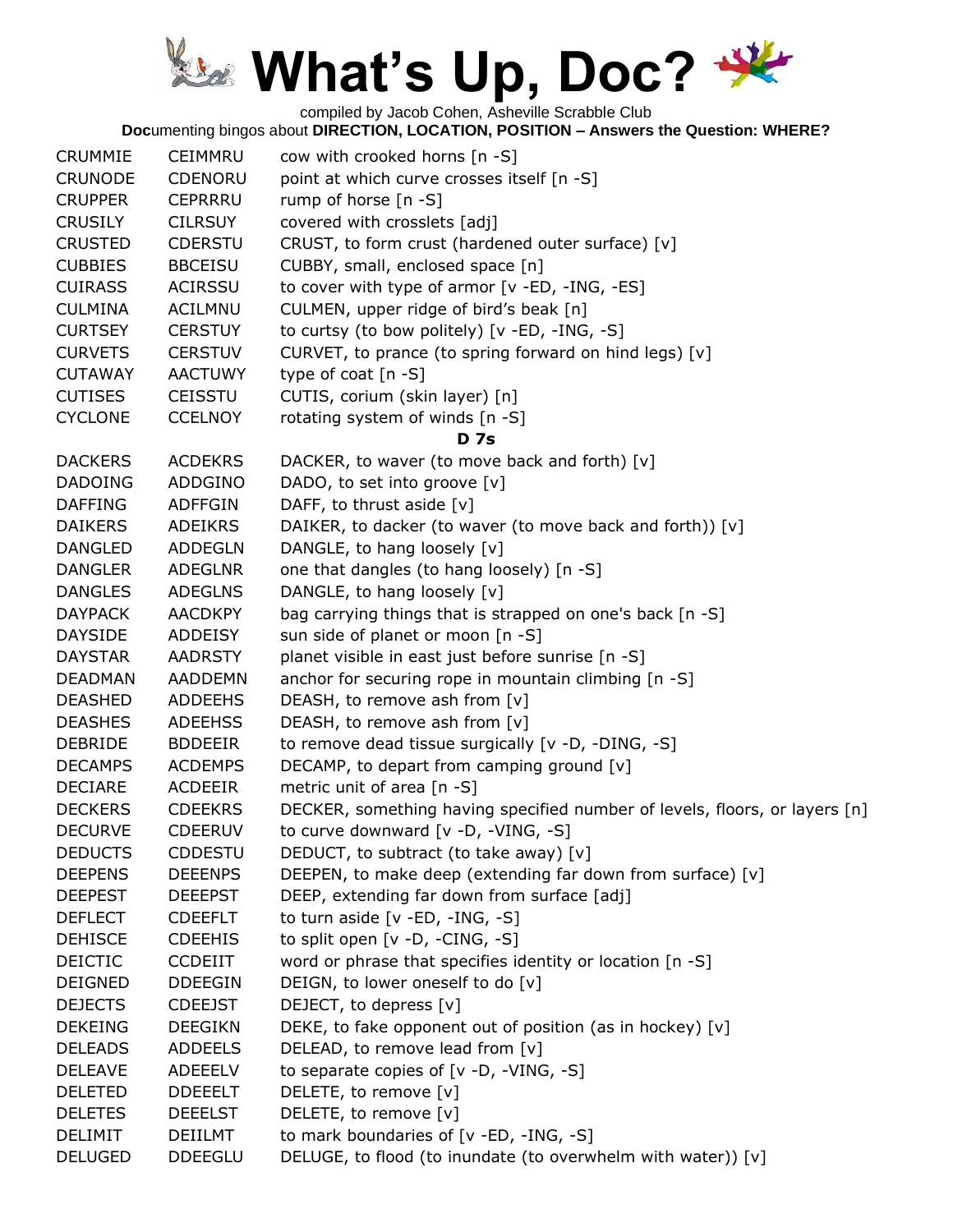compiled by Jacob Cohen, Asheville Scrabble Club

| <b>DELUGES</b><br><b>DEMINER</b> | <b>DEEGLSU</b><br><b>DEEIMNR</b> | DELUGE, to flood (to inundate (to overwhelm with water)) [v]<br>one that removes mines (explosive devices) [n -S]         |
|----------------------------------|----------------------------------|---------------------------------------------------------------------------------------------------------------------------|
| <b>DEMOUNT</b>                   | <b>DEMNOTU</b>                   | to remove from mounting [v -ED, -ING, -S]                                                                                 |
| <b>DENSELY</b>                   | <b>DEELNSY</b>                   | DENSE, compact (closely and firmly united) [adv]                                                                          |
| <b>DENSEST</b>                   | <b>DEENSST</b>                   | DENSE, compact (closely and firmly united) [adj]                                                                          |
| <b>DENSIFY</b>                   | <b>DEFINSY</b>                   | to make denser (compact (closely and firmly united)) [v -FIED, -ING, -FIES]                                               |
| <b>DENSITY</b>                   | <b>DEINSTY</b>                   | state of being dense (compact (closely and firmly united)) [n -TIES]                                                      |
| <b>DENTARY</b>                   | <b>ADENRTY</b>                   | lower jaw in mammals [n -RIES]                                                                                            |
| <b>DENTING</b>                   | <b>DEGINNT</b>                   | DENT, to make depression in [v]                                                                                           |
| <b>DEORBIT</b>                   | <b>BDEIORT</b>                   | to come out of orbit [v -ED, -ING, -S]                                                                                    |
| <b>DEPARTS</b>                   | <b>ADEPRST</b>                   | DEPART, to go away [v]                                                                                                    |
| <b>DEPLANE</b>                   | <b>ADEELNP</b>                   | to get off airplane [v -D, -NING, -S]                                                                                     |
| <b>DEPLOYS</b>                   | <b>DELOPSY</b>                   | DEPLOY, to position troops for battle [v]                                                                                 |
| <b>DEPORTS</b>                   | <b>DEOPRST</b>                   | DEPORT, to expel from country [v]                                                                                         |
| <b>DEPOSIT</b>                   | <b>DEIOPST</b>                   | to place (to set in particular position) [v -ED, -ING, -S]                                                                |
| <b>DEPRIVE</b>                   | <b>DEEIPRV</b>                   | to take something away from [v -D, -VING, -S]                                                                             |
| <b>DERAILS</b>                   | <b>ADEILRS</b>                   | DERAIL, to run off rails of track [v]                                                                                     |
| <b>DERANGE</b>                   | <b>ADEEGNR</b>                   | to disorder [v -D, -GING, -S]                                                                                             |
| <b>DERRICK</b>                   | <b>CDEIKRR</b>                   | hoisting apparatus [n -S]                                                                                                 |
| <b>DERVISH</b>                   | <b>DEHIRSV</b>                   | member of Muslim religious order [n -ES]                                                                                  |
| <b>DESCEND</b>                   | <b>CDDEENS</b>                   | to come or go down [v -ED, -ING, -S]                                                                                      |
| <b>DESCENT</b>                   | <b>CDEENST</b>                   | act of descending (to come or go down) [n -S]                                                                             |
| <b>DESERTS</b>                   | <b>DEERSST</b>                   | DESERT, to abandon [v]                                                                                                    |
| <b>DESKTOP</b>                   | <b>DEKOPST</b>                   | top of desk $[n - S]$                                                                                                     |
| <b>DESORBS</b>                   | <b>BDEORSS</b>                   | DESORB, to remove by reverse of absorption [v]                                                                            |
| <b>DETOURS</b>                   | <b>DEORSTU</b>                   | DETOUR, to take indirect route [v]                                                                                        |
| <b>DETRACT</b>                   | <b>ACDERTT</b>                   | to take away $[v - ED, -ING, -S]$                                                                                         |
| <b>DETRAIN</b>                   | <b>ADEINRT</b>                   | to get off train [v -ED, -ING, -S]                                                                                        |
| <b>DETRUDE</b>                   | <b>DDEERTU</b>                   | to thrust out [v -D, -DING, -S]                                                                                           |
| <b>DEVIATE</b>                   | <b>ADEEITV</b>                   | to turn aside from course or norm [v -D, -TING, -S]                                                                       |
| <b>DEVIOUS</b>                   | <b>DEIOSUV</b>                   | indirect (not direct (straightforward) [adj]                                                                              |
| <b>DEVOLVE</b>                   | <b>DEELOVV</b>                   | to transfer from one person to another [v -D, -VING, -S]                                                                  |
| <b>DEWFALL</b>                   | <b>ADEFLLW</b>                   | formation of dew [n -S]                                                                                                   |
| <b>DEXTRAL</b>                   | <b>ADELRTX</b>                   | right-handed person [n -S]                                                                                                |
| <b>DIALECT</b>                   | <b>ACDEILT</b>                   | regional variety of language [n -S]                                                                                       |
| <b>DIALYSE</b>                   | <b>ADEILSY</b>                   | to dialyze (to subject to dialysis (separation of substances in solution by diffusion through membrane) [v -D, -SING, -S] |
| <b>DIALYZE</b>                   | ADEILYZ                          | to subject to dialysis (separation of substances in solution by diffusion through membrane [v -D, -ZING, -S]              |
| <b>DIAPIRS</b>                   | <b>ADIIPRS</b>                   | DIAPIR, bend in layer of rock [n]                                                                                         |
| <b>DICKEYS</b>                   | <b>CDEIKSY</b>                   | DICKEY, blouse front [n]                                                                                                  |
| <b>DICKIES</b>                   | <b>CDEIIKS</b>                   | DICKIE, dickey (blouse front) [n] / DICKY, dickey (blouse front) [n]                                                      |
| <b>DIGGERS</b>                   | <b>DEGGIRS</b>                   | DIGGER, one that digs (to break up, turn over, or remove earth) [n]                                                       |
| <b>DIGGING</b>                   | <b>DGGGIIN</b>                   | DIG, to break up, turn over, or remove earth [v]                                                                          |
| <b>DIGRESS</b>                   | <b>DEGIRSS</b>                   | to stray from main topic [v -ED, -ING, -ES]                                                                               |
| <b>DILATED</b>                   | ADDEILT                          | DILATE, to make wider or larger [v]                                                                                       |
| <b>DILATER</b>                   | <b>ADEILRT</b>                   | dilator (one that dilates (to make wider or larger)) [n -S]                                                               |
| <b>DILATES</b>                   | <b>ADEILST</b>                   | DILATE, to make wider or larger [v]                                                                                       |
| <b>DILATOR</b>                   | <b>ADILORT</b>                   | one that dilates (to make wider or larger) [n -S]                                                                         |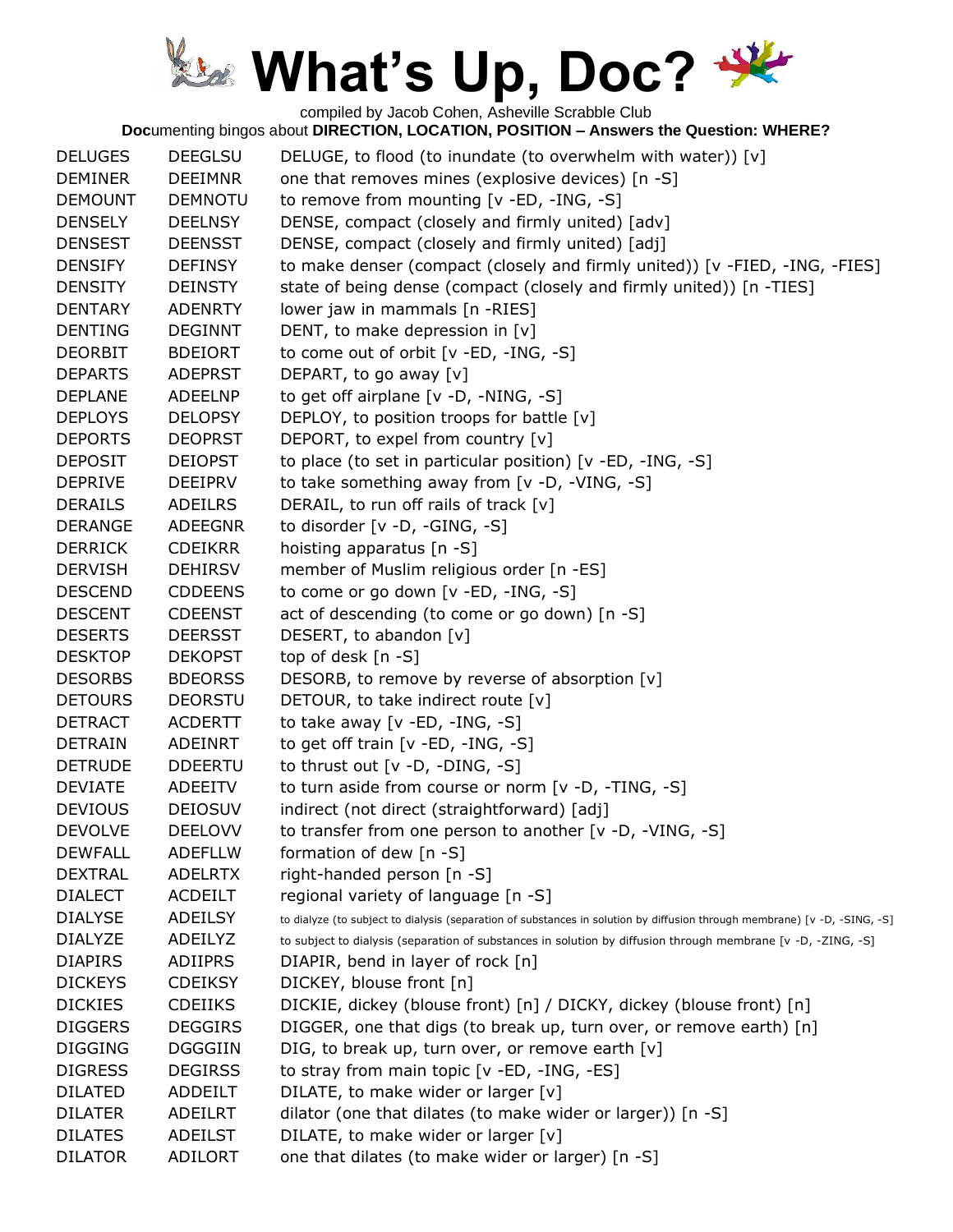compiled by Jacob Cohen, Asheville Scrabble Club

| <b>DINGING</b> | <b>DGGIINN</b> | DING, to ring (to form ring (circular band) around) [v]             |
|----------------|----------------|---------------------------------------------------------------------|
| <b>DIORAMA</b> | AADIMOR        | three-dimensional exhibit [n -S]                                    |
| <b>DIPPERS</b> | <b>DEIPPRS</b> | DIPPER, one that dips (to immerse briefly) [n]                      |
| <b>DIPPING</b> | <b>DGIINPP</b> | DIP, to immerse briefly [v]                                         |
| <b>DISCARD</b> | <b>ACDDIRS</b> | to throw away $[v - ED, -ING, -S]$                                  |
| <b>DISJECT</b> | <b>CDEIJST</b> | to disperse [v -ED, -ING, -S]                                       |
| <b>DISJOIN</b> | <b>DIIJNOS</b> | to separate $[v - ED, -ING, -S]$                                    |
| <b>DISMAST</b> | ADIMSST        | to remove mast of [v -ED, -ING, -S]                                 |
| <b>DISMISS</b> | <b>DIIMSSS</b> | to permit or cause to leave [v -ED, -ING, -ES]                      |
| <b>DISPART</b> | <b>ADIPRST</b> | to separate $[v - ED, -ING, -S]$                                    |
| <b>DISPELS</b> | <b>DEILPSS</b> | DISPEL, to drive off in various directions [v]                      |
| <b>DISPOSE</b> | <b>DEIOPSS</b> | to put in place $[v -D, -SING, -S]$                                 |
| <b>DISROOT</b> | <b>DIOORST</b> | to uproot [v -ED, -ING, -S]                                         |
| <b>DISTANT</b> | ADINSTT        | far off or apart [adj]                                              |
| <b>DISTEND</b> | <b>DDEINST</b> | to swell $[v - ED, -ING, -S]$                                       |
| <b>DISTENT</b> | <b>DEINSTT</b> | distended (to distend (to swell)) [adj]                             |
| <b>DIVERGE</b> | <b>DEEGIRV</b> | to move in different directions from common point [v -D, -GING, -S] |
| <b>DIVERTS</b> | <b>DEIRSTV</b> | DIVERT, to turn aside [v]                                           |
| <b>DIVIDED</b> | <b>DDDEIIV</b> | DIVIDE, to separate into parts, areas, or groups [v]                |
| <b>DIVIDER</b> | <b>DDEIIRV</b> | one that divides (to separate into parts, areas, or groups) [n -S]  |
| <b>DIVIDES</b> | <b>DDEIISV</b> | DIVIDE, to separate into parts, areas, or groups [v]                |
| <b>DIVULSE</b> | <b>DEILSUV</b> | to tear away $[v -D, -SING, -S]$                                    |
| <b>DIVVIED</b> | <b>DDEIIVV</b> | DIVVY, to divide (to separate into parts, areas, or groups) [v]     |
| <b>DIVVIES</b> | <b>DEIISVV</b> | DIVVY, to divide (to separate into parts, areas, or groups) [v]     |
| <b>DODGEMS</b> | <b>DDEGMOS</b> | DODGEM, amusement park ride [n -S]                                  |
| <b>DODGERS</b> | <b>DDEGORS</b> | DODGER, one that dodges (to evade) [n]                              |
| <b>DODGERY</b> | <b>DDEGORY</b> | evasion [n -RIES]                                                   |
| <b>DODGIER</b> | <b>DDEGIOR</b> | DODGY, evasive [adj]                                                |
| <b>DODGING</b> | <b>DDGGINO</b> | DODGE, to evade [v]                                                 |
| <b>DOFFERS</b> | <b>DEFFORS</b> | DOFFER, to take off [n]                                             |
| <b>DOFFING</b> | <b>DFFGINO</b> | DOFF, to take off $[v]$                                             |
| <b>DOGEARS</b> | <b>ADEGORS</b> | DOGEAR, to turn down corner of page [v]                             |
| <b>DOGGING</b> | <b>DGGGINO</b> | DOG, to follow like dog [v]                                         |
| <b>DOGLEGS</b> | <b>DEGGLOS</b> | DOGLEG, move along bent course [v]                                  |
| <b>DOGVANE</b> | ADEGNOV        | small vane (device for showing direction of wind) [n -S]            |
| DOILIED        | DDEIILO        | covered in doily [adj]                                              |
| <b>DOMAINS</b> | <b>ADIMNOS</b> | DOMAIN, area of control [n]                                         |
| <b>DONNING</b> | <b>DGINNNO</b> | DON, to put on [v]                                                  |
| <b>DOORMAT</b> | <b>ADMOORT</b> | mat placed in front of door [n -S]                                  |
| <b>DOORWAY</b> | <b>ADOORWY</b> | entranceway to room or building [n -S]                              |
| <b>DORSALS</b> | <b>ADLORSS</b> | DORSAL, dorsally located anatomical part [n]                        |
| <b>DORSELS</b> | <b>DELORSS</b> | DORSEL, dossal (ornamental cloth hung behind altar) [n]             |
| <b>DORSERS</b> | <b>DEORRSS</b> | DORSER, dosser (basket carried on back) [n]                         |
| <b>DOSSALS</b> | <b>ADLOSSS</b> | DOSSAL, ornamental cloth hung behind altar [n]                      |
| <b>DOSSELS</b> | <b>DELOSSS</b> | DOSSEL, dossal (ornamental cloth hung behind altar) [n]             |
| <b>DOSSERS</b> | <b>DEORSSS</b> | DOSSER, basket carried on back [n]                                  |
| <b>DOTTERS</b> | <b>DEORSTT</b> | DOTTER, one that dots (to cover with dots (tiny round marks)) [n]   |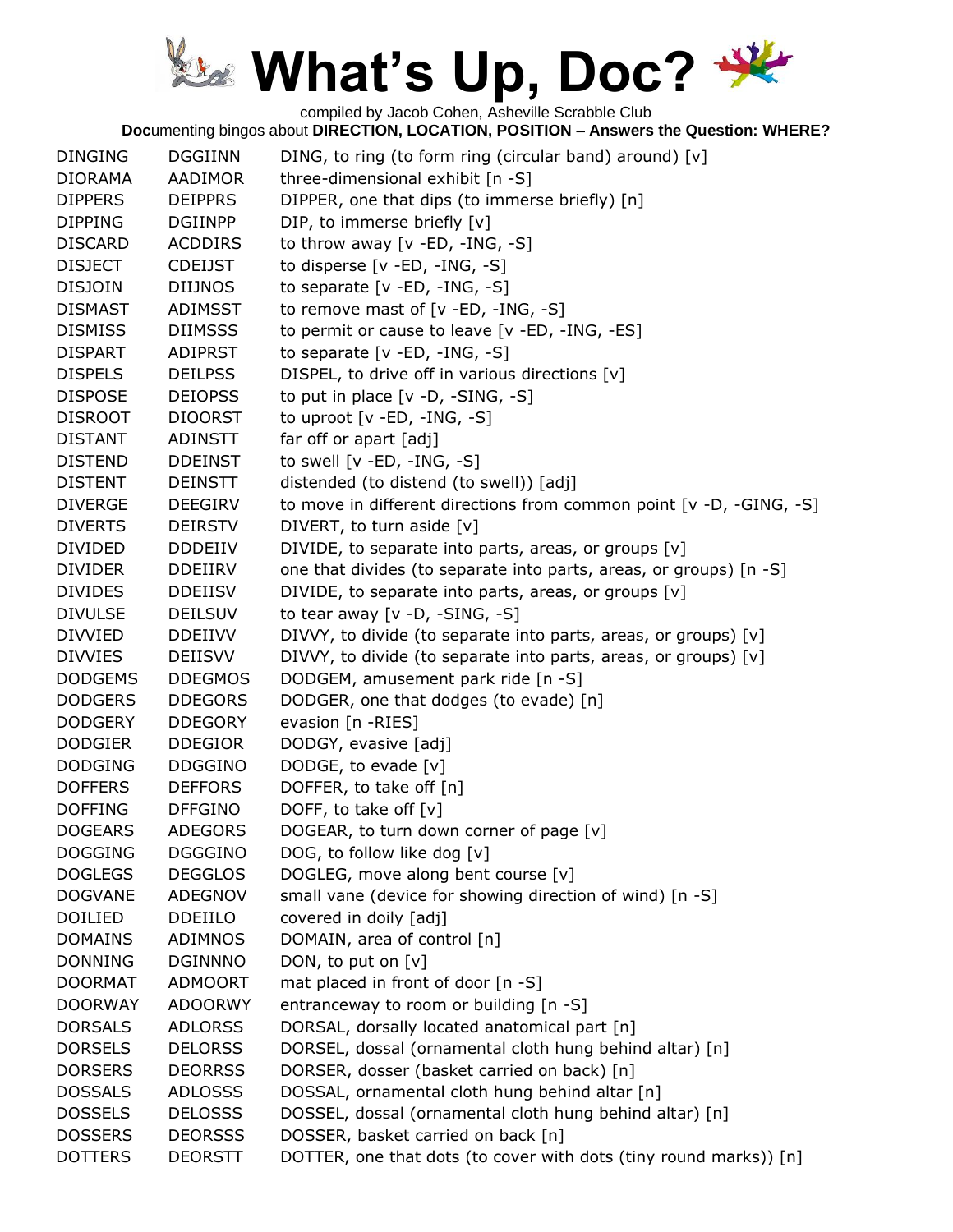compiled by Jacob Cohen, Asheville Scrabble Club

| <b>DOTTING</b>                   | <b>DGINOTT</b>                   | DOT, to cover with dots (tiny round marks) [v]                                           |
|----------------------------------|----------------------------------|------------------------------------------------------------------------------------------|
| <b>DOUSERS</b>                   | <b>DEORSSU</b>                   | DOUSER, one that douses (to plunge into water) [n]                                       |
| <b>DOUSING</b>                   | <b>DGINOSU</b>                   | DOUSE, to plunge into water [v]                                                          |
| <b>DOWNBOW</b>                   | <b>BDNOOWW</b>                   | type of stroke in playing bowed instrument [n -S]                                        |
| <b>DOWNING</b>                   | <b>DGINNOW</b>                   | DOWN, to cause to fall [v]                                                               |
| <b>DRAGGED</b>                   | <b>ADDEGGR</b>                   | DRAG, to pull along ground [v]                                                           |
| <b>DRAGGER</b>                   | <b>ADEGGRR</b>                   | one that drags (to pull along ground) [n -S]                                             |
| <b>DRIFTED</b>                   | <b>DDEFIRT</b>                   | DRIFT, to move along in current [v]                                                      |
| <b>DRIFTER</b>                   | <b>DDEFIRRT</b>                  | one that drifts (to move along in current) [n -S]                                        |
| <b>DRIVERS</b>                   | <b>DEIRRSV</b>                   | DRIVER, one that drives (to urge or propel forward) [n]                                  |
| <b>DRIVING</b>                   | DGIINRV                          | DRIVE, to urge or propel forward [v]                                                     |
| <b>DROOPED</b>                   | <b>DDEOOPR</b>                   | DROOP, to hang downward [v]                                                              |
| <b>DROPPED</b>                   | <b>DDEOPPR</b>                   | DROP, to fall in drops (globules) [v]                                                    |
| <b>DRYLAND</b>                   | <b>ADDLNRY</b>                   | arid region [n -S]                                                                       |
| <b>DRYWALL</b>                   | <b>ADLLRWY</b>                   | to cover wall with plasterboard [v -ED, -ING, -S]                                        |
| <b>DUCKERS</b>                   | <b>CDEKRSU</b>                   | DUCKER, one that ducks (to lower quickly) [n]                                            |
| <b>DUCKING</b>                   | CDGIKNU                          | DUCK, to lower quickly [v]                                                               |
| <b>DUMPERS</b>                   | <b>DEMPRSU</b>                   | DUMPER, one that dumps (to let fall heavily) [n]                                         |
| <b>DUMPING</b>                   | <b>DGIMNPU</b>                   | DUMP, to let fall heavily [v]                                                            |
| <b>DUNKING</b>                   | <b>DGIKNNU</b>                   | DUNK, act of dipping something in liquid [v]                                             |
| <b>DUNNITE</b>                   | <b>DEINNTU</b>                   | explosive [n -S]                                                                         |
| <b>DUPPING</b>                   | <b>DGINPPU</b>                   | DUP, to open [v]                                                                         |
| <b>DWINING</b>                   | <b>DGIINNW</b>                   | DWINE, to pine or waste away [v]                                                         |
|                                  |                                  | <b>E</b> 7s                                                                              |
| <b>EARFLAP</b>                   | <b>AAEFLPR</b>                   | part of cap designed to cover ears [n -S]                                                |
| <b>EARLAPS</b>                   | <b>AAELPRS</b>                   | EARLAP, earflap (part of cap designed to cover ears) [n]                                 |
| <b>EARTHED</b>                   | <b>ADEEHRT</b>                   | EARTH, to cover with earth (soil) [v]                                                    |
|                                  |                                  |                                                                                          |
| <b>EASTERN</b>                   | <b>AEENRST</b>                   |                                                                                          |
| <b>EASTERS</b>                   | <b>AEERSST</b>                   | being to, toward, or in east [adj]                                                       |
| <b>EASTING</b>                   | <b>AEGINST</b>                   | EASTER, wind or storm from east [n]<br>movement toward east [n -S]                       |
|                                  |                                  |                                                                                          |
| <b>ECDYSIS</b>                   | <b>CDEISSY</b>                   | shedding of outer layer of skin [n -SES, -ES]                                            |
| <b>ECOZONE</b>                   | <b>CEENOOZ</b>                   | regional ecosystem [n -S]                                                                |
| <b>ECUMENE</b>                   | <b>CEEEMNU</b>                   | inhabited area [n -S]                                                                    |
| <b>EDDYING</b>                   | <b>DDEGINY</b>                   | EDDY, to move against main current $[v]$                                                 |
| <b>EDGINGS</b>                   | <b>DEGGINS</b>                   | EDGING, something that forms or serves as edge [n]                                       |
| <b>EDUCTOR</b>                   | <b>CDEORTU</b>                   | one that educes (to draw forth or bring out) [n -S]                                      |
| <b>EFFULGE</b>                   | <b>EEFFGLU</b>                   | to shine forth $[v -D, -GING, -S]$                                                       |
| <b>EFFUSED</b>                   | <b>DEEFFSU</b>                   | EFFUSE, to pour forth [v]                                                                |
| <b>EFFUSES</b>                   | <b>EEFFSSU</b>                   | EFFUSE, to pour forth [v]                                                                |
| <b>EJECTED</b>                   | <b>CDEEEJT</b>                   | EJECT, to throw out forcibly [v]                                                         |
| <b>EJECTOR</b>                   | <b>CEEJORT</b>                   | one that ejects (to throw out forcibly) [n -S]                                           |
| <b>ELAPSED</b>                   | <b>ADEELPS</b>                   | ELAPSE, to pass away $[v]$                                                               |
| <b>ELAPSES</b>                   | <b>AEELPSS</b>                   | ELAPSE, to pass away $[v]$                                                               |
| <b>ELFLOCK</b>                   | <b>CEFKLLO</b>                   | lock of tangled hair [n -S]                                                              |
| <b>ELICITS</b>                   | <b>CEIILST</b>                   | ELICIT, to educe (to draw out) $[v]$                                                     |
| <b>ELOIGNS</b><br><b>ELOINED</b> | <b>EGILNOS</b><br><b>DEEILNO</b> | ELOIGN, to remove to distant place [v]<br>ELOIN, eloign (to remove to distant place) [v] |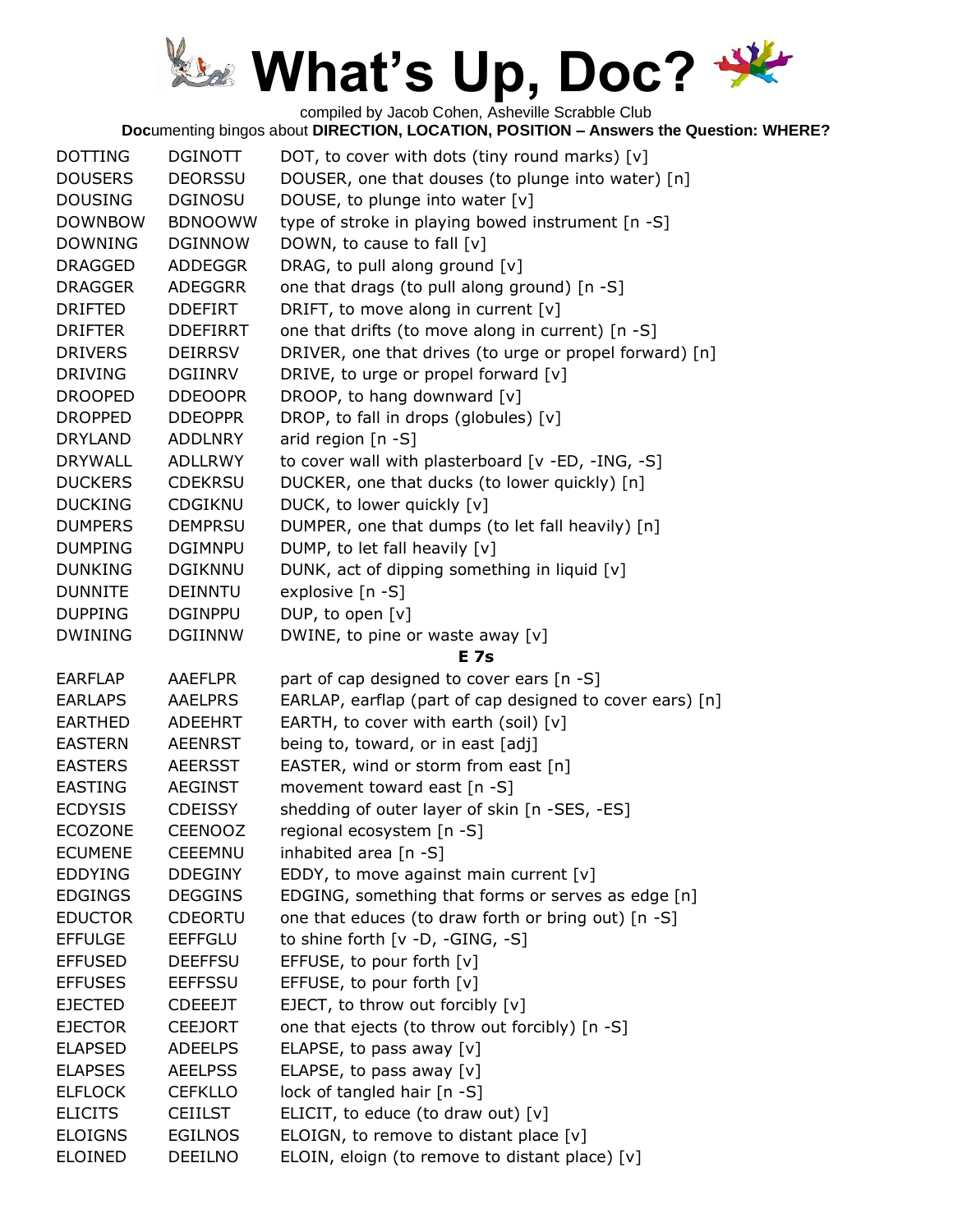compiled by Jacob Cohen, Asheville Scrabble Club

| <b>ELOINER</b> | <b>EEILNOR</b> | one that eloins (eloign (to remove to distant place) [n -S]                                     |
|----------------|----------------|-------------------------------------------------------------------------------------------------|
| <b>ELOPERS</b> | <b>EELOPRS</b> | ELOPER, one that elopes (to run off secretly to be married) [n]                                 |
| <b>ELOPING</b> | <b>EGILNOP</b> | ELOPE, to run off secretly to be married [v]                                                    |
| <b>ELUDERS</b> | <b>DEELRSU</b> | ELUDER. one that eludes (to evade) [n]                                                          |
| <b>ELUDING</b> | <b>DEGILNU</b> | ELUDE, to evade [v]                                                                             |
| <b>ELUSION</b> | <b>EILNOSU</b> | act of eluding (to evade) [adj]                                                                 |
| <b>ELUSIVE</b> | EEILSUV        | tending to elude (to evade) [adj]                                                               |
| <b>ELUSORY</b> | <b>ELORSUY</b> | elusive (tending to elude (to evade)) [adj]                                                     |
| <b>EMANANT</b> | AAEMNNT        | issuing from source [adj]                                                                       |
| <b>EMANATE</b> | AAEEMNT        | to send forth $[v -D, -TING, -S]$                                                               |
| <b>EMBOWED</b> | <b>BDEEMOW</b> | EMBOW, to arch [v]                                                                              |
| <b>EMBOWER</b> | <b>BEEMORW</b> | to surround with foliage [v -ED, -ING, -S]                                                      |
| <b>EMERGED</b> | <b>DEEEGMR</b> | EMERGE, to come out [v]                                                                         |
| <b>EMERGES</b> | <b>EEEGMRS</b> | EMERGE, to come out [v]                                                                         |
| <b>EMIGRES</b> | <b>EEGIMRS</b> | EMIGRE, emigrant (one that emigrates (to leave one country or region to settle in another)) [n] |
| <b>EMITTED</b> | <b>DEEIMTT</b> | EMIT, to send forth [v]                                                                         |
| <b>EMITTER</b> | <b>EEIMRTT</b> | one that emits (to send forth) [n -S]                                                           |
| <b>EMPLACE</b> | <b>ACEELMP</b> | to position (to put in particular location) [v -D, -CING, -S]                                   |
| <b>ENAMELS</b> | <b>AEELMNS</b> | ENAMEL, to cover with hard, glossy surface [v]                                                  |
| <b>ENCRUST</b> | <b>CENRSTU</b> | to cover with crust [v -ED, -ING, -S]                                                           |
| <b>ENDARCH</b> | <b>ACDEHNR</b> | formed from center outward [adj]                                                                |
| <b>ENDLONG</b> | <b>DEGLNNO</b> | lengthwise [adv]                                                                                |
| <b>ENDMOST</b> | <b>DEMNOST</b> | farthest (far) [adj]                                                                            |
| <b>ENDNOTE</b> | <b>DEENNOT</b> | note placed at end of text [n -S]                                                               |
| <b>ENDORSE</b> | <b>DEENORS</b> | to sign back of negotiable document [v -D, -SING, -S]                                           |
| <b>ENDWAYS</b> | <b>ADENSWY</b> | endwise (lengthwise) [adv]                                                                      |
| <b>ENDWISE</b> | <b>DEEINSW</b> | lengthwise [adv]                                                                                |
| <b>ENFACED</b> | <b>ACDEEFN</b> | ENFACE, to write on front of $[v]$                                                              |
| <b>ENFACES</b> | <b>ACEEFNS</b> | ENFACE, to write on front of $[v]$                                                              |
| <b>ENFOLDS</b> | <b>DEFLNOS</b> | ENFOLD, to envelop (to cover completely) [v]                                                    |
| <b>ENFRAME</b> | <b>AEEFMNR</b> | to frame (to construct by putting together various parts) [v -D, -MING, -S]                     |
| <b>ENGIRDS</b> | <b>DEGINRS</b> | ENGIRD, to gird (to surround (to extend completely around)) [v]                                 |
| <b>ENGLISH</b> | <b>EGHILNS</b> | to cause billiard ball to spin around its vertical axis [v -ED, -ING, -ES]                      |
| <b>ENGULFS</b> | <b>EFGLNSU</b> | ENGULF, to surround completely [v]                                                              |
| <b>ENHALOS</b> | <b>AEHLNOS</b> | ENHALO, to surround with halo [v]                                                               |
| <b>ENISLED</b> | <b>DEEILNS</b> | ENISLE, to isolate [v]                                                                          |
| <b>ENISLES</b> | <b>EEILNSS</b> | ENISLE, to isolate $[v]$                                                                        |
| <b>ENSKIED</b> | <b>DEEIKNS</b> | ENSKY, to raise to skies [v]                                                                    |
| <b>ENSKIES</b> | <b>EEIKNSS</b> | ENSKY, to raise to skies [v]                                                                    |
| <b>ENSNARL</b> | <b>AELNNRS</b> | to tangle (to bring together in intricate confusion) [v -ED, -ING, -S]                          |
| <b>ENSUITE</b> | <b>EEINSTU</b> | room (as bathroom) adjoining another room [n -S]                                                |
| <b>ENTASIS</b> | <b>AAEINST</b> | slight convexity in column [n -SES]                                                             |
|                |                |                                                                                                 |
| <b>ENTERED</b> | <b>DEEENRT</b> | ENTER, to come or go into [v]                                                                   |
| <b>ENTERER</b> | EEENRRT        | one that enters (to come or go into) [n -S]                                                     |
| <b>ENTOPIC</b> | <b>CEINOPT</b> | situated in normal place [adj]                                                                  |
| <b>ENTRANT</b> | <b>AENNRTT</b> | one that enter (to come or go into) [n -S]                                                      |
| <b>ENTWINE</b> | <b>EEINNTW</b> | to twine around $[v -D, -NING, -S]$                                                             |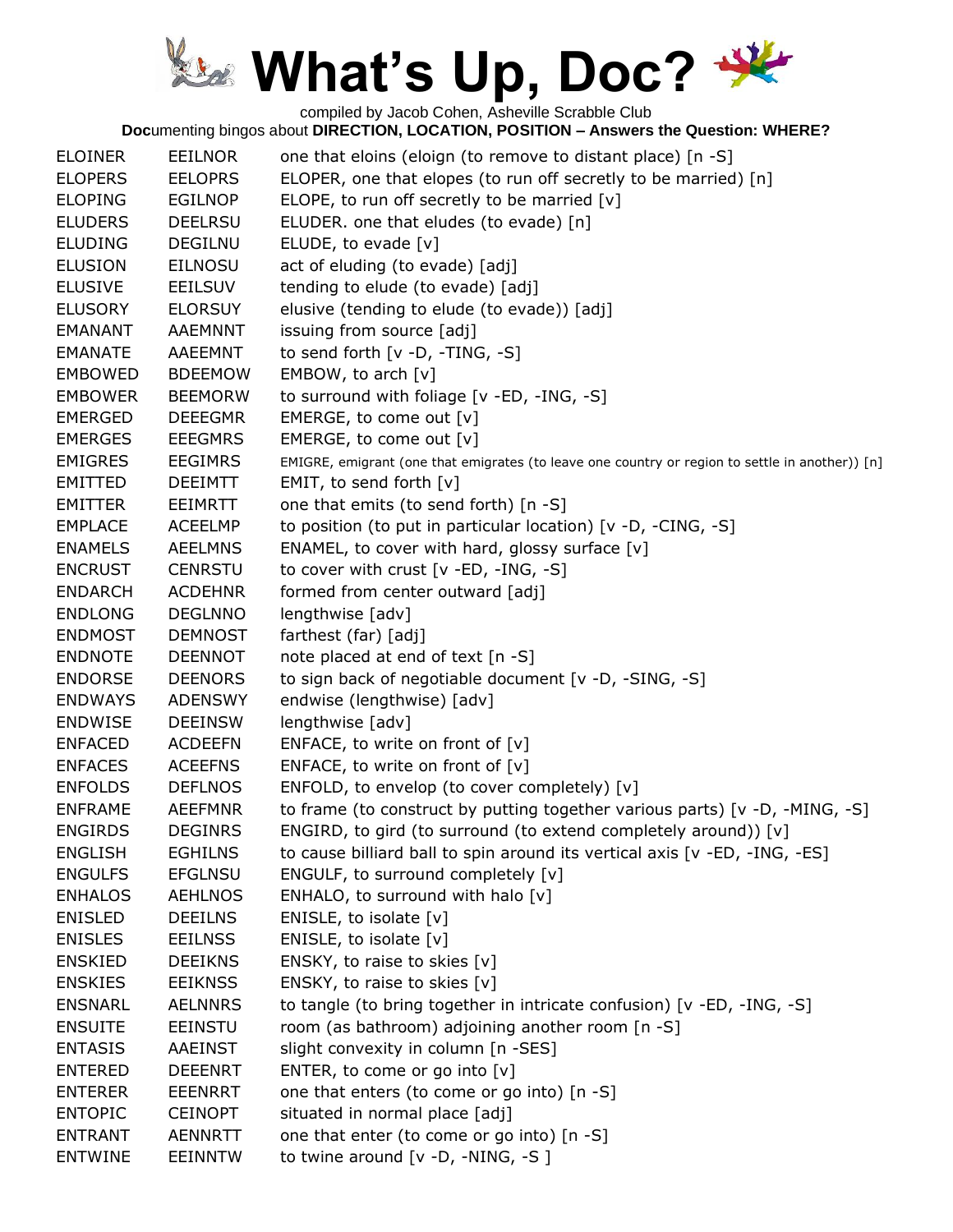compiled by Jacob Cohen, Asheville Scrabble Club

| <b>ENTWIST</b> | <b>EINSTTW</b> | to twist together [v -ED, -ING, -S]                                        |
|----------------|----------------|----------------------------------------------------------------------------|
| <b>ENVELOP</b> | <b>EELNOPV</b> | to cover completely [v -ED, -ING, -S]                                      |
| <b>ENVIRON</b> | <b>EINNORV</b> | to encircle (to form circle around) [v -ED, -ING, -S]                      |
| <b>ENWHEEL</b> | <b>EEEHLNW</b> | to encircle (to form circle around) [v -ED, -ING, -S]                      |
| <b>ENWINDS</b> | <b>DEINNSW</b> | ENWIND, to wind around [v]                                                 |
| <b>ENWOMBS</b> | <b>BDENOSW</b> | ENWOMB, to enclose as if in womb $[v]$                                     |
| <b>ENWOUND</b> | <b>DENNOUW</b> | ENWIND, to wind around [v]                                                 |
| <b>ENWRAPS</b> | <b>AENPRSW</b> | ENWRAP, to envelop (to cover completely) [v]                               |
| EPEIRIC        | <b>CEEIIPR</b> | pertaining to vertical movement of earth's crust [adj]                     |
| <b>EPIBOLY</b> | <b>BEILOPY</b> | growth of one part around another [n -LIES]                                |
| <b>EPICARP</b> | <b>ACEIPPR</b> | outer layer of pericarp [n -S]                                             |
| <b>EPIDERM</b> | <b>DEEIMPR</b> | outer layer of skin [n -S]                                                 |
| <b>EPIGENE</b> | <b>EEEGINP</b> | occurring near surface of earth [adj]                                      |
| <b>EPINAOS</b> | <b>AEINOPS</b> | rear vestibule [n -OI]                                                     |
| <b>EPITOPE</b> | <b>EEIOPPT</b> | region on surface of antigen [n -S]                                        |
| <b>EQUINOX</b> | EINOQUX        | point on celestial sphere [n -ES]                                          |
| <b>ERECTLY</b> | <b>CEELRTY</b> | in upright manner [adv]                                                    |
| <b>ERODING</b> | <b>DEGINOR</b> | ERODE, to wear away by constant friction [v]                               |
| <b>EROSION</b> | <b>EINOORS</b> | act of eroding (to wear away by constant friction) [n -S]                  |
| <b>EROSIVE</b> | <b>EEIORSV</b> | causing erosion (act of eroding (to wear away by constant friction)) [adj] |
| <b>ERRANTS</b> | <b>AENRRST</b> | ERRANT, wanderer [n]                                                       |
| <b>ESCAPED</b> | <b>ACDEEPS</b> | ESCAPE, to get away [v]                                                    |
| <b>ESCAPER</b> | <b>ACEEPRS</b> | one that escapes (to get away) [n -S]                                      |
| <b>ESCAPES</b> | <b>ACEEPSS</b> | ESCAPE, to get away [v]                                                    |
| <b>ESCHEWS</b> | <b>CEEHSSW</b> | ESCHEW, to avoid (to keep away from) [v]                                   |
| <b>ESCORTS</b> | <b>CEORSST</b> | ESCORT, to accompany [v]                                                   |
| <b>ESPIALS</b> | <b>AEILPSS</b> | ESPIAL, act of espying (to catch sight of) [n -S]                          |
| <b>ESPYING</b> | <b>EGINPSY</b> | ESPY, to catch sight of $[v]$                                              |
| <b>ESQUIRE</b> | EEIQRSU        | to escort $[v -S, -RING, -S]$                                              |
| <b>ESTRAYS</b> | <b>AERSSTY</b> | ESTRAY, to stray (to wander from proper area or course) [v]                |
| <b>EUSTACY</b> | <b>ACESTUY</b> | worldwide change in sea level [n -CIES]                                    |
| <b>EUSTASY</b> | <b>AESSTUY</b> | eustacy (worldwide change in sea level) [n -SIES]                          |
| <b>EVACUEE</b> | <b>ACEEEUV</b> | one that is evacuated (to remove from dangerous area) [n -S]               |
| <b>EVADERS</b> | <b>ADEERSV</b> | EVADER, one that evades (to escape or avoid by cleverness or deceit) [n]   |
| <b>EVADING</b> | ADEGINV        | EVADE, to escape or avoid by cleverness or deceit [v]                      |
| <b>EVANISH</b> | <b>AEHINSV</b> | to vanish [v -ED, -ING, -ES]                                               |
| <b>EVASION</b> | <b>AEINOSV</b> | act of evading (to escape or avoid by cleverness or deceit) [n]            |
| <b>EVASIVE</b> | AEEISVV        | tending to evade (to escape or avoid by cleverness or deceit) [adj]        |
| <b>EVERTED</b> | <b>DEEERTV</b> | EVERT, to turn outward or inside out [v]                                   |
| <b>EVERTOR</b> | <b>EEORRTV</b> | muscle that turns part outward [n -S]                                      |
| <b>EVITING</b> | <b>EGIINTV</b> | EVITE, to avoid (to keep away from) [v]                                    |
| <b>EVULSED</b> | <b>DEELSUV</b> | EVULSE, to extract forcibly [v]                                            |
| <b>EVULSES</b> | <b>EELSSUV</b> | EVULSE, to extract forcibly [v]                                            |
| <b>EXCIPLE</b> | <b>CEEILPX</b> | rim around hymenium of various lichens [n -S]                              |
| <b>EXEDRAE</b> | ADEEERX        | EXEDRA, curved outdoor bench [n]                                           |
| <b>EXEDRAS</b> | <b>ADEERSX</b> | EXEDRA, curved outdoor bench [n]                                           |
| <b>EXERGUE</b> | <b>EEEGRUX</b> | space on coin [n -S]                                                       |
|                |                |                                                                            |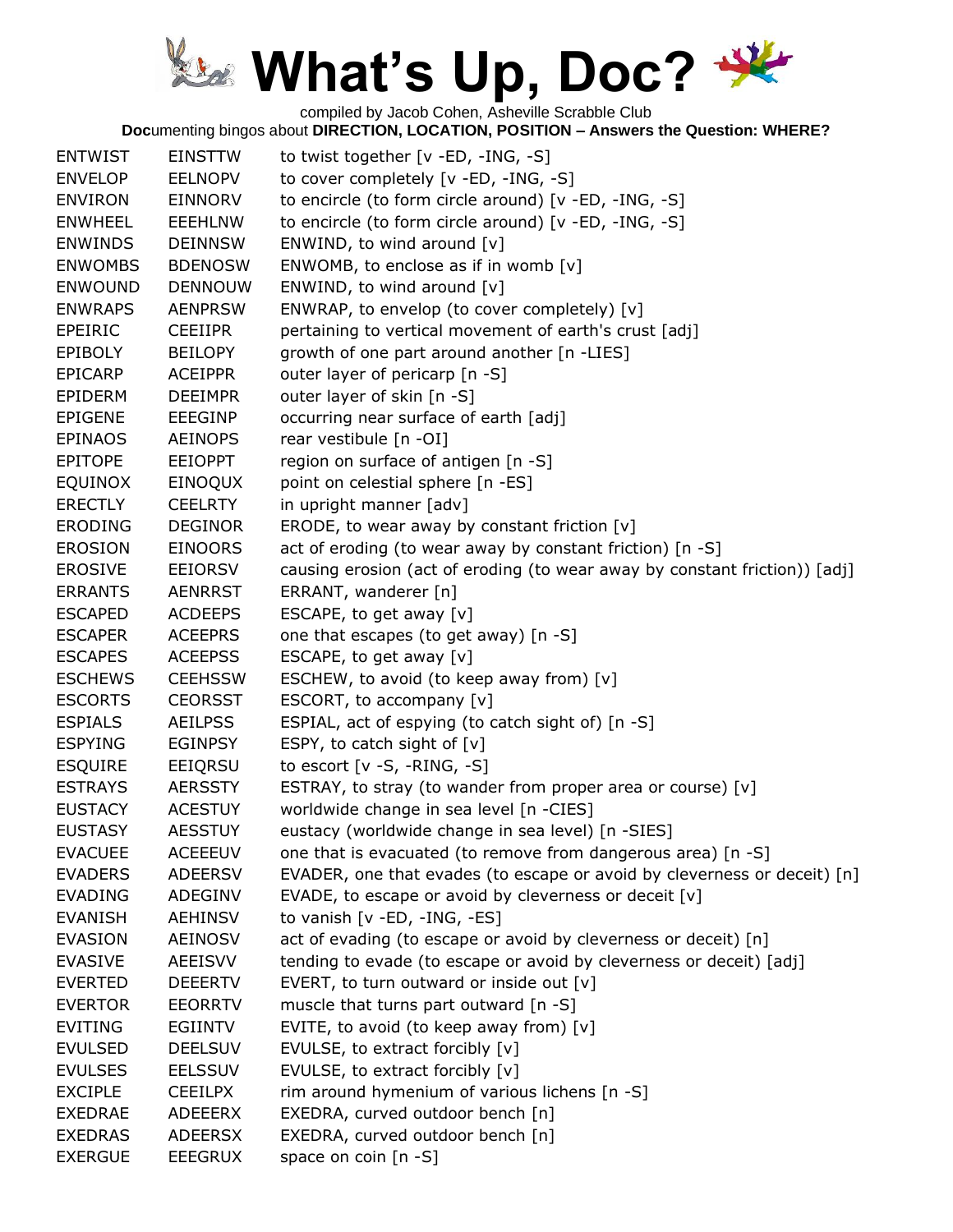compiled by Jacob Cohen, Asheville Scrabble Club

| <b>EXHEDRA</b> | ADEEHRX        | exedra (curved outdoor bench) [n -E]                                                         |
|----------------|----------------|----------------------------------------------------------------------------------------------|
| <b>EXHUMED</b> | <b>DEEHMUX</b> | EXHUME, to dig out of earth $[v]$                                                            |
| <b>EXHUMER</b> | <b>EEHMRUX</b> | one that exhumes (to dig out of earth) [n -S]                                                |
| <b>EXHUMES</b> | <b>EEHMSUX</b> | EXHUME, to dig out of earth $[v]$                                                            |
| <b>EXITING</b> | EGIINTX        | EXIT, to go out $[v]$                                                                        |
| <b>EXOCARP</b> | <b>ACEOPRX</b> | epicarp (outer layer of pericarp) [n -S]                                                     |
| <b>EXODERM</b> | <b>DEEMORX</b> | ectoderm (outermost germ layer of embryo) [n -S]                                             |
| <b>EXOTICS</b> | <b>CEIOSTX</b> | EXOTIC, something from another part of world [n]                                             |
| <b>EXOTISM</b> | <b>EIMOSTX</b> | exotic (something from another part of world) [n -S]                                         |
| <b>EXPANSE</b> | <b>AEENPSX</b> | wide, continuous area [n -S]                                                                 |
| <b>EXPLODE</b> | <b>DEELOPX</b> | to blow up [v -D, DING, -S                                                                   |
| <b>EXPORTS</b> | <b>EOPRSTX</b> | EXPORT, to send to other countries for commercial purposes [v]                               |
| <b>EXPOSAL</b> | <b>AELOPSX</b> | exposure (act of exposing (to lay open to view) [n -S]                                       |
| <b>EXPOSED</b> | <b>DEEOPSX</b> | EXPOSE, to lay open to view) $[v]$                                                           |
| <b>EXPOSER</b> | <b>EEOPRSX</b> | one that exposes (to lay open to view) [n -S]                                                |
| <b>EXPOSES</b> | <b>EEOPSSX</b> | EXPOSE, to lay open to view) [v]                                                             |
| <b>EXSERTS</b> | <b>EERSSTX</b> | EXSERT, to thrust out $[v]$                                                                  |
| <b>EXTENTS</b> | <b>EENSTTX</b> | EXTENT, range over which something extends [n]                                               |
| <b>EXTREME</b> | <b>EEEMRTX</b> | highest degree [n -S]                                                                        |
| <b>EXTROPY</b> | <b>EOPRTXY</b> | prediction that human intelligence will enable life to expand throughout universe [n -PIES]  |
| <b>EXTRUDE</b> | <b>DEERTUX</b> | to force, thrust, or push out $[v -D, -DING, -S]$                                            |
| <b>EXUDATE</b> | <b>ADEETUX</b> | exuded substance [n -S]                                                                      |
| <b>EXUDING</b> | <b>DEGINUX</b> | EXUDE, to ooze forth [v]                                                                     |
| <b>EXURBAN</b> | <b>ABENRUX</b> | EXURB, residential area lying beyond suburbs of city [adj]                                   |
| <b>EXURBIA</b> | ABEIRUX        | exurb (residential area lying beyond suburbs of city) [n -S]                                 |
| EYEBEAM        | ABEEEMY        | glance                                                                                       |
| <b>EYEBROW</b> | <b>BEEORWY</b> | ridge over eye [n -S]                                                                        |
| <b>EYELASH</b> | <b>AEEHLSY</b> | hair growing in edge of eyelid [n -ES]                                                       |
| <b>EYELIDS</b> | <b>DEEILSY</b> | EYELID, lid of skin that can be closed over eyeball [n]                                      |
| <b>EYESHOT</b> | <b>EEHOSTY</b> | range of vision $[n - S]$                                                                    |
| <b>EYEWEAR</b> | <b>AEEERWY</b> | device worn on or over eyes [n EYEWEAR]                                                      |
| <b>EYEWINK</b> | EEIKNWY        | wink of eye $[n - S]$                                                                        |
|                |                | F 7s                                                                                         |
| <b>FACADES</b> | <b>AACDEFS</b> | FACADE, front of building [n]                                                                |
| <b>FACETED</b> | <b>ACDEEFT</b> | FACET, to cut small plane surfaces on [v]                                                    |
| <b>FAGGOTS</b> | <b>AFGGOST</b> | FAGGOT, to fagot (to bind together into bundle) [v]                                          |
| <b>FAGOTED</b> | <b>ADEFGOT</b> | FAGOT, to bind together into bundle [v]                                                      |
| <b>FAGOTER</b> | <b>AEFGORT</b> | one that fagots (to bind together into bundle) [n -S]                                        |
| <b>FALLERS</b> | <b>AEFLLRS</b> | FALLER, one that falls (to descend under force of gravity) [n]                               |
| <b>FALLING</b> | <b>AFGILLN</b> | FALL, to descend upon force of gravity [v]                                                   |
| <b>FALLOUT</b> | <b>AFLLOTU</b> | radioactive debris resulting from nuclear explosion [n -S]                                   |
| <b>FANNERS</b> | <b>AEFNNRS</b> | FANNER, one that fans (to cool or refresh with fan (device for putting air into motion)) [n] |
| <b>FANNING</b> | <b>AFGINNN</b> | FAN, to cool or refresh with fan (device for putting air into motion) $[v]$                  |
| <b>FANWISE</b> | <b>AEFINSW</b> | spread out like open fan [adj]                                                               |
| <b>FARAWAY</b> | <b>AAAFRWY</b> | distant (far off or apart) [adj]                                                             |
| <b>FARSIDE</b> | <b>ADEFIRS</b> | farther side [n -S]                                                                          |
| <b>FARTHER</b> | <b>AEFHRRT</b> | FAR [adj] / FAR, at or to great distance [adv]                                               |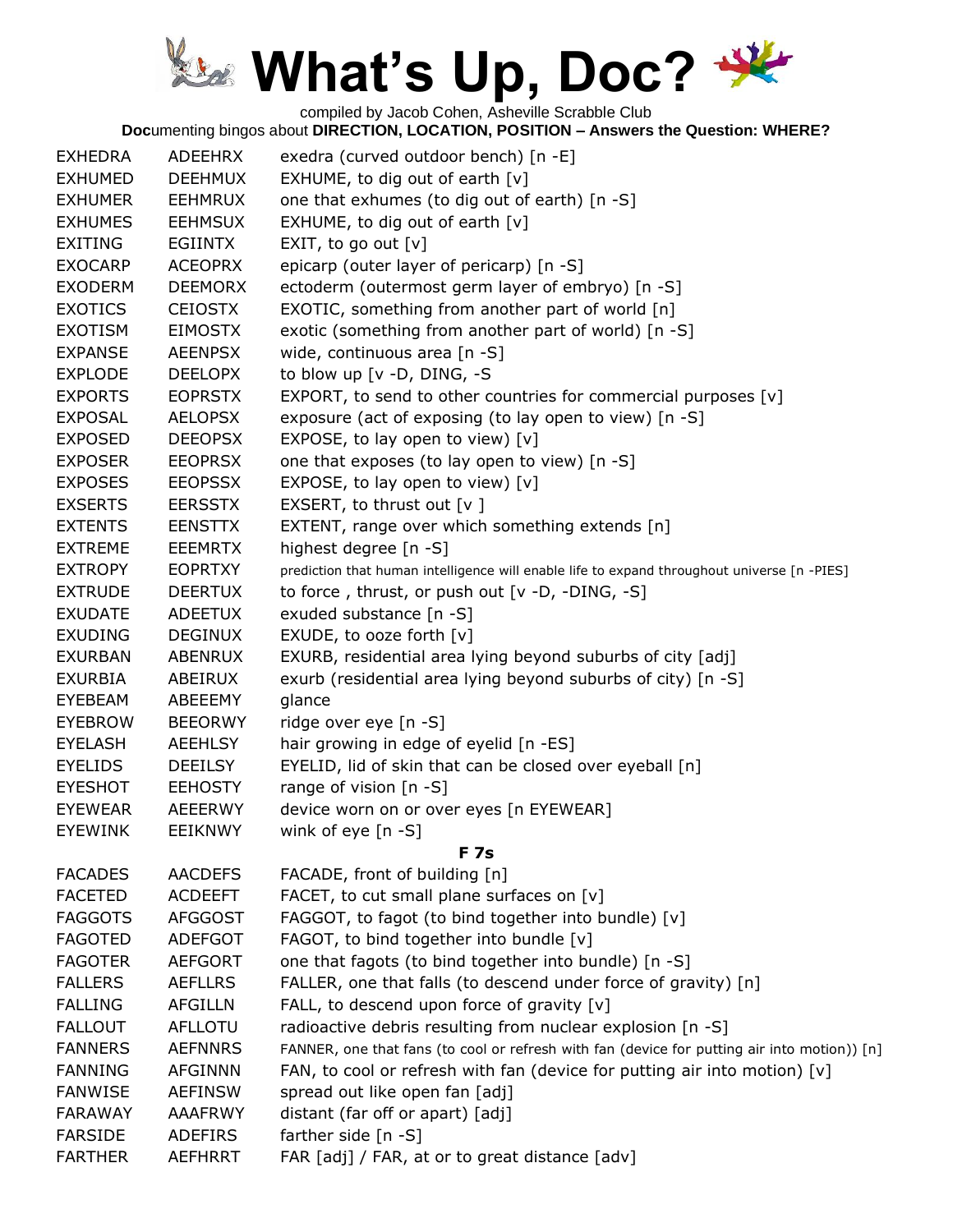compiled by Jacob Cohen, Asheville Scrabble Club

| <b>FAVELAS</b> | <b>AAEFLSV</b> | FAVELA, slum area [n]                                                                             |
|----------------|----------------|---------------------------------------------------------------------------------------------------|
| <b>FAVELLA</b> | AAEFLLV        | favela (slum area) [n -S]                                                                         |
| <b>FEATHER</b> | <b>AEEFHRT</b> | to cover with feathers (horny structures that form principal covering of birds) [v -ED, -ING, -S] |
| <b>FEINTED</b> | <b>DEEFINT</b> | FEINT, to make deceptive movement $[v]$                                                           |
| <b>FELLERS</b> | <b>EEFLLRS</b> | FELLER, one that fells (to cause to fall) [n]                                                     |
| <b>FELLING</b> | <b>EFGILLN</b> | FELL, FALL, to descend under force of gravity [v]                                                 |
| <b>FENDERS</b> | <b>DEEFNRS</b> | FENDER, metal guard over wheel of motor vehicle [n]                                               |
| <b>FETCHED</b> | <b>CDEEFHT</b> | FETCH, to go after and bring back [v]                                                             |
| <b>FETCHER</b> | <b>CEEFHRT</b> | one that fetches (to go after and bring back) [n -S]                                              |
| <b>FETCHES</b> | <b>CEEFHST</b> | FETCH, to go after and bring back [v]                                                             |
| <b>FETTERS</b> | <b>EEFRSTT</b> | FETTER, to shackle (to confine with metal fastenings placed around wrists or ankles) [v]          |
| <b>FETTING</b> | <b>EFGINTT</b> | FET, to fetch (to go after and bring back) [v]                                                    |
| <b>FETTLED</b> | <b>DEEFLTT</b> | FETTLE, to cover hearth with fettling (material to protect it) [n -S]                             |
| <b>FETTLER</b> | <b>EEFLRTT</b> | one that fettles, (to cover hearth with fettling (material to protect it)) [n -S]                 |
| <b>FETTLES</b> | <b>EEFLSTT</b> | FETTLE, to cover hearth with fettling (material to protect it) [n -S]                             |
| <b>FILMIER</b> | EFIILMR        | FILMY, resembling or covered with film; hazy [adj]                                                |
| <b>FILMILY</b> | FIILLMY        | in filmy (resembling or covered with film; hazy) manner [adv]                                     |
| <b>FINDERS</b> | <b>DEFINRS</b> | FINDER, one that finds (to come upon after search) [n]                                            |
| <b>FINDING</b> | <b>DFGIINN</b> | something that is found $[n -S]$ / FIND, to come upon after a search $[v]$                        |
| <b>FINIALS</b> | <b>AFIILNS</b> | FINIAL, crowning ornament [n]                                                                     |
| <b>FISHWAY</b> | <b>AFHISWY</b> | device for enabling fish to pass around dam [n -S]                                                |
| <b>FIXATED</b> | <b>ADEFITX</b> | FIXATE, to make stable or stationary [v]                                                          |
| <b>FIXATES</b> | <b>AEFISTX</b> | FIXATE, to make stable or stationary [v]                                                          |
| <b>FLAILED</b> | <b>ADEFILL</b> | FLAIL, to swing freely [v]                                                                        |
| <b>FLANKED</b> | <b>ADEFKLN</b> | FLANK, to be located at side of [v]                                                               |
| <b>FLANKEN</b> | <b>AEFKLNN</b> | beef cut from sides that is boiled with vegetables [n FLANKEN]                                    |
| <b>FLANKER</b> | <b>AEFKLNR</b> | one that flanks (to be located at side of) [n -S]                                                 |
| <b>FLANNEL</b> | <b>AEFLLNN</b> | to cover with flannel (soft fabric) [v -ED, -LLED, -ING, -LLING, -S]                              |
| <b>FLAPPED</b> | <b>ADEFLPP</b> | FLAP, to wave up and down $[v]$                                                                   |
| <b>FLAPPER</b> | <b>AEFLPPR</b> | one that flaps (to wave up and down) [n -S]                                                       |
| <b>FLATLET</b> | <b>AEFLLTT</b> | type of apartment [n -S]                                                                          |
| <b>FLAUTAS</b> | <b>AAFLSTU</b> | FLAUTA, tortilla rolled around filling and fried [n]                                              |
| <b>FLEEING</b> | <b>EEFGILN</b> | FLEE, to run away $[v]$                                                                           |
| <b>FLEHMEN</b> | <b>EEFHLMN</b> | to inhale with mouth open and upper lip curled [v -ED, -ING, -S]                                  |
| <b>FLEMISH</b> | <b>EFHILMS</b> | to coil rope in certain manner [v -ED, -ING, -S]                                                  |
| <b>FLESHED</b> | <b>DEEFHLS</b> | FLESH, to plunge into flesh (soft body tissue) [v]                                                |
| <b>FLESHES</b> | <b>EEFHLSS</b> | FLESH, to plunge into flesh (soft body tissue) [v]                                                |
| <b>FLEXILE</b> | EEFILLX        | flexible (capable of being bent) [adj]                                                            |
| <b>FLEXING</b> | <b>EFGILNX</b> | FLEX, to bend [v]                                                                                 |
| <b>FLEXION</b> | <b>EFILNOX</b> | flection (act of bending (to curve) [n -S]                                                        |
| <b>FLEXORS</b> | <b>EFLORSX</b> | FLEXOR, muscle that serves to bend bodily part [n]nn                                              |
| <b>FLEXURE</b> | <b>EEFLRUX</b> | act of bending [n -S]                                                                             |
| <b>FLICKER</b> | <b>CEFIKLR</b> | to move waveringly [v -ED, -ING, -S]                                                              |
| <b>FLITTER</b> | EFILRTT        | to flutter (to wave rapidly and irregularly) [v -ED, -ING, -S]                                    |
| <b>FLOATED</b> | ADEFLOT        | FLOAT, to rest or remain on surface of liquid [v]                                                 |
| <b>FLOATER</b> | <b>AEFLORT</b> | one that floats (to rest or remain on surface of liquid) [n -S]                                   |
| <b>FLOCKED</b> | <b>CDEFKLO</b> | FLOCK, to gather or move in crowd [v]                                                             |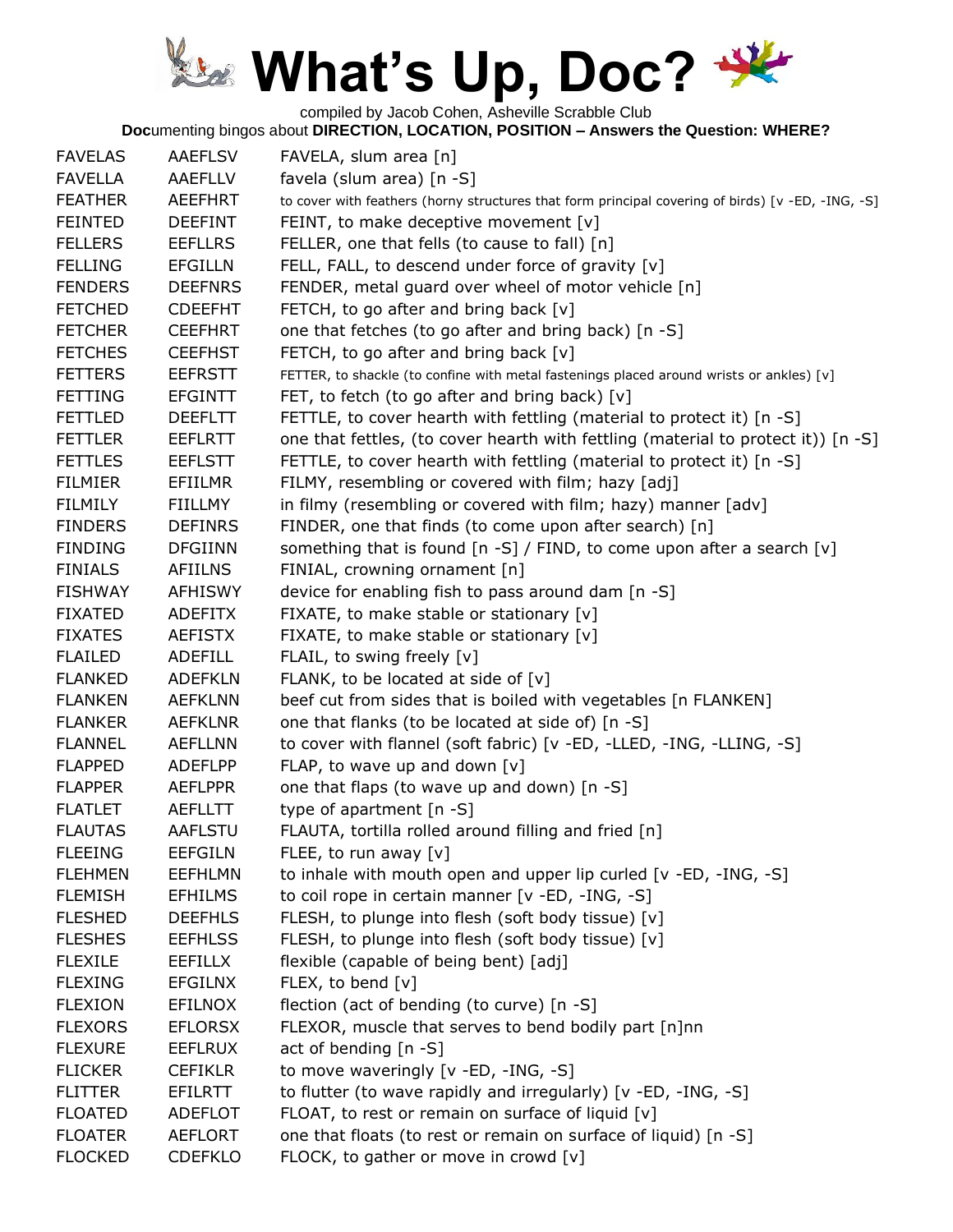compiled by Jacob Cohen, Asheville Scrabble Club

| <b>FLOODED</b> | <b>DDEFLOO</b> | FLOOD, to inundate (to overwhelm with water) [v]                                                     |
|----------------|----------------|------------------------------------------------------------------------------------------------------|
| <b>FLOODER</b> | <b>DEFLOOR</b> | one that floods (to inundate (to overwhelm with water)) [n -S]                                       |
| <b>FLOORED</b> | <b>DEFLOOR</b> | FLOOR, to provide with floor (level base of room) [v]                                                |
| <b>FLOORER</b> | <b>EFLOORR</b> | one that floors (to provide with floor (level base of room)) [n -S]                                  |
| <b>FLOPPED</b> | <b>DEFLOPP</b> | FLOP, to fall heavily and noisily [v]                                                                |
| <b>FLOPPER</b> | <b>EFLOPPR</b> | one that flops (to fall heavily and noisily) [n -S]                                                  |
| <b>FLOTAGE</b> | <b>AEFGLOT</b> |                                                                                                      |
|                |                | act of floating (to rest or remain on surface of liquid) [n -S]                                      |
| <b>FLOUNCY</b> | <b>CFLNOUY</b> | flouncing (to move in exaggerated motions) [adj]                                                     |
| <b>FLOURED</b> | <b>DEFLORU</b> | FLOUR, to cover with flour (finely ground meal of grain) [v]                                         |
| <b>FLUMPED</b> | <b>DEFLMPU</b> | FLUMP, to fall heavily [v]                                                                           |
| <b>FLUTING</b> | <b>FGILNTU</b> | series of parallel grooves [n -S]                                                                    |
| <b>FLYABLE</b> | ABEFLLY        | suitable for flying [adj]                                                                            |
| <b>FLYAWAY</b> | <b>AAFLWYY</b> | one that is elusive [n -S]                                                                           |
| <b>FLYBELT</b> | <b>BEFLLTY</b> | area infested with tsetse flies [n -S]                                                               |
| <b>FLYINGS</b> | <b>FGILNSY</b> | FLYING, operation of aircraft [n]                                                                    |
| <b>FLYLEAF</b> | <b>AEFFLLY</b> | blank leaf at beginning or end of book [n -AVES]                                                     |
| <b>FLYOFFS</b> | <b>FFFLOSY</b> | FLYOFF, competitive testing of model aircraft [n]                                                    |
| <b>FLYOVER</b> | <b>EFLORVY</b> | flight of aircraft over specific location [n -S]                                                     |
| <b>FLYPAST</b> | <b>AFLPSTY</b> | flyby (flight of aircraft close to specified place) [n -S]                                           |
| <b>FLYWAYS</b> | <b>AFLSWYY</b> | FLYWAY, established air route of migratory birds [n]                                                 |
| <b>FOAMIER</b> | <b>AEFIMOR</b> | FOAMY, covered with foam [adj]                                                                       |
| <b>FOAMILY</b> | <b>AFILMOY</b> | in foamy (covered with foam) manner [adv]                                                            |
| <b>FOCALLY</b> | <b>ACFLLOY</b> | with regard to focus [adv]                                                                           |
| <b>FOCUSER</b> | <b>CEFORSU</b> | one that focuses (to bring to focus (point at which rays converge or from which they diverge) [n -S] |
| <b>FOCUSES</b> | <b>CEFOSSU</b> | FOCUS, point at which rays converge or from which they diverge [n]                                   |
| <b>FOGBOWS</b> | <b>BFGOOSW</b> | FOGBOW, nebulous arc of light sometimes seen in fog [n -S]                                           |
| <b>FOGDOGS</b> | <b>DFGGOOS</b> | FOGDOG, fogbow (nebulous arc of light sometimes seen in fog) [n -S                                   |
| <b>FOGGERS</b> | <b>EFGGORS</b> | FOGGER, one that fogs (to cover with fog (condensed water vapor near earth's surface)) [n]           |
| <b>FOGGING</b> | <b>FGGGINO</b> | covering with fog [n -S] / FOG, to cover with fog (condensed water vapor near earth's surface) [v]   |
| <b>FOLDERS</b> | <b>DEFLORS</b> | FOLDER, one that folds (to lay one part over another part of) [n]                                    |
| <b>FOLDING</b> | <b>DFGILNO</b> | FOLD, to lay one part over another part of $[v]$                                                     |
| <b>FOLDOUT</b> | <b>DFLOOTU</b> | gatefold (folded insert in book or magazine) [n -S]                                                  |
| <b>FOLDUPS</b> | <b>DFLOPSU</b> | FOLDUP, object that folds up [n]                                                                     |
| <b>FOLIUMS</b> | <b>FILMOSU</b> | FOLIUM, thin layer [n]                                                                               |
| <b>FOLLOWS</b> | <b>FLLOOSW</b> | FOLLOW, to come or go after [v]                                                                      |
| <b>FORDING</b> | <b>DFGINOR</b> | FORD, to cross by wading [v]                                                                         |
| <b>FOREBYE</b> | <b>BEEFORY</b> | forby (near by) [prep]                                                                               |
| <b>FOREGUT</b> | <b>EFGORTU</b> | front part of embryonic alimentary canal [n -S]                                                      |
| <b>FOREIGN</b> | <b>EFGINOR</b> | situated outside place or country [adj]                                                              |
| <b>FORELEG</b> | <b>EEFGLOR</b> | one of front legs of animal [n -S]                                                                   |
| <b>FORERUN</b> | EFNORRU        | to run in advance of [v -RAN, -NNING, -S]                                                            |
| <b>FORESTS</b> | <b>EFORSST</b> | FOREST, to convert into forest (densely wooded area) [v]                                             |
| <b>FORETOP</b> | <b>EFOOPRT</b> | platform at head of ship's foremast [n -S]                                                           |
| <b>FORNENT</b> | <b>EFNNORT</b> | near to [prep]                                                                                       |
| <b>FORWARD</b> | <b>ADFORRW</b> | to help onward [v -ED, -ING, -S]; being at point in advance [adj -ER, -EST]                          |
| <b>FOUNDED</b> | <b>DDEFNOU</b> | FOUND, FIND, to come upon after search [v]                                                           |
| <b>FOXHOLE</b> | <b>EFHLOOX</b> | small pit used for cover in battle area [n -S]                                                       |
|                |                |                                                                                                      |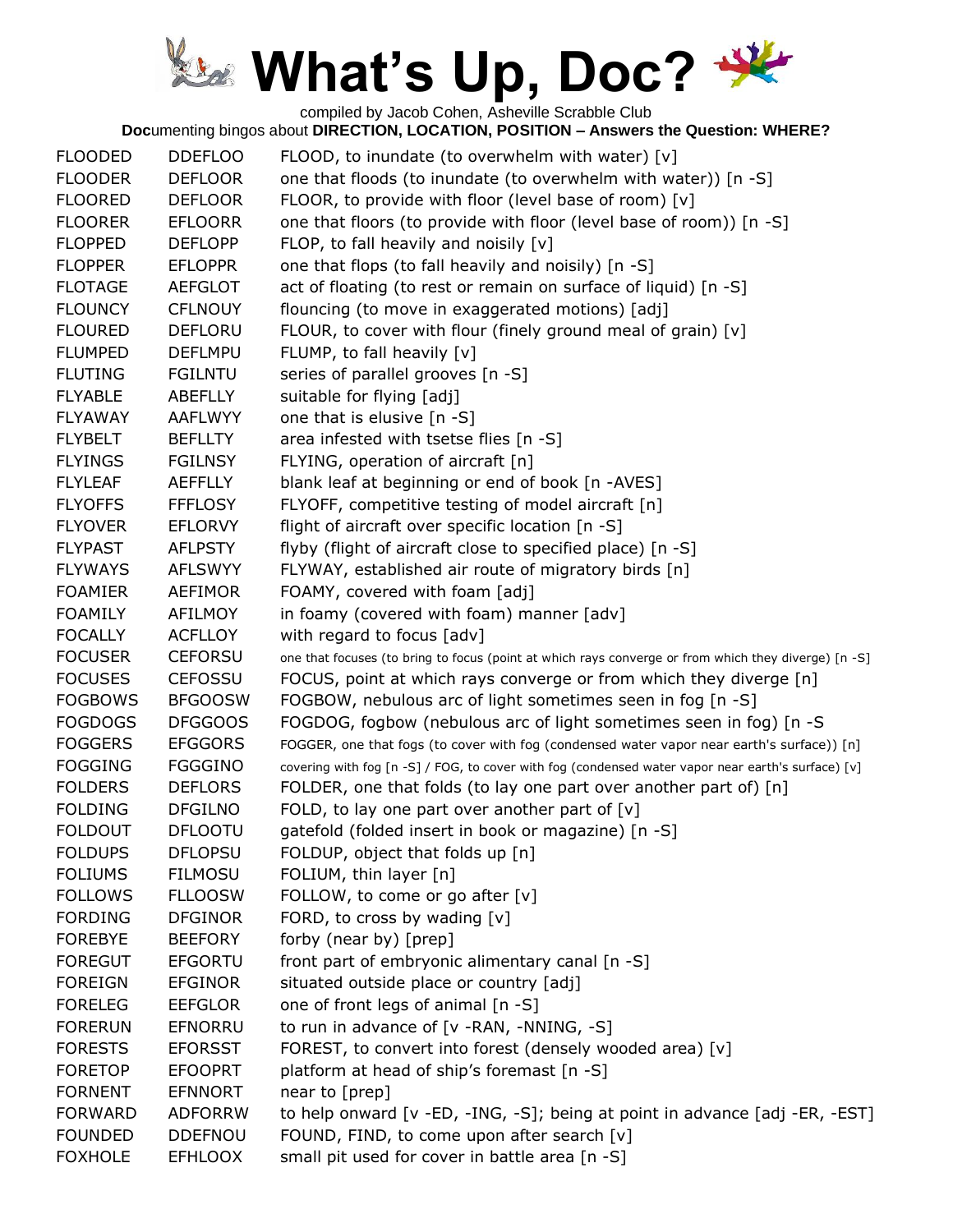compiled by Jacob Cohen, Asheville Scrabble Club

| <b>FOXINGS</b> | <b>FGINOSX</b> | FOXING, piece of material used to cover upper portion of shoe [n]            |
|----------------|----------------|------------------------------------------------------------------------------|
| <b>FRAMERS</b> | <b>AEFMRRS</b> | FRAMER, one that frames (to construct by putting together various parts) [n] |
| <b>FRAMING</b> | <b>AFGIMNR</b> | FRAME, to construct by putting together various parts [v]                    |
| <b>FRESHET</b> | <b>EEFHRST</b> | sudden overflow of stream [n -S]                                             |
| <b>FROCKED</b> | <b>CDEFKOR</b> | FROCK, to clothe in long, loose outer garment [v]                            |
| <b>FRONTED</b> | <b>DEFNORT</b> | FRONT, to provide with front (forward part) [v]                              |
| <b>FRONTER</b> | <b>EFNORRT</b> | FRONT, pertaining to or situated at forward part of surface [adj]            |
| <b>FRONTES</b> | <b>EFNORST</b> | FRONS, upper anterior portion of insect's head [n]                           |
| <b>FROSTED</b> | <b>DEFORST</b> | FROST, to cover with frost (deposit of minute ice crystals) [v]              |
| <b>FRYABLE</b> | ABEFLRY        | FRY, to cook over direct heat in hot fat or oil [adj]                        |
| <b>FUGLING</b> | <b>FGGILNU</b> | FUGLE, to lead [v]                                                           |
| <b>FULMINE</b> | EFILMNU        | explode loudly [v -D, -NING, -S]                                             |
| <b>FUNKERS</b> | <b>EFKNRSU</b> | FUNKER, one that funks (to shrink back in fear) [n]                          |
| <b>FUNKING</b> | <b>FGIKNNU</b> | FUNK, to shrink back in fear [v]                                             |
| <b>FURLERS</b> | <b>EFLRRSU</b> | FURLER, one that furls (to roll up) [n -S]                                   |
| <b>FURLING</b> | <b>FGILNRU</b> | FURL, to roll up $[v]$                                                       |
| <b>FURRIER</b> | EFIRRRU        | FURRY, covered with fur [adj]                                                |
| <b>FURRILY</b> | <b>FILRRUY</b> | in furry (covered with fur) manner [adv]                                     |
| <b>FURRING</b> | FGINRRU        | FUR, to cover with fur (dressed animal pelt) [v]                             |
| <b>FURTHER</b> | <b>EFHRRTU</b> | to help forward [v -ED, -ING, -S] / FAR, at or to great distance [adv]       |
| <b>FUSIONS</b> | <b>FINOSSU</b> | FUSION, act of melting together [n]                                          |
|                |                | <b>G</b> 7s                                                                  |
| <b>GADDERS</b> | <b>ADDEGRS</b> | GADDER, one that gads (to roam about restlessly) [n]                         |
| <b>GALILEE</b> | <b>AEEGILL</b> | type of porch (covered structure at entrance to building) [n -S]             |
| <b>GALLERY</b> | <b>AEGLLRY</b> | to provide with long covered area [v -RIED, -ING, -RIES]                     |
| <b>GALOSHE</b> | <b>AEGHLOS</b> | galosh (overshoe (protective outer shoe)) [n -S]                             |
| <b>GALOSHE</b> | <b>AEGHLOS</b> | galosh (overshoe (protective outer shoe)) [n -S]                             |
| <b>GAMBADE</b> | AABDEGM        | gambado (leap made by horse) [n -S]                                          |
| <b>GAMBADO</b> | <b>AABDGMO</b> | leap made by horse [n -ES, -S]                                               |
| <b>GAMBOLS</b> | <b>ABGLMOS</b> | GAMBOL, to leap about playfully [v]                                          |
| <b>GANTLET</b> | <b>AEGLNTT</b> | to overlap railroad tracks [v -ED, -ING, -S]                                 |
| <b>GAPPIER</b> | <b>AEGIPPR</b> | GAPPY, having openings (vacant or unobstructed space) [adj]                  |
| <b>GARDANT</b> | <b>AADGNRT</b> | turned directly toward observer -- used of heraldic animal [adj]             |
| <b>GARRETS</b> | <b>AEGRRST</b> | GARRET, attic (story or room directly below roof of house) [n]               |
| <b>GATHERS</b> | <b>AEGHRST</b> | GATHER, to bring together into one place or group [v]                        |
| <b>GATINGS</b> | <b>AGGINST</b> | GATING, process of opening and closing channel [n]                           |
| <b>GAUFFER</b> | <b>AEFFGRU</b> | to goffer (to press ridges or pleats into [v -ED, -ING, -S]                  |
| <b>GAWKIER</b> | <b>AEGIKRW</b> | GAWKY, awkward [adj]                                                         |
| <b>GAWKIES</b> | <b>AEGIKSW</b> | GAWKY, awkward person [n]                                                    |
| <b>GAWKISH</b> | <b>AGHIKSW</b> | gawky, awkward [adj]                                                         |
| <b>GELCOAT</b> | <b>ACEGLOT</b> | surface layer of polyester resin [n -S]                                      |
| <b>GELIDLY</b> | <b>DEGILLY</b> | GELID, icy (covered with ice) [adv]                                          |
| <b>GELLIES</b> | <b>EEGILLS</b> | GELLY, gelignite (high explosive) [n]                                        |
| <b>GERBILS</b> | <b>BEGILRS</b> | GERBIL, burrowing rodent [n]                                                 |
| <b>GESTURE</b> | <b>EEGRSTU</b> | to express by bodily motion [v -D, -RING, -S]                                |
| <b>GETABLE</b> | <b>ABEEGLT</b> | GET, to obtain or acquire [adj]                                              |
| <b>GETAWAY</b> | <b>AAEGTWY</b> | escape [n -S]                                                                |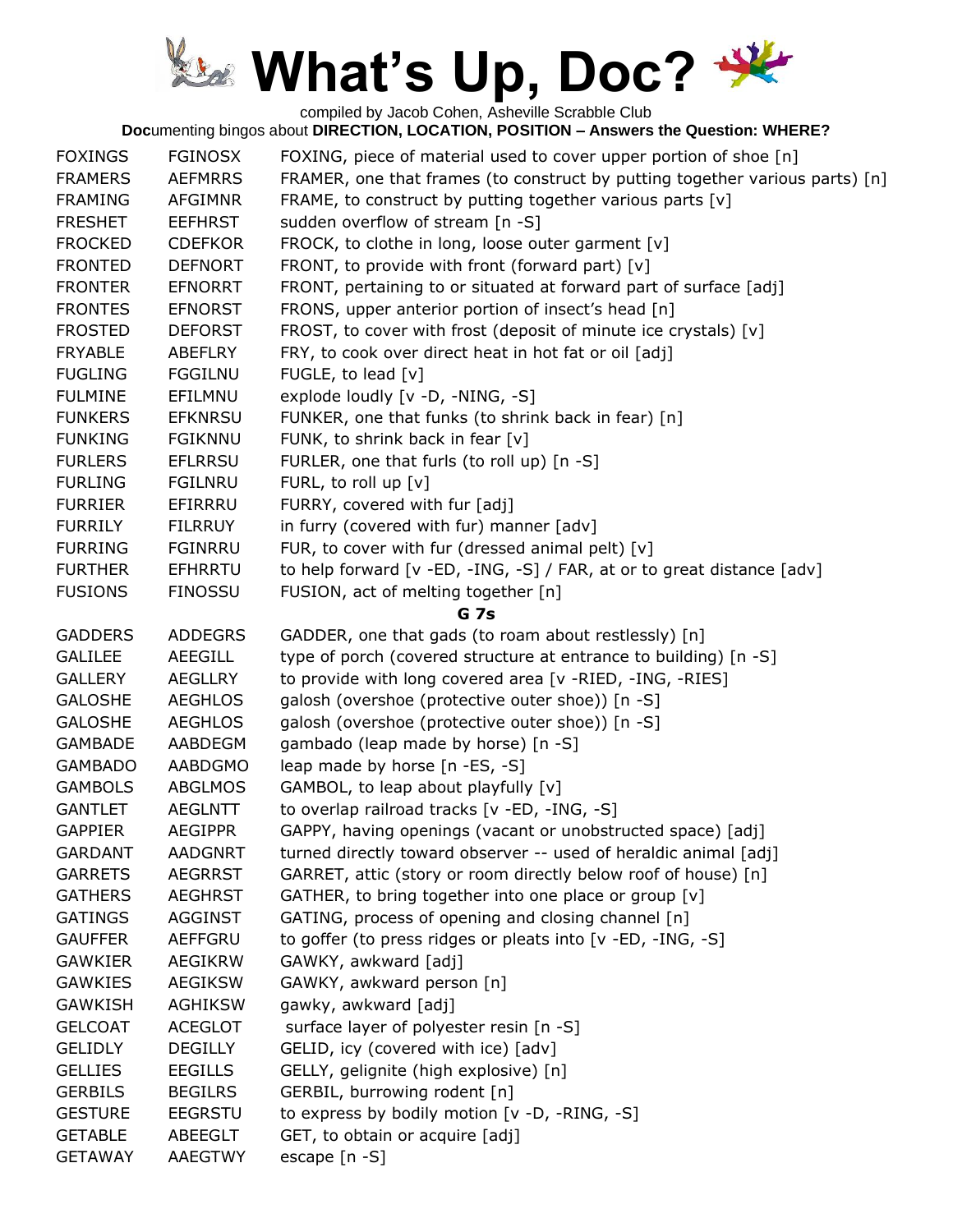compiled by Jacob Cohen, Asheville Scrabble Club

| <b>GETTING</b> | <b>EGGINTT</b> | GET, to obtain or acquire [v]                                  |
|----------------|----------------|----------------------------------------------------------------|
| <b>GILDERS</b> | <b>DEGILRS</b> | GILDER, one that gilds (to cover with thin layer of gold) [n]  |
| <b>GILDING</b> | <b>DGGIILN</b> | GILD, to cover with thin layer of gold [v]                     |
| <b>GIMMALS</b> | <b>AGILMMS</b> | GIMMAL, pair of interlocking rings [n]                         |
| <b>GINGIVA</b> | AGGIINV        | fleshy tissue that surrounds teeth [n -E]                      |
| <b>GIPSIED</b> | <b>DEGIIPS</b> | GIPSY, gypsy (to live like gypsy (wanderer) [v]                |
| <b>GIRDERS</b> | <b>DEGIRRS</b> | GIRDER, horizontal support [n]                                 |
| <b>GIRDING</b> | <b>DGGIINR</b> | GIRD, to surround (to extend completely around) [v]            |
| <b>GIRNING</b> | <b>GGIINNR</b> | GIRN, to snarl [v]                                             |
| <b>GIRTHED</b> | <b>DEGHIRT</b> | GIRTH, to encircle (to form circle around) [v]                 |
| <b>GIRTING</b> | <b>GGIINRT</b> | GIRT, GIRD, to surround (to extend completely around) [v]      |
| <b>GITTING</b> | <b>GGIINTT</b> | GIT, get (to obtain or acquire) [v]                            |
| <b>GLACEED</b> | <b>ACDEEGL</b> | GLACE, to cover with icing [v]                                 |
| <b>GLADIER</b> | <b>ADEGILR</b> | GLADY, having glades (open space in forest) [adj]              |
| <b>GLANDES</b> | <b>ADEGLNS</b> | GLANS, tip of penis or clitoris [n]                            |
| <b>GLASSED</b> | <b>ADEGLSS</b> | GLASS, to encase in glass (transparent substance) [v]          |
| <b>GLAZIER</b> | <b>AEGILRZ</b> | GLAZY, covered with smooth, glossy coating [adj]               |
| <b>GLAZILY</b> | AGILLYZ        | GLAZY, covered with smooth, glossy coating [adv]               |
| <b>GLEETED</b> | <b>DEEEGLT</b> | GLEET, to discharge mucus from urethra [v]                     |
| <b>GLEYING</b> | <b>EGGILNY</b> | development of gley (clay soil layer) [n -S]                   |
| <b>GLOPPED</b> | <b>DEGLOPP</b> | GLOP, to cover with glop (messy mass or mixture) [v]           |
| <b>GNARLED</b> | <b>ADEGLNR</b> | GNARL, to twist into state of deformity [v]                    |
| <b>GNASHED</b> | <b>ADEGHNS</b> | GNASH, to grind teeth together [v]                             |
| <b>GNASHES</b> | <b>AEGHNSS</b> | GNASH, to grind teeth together [v]                             |
| <b>GNAWERS</b> | <b>AEGNRSW</b> | GNAWER, one that gnaws (to wear away by persistent biting) [n] |
| <b>GNAWING</b> | AGGINNW        | GNAW, to wear away by persistent biting [v]                    |
| <b>GODWARD</b> | ADDGORW        | toward GOD [adv -S]                                            |
| <b>GOITERS</b> | <b>EGIORST</b> | GOITER, enlargement of thyroid gland [n]                       |
| <b>GOITRED</b> | <b>DEGIORT</b> | GOITRE, goiter (enlargement of thyroid gland) [adj]            |
| <b>GOITRES</b> | <b>EGIORST</b> | GOITRE, goiter (enlargement of thyroid gland) [n]              |
| <b>GOLIARD</b> | ADGILOR        | wandering student [n -S]                                       |
| <b>GOLOSHE</b> | <b>EGHLOOS</b> | galosh (overshoe (protective outer shoe)) [n -S]               |
| <b>GOPHERS</b> | <b>EGHOPRS</b> | GOPHER, burrowing rodent [n]                                   |
| <b>GOUGERS</b> | <b>EGGORSU</b> | GOUGER, one that gouges (to cut or scoop out) [n]              |
| <b>GOUGING</b> | GGGINOU        | GOUGE, to cut or scoop out [v]                                 |
| <b>GOWNING</b> | <b>GGINNOW</b> | GOWN, to dress in gown (long, loose outer garment) [v]         |
| <b>GRABBLE</b> | <b>ABBEGLR</b> | to grope (to feel about with hands) [v -D, -LING, -S]          |
| <b>GRABENS</b> | <b>ABBEGNR</b> | depression in earth's crust [n]                                |
| <b>GRASSED</b> | <b>ADEGRSS</b> | GRASS, to cover with grass (herbaceous plants) [v]             |
| <b>GRASSES</b> | <b>AEGRSSS</b> | GRASS, to cover with grass (herbaceous plants) [v]             |
| <b>GRATINE</b> | AEGINRT        | covered with crust [adj]                                       |
| <b>GRAVITY</b> | AGIRTVY        | force of attraction toward earth's center [n -TIES]            |
| <b>GRENADE</b> | <b>ADEEGNR</b> | explosive device [n -S]                                        |
| <b>GRIDING</b> | <b>DGGIINR</b> | GRIDE, to scrape harshly [v]                                   |
| <b>GRIMACE</b> | <b>ACEGIMR</b> | to contort facial features [v -D, -CING, -S]                   |
| <b>GRITTED</b> | <b>DEGIRTT</b> | GRIT, to press teeth together [v]                              |
| <b>GRITTER</b> | <b>EGIRRTT</b> | one that grits (to press teeth together) [n -S]                |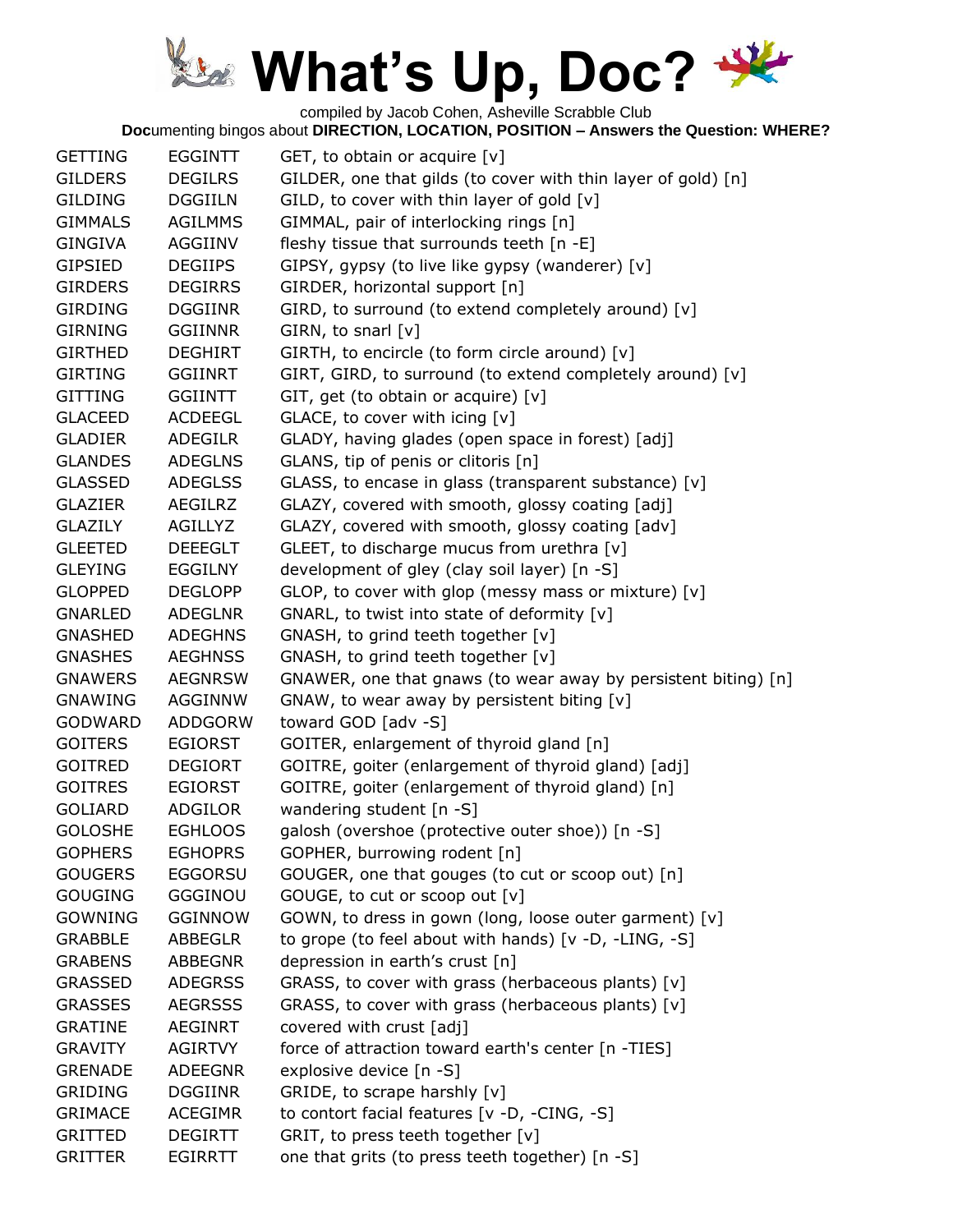compiled by Jacob Cohen, Asheville Scrabble Club

| <b>GROINED</b> | <b>DEGINOR</b> | GROIN, to build with intersecting arches [v]                                  |
|----------------|----------------|-------------------------------------------------------------------------------|
| <b>GROOVER</b> | <b>EGOORRV</b> | one that grooves (to form groove (long, narrow depression)) [n -S]            |
| <b>GROPERS</b> | <b>EGOPRRS</b> | GROPER, one that gropes (to feel about with hands) [n]                        |
| <b>GROPING</b> | <b>GGINOPR</b> | GROPE, to feel about with hands [v]                                           |
| <b>GROVELS</b> | <b>EGLORSV</b> | GROVEL, to crawl in abject manner [v]                                         |
| <b>GROYNES</b> | <b>EGNORSY</b> | structure built to keep shore from erosion [n]                                |
| <b>GRUBBED</b> | <b>BBDEGRU</b> | GRUB, to dig (to break up, turn over, or remove earth) [v]                    |
| <b>GRUBBER</b> | <b>BBEGRRU</b> | one that grubs (to dig (to break up, turn over, or remove earth)) [n -S]      |
| <b>GUIDERS</b> | <b>DEGIRSU</b> | GUIDER. one that guides (to show way to) [n]                                  |
| <b>GUIDING</b> | <b>DGGIINU</b> | GUIDE, to show way to $[v]$                                                   |
| <b>GULFING</b> | <b>FGGILNU</b> | GULF, to swallow up [v]                                                       |
| <b>GUMLINE</b> | EGILMNU        | edge of gums meeting teeth [n -S]                                             |
| <b>GUMWEED</b> | <b>DEEGMUW</b> | plant covered with gummy substance [n -S]                                     |
| <b>GUNWALE</b> | AEGLNUW        | upper edge of ship's side [n -S]                                              |
| <b>GURGING</b> | GGGINRU        | GURGE, to swirl (to move with whirling motion) [v]                            |
| <b>GUSHERS</b> | <b>EGHRSSU</b> | GUSHER, gushing (to flow forth forcefully) oil well [n]                       |
| <b>GUSHING</b> | <b>GGHINSU</b> | GUSH, to flow forth forcefully [v]                                            |
| <b>GYPSIED</b> | <b>DEGIPSY</b> | GYPSY, to live like gypsy (wanderer) [v]                                      |
| <b>GYPSIES</b> | <b>EGIPSSY</b> | GYPSY, to live like gypsy (wanderer) [v]                                      |
| <b>GYRATED</b> | <b>ADEGRTY</b> | GYRATE, to revolve or rotate [v]                                              |
| <b>GYRATES</b> | <b>AEGRSTY</b> | GYRATE, to revolve or rotate [v]                                              |
| <b>GYRATOR</b> | <b>AGORRTY</b> | one that gyrates (to revolve or rotate) [n -S]                                |
|                |                | <b>H</b> 7s                                                                   |
| <b>HAIRIER</b> | AEHIIRR        | HAIRY, covered with hair [adj]                                                |
| <b>HAIRILY</b> | AHIILRY        | in hairy (covered with hair) manner [adv]                                     |
| <b>HALFWAY</b> | AAFHLWY        | being in middle [adj]                                                         |
| <b>HALITUS</b> | <b>AHILSTU</b> | exhalation [n -ES]                                                            |
| <b>HALTING</b> | <b>AGHILNT</b> | HALT, to stop (to discontinue progress or motion of) [v]                      |
| <b>HALVING</b> | <b>AGHILNV</b> | act of fitting timbers together by cutting out half thickness of each [n -S]  |
| <b>HAMMOCK</b> | <b>ACHKMMO</b> | hanging cot $[n - S]$                                                         |
| <b>HAMSTER</b> | <b>AEHMRST</b> | burrowing rodent [n -S]                                                       |
| <b>HANDING</b> | <b>ADGHINN</b> | HAND, to present with hand $[v]$                                              |
| <b>HANGERS</b> | <b>AEGHNRS</b> | HANGER, one that hangs (to attach from above only) [n]                        |
| <b>HANGING</b> | AGGHINN        | execution by strangling with suspended noose [n -S]                           |
| <b>HANGING</b> | <b>AGGHINN</b> | HANG, to attach from above only [v]                                           |
| <b>HARDPAN</b> | <b>AADHNPR</b> | layer of hard subsoil [n -S]                                                  |
| <b>HARELIP</b> | <b>AEHILPR</b> | deformity in upper lip [n -S]                                                 |
| <b>HARROWS</b> | <b>AHORRSW</b> | HARROW, to break up and level soil [v]                                        |
| <b>HASHTAG</b> | AAGHHST        | word or phrase preceded by symbol # that categorizes accompanying text [n -S] |
| <b>HATCHEL</b> | <b>ACEHHLT</b> | to separate flax fibers with comb [v -ED, -LLED, -ING, -LLING, -S]            |
| <b>HAULAGE</b> | AAEGHLU        | act of hauling (to pull with force) [n -S]                                    |
| <b>HAULERS</b> | AEHLRSU        | HAULER, one that hauls (to pull with force) [n]                               |
| <b>HAULIER</b> | AEHILRU        | hauler (one that hauls (to pull with force)) [n -S]                           |
| <b>HAULOUT</b> | AHLOTUU        | action of hauling boat out of water [n -S]                                    |
| <b>HAYLOFT</b> | <b>AFHLOTY</b> | loft for hay storage [n -S]                                                   |
| <b>HAYMOWS</b> | AHMOSWY        | HAYMOW, hayloft (loft for storage of hay) [n]                                 |
| <b>HEADPIN</b> | <b>ADEHINP</b> | bowling pin [n -S]                                                            |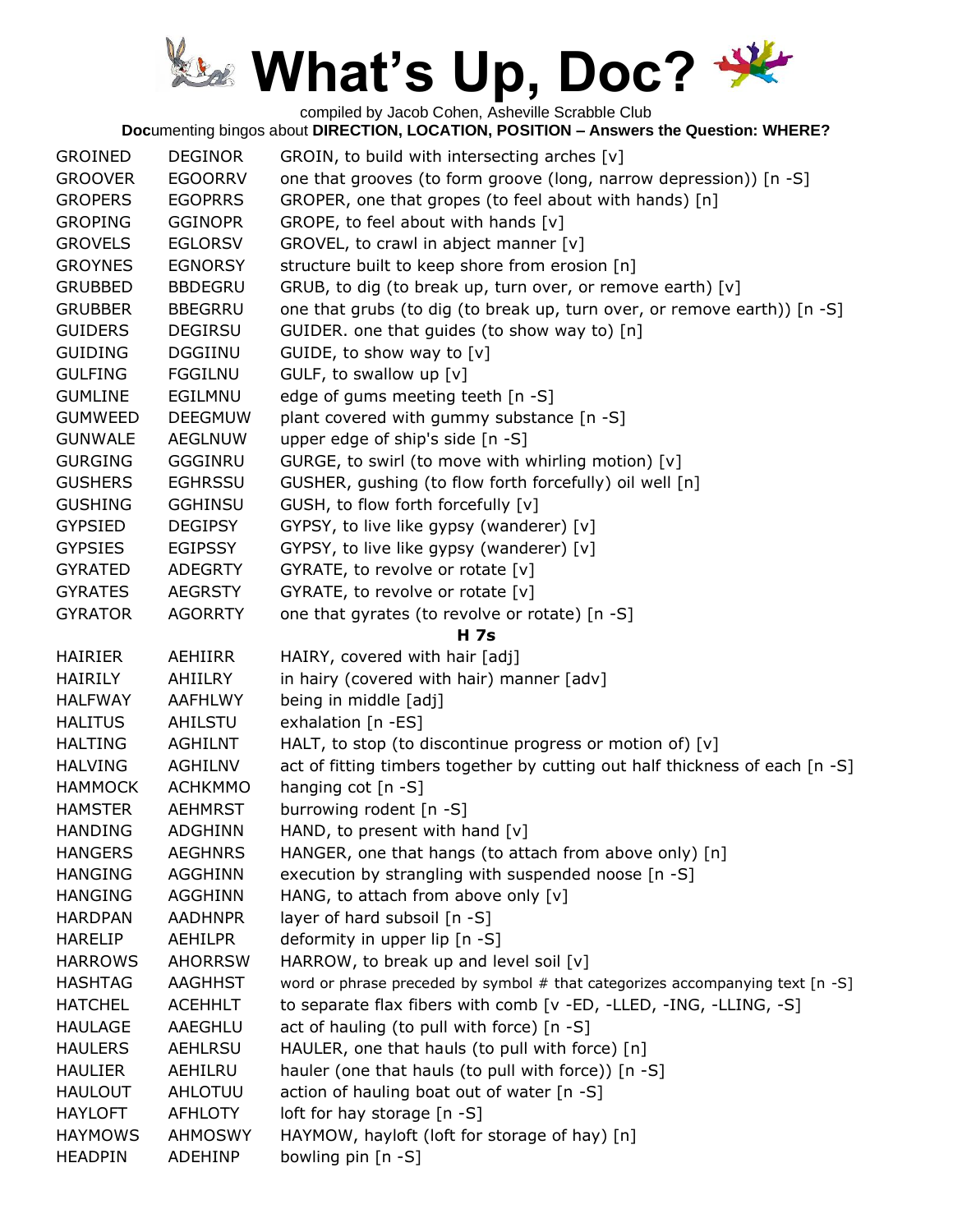compiled by Jacob Cohen, Asheville Scrabble Club

| <b>HEADWAY</b> | AADEHWY        | forward movement [n -S]                                                    |
|----------------|----------------|----------------------------------------------------------------------------|
| <b>HEARTHS</b> | <b>AEHHRST</b> | HEARTH, floor of fireplace [n]                                             |
| <b>HEAVERS</b> | <b>AEEHRSV</b> | HEAVER, one that heaves (to lift forcefully) [n]                           |
| <b>HEAVING</b> | AEGHINV        | HEAVE, to lift forcefully [v]                                              |
| <b>HECTARE</b> | <b>ACEEHRT</b> | unit of area $[n -S]$                                                      |
| <b>HEDGERS</b> | <b>DEEGHRS</b> | HEDGER, one that hedges (to surround with hedge (dense row of shrubs)) [n] |
| <b>HEDGING</b> | <b>DEGGHIN</b> | HEDGE, to surround with hedge (dense row of shrubs) [v]                    |
| <b>HEELING</b> | <b>EEGHILN</b> | act of inclining laterally [n -S]                                          |
| <b>HEEZING</b> | EEGHINZ        | HEEZE, to hoist [v]                                                        |
| <b>HEFTERS</b> | <b>EEFHRST</b> | HEFTER, one that hefts (to lift up) [n]                                    |
| <b>HEFTING</b> | <b>EFGHINT</b> | HEFT, to lift up [v]                                                       |
| <b>HEGIRAS</b> | <b>AEGHIRS</b> | HEGIRA, exodus (movement away) [n]                                         |
| <b>HEIGHTH</b> | <b>EGHHHIT</b> | height (highest point) [n -S]                                              |
| <b>HEIGHTS</b> | <b>EGHHIST</b> | HEIGHT, highest point [n]                                                  |
| <b>HEJIRAS</b> | AEHIJRS        | HEJIRA, hegira (exodus (movement away)) [n]                                |
| <b>HEKTARE</b> | <b>AEEHKRT</b> | hectare (unit of area) [n -S]                                              |
| <b>HEMLINE</b> | <b>EEHILMN</b> | bottom edge of garment [n -S]                                              |
| <b>HEMMERS</b> | <b>EEHMMRS</b> | HEMMER, one that hems (to provide with edge) [n]                           |
| <b>HEMMING</b> | <b>EGHIMMN</b> | HEM, to provide with edge [v]                                              |
| <b>HERDERS</b> | <b>DEEHRRS</b> | HERDER, one that herds (to bring together in herd (group of animals)) [n]  |
| <b>HERDING</b> | <b>DEGHINR</b> | HERD, to bring together in herd (group of animals) [v]                     |
| <b>HERNIAE</b> | <b>AEEHINR</b> | HERNIA, protrusion of organ through its surrounding wall [n]               |
| <b>HERNIAL</b> | AEHILNR        | HERNIA, protrusion of organ through its surrounding wall [adj]             |
| <b>HERNIAS</b> | <b>AEHINRS</b> | HERNIA, protrusion of organ through its surrounding wall [n]               |
| <b>HEXAPLA</b> | <b>AAEHLPX</b> | edition in which six texts are set in parallel columns [n -S]              |
| <b>HIDABLE</b> | ABDEHIL        | able to be hidden [adj]                                                    |
| <b>HIGHEST</b> | <b>EGHHIST</b> | HIGH, reaching far upward [adj]                                            |
| <b>HIGHTHS</b> | <b>GHHHIST</b> | HIGHTH, height (highest point) [n]                                         |
| <b>HIGHTOP</b> | <b>GHHIOPT</b> | sports shoe extending over ankle [n -S]                                    |
| <b>HIGHWAY</b> | <b>AGHHIWY</b> | main road $[n - S]$                                                        |
| <b>HIJRAHS</b> | <b>AHHIJRS</b> | HIJRAH, hegira (exodus (movement away)) [n]                                |
| <b>HILLERS</b> | <b>EHILLRS</b> | HILLER, one that hills (to form into hill (rounded elevation)) [n]         |
| <b>HILLIER</b> | <b>EHIILLR</b> | HILLY, abounding in hills (rounded elevation) [adj]                        |
| <b>HILLING</b> | <b>GHIILLN</b> | HILL, to form into hill (rounded elevation) [v]                            |
| <b>HILLTOP</b> | <b>HILLOPT</b> | top of hill $[n - S]$                                                      |
| <b>HINDGUT</b> | <b>DGHINTU</b> | rear part of alimentary canal [n -S]                                       |
| <b>HIPLINE</b> | <b>EHIILNP</b> | distance around hips [n -S]                                                |
| <b>HIRSUTE</b> | <b>EHIRSTU</b> | hairy (covered with hair) [adj]                                            |
| <b>HISTING</b> | <b>GHIINST</b> | HIST, to hoist $[v]$                                                       |
| <b>HOARDED</b> | <b>ADDEHOR</b> | HOARD, to gather and store away $[v]$                                      |
| <b>HOARDER</b> | <b>ADEHORR</b> | one that hoards (to gather and store away) [n -S]                          |
| <b>HOBBITS</b> | <b>BBHIOST</b> | HOBBIT, fictitious creature that lives underground [n]                     |
| <b>HOGBACK</b> | <b>ABCGHKO</b> | sharp ridge $[n -S]$                                                       |
| <b>HOGTIED</b> | <b>DEGHIOT</b> | HOGTIE, to tie together legs of $[v]$                                      |
| <b>HOGTIES</b> | <b>EGHIOST</b> | HOGTIE, to tie together legs of [v]                                        |
| <b>HOICKED</b> | <b>CDEHIKO</b> | HOICK, to change directions abruptly [v]                                   |
| <b>HOISING</b> | <b>GHIINOS</b> | HOISE, to hoist (to haul up by some mechanical means) [v]                  |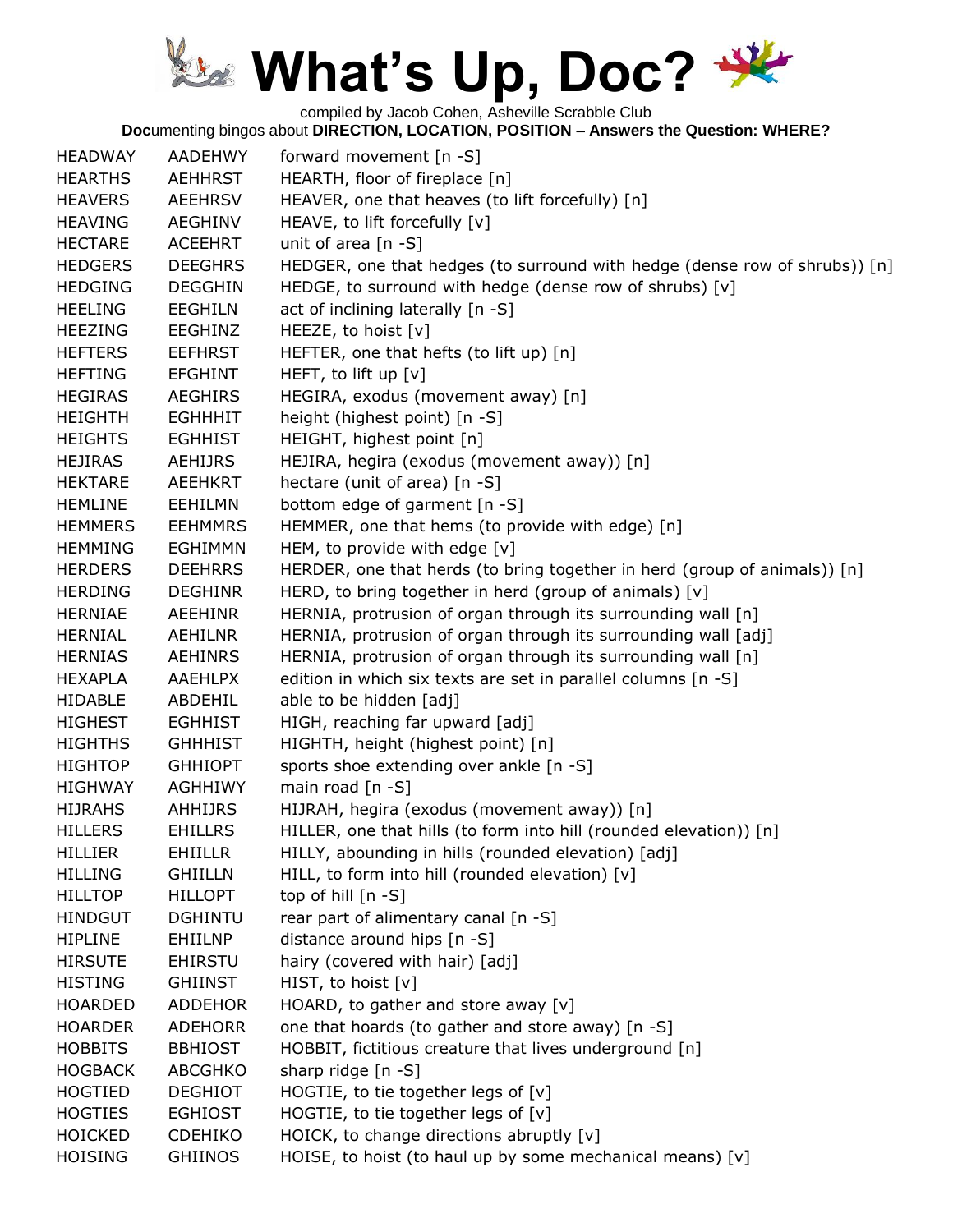compiled by Jacob Cohen, Asheville Scrabble Club

| <b>HOISTED</b> | <b>DEHIOST</b> | HOIST, to haul up by some mechanical means [v]                               |
|----------------|----------------|------------------------------------------------------------------------------|
| <b>HOISTER</b> | <b>EHIORST</b> | one that hoists (to haul up by some mechanical means) [n -S]                 |
| <b>HOLKING</b> | <b>GHIKLNO</b> | HOLK, to howk (to dig (to break up, turn over, or remove earth)) [v]         |
| <b>HOMEBOY</b> | <b>BEHMOOY</b> | boy or man from one's neighborhood [n -S]                                    |
| <b>HOMMOCK</b> | <b>CHKMMOO</b> | ridge in ice field [n -S]                                                    |
| <b>HONGIED</b> | <b>DEGHINO</b> | HONGI, to greet another by pressing noses together [v]                       |
| <b>HONGIES</b> | <b>EGHINOS</b> | HONGI, to greet another by pressing noses together $[v]$                     |
| <b>HOODING</b> | <b>DGHINOO</b> | HOOD, to furnish with hood (covering for head) [v]                           |
| <b>HOPPERS</b> | <b>EHOPPRS</b> | HOPPER, one that hops (to move by jumping on one foot) [n]                   |
| <b>HOPPING</b> | <b>GHINOPP</b> | HOP, to move by jumping on one foot $[v]$                                    |
| <b>HORRENT</b> | <b>EHNORRT</b> | bristling; standing erect [adj]                                              |
| <b>HORSTES</b> | <b>EHORSST</b> | HORSTE, horst (portion of earth's crust) [n]                                 |
| <b>HOTCHED</b> | <b>CDEHHOT</b> | HOTCH, to wiggle (to move with short, quick movements from side to side) [v] |
| <b>HOTCHES</b> | <b>CEHHOST</b> | HOTCH, to wiggle (to move with short, quick movements from side to side) [v] |
| <b>HOTSPOT</b> | <b>HOOPSTT</b> | area known for violence or unrest [n -S]                                     |
| <b>HOVERED</b> | <b>DEEHORV</b> | HOVER, to hang suspended in air $[v]$                                        |
| <b>HOVERER</b> | <b>EEHORRV</b> | something that hovers (to hang suspended in air) [n -S]                      |
| <b>HOWKING</b> | <b>GHIKNOW</b> | HOWK, to dig (to break up, turn over, or remove earth) [v]                   |
| <b>HUBLESS</b> | <b>BEHLSSU</b> | lacking hub (center of wheel) [adj]                                          |
| <b>HUDDLED</b> | <b>DDDEHLU</b> | HUDDLE, to crowd together [v]                                                |
| <b>HUDDLER</b> | <b>DDEHLRU</b> | one that huddles (to crowd together) [n -S]                                  |
| <b>HUDDLES</b> | <b>DDEHLSU</b> | HUDDLE, to crowd together [v]                                                |
| <b>HUNCHED</b> | <b>CDEHHNU</b> | HUNCH, to arch forward [v]                                                   |
| <b>HUNCHES</b> | <b>CEHHNSU</b> | HUNCH, to arch forward [v]                                                   |
| <b>HUNKERS</b> | <b>EHKNRSU</b> | HUNKER, to squat (to bend one's knees and sit on one's heels) [v]            |
| <b>HURDLED</b> | <b>DDEHLRU</b> | HURDLE, to jump over [v]                                                     |
| <b>HURDLER</b> | DEHLRRU        | one that hurdles (to jump over) [n -S]                                       |
| <b>HURDLES</b> | <b>DEHLRSU</b> | HURDLE, to jump over [v]                                                     |
| <b>HUSKERS</b> | <b>EHKRSSU</b> | HUSKER, one that husks (to remove husk (outer covering) from) [n]            |
| <b>HUSKIES</b> | <b>EHIKSSU</b> | HUSKY, dog of arctic region [n]                                              |
| <b>HUSKING</b> | <b>GHIKNSU</b> | HUSK, to remove husk (outer covering) from [v]                               |
| <b>HUTCHED</b> | <b>CDEHHTU</b> | HUTCH, to store away [v]                                                     |
| <b>HUTCHES</b> | <b>CEHHSTU</b> | HUTCH, to store away [v]                                                     |
| <b>HYMENIA</b> | AEHIMNY        | HYMENIUM, layer in certain fungi [n]                                         |
|                |                | I <sub>7s</sub>                                                              |
| <b>ICECAPS</b> | <b>ACCEIPS</b> | ICECAP, covering of ice and snow [n]                                         |
| <b>ICINESS</b> | <b>CEIINSS</b> | state of being icy (covered with ice) [n -ES]                                |
| <b>IMBOWER</b> | <b>BEIMORW</b> | to embower (to surround with foliage) [v -ED, -ING, -S]                      |
| <b>IMMIXED</b> | <b>DEIIMMX</b> | IMMIX, to mix in [v]                                                         |
| <b>IMMIXES</b> | <b>EIIMMSX</b> | IMMIX, to mix in [v]                                                         |
| <b>IMPACTS</b> | <b>ACIMPST</b> | IMPACT, to pack firmly together [v]                                          |
| <b>IMPINGE</b> | EGIIMNP        | to collide (to come together with violent impact) [v -D, -GING, -S]          |
| <b>IMPLODE</b> | <b>DEILMOP</b> | to collapse inward [v -D, -DING, -S]                                         |
| <b>INARMED</b> | ADEIMNR        | INARM, to encircle with arms [v]                                             |
| <b>INBOUND</b> | <b>BDINNOU</b> | to put basketball in play from out of bounds [v -ED, -ING, -S]               |
| <b>INBURST</b> | <b>BINRSTU</b> | act of bursting inward $[n -S]$                                              |
| <b>INCEPTS</b> | <b>CEINPST</b> | INCEPT, to take in [v]                                                       |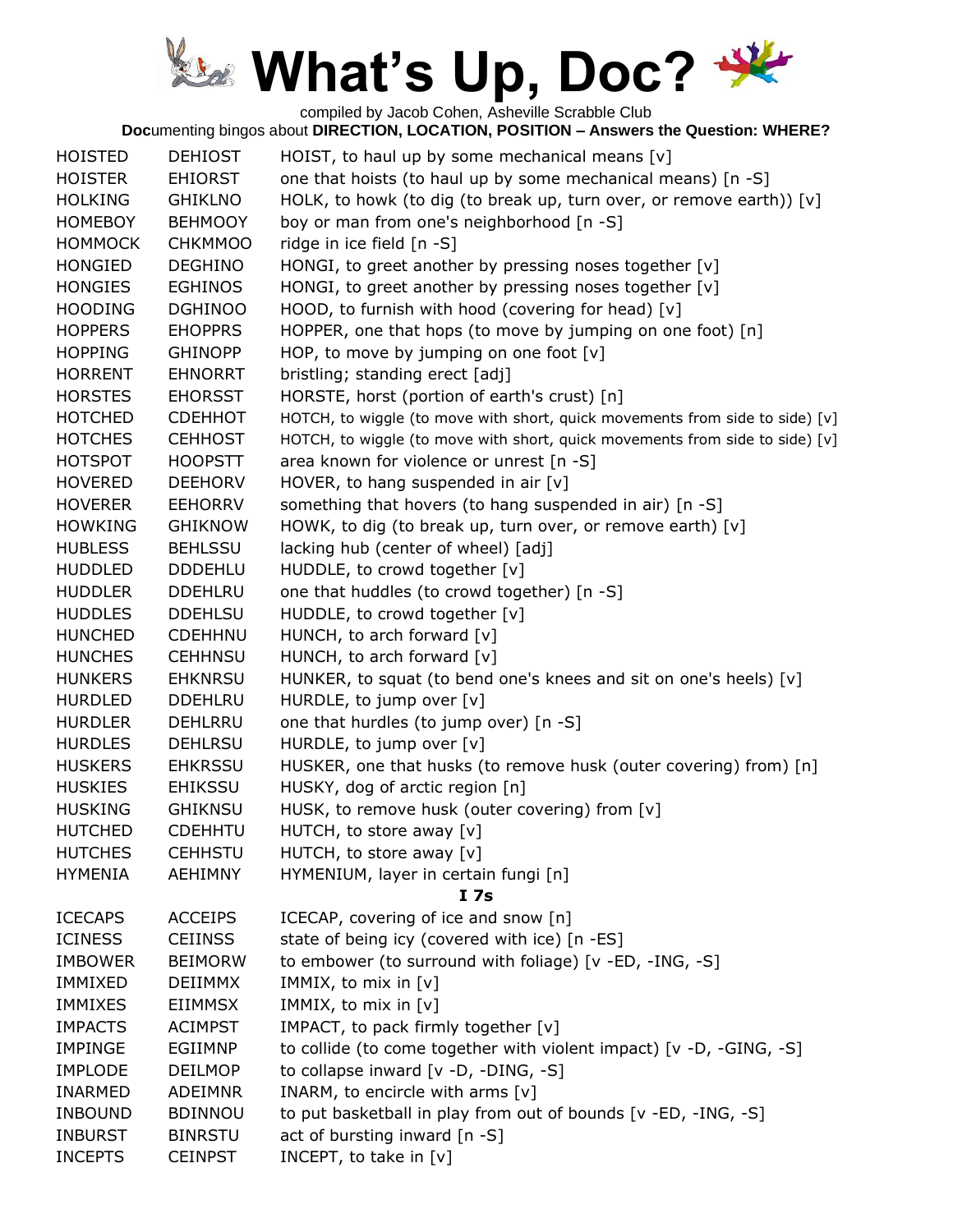compiled by Jacob Cohen, Asheville Scrabble Club

| <b>INCISED</b> | <b>CDEIINS</b> | INCISE, to cut into $[v]$                                                 |
|----------------|----------------|---------------------------------------------------------------------------|
| <b>INCISES</b> | <b>CEIINSS</b> | INCISE, to cut into [v]                                                   |
| <b>INCLINE</b> | <b>CEIILNN</b> | to slant (to deviate from horizontal or vertical) [v -D, -NING, -S]       |
| <b>INCRUST</b> | <b>CINRSTU</b> | to encrust (to cover with crust) [v -ED, -ING, -S]                        |
| <b>INCURVE</b> | <b>CEINRUV</b> | to curve inward [v -D, -VING, -S]                                         |
| <b>INDIGEN</b> | <b>DEGIINN</b> | indigene (native (original inhabitant of area)) [n -S]                    |
| <b>INDOORS</b> | <b>DINOORS</b> | in or into house [adv]                                                    |
| <b>INDORSE</b> | <b>DEINORS</b> | to endorse (to sign back of negotiable document) [v -D, -SING, -S]        |
| <b>INDRAFT</b> | <b>ADFINRT</b> | inward flow or current [n -S]                                             |
| <b>INDRAWN</b> | ADINNRW        | drawn in [adj]                                                            |
| <b>INDWELL</b> | <b>DEILLNW</b> | to live within [v -ELT, -ING, -S]                                         |
| <b>INDWELT</b> | <b>DEILNTW</b> | INDWELL, to live within [v]                                               |
| <b>INEARTH</b> | AEHINRT        | to bury (to put in ground and cover with earth) [v -ED, -ING, -S]         |
| <b>INFALLS</b> | <b>AFILLNS</b> | INFALL, movement under influence of gravity toward celestial object [n]   |
| <b>INFARCT</b> | <b>ACFINRT</b> | area of dead or dying tissue [n -S]                                       |
| <b>INFAUNA</b> | AAFINNU        | fauna living on soft sea floor [n -E, -S]                                 |
| <b>INFERNO</b> | <b>EFINNOR</b> | place that resembles or suggests hell [n -S]                              |
| <b>INFESTS</b> | <b>EFINSST</b> | INFEST, to overrun in large numbers [v]                                   |
| <b>INFIELD</b> | <b>DEFIILN</b> | part of baseball field [n -S]                                             |
| <b>INFIXED</b> | <b>DEFIINX</b> | INFIX, to implant (to set securely) [v]                                   |
| <b>INFIXES</b> | <b>EFIINSX</b> | INFIX, to implant (to set securely) [v]                                   |
| <b>INFLECT</b> | <b>CEFILNT</b> | to bend (to curve (to deviate from straightness)) [v -ED, -ING, -S]       |
| <b>INFLOWS</b> | <b>FILNOSW</b> | INFLOW, act of flowing in [n]                                             |
| <b>INFOLDS</b> | <b>DFILNOS</b> | INFOLD, to fold inward [v]                                                |
| <b>INFUSED</b> | <b>DEFINSU</b> | INFUSE, to permeate with something [v]                                    |
| <b>INFUSER</b> | EFINRSU        | one that infuses (to permeate with something) [n -S]                      |
| <b>INFUSES</b> | <b>EFINSSU</b> | INFUSE, to permeate with something [v]                                    |
| <b>INGOING</b> | <b>GGIINNO</b> | entering [adj]                                                            |
| <b>INGRESS</b> | <b>EGINRSS</b> | act of entering (to come or go into) [n -ES]                              |
| <b>INGROWN</b> | <b>GINNORW</b> | grown into flesh [adj]                                                    |
| <b>INGULFS</b> | <b>FGILNSU</b> | INGULF, to engulf (to surround completely) [v]                            |
| <b>INHAULS</b> | AHILNSU        | INHAUL, line for bringing in sail [n]                                     |
| <b>INHIBIT</b> | <b>BHIIINT</b> | to restrain or hold back [v -ED, -ING, -S]                                |
| <b>INHUMED</b> | DEHIMNU        | INHUME, to bury (to put in ground and cover with earth) [v]               |
| <b>INHUMER</b> | EHIMNRU        | one that inhumes (to bury (to put in ground and cover with earth)) [n -S] |
| <b>INHUMES</b> | <b>EHIMNSU</b> | INHUME, to bury (to put in ground and cover with earth) [v]               |
| <b>INJECTS</b> | <b>CEIJNST</b> | INJECT, to force fluid into [v]                                           |
| <b>INLANDS</b> | <b>ADILNNS</b> | INLAND, interior of region [n]                                            |
| <b>INLAYER</b> | AEILNRY        | one that inlays (to set into surface) [n -S]                              |
| <b>INLYING</b> | <b>GIILNNY</b> | located farther in [adj]                                                  |
| <b>INNARDS</b> | <b>ADINNRS</b> | internal organs [n INNARDS]                                               |
| <b>INNERLY</b> | EILNNRY        | inwardly (on inside) [adv]                                                |
| <b>INPOURS</b> | <b>INOPRSU</b> | INPOUR, to pour in [v]                                                    |
| <b>INROADS</b> | <b>ADINORS</b> | INROAD, hostile invasion [n]                                              |
| <b>INSCAPE</b> | <b>ACEINPS</b> | inner essential quality of something [n -S]                               |
| <b>INSEAMS</b> | <b>AEIMNSS</b> | INSEAM, inner seam [n]                                                    |
| <b>INSERTS</b> | <b>EINRSST</b> | INSERT, to put in $[v]$                                                   |
|                |                |                                                                           |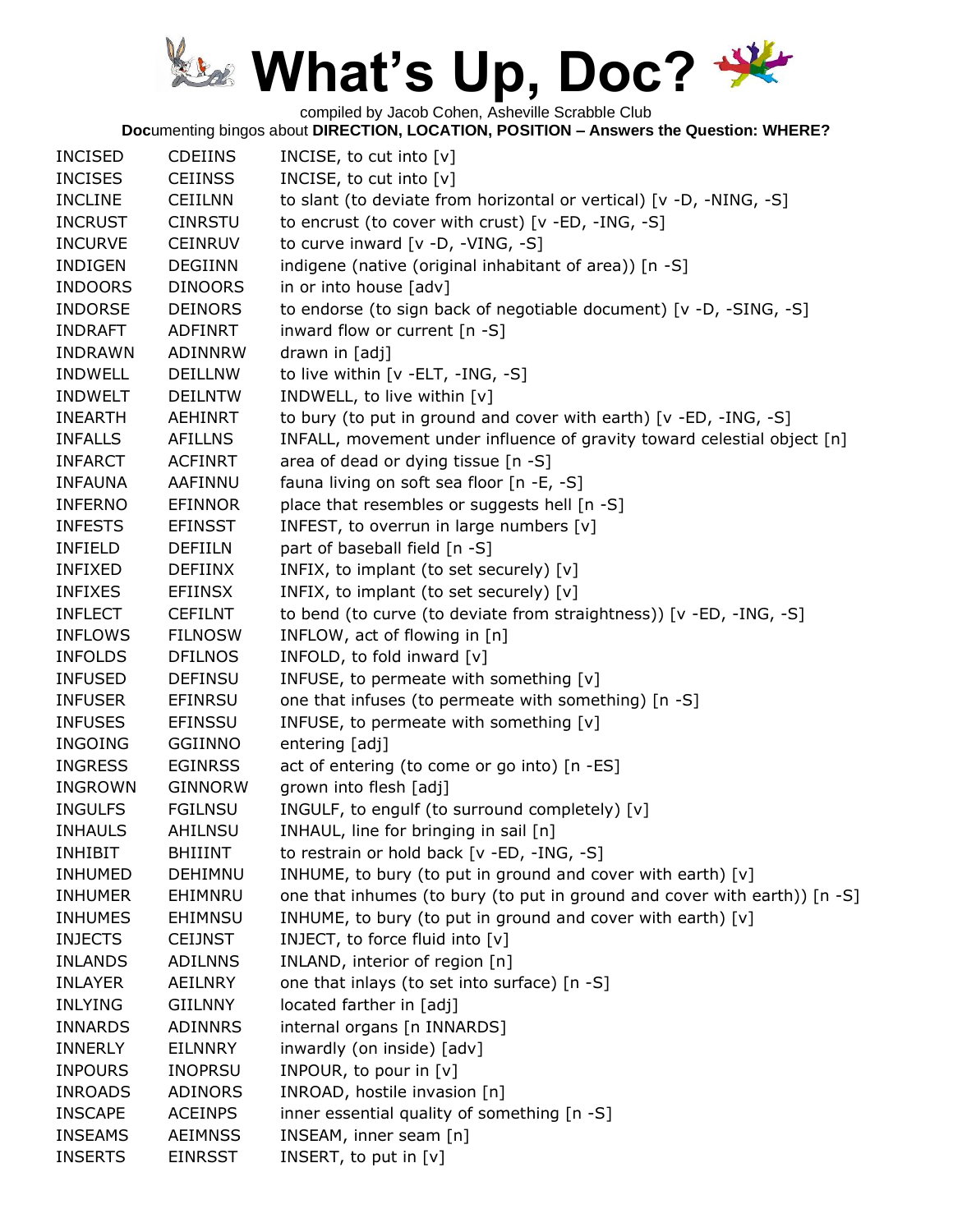compiled by Jacob Cohen, Asheville Scrabble Club

| <b>INSHORE</b> | <b>EHINORS</b> | near shore [adj]                                                         |
|----------------|----------------|--------------------------------------------------------------------------|
| <b>INSIDES</b> | <b>DEIINSS</b> | INSIDE, something that lies within [n]                                   |
| <b>INSIGHT</b> | <b>GHIINST</b> | perception of inner nature of things [n -S]                              |
| <b>INSOLES</b> | <b>EILNOSS</b> | INSOLE, inner sole of boot or shoe [n]                                   |
| <b>INSTALL</b> | <b>AILLNST</b> | to place in position for use [v -ED, -ING, -S]                           |
| <b>INSTALS</b> | <b>AILNSST</b> | INSTAL, to install (to place in position for use) [v]                    |
| <b>INSULAE</b> | <b>AEILNSU</b> | INSULA, region of brain [n]                                              |
| <b>INSWEPT</b> | <b>EINPSTW</b> | narrowed in front [adj]                                                  |
| <b>INTAKES</b> | <b>AEIKNST</b> | INTAKE, act of taking in [n]                                             |
| <b>INTIMAE</b> | AEIIMNT        | INTIMA, innermost layer of organ [n]                                     |
| <b>INTIMAL</b> | <b>AIILMNT</b> | INTIMA, innermost layer of organ [adj]                                   |
| <b>INTIMAS</b> | <b>AIIMNST</b> | INTIMA, innermost layer of organ [n]                                     |
| <b>INTINES</b> | <b>EIINNST</b> | INTINE, inner wall of spore [n]                                          |
| <b>INTORTS</b> | <b>INORSTT</b> | INTORT, to twist inward [v]                                              |
| <b>INTRANT</b> | <b>AINNRTT</b> | entrant (one that enters (to come or go into)) [n]                       |
| <b>INTRUDE</b> | <b>DEINRTU</b> | to thrust or force oneself in [v -D, -DING, -S]                          |
| <b>INTURNS</b> | <b>INNRSTU</b> | INTURN, turning inward [n]                                               |
| <b>INTWINE</b> | <b>EIINNTW</b> | to entwine (to twine around) [v -ED, -ING, -S]                           |
| <b>INTWIST</b> | <b>IINSTTW</b> | to entwist (to twist together) [v -ED, -ING, -S]                         |
| <b>INVERSE</b> | <b>EEINRSV</b> | to reverse (to turn or move in opposite direction) [v -D, -SING, -S]     |
| <b>INVERTS</b> | <b>EINRSTV</b> | INVERT, to turn upside down [v]                                          |
| <b>INWALLS</b> | <b>AILLNSW</b> | INWALL, to surround with a wall [v]                                      |
| <b>INWARDS</b> | ADINRSW        | inward (toward inside) [adv]                                             |
| <b>INWEAVE</b> | <b>AEEINVW</b> | to weave together [v -D, -WOVE, WOVEN, -VING, -S]                        |
| <b>INWINDS</b> | <b>DIINNSW</b> | INWIND, to enwind (to wind around) [v]                                   |
| <b>INWOUND</b> | <b>DINNOUW</b> | INWIND, to enwind (to wind around) [v]                                   |
| <b>INWRAPS</b> | <b>AINPRSW</b> | INWRAP, to enwrap (to envelop (to cover completely)) [v]                 |
| <b>IRRUPTS</b> | <b>IPRRSTU</b> | IRRUPT, to rush in forcibly [v]                                          |
| <b>ISLANDS</b> | <b>ADILNSS</b> | ISLAND, to make into island (land area entirely surrounded by water) [v] |
| <b>ISOLATE</b> | <b>AEILOST</b> | to set apart from others [v -D, -TING, -S]                               |
| <b>ISSUANT</b> | <b>AINSSTU</b> | coming forth [adj]                                                       |
| <b>ISSUERS</b> | <b>EIRSSSU</b> | ISSUER, one that issues (to come forth) [n]                              |
| <b>ISSUING</b> | <b>GIINSSU</b> | ISSUE, to come forth [v]                                                 |
| <b>IVYLIKE</b> | <b>EIIKLVY</b> | IVY, climbing vine [adj]                                                 |
|                |                | J 7s                                                                     |
| <b>JACKERS</b> | <b>ACEJKRS</b> | JACKER, one that jacks (to raise with type of lever) [n]                 |
| <b>JACKING</b> | <b>ACGIJKN</b> | JACK, to raise with type of lever $[v]$                                  |
| <b>JAMBING</b> | ABGIJMN        | JAMB, to jam (to force together tightly) [v]                             |
| <b>JAMMERS</b> | <b>AEJMMRS</b> | JAMMER, one that jams (to force together tightly) [n]                    |
| <b>JAMMING</b> | <b>AGIJMMN</b> | JAM, to force together tightly [v]                                       |
| <b>JASMINE</b> | <b>AEIJMNS</b> | climbing shrub [n -S]                                                    |
| <b>JASMINS</b> | <b>AIJMNSS</b> | JASMIN, jasmine (climbing shrub) [n]                                     |
| <b>JAUNCED</b> | <b>ACDEJNU</b> | JAUNCE, to prance (to spring forward on hind legs) [v]                   |
| <b>JAUNCES</b> | <b>ACEJNSU</b> | JAUNCE, to prance (to spring forward on hind legs) [v]                   |
| <b>JERKERS</b> | <b>EEJKRRS</b> | JERKER, one that jerks (to move with sharp, sudden motion) [n]           |
| <b>JERKIER</b> | <b>EEIJKRR</b> | JERKY, characterized by jerking movements [adj]                          |
| <b>JERKILY</b> | <b>EIJKLRY</b> | JERKY, characterized by jerking movements [adv]                          |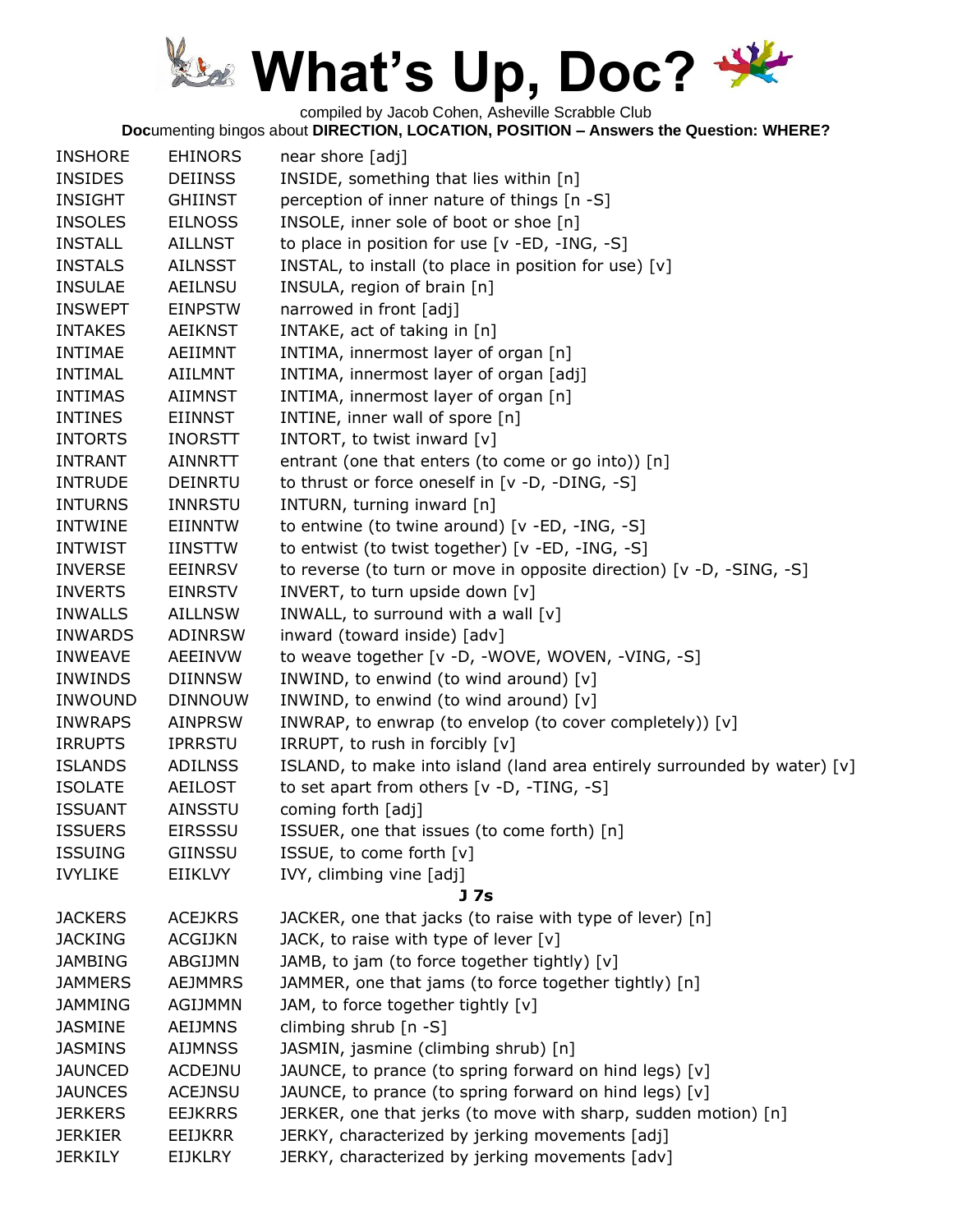compiled by Jacob Cohen, Asheville Scrabble Club

| <b>JERKING</b> | <b>EGIJKNR</b> | JERK, to move with sharp, sudden motion [v]                                                   |
|----------------|----------------|-----------------------------------------------------------------------------------------------|
| <b>JESSING</b> | <b>EGIJNSS</b> | JESS, to fasten straps around legs of hawk $[v]$ / JESSE, to jess $[v]$                       |
| <b>JETFOIL</b> | <b>EFIJLOT</b> | jet-powered hydrofoil (boat with winglike structures for lifting hull above water) [n -S]     |
| <b>JETPACK</b> | <b>ACEJKPT</b> | backpack with jets to transport wearer [n -S]                                                 |
| <b>JETSAMS</b> | <b>AEJMSST</b> | JETSAM, goods cast overboard [n]                                                              |
| <b>JETSOMS</b> | <b>EJMOSST</b> | JETSOM, jetsam (goods cast overboard) [n]                                                     |
| <b>JETTIED</b> | <b>DEEIJTT</b> | JETTY, to jut (to protrude (to extend beyond main portion)) [v]                               |
| <b>JETTIES</b> | <b>EEIJSTT</b> | JETTY, to jut (to protrude (to extend beyond main portion)) [v]                               |
| <b>JETTING</b> | <b>EGIJNTT</b> | JET, to spurt forth in stream [v]                                                             |
| <b>JIBBING</b> | <b>BBGIIJN</b> | JIBB, to shift from side to side while sailing [v]                                            |
| <b>JIGGERS</b> | <b>EGGIJRS</b> | JIGGER, to jerk up and down [v]                                                               |
| <b>JOINING</b> | <b>GIIJNNO</b> | juncture (act of joining) [n -S] / JOIN, to unite (to bring together so as to form whole) [v] |
| <b>JOINTED</b> | <b>DEIJNOT</b> | JOINT, to fit together by means of junction [v]                                               |
| <b>JOINTER</b> | <b>EIJNORT</b> | one that joints (to fit together by means of junction) [n -S]                                 |
| <b>JOINTLY</b> | <b>IJLNOTY</b> | together (into union or relationship) [adv]                                                   |
| <b>JOISTED</b> | <b>DEIJOST</b> | JOIST, to support with horizontal beams [v]                                                   |
| <b>JOLTIER</b> | <b>EIJLORT</b> | JOLTY, marked by jolting motion [adj]                                                         |
| <b>JOLTILY</b> | <b>IJLLOTY</b> | JOLTY, marked by jolting motion [adv]                                                         |
| <b>JOUNCED</b> | CDEJNOU        | JOUNCE, to move roughly up and down [v]                                                       |
| <b>JOUNCES</b> | <b>CEJNOSU</b> | JOUNCE, to move roughly up and down [v]                                                       |
| <b>JUBBAHS</b> | <b>ABBHJSU</b> | JUBBAH, loose outer garment [n]                                                               |
| <b>JUBHAHS</b> | <b>ABHHJSU</b> | JUBHAH, jubbah (loose outer garment) [n]                                                      |
| <b>JUDDERS</b> | <b>DDEJRSU</b> | JUDDER, to vibrate (to move back and forth rapidly) [v]                                       |
| <b>JUMARED</b> | ADEJMRU        | JUMAR, to climb with ropes using type of clamp [v]                                            |
| <b>JUMPERS</b> | <b>EJMPRSU</b> | JUMPER, one that jumps (to spring off ground) [n]                                             |
| <b>JUMPING</b> | <b>GIJMNPU</b> | act of one that jumps $[n-S]$ / JUMP, to spring off ground $[v]$                              |
| <b>JUMPOFF</b> | <b>FFJMOPU</b> | starting point [n -S]                                                                         |
| <b>JUNGLED</b> | DEGJLNU        | JUNGLE, land covered with dense tropical vegetation [adj]                                     |
| <b>JUNGLES</b> | <b>EGJLNSU</b> | JUNGLE, land covered with dense tropical vegetation [n]                                       |
| <b>JUTTIES</b> | <b>EIJSTTU</b> | JUTTY, to jut (to protrude (to extend beyond main portion)) [v]                               |
| <b>JUTTING</b> | <b>GIJNTTU</b> | JUT, to protrude (to extend beyond main portion) [v]                                          |
|                |                | <b>K7s</b>                                                                                    |
| <b>KARSTIC</b> | <b>ACIKRST</b> | KARST, limestone region [adj]                                                                 |
| <b>KEBLAHS</b> | <b>ABEHKLS</b> | KEBLAH, kiblah (direction toward which Muslims face while praying) [n]                        |
| <b>KEELING</b> | <b>EEGIKLN</b> | KEEL, to capsize (to overturn (to turn over)) $[v]$                                           |
| <b>KEPPING</b> | <b>EGIKNPP</b> | KEP, to catch (to capture after pursuit) [v]                                                  |
| <b>KERNELS</b> | <b>EEKLNRS</b> | KERNEL, to envelop as kernel (inner part of nut) $[v]$                                        |
| <b>KIBLAHS</b> | <b>ABHIKLS</b> | KIBLAH, direction toward which Muslims face while praying [n]                                 |
| KINGDOM        | <b>DGIKMNO</b> | area ruled by king [n -S]                                                                     |
| KINGLET        | <b>EGIKLNT</b> | king who rules over small area [n -S]                                                         |
| <b>KITBAGS</b> | <b>ABGIKST</b> | KITBAG, knapsack (bag carried on back) [n]                                                    |
| <b>KLUDGED</b> | <b>DDEGKLU</b> | KLUDGE, to put together from ill-fitting components [v]                                       |
| <b>KLUDGES</b> | <b>DEGKLSU</b> | KLUDGE, to put together from ill-fitting components [v]                                       |
| <b>KLUDGEY</b> | <b>DEGKLUY</b> | kludgy (involving or put together with ill-fitting components) [adj -GIER, -GIEST]            |
| <b>KLUGING</b> | <b>GGIKLNU</b> | KLUGE, to kludge (to put together from ill-fitting components) [v]                            |
| <b>KNEECAP</b> | <b>ACEEKNP</b> | to maim by shooting in kneecap (bone at front of knee) [v -PPED, -PPING, -S]                  |
| KNEELED        | <b>DEEEKLN</b> | KNEEL, to rest on knees [v]                                                                   |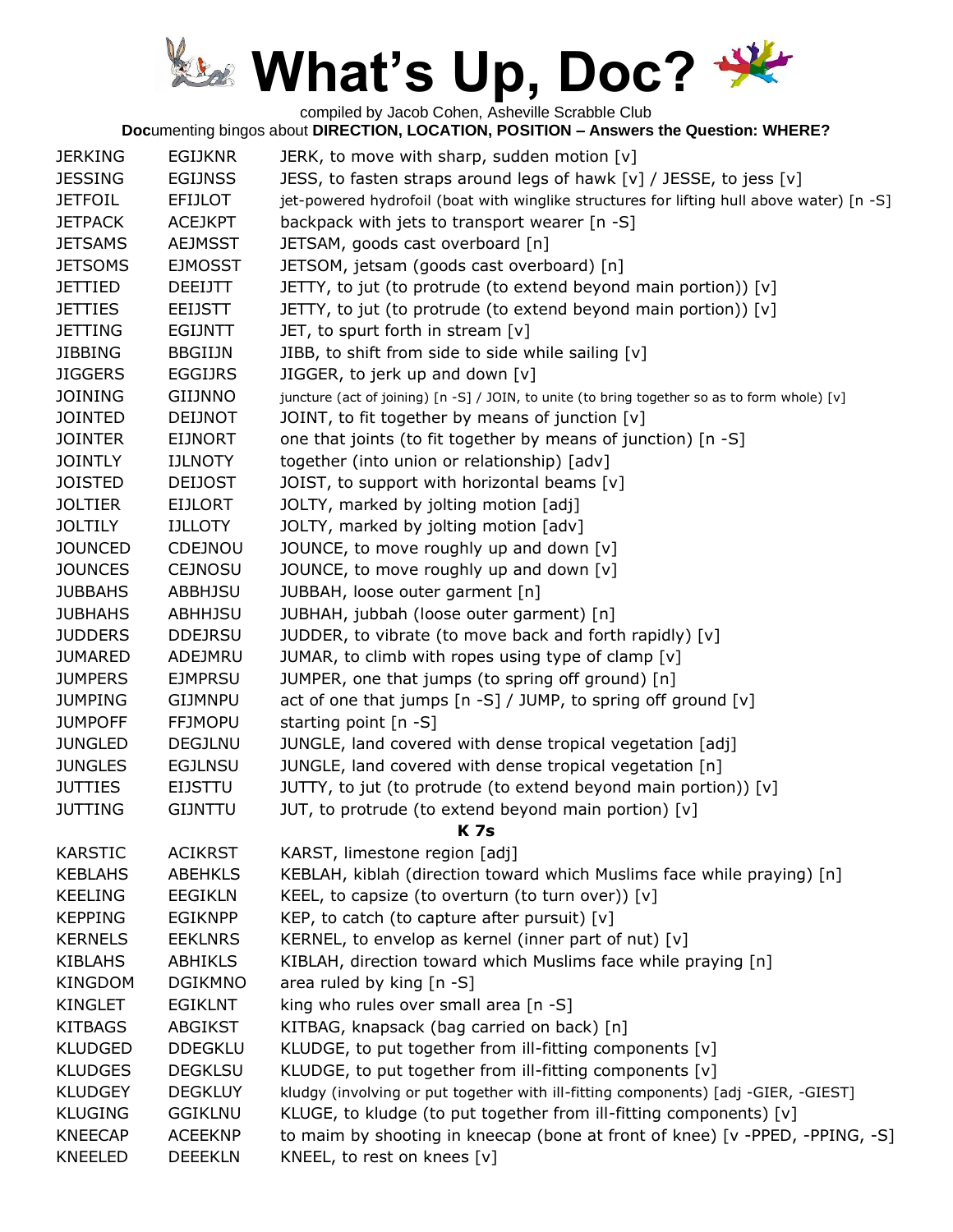compiled by Jacob Cohen, Asheville Scrabble Club

| <b>KNEELER</b> | EEEKLNR        | one that kneels (to rest on knees) [n -S]                                                 |
|----------------|----------------|-------------------------------------------------------------------------------------------|
| <b>KURGANS</b> | <b>AGKNRSU</b> | KURGAN, mound of earth over grave [n]                                                     |
|                |                | <b>L7s</b>                                                                                |
| <b>LACUNAE</b> | <b>AACELNU</b> | LACUNA, empty space or missing part [n]                                                   |
| <b>LACUNAL</b> | <b>AACLLNU</b> | LACUNA, empty space or missing part [adj]                                                 |
| <b>LACUNAS</b> | <b>AACLNSU</b> | LACUNA, empty space or missing part [n]                                                   |
| <b>LACUNES</b> | <b>ACELNSU</b> | LACUNE, lacuna (empty space or missing part) [n]                                          |
| <b>LADLING</b> | <b>ADGILLN</b> | LADLE, to lift out with ladle (type of spoon) [v]                                         |
| LAGGARD        | <b>AADGGLR</b> | one that lags (to stay or fall behind) [n -S]                                             |
| <b>LAGGERS</b> | <b>AEGGLRS</b> | LAGGER, laggard (one that lags (to stay or fall behind)) [n]                              |
| <b>LAGGING</b> | <b>AGGGILN</b> | LAG, to stay or fall behind $[v]$                                                         |
| LALLAND        | <b>AADLLLN</b> | lowland (area of land lying lower than adjacent country) [n -S]                           |
| LALLANS        | <b>AALLLNS</b> | LALLAN, lowland (area of land lying lower than adjacent country) [n]                      |
| LAMBENT        | ABELMNT        | flickering lightly and gently over surface [adj]                                          |
| LAMINAE        | AAEILMN        | LAMINA, thin plate, scale, or layer [n]                                                   |
| LAMINAR        | <b>AAILMNR</b> | LAMINA, thin plate, scale, or layer [adj]                                                 |
| <b>LAMINAS</b> | <b>AAILMNS</b> | LAMINA, thin plate, scale, or layer [n]                                                   |
| LANATED        | <b>AADELNT</b> | lanate (covered with wool) [adj]                                                          |
| LANCHED        | <b>ACDEHLN</b> | LANCH, to haul boat over ice $[v]$                                                        |
| <b>LANCHES</b> | <b>ACEHLNS</b> | LANCH, to haul boat over ice $[v]$                                                        |
| <b>LAPPING</b> | <b>AGILNPP</b> | LAP, to fold over or around something $[v]$                                               |
| <b>LAPTOPS</b> | <b>ALOPPST</b> | LAPTOP, small computer for use on one's lap [n]                                           |
| LATERAD        | <b>AADELRT</b> | toward side [adv]                                                                         |
| LATERAL        | AAELLRT        | to execute type of pass in football [v -ED, -LLED, -ING, -LLING, -S]                      |
| LATHERS        | <b>AEHLRST</b> | LATHER, to cover with lather (light foam) [v]                                             |
| LATHERY        | <b>AEHLRTY</b> | covered with lather [adj]                                                                 |
| LATHING        | <b>AGHILNT</b> | LATH, to cover with laths (thin strips of wood) [v]                                       |
| LAUWINE        | <b>AEILNUW</b> | avalanche [n -S]                                                                          |
| LAWINES        | <b>AEILNSW</b> | LAWINE, lauwine (avalanche) [n]                                                           |
| LAWNING        | <b>AGILNNW</b> | LAWN, to cover land with ornamental grass [v]                                             |
| LAYAWAY        | <b>AAALWYY</b> | item that has been reserved with down payment [n -S]                                      |
| LAYERED        | ADEELRY        | LAYER, to form layer (single thickness, coating, or covering) [v]                         |
| <b>LEADING</b> | ADEGILN        | covering or border of lead [n -S] / LEAD, to cover with lead (heavy metallic element) [v] |
| <b>LEAFIER</b> | AEEFILR        | LEAFY, covered with leaves [adj]                                                          |
| <b>LEAGUER</b> | AEEGLRU        | to besiege (to surround (to extend completely around)) [v -ED, -ING, -S]                  |
| <b>LEANERS</b> | <b>AEELNRS</b> | LEANER, one that leans (to deviate from vertical position) [n]                            |
| <b>LEANING</b> | <b>AEGILNN</b> | LEAN, to deviate from vertical position [v]                                               |
| <b>LEAPERS</b> | <b>AEELPRS</b> | LEAPER, one that leaps (to spring off ground) [n]                                         |
| <b>LEAPING</b> | AEGILNP        | LEAP, to spring off ground [v]                                                            |
| <b>LEATHER</b> | <b>AEEHLRT</b> | to cover with leather (dressed or tanned hide of animal) [v -ED, -ING, -S]                |
| <b>LEAVERS</b> | <b>AEELRSV</b> | LEAVER, one that leaves (to go away from) [n]                                             |
| LEAVIER        | AEEILRV        | LEAVY, leafy (covered with leaves) [adj]                                                  |
| <b>LEAVING</b> | <b>AEGILNV</b> | LEAVE, to go away from [v]                                                                |
| LEERING        | <b>EEGILNR</b> | LEER, to look with sideways glance [v]                                                    |
| <b>LEEWARD</b> | <b>ADEELRW</b> | direction toward which wind is blowing $[n -S]$                                           |
| <b>LEEWAYS</b> | <b>AEELSWY</b> | LEEWAY, lateral drift of ship [n]                                                         |
| <b>LEFTEST</b> | <b>EEFLSTT</b> | LEFT, pertaining to side of body to north when one faces east [adj]                       |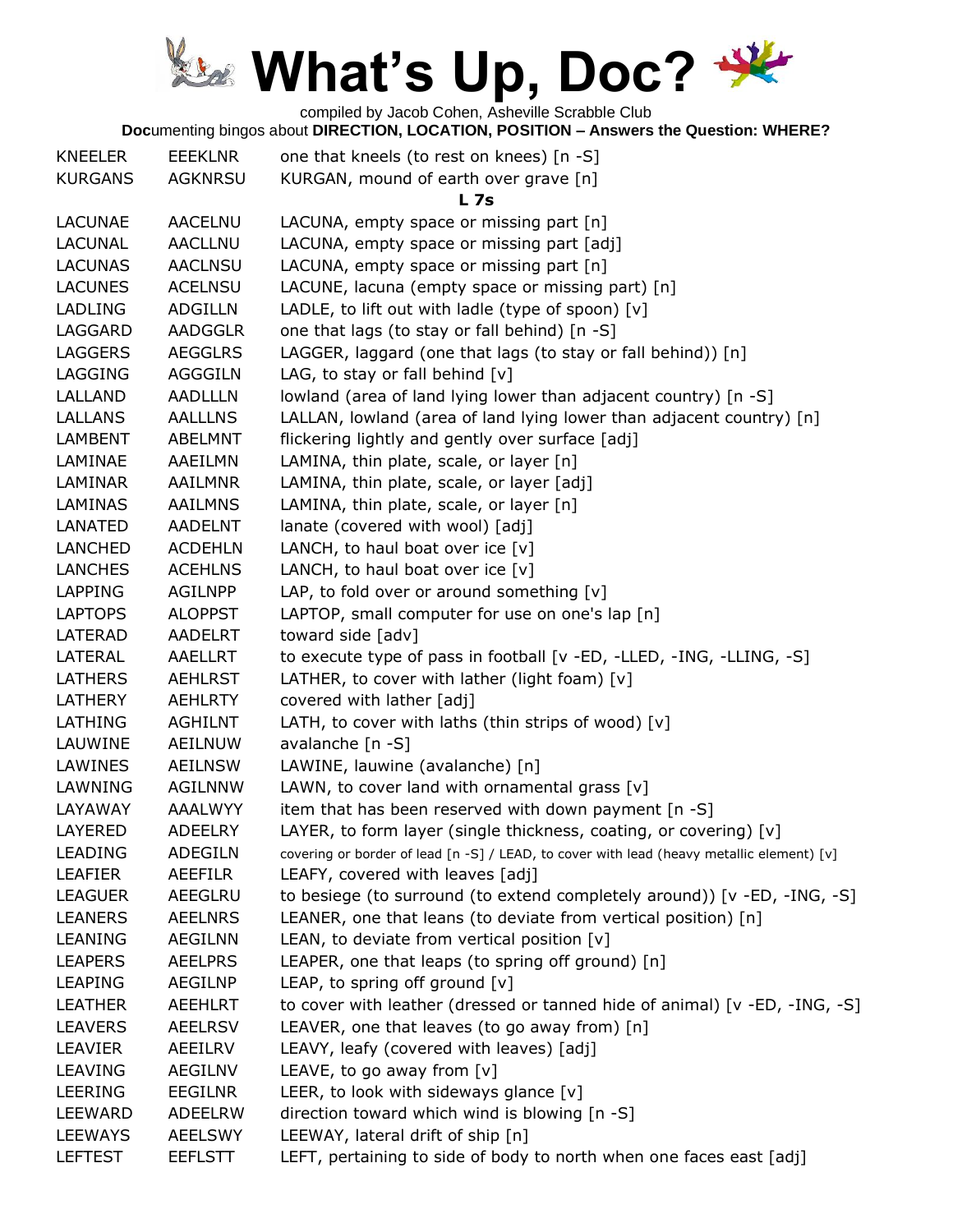compiled by Jacob Cohen, Asheville Scrabble Club

| <b>LEGROOM</b> | <b>EGLMOOR</b> | space in which to extend legs [n -S]                                   |
|----------------|----------------|------------------------------------------------------------------------|
| <b>LEVATOR</b> | AELORTV        | muscle that raises organ or part [n -ES or -S]                         |
| <b>LEVELED</b> | <b>DEEELLV</b> | LEVEL, to make even [v]                                                |
| <b>LEVELER</b> | EEELLRV        | one that levels (to make even) [n -S]                                  |
| <b>LEWISES</b> | <b>EEILSSW</b> | LEWIS, hoisting device [n]                                             |
| <b>LIBRATE</b> | ABEILRT        | to move from side to side [v -D, -TING, -S]                            |
| <b>LICHENS</b> | <b>CEHILNS</b> | LICHEN, to cover with lichens (flowerless plants) [v]                  |
| <b>LICKERS</b> | <b>CEIKLRS</b> | LICKER, one that licks (to pass tongue over surface of) [n]            |
| <b>LICKING</b> | <b>CGIIKLN</b> | LICK, to pass tongue over surface of $[v]$                             |
| <b>LIFTERS</b> | <b>EFILRST</b> | LIFTER, one that lifts (to move to higher position) [n]                |
| <b>LIFTOFF</b> | <b>FFFILOT</b> | vertical takeoff of rocket [n -S]                                      |
| LIMINAL        | <b>AIILLMN</b> | pertaining to limen (sensory threshold) [adj]                          |
| <b>LIMITES</b> | <b>EIILMST</b> | LIMES, fortified boundary [n]                                          |
| LINGIER        | EGIILNR        | LINGY, covered with heaths [adj]                                       |
| <b>LINHAYS</b> | <b>AHILNSY</b> | LINHAY, linny (row of rooms across back of house) [n]                  |
| <b>LININGS</b> | <b>GIILNNS</b> | LINING, inner layer [n]                                                |
| LINKAGE        | <b>AEGIKLN</b> | act of linking (to connect (to join together)) [n -S]                  |
| <b>LINKERS</b> | <b>EIKLNRS</b> | LINKER, one that links (to connect (to join together)) [n]             |
| <b>LINKING</b> | <b>GIIKLNN</b> | LINK, to connect (to join together) [v]                                |
| <b>LINKUPS</b> | <b>IKLNPSU</b> | LINKUP, something that serves as linking device [n]                    |
| <b>LINNEYS</b> | <b>EILNNSY</b> | LINNEY, linny (row of rooms across back of house) [n]                  |
| <b>LINNIES</b> | <b>EIILNNS</b> | LINNY, row of rooms across back of house [n]                           |
| <b>LINTELS</b> | <b>EILLNST</b> | LINTEL, horizontal supporting beam [n]                                 |
| <b>LINTIER</b> | <b>EIILNRT</b> | LINTY, covered with lint [adj]                                         |
| <b>LINTOLS</b> | <b>ILLNOST</b> | LINTOL, lintel (horizontal supporting beam) [n]                        |
| <b>LIPPING</b> | <b>GIILNPP</b> | LIP, to touch with lips (folds of flesh around mouth) $[v]$            |
| LISSOME        | <b>EILMOSS</b> | lithe (bending easily) [adj]                                           |
| LITHELY        | <b>EHILLTY</b> | LITHE, bending easily [adv]                                            |
| <b>LITHEST</b> | <b>EHILSTT</b> | LITHE (bending easily) [adj]                                           |
| LITORAL        | <b>AILLORT</b> | pertaining to coastal region [adj]                                     |
| LITTERY        | <b>EILRTTY</b> | covered with rubbish [adj]                                             |
| <b>LOAMING</b> | <b>AGILMNO</b> | LOAM, to cover with loam (type of soil) [v]                            |
| <b>LOBBERS</b> | <b>BBELORS</b> | LOBBER, one that lobs (to throw or hit in high arc) [n]                |
| <b>LOBBING</b> | <b>BBGILNO</b> | LOB, to throw or hit in high arc $[v]$                                 |
| <b>LOCALES</b> | <b>ACELLOS</b> | LOCALE, locality (area or neighborhood) [n]                            |
| <b>LOCALLY</b> | <b>ACLLLOY</b> | in particular area [adv]                                               |
| <b>LOCATED</b> | <b>ACDELOT</b> | LOCATE, to determine position of $[v]$                                 |
| <b>LOCATER</b> | <b>ACELORT</b> | one that locates (to determine position of) [n -S]                     |
| <b>LOCATES</b> | <b>ACELOST</b> | LOCATE, to determine position of $[v]$                                 |
| <b>LOCATOR</b> | <b>ACLOORT</b> | locater (one that locates (to determine position of)) [n -S]           |
| <b>LOFTERS</b> | <b>EFLORST</b> | LOFTER, type of golf club [n]                                          |
| <b>LOFTIER</b> | <b>EFILORT</b> | LOFTY, extending high in air [adj]                                     |
| <b>LOFTILY</b> | <b>FILLOTY</b> | in lofty (extending high in air) manner [adv]                          |
| <b>LOLLOPY</b> | <b>LLLOOPY</b> | characterized by bobbing motion [adj]                                  |
| <b>LOOPERS</b> | <b>ELOOPRS</b> | LOOPER, one that loops (to form loops (circular or oval openings)) [n] |
| <b>LOOPIER</b> | <b>EILOOPR</b> | LOOPY, full of loops [adj]                                             |
| <b>LOOPILY</b> | <b>ILLOOPY</b> | LOOPY, full of loops [adv]                                             |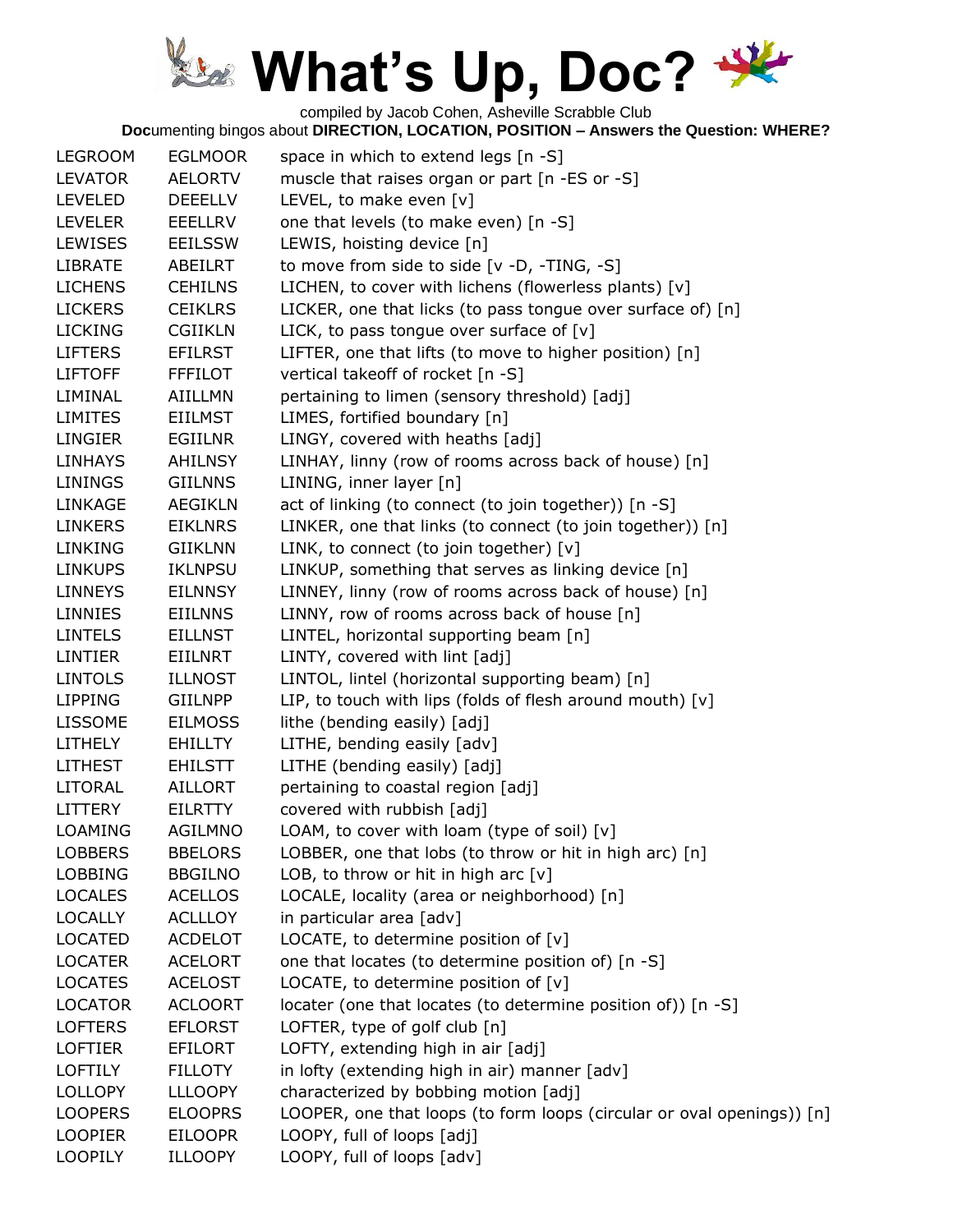compiled by Jacob Cohen, Asheville Scrabble Club

| <b>LOOPING</b> | <b>GILNOOP</b> | LOOP, to form loops (circular or oval openings) [v]                                          |
|----------------|----------------|----------------------------------------------------------------------------------------------|
| <b>LORNEST</b> | <b>ELNORST</b> | LORN, abandoned [adj]                                                                        |
| <b>LOUPING</b> | <b>GILNOPU</b> | LOUP, to leap (to spring off ground) $[v]$                                                   |
| <b>LOUTING</b> | <b>GILNOTU</b> | LOUT, to bow in respect $[v]$                                                                |
| <b>LOWBALL</b> | ABLLLOW        | to give customer deceptively low price [v -ED, -ING, -S]                                     |
| <b>LOWBORN</b> | <b>BLNOORW</b> | of humble birth [adj]                                                                        |
| <b>LOWBOYS</b> | <b>BLOOSWY</b> | LOWBOY, low chest of drawers [n]                                                             |
| LOWBRED        | <b>BDELORW</b> | lowborn (of humble birth) [adj]                                                              |
| <b>LOWBROW</b> | <b>BLOORWW</b> | uncultivated person [n -S]                                                                   |
| <b>LOWBUSH</b> | <b>BHLOSUW</b> | bush with sweet blueberries [n -ES]                                                          |
| LOWDOWN        | <b>DLNOOWW</b> | whole truth $[n - S]$                                                                        |
| LOWERED        | <b>DEELORW</b> | LOWER, to appear dark and threatening [v]                                                    |
| LOWINGS        | <b>GILNOSW</b> | LOWING, sound characteristic of cattle [n]                                                   |
| LOWLAND        | <b>ADLLNOW</b> | area of land lying lower than adjacent country [n -S]                                        |
| <b>LOWLIER</b> | <b>EILLORW</b> | LOWLY, low in position or rank [adj]                                                         |
| LOWLIFE        | <b>EFILLOW</b> | despicable person [n -S, -IVES]                                                              |
| LOWLILY        | <b>ILLLOWY</b> | LOWLY, low in position or rank [adv]                                                         |
| <b>LOWNESS</b> | <b>ELNOSSW</b> | state of being low (having relatively little upward extension) [n -ES]                       |
| <b>LOWPASS</b> | <b>ALOPSSW</b> | being type of filter [adj]                                                                   |
| <b>LUMBAGO</b> | ABGLMOU        | pain in lower back [n -S]                                                                    |
| <b>LUMBARS</b> | <b>ABLMRSU</b> | LUMBAR, anatomical part situated near loins [n]                                              |
| LUMENAL        | <b>AELLMNU</b> | LUMEN, inner passage of tubular organ [adj]                                                  |
| LUMINAL        | AILLMNU        | LUMEN, inner passage of tubular organ [adj]                                                  |
| <b>LUMPENS</b> | <b>ELMNPSU</b> | LUMPEN, uprooted individual [n]                                                              |
| <b>LUNGERS</b> | <b>EGLNRSU</b> | LUNGER, one that lunges (to make forceful forward movement) [n]                              |
| LUNGING        | <b>GGILNNU</b> | LUNGE, to make forceful forward movement [v]                                                 |
| <b>LUNTING</b> | <b>GILNNTU</b> | LUNT, to emit smoke [v]                                                                      |
| <b>LURCHED</b> | <b>CDEHLRU</b> | LURCH, to sway abruptly $[v]$                                                                |
| <b>LURCHES</b> | <b>CEHLRSU</b> | LURCH, to sway abruptly [v]                                                                  |
| LUXATED        | <b>ADELTUX</b> | LUXATE, to put out of joint [v]                                                              |
| <b>LUXATES</b> | <b>AELSTUX</b> | LUXATE, to put out of joint [v]                                                              |
| <b>LYDDITE</b> | <b>DDEILTY</b> | explosive [n -S]                                                                             |
|                |                | <b>M</b> 7s                                                                                  |
| <b>MACRONS</b> | <b>ACMNORS</b> | MACRON, symbol placed over vowel to show that it has long sound [n]                          |
| <b>MAGLEVS</b> | <b>AEGLMSV</b> | MAGLEV, train using magnets to move above tracks [n]                                         |
| <b>MAIDANS</b> | <b>AADIMNS</b> | MAIDAN, open space in or near town [n]                                                       |
| MAMILLA        | <b>AAILLMM</b> | mammilla (nipple (protuberance on breast)) [n -E]                                            |
| <b>MANHOLE</b> | <b>AEHLMNO</b> | hole providing entrance to underground or enclosed structure [n -S]                          |
| <b>MANHUNT</b> | AHMNNTU        | intensive search for person [n -S]                                                           |
| <b>MANTLED</b> | <b>ADELMNT</b> | MANTLE, to cloak (to conceal (to keep from sight or discovery)) [v]                          |
| <b>MANTLES</b> | <b>AELMNST</b> | MANTLE, to cloak (to conceal (to keep from sight or discovery)) [v]                          |
| <b>MANWARD</b> | <b>AADMNRW</b> | toward man [adv]                                                                             |
| <b>MAPLESS</b> | <b>AELMPSS</b> | lacking map [adj]                                                                            |
| <b>MAPLIKE</b> | AEIKLMP        | resembling map [adj]                                                                         |
| <b>MAPPERS</b> | <b>AEMPPRS</b> | MAPPER, one that maps (to delineate on map (representation of region)) [n]                   |
| <b>MAPPING</b> | <b>AGIMNPP</b> | MAP, to delineate on map (representation of region) [v] / mathematical correspondence [n -S] |
| <b>MAREMMA</b> | <b>AAEMMMR</b> | marshy coastal region [n -MME]                                                               |
|                |                |                                                                                              |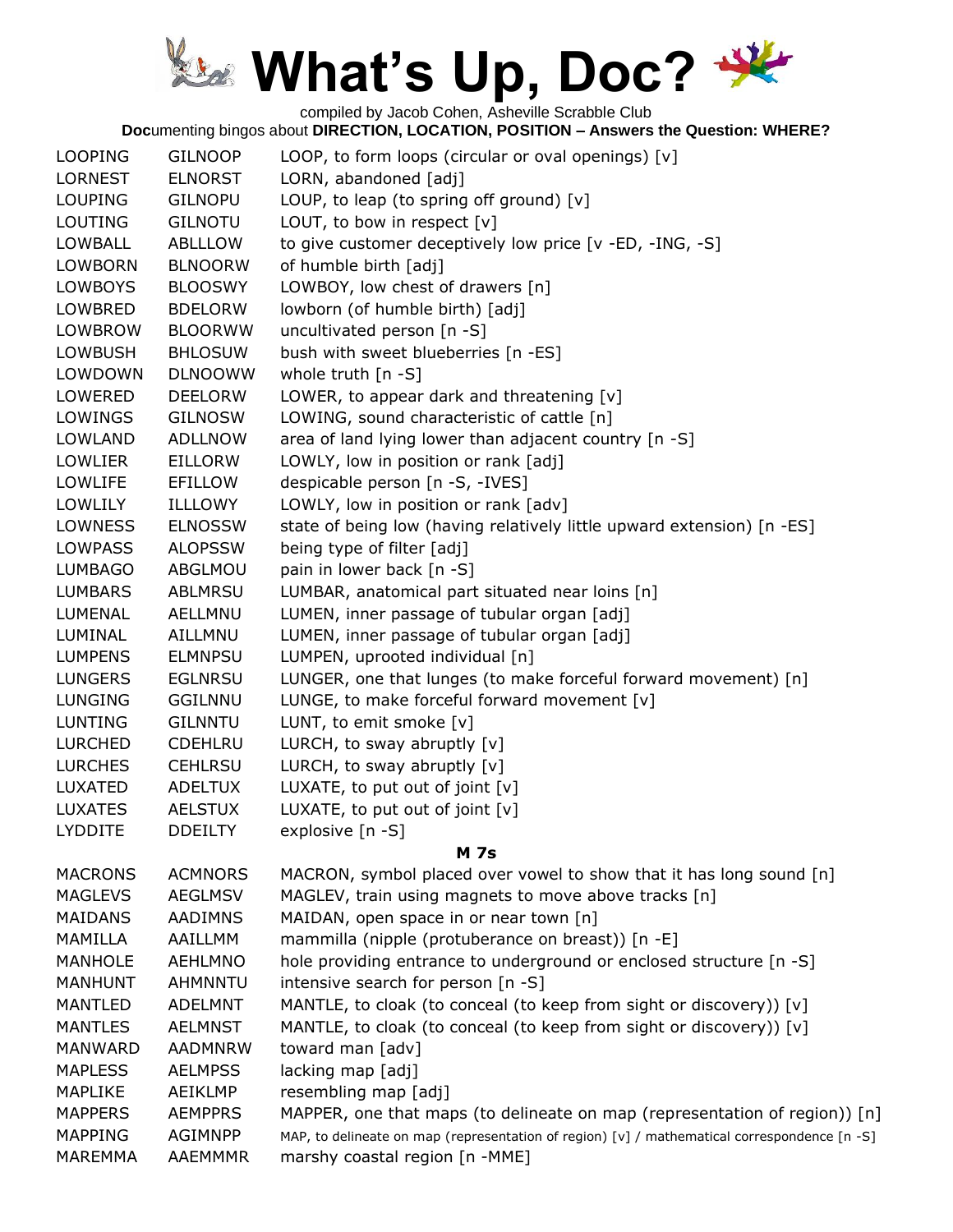compiled by Jacob Cohen, Asheville Scrabble Club

| <b>MARINAS</b> | <b>AAIMNRS</b> | MARINA, docking area for small boats [n]                                                                      |
|----------------|----------------|---------------------------------------------------------------------------------------------------------------|
| <b>MAROONS</b> | <b>AMNOORS</b> | MAROON, to abandon in isolated place [v]                                                                      |
| <b>MARQUEE</b> | AEEMQRU        | rooflike structure projecting over entrance [n -S]                                                            |
| <b>MASCONS</b> | <b>ACMNOSS</b> | MASCON, concentration of dense mass beneath moon's surface [n]                                                |
| <b>MASKING</b> | <b>AGIKMNS</b> | MASK, to cover with mask (covering used to disguise face) [v]                                                 |
| <b>MASTOID</b> | ADIMOST        | rear portion of temporal bone [n -S]                                                                          |
| MAZIEST        | <b>AEIMSTZ</b> | MAZY, full of confusing turns and passages [adj]                                                              |
| <b>MEDIANS</b> | <b>ADEIMNS</b> | MEDIAN, central part [n]                                                                                      |
| <b>MEDINAS</b> | <b>ADEIMNS</b> | MEDINA, native quarter of North African city [n]                                                              |
| <b>MEDIUMS</b> | <b>DEIMMSU</b> | MEDIUM, surrounding environment in which something functions and thrives [n]                                  |
| <b>MEGATON</b> | <b>AEGMNOT</b> | unit of explosive force [n -S]                                                                                |
| <b>MELDING</b> | <b>DEGILMN</b> | MELD, to blend (to mix smoothly and inseparably together) [v]                                                 |
| <b>MELLING</b> | <b>EGILLMN</b> | MELL, to mix (to put together into one mass) [v]                                                              |
| <b>MERGING</b> | <b>EGGIMNR</b> | act of combining (to blend (to mix smoothly and inseparably together)) [n -S] / MERGE, to combine [v]         |
| <b>MESALLY</b> | <b>AELLMSY</b> | medially (in central manner) [adv]                                                                            |
| <b>MESHING</b> | <b>EGHIMNS</b> | act of fitting together [n -S] / MESH, to entangle (to tangle (to bring together in intricate confusion)) [v] |
| <b>METALED</b> | ADEELMT        | METAL, to cover with metal (any of various ductile, fusible, and lustrous substances) [v]                     |
| <b>METOPAE</b> | <b>AEEMOPT</b> | METOPE, space between two triglyphs [n]                                                                       |
| <b>METOPES</b> | <b>EEMOPST</b> | METOPE, space between two triglyphs [n]                                                                       |
| <b>METOPIC</b> | <b>CEIMOPT</b> | pertaining to forehead (part of face above eyes) [adj]                                                        |
| <b>METUMPS</b> | <b>EMMPSTU</b> | METUMP, tumpline (strap for supporting load on back) [n]                                                      |
| <b>MIDAIRS</b> | ADIIMRS        | MIDAIR, region in middle of air [n]                                                                           |
| MIDDLED        | <b>DDDEILM</b> | MIDDLE, to place in middle (area or point equidistant from extremes or limits) [v]                            |
| <b>MIDDLER</b> | <b>DDEILMR</b> | student in intermediate grade [n -S]                                                                          |
| <b>MIDDLES</b> | <b>DDEILMS</b> | MIDDLE, to place in middle (area or point equidistant from extremes or limits) [v]                            |
| <b>MIDGUTS</b> | <b>DGIMSTU</b> | MIDGUT, middle part of embryonic digestive tract [n]                                                          |
| <b>MIDLEGS</b> | <b>DEGILMS</b> | MIDLEG, middle of leg [n]                                                                                     |
| MIDLINE        | DEIILMN        | median line [n -S]                                                                                            |
| MIDMOST        | <b>DIMMOST</b> | part exactly in middle [n -S]                                                                                 |
| <b>MIDSOLE</b> | <b>DEILMOS</b> | middle layer of sole of shoe [n -S]                                                                           |
| <b>MIDTOWN</b> | <b>DIMNOTW</b> | central part of city [n -S]                                                                                   |
| <b>MIDWAYS</b> | <b>ADIMSWY</b> | MIDWAY, avenue at fair or carnival for concessions and amusements [n]                                         |
| <b>MIGRANT</b> | <b>AGIMNRT</b> | one that migrates (to move from one region to another) [n -S]                                                 |
| <b>MIGRATE</b> | <b>AEGIMRT</b> | to move from one region to another [v -D, -TING, -S]                                                          |
| MILIARY        | AIILMRY        | made up of many small projections [adj]                                                                       |
| MILLINE        | EIILLMN        | unit of advertising space [n -S]                                                                              |
| <b>MINGLED</b> | <b>DEGILMN</b> | MINGLE, to mix together [v]                                                                                   |
| <b>MINGLER</b> | <b>EGILMNR</b> | one that mingles (to mix together) [n -S]                                                                     |
| <b>MINGLES</b> | <b>EGILMNS</b> | MINGLE, to mix together [v]                                                                                   |
| MINIMAL        | AIILMMN        | element of mathematical set that precedes all others [n -S]                                                   |
| <b>MIRRORS</b> | <b>IMORRRS</b> | MIRROR, to reflect image of [v]                                                                               |
| <b>MISAIMS</b> | <b>AIIMMSS</b> | MISAIM, to aim badly [v]                                                                                      |
| <b>MISFOLD</b> | <b>DFILMOS</b> | to fold wrongly [v -ED, -ING, -S]                                                                             |
| <b>MISJOIN</b> | <b>IIJMNOS</b> | to join improperly [v -ED, -ING, -S]                                                                          |
| <b>MISLAIN</b> | <b>AIILMNS</b> | MISLIE, to lie in wrong position [v]                                                                          |
| <b>MISLAYS</b> | <b>AILMSSY</b> | MISLAY, MISLIE, to lie in wrong position [v]                                                                  |
| <b>MISPART</b> | <b>AIMPRST</b> | to part badly [v -ED, -ING, -S]                                                                               |
|                |                |                                                                                                               |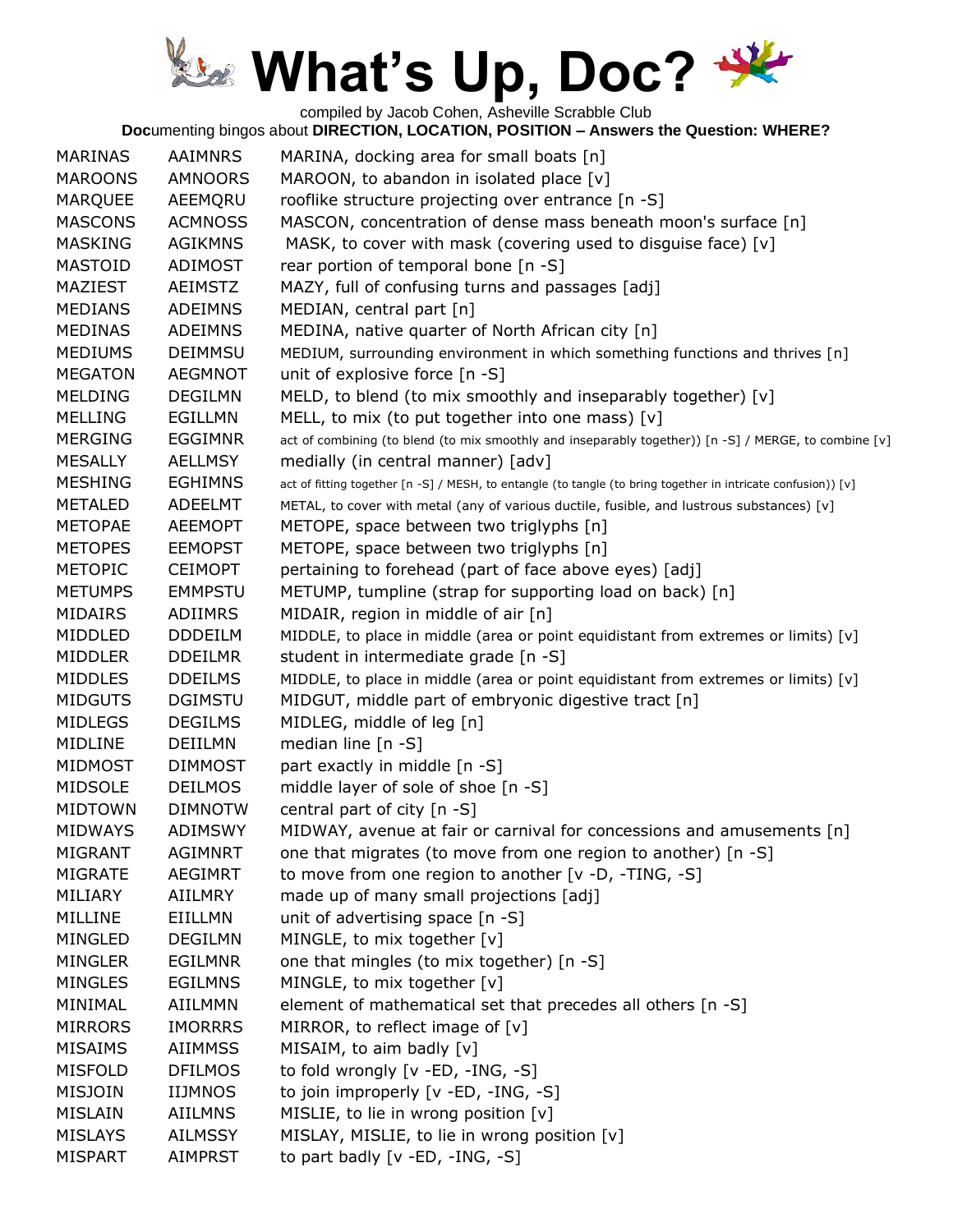compiled by Jacob Cohen, Asheville Scrabble Club

| <b>MISSETS</b> | <b>EIMSSST</b> | MISSET, to set (to put in particular position) incorrectly [v]                        |
|----------------|----------------|---------------------------------------------------------------------------------------|
| MIXABLE        | ABEILMX        | MIX, to put together into one mass [adj]                                              |
| <b>MIXEDLY</b> | <b>DEILMXY</b> | MIX, to put together into one mass [adv]                                              |
| MIXIBLE        | <b>BEIILMX</b> | MIX, to put together into one mass [adj]                                              |
| <b>MOATING</b> | AGIMNOT        | MOAT, to surround with moat (water-filled trench) [v]                                 |
| <b>MOBBERS</b> | <b>BBEMORS</b> | MOBBER, one that mobs (to crowd about) [n]                                            |
| <b>MOBBING</b> | <b>BBGIMNO</b> | MOB, to crowd about [v]                                                               |
| <b>MOBBISH</b> | <b>BBHIMOS</b> | characteristic of mob (disorderly crowd of people) [adj]                              |
| <b>MOBBISM</b> | <b>BBIMMOS</b> | mobbish conduct [n -S]                                                                |
| <b>MOGGING</b> | <b>GGGIMNO</b> | MOG, to move away [v]                                                                 |
| <b>MOGULED</b> | <b>DEGLMOU</b> | provided with bumps of hard snow [adj]                                                |
| <b>MOHAWKS</b> | <b>AHKMOSW</b> | MOHAWK, hairstyle marked by stiff ridge of long hair from front to back [n]           |
| <b>MOLTERS</b> | <b>ELMORST</b> | MOLTER, one that molts (to cast off outer covering) [n]                               |
| <b>MOLTING</b> | <b>GILMNOT</b> | MOLT, to cast off outer covering [v]                                                  |
| <b>MONTANE</b> | <b>AEMNNOT</b> | lower vegetation belt of mountain [n -S]                                              |
| <b>MOONSET</b> | <b>EMNOOST</b> | setting of moon below horizon [n -S]                                                  |
| <b>MORGENS</b> | <b>EGMNORS</b> | MORGEN, Dutch unit of land area [n]                                                   |
| <b>MOSSIER</b> | <b>EIMORSS</b> | MOSSY, covered with moss [adj]                                                        |
| <b>MOSSING</b> | <b>GIMNOSS</b> | MOSS, to cover with moss (growth of small, leafy-stemmed plants) [v]                  |
| <b>MOTILES</b> | <b>EILMOST</b> | MOTILE, one whose mental imagery consists chiefly of inner feelings of action [n]     |
| <b>MOUILLE</b> | EILLMOU        | pronounced with front of tongue against palate [adj]                                  |
| <b>MOULINS</b> | <b>ILMNOSU</b> | MOULIN, vertical cavity in glacier [n]                                                |
| <b>MOULTED</b> | <b>DELMOTU</b> | MOULT, to molt (to cast off outer covering) [v]                                       |
| <b>MOULTER</b> | <b>ELMORTU</b> | molter (one that molts (to cast off outer covering)) [n -S]                           |
| <b>MOUSING</b> | <b>GIMNOSU</b> | wrapping around shank end of hook [n -S]                                              |
| <b>MOUTHED</b> | <b>DEHMOTU</b> | MOUTH, to put into mouth [v]                                                          |
| <b>MUDBANK</b> | ABDKMNU        | sloping area of mud alongside body of water [n -S]                                    |
| <b>MUDCAPS</b> | <b>ACDMPSU</b> | MUDCAP, to cover explosive with mud before detonating [v]                             |
| <b>MUDDIER</b> | <b>DDEIMRU</b> | MUDDY, covered or filled with mud [adj]                                               |
| <b>MUDDILY</b> | <b>DDILMUY</b> | in muddy (covered or filled with mud) manner [adv]                                    |
| <b>MUDDING</b> | <b>DDGIMNU</b> | MUD, to cover with mud (soft, wet earth) [v]                                          |
| <b>MUDFLAP</b> | <b>ADFLMPU</b> | flap hung behind rear wheel of vehicle to prevent splashing [n -S]                    |
| <b>MUDFLAT</b> | <b>ADFLMTU</b> | level tract alternately covered and left bare by tide [n -S]                          |
| <b>MULLION</b> | ILLMNOU        | to provide with vertical dividing strips [v -ED, -ING, -S]                            |
| <b>MUONIUM</b> | IMMNOUU        | electron and positive muon bound together [n -S]                                      |
| <b>MUSHERS</b> | <b>EHMRSSU</b> | MUSHER, one that mushes (to travel over snow with dog sled) [n]                       |
| <b>MUSHING</b> | <b>GHIMNSU</b> | advancing across snow by dogsled [n -S] / MUSH, to travel over snow with dog sled [v] |
|                |                | <b>N</b> 7s                                                                           |
| NADIRAL        | <b>AADILNR</b> | NADIR, point on celestial sphere [adj]                                                |
| <b>NATIVES</b> | <b>AEINSTV</b> | NATIVE, original inhabitant of area [n]                                               |
| <b>NAVAIDS</b> | <b>AADINSV</b> | NAVAID, navigational device [n]                                                       |
| <b>NEAREST</b> | <b>AEENRST</b> | NEAR, situated within short distance [adj]                                            |
| <b>NEARING</b> | <b>AEGINNR</b> | NEAR, to approach (to come near or nearer to) $[v]$                                   |
| <b>NEARISH</b> | <b>AEHINRS</b> | NEAR, situated within short distance [adj]                                            |
| <b>NECKING</b> | <b>CEGIKNN</b> | small molding near top of column [n -S]                                               |
| <b>NECKLET</b> | <b>CEEKLNT</b> | close-fitting ornament worn around neck [n -S]                                        |
| <b>NECKTIE</b> | <b>CEEIKNT</b> | strip of fabric worn around neck [n -S]                                               |
|                |                |                                                                                       |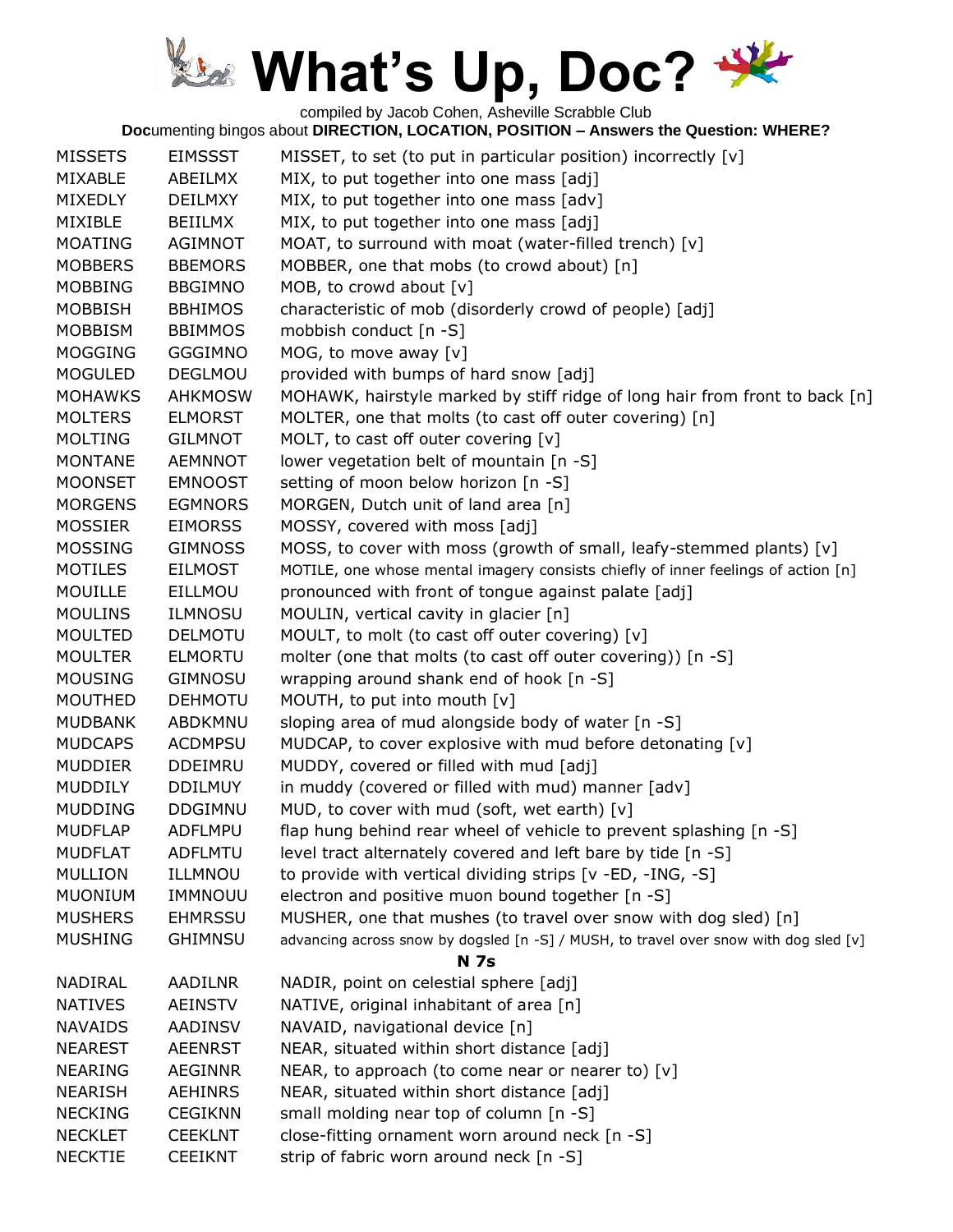compiled by Jacob Cohen, Asheville Scrabble Club

| <b>NESTLED</b> | <b>DEELNST</b> | NESTLE, to lie snugly [v]                                                                                  |
|----------------|----------------|------------------------------------------------------------------------------------------------------------|
| <b>NESTLER</b> | <b>EELNRST</b> | one that nestles (to lie snugly) [n -S]                                                                    |
| <b>NESTLES</b> | <b>EELNSST</b> | NESTLE, to lie snugly [v]                                                                                  |
| <b>NETWORK</b> | <b>EKNORTW</b> | to cover with or as if with crossing lines [v -ED, -ING, -S]                                               |
| <b>NICHING</b> | <b>CGHIINN</b> | NICHE, to place in receding space or hollow $[v]$                                                          |
| <b>NICKING</b> | <b>CGIIKNN</b> | NICK, to make shallow cut in $[v]$                                                                         |
| <b>NIGHEST</b> | <b>EGHINST</b> | NIGH, near (situated within short distance) [adj]                                                          |
| <b>NIGHING</b> | <b>GGHIINN</b> | NIGH, to approach (to come near or nearer to) $[v]$                                                        |
| NIPPLED        | <b>DEILNPP</b> | NIPPLE, protuberance on breast [adj]                                                                       |
| <b>NIPPLES</b> | <b>EILNPPS</b> | NIPPLE, protuberance on breast [n]                                                                         |
| <b>NODDERS</b> | <b>DDENORS</b> | NODDER, one that nods (to briefly lower head forward) [n]                                                  |
| <b>NODDING</b> | <b>DDGINNO</b> | NOD, to briefly lower head forward [v]                                                                     |
| <b>NODDLED</b> | <b>DDDELNO</b> | NODDLE, to nod frequently [v]                                                                              |
| <b>NODDLES</b> | <b>DDELNOS</b> | NODDLE, to nod frequently [v]                                                                              |
| <b>NOGGING</b> | <b>GGGINNO</b> | type of masonry (structure built of stone or brick) [n -S] / NOG, to fill in space in wall with bricks [v] |
| <b>NOMADIC</b> | <b>ACDIMNO</b> | NOMAD, wanderer (one that wanders (to move about with no destination or purpose)) [adj]                    |
| <b>NONCORE</b> | <b>CENNOOR</b> | not being in or relating to central part [adj]                                                             |
| <b>NONHOME</b> | <b>EHMNNOO</b> | not taking place in home [adj]                                                                             |
| <b>NONOILY</b> | ILNNOOY        | not oily (covered or soaked with oil) [adj]                                                                |
| <b>NONSKID</b> | <b>DIKNNOS</b> | designed to inhibit skidding [adj]                                                                         |
| <b>NONSLIP</b> | <b>ILNNOPS</b> | designed to prevent slipping [adj]                                                                         |
| <b>NOPLACE</b> | <b>ACELNOP</b> | not in or at any place [adv]                                                                               |
| <b>NORLAND</b> | <b>ADLNNOR</b> | region in north [n -S]                                                                                     |
| <b>NORTENA</b> | <b>AENNORT</b> | style of folk music on northern Mexico and Texas [n -S]                                                    |
| <b>NORTENO</b> | <b>ENNOORT</b> | inhabitant of northern Mexico [n -S]                                                                       |
| <b>NORTHER</b> | <b>EHNORRT</b> | wind or storm from north [n -S]                                                                            |
| <b>NOTCHED</b> | <b>CDEHNOT</b> | NOTCH, to make angular cut in $[v]$                                                                        |
| <b>NOTCHER</b> | <b>CEHNORT</b> | one that notches (to make angular cut in) [n -S]                                                           |
| <b>NOTCHES</b> | <b>CEHNOST</b> | NOTCH, to make angular cut in [v]                                                                          |
| <b>NOWHERE</b> | <b>EEHNORW</b> | nonexistent place [n -S]                                                                                   |
| <b>NOZZLES</b> | <b>ELNOSZZ</b> | NOZZLE, projecting spout [n]                                                                               |
| <b>NUBBERS</b> | <b>BBENRSU</b> | NUBBER, weakly hit baseball that was not bunted [n]                                                        |
| <b>NUCHALS</b> | <b>ACHLNSU</b> | NUCHAL, anatomical part lying in region of nape [n]                                                        |
| <b>NUMNAHS</b> | <b>AHMNNSU</b> | NUMNAH, pad placed under saddle [n]                                                                        |
| <b>NUNATAK</b> | <b>AAKNNTU</b> | mountain peak completely surrounded by glacial ice [n -S]                                                  |
| <b>NUTATED</b> | ADENTTU        | NUTATE, to exhibit nutation (oscillatory movement of axis of rotating body) [v]                            |
| <b>NUTATES</b> | AENSTTU        | NUTATE, to exhibit nutation (oscillatory movement of axis of rotating body) [v]                            |
| <b>NUZZLED</b> | <b>DELNUZZ</b> | NUZZLE, to push with nose [v]                                                                              |
| <b>NUZZLER</b> | <b>ELNRUZZ</b> | one that nuzzles (to push with nose) [n -S]                                                                |
| <b>NUZZLES</b> | <b>ELNSUZZ</b> |                                                                                                            |
|                |                | NUZZLE, to push with nose [v]<br>0 7s                                                                      |
| <b>OBCONIC</b> | <b>BCCINOO</b> | conical with apex below [adj]                                                                              |
| OBLIQUE        | <b>BEILOQU</b> | to slant (to deviate from horizontal or vertical) [v -D,-UING, -S]                                         |
| <b>OBLONGS</b> | <b>BGLNOOS</b> | OBLONG, something that is oblong (elongated) [n]                                                           |
| <b>OBOVATE</b> | <b>ABEOOTV</b> | ovate with narrow end at base [adj]                                                                        |
| <b>OBOVOID</b> | <b>BDIOOOV</b> | ovoid with narrow end at base [adj]                                                                        |
| <b>OBTRUDE</b> |                |                                                                                                            |
|                | <b>BDEORTU</b> | to thrust forward [v -D, -DING, -S]                                                                        |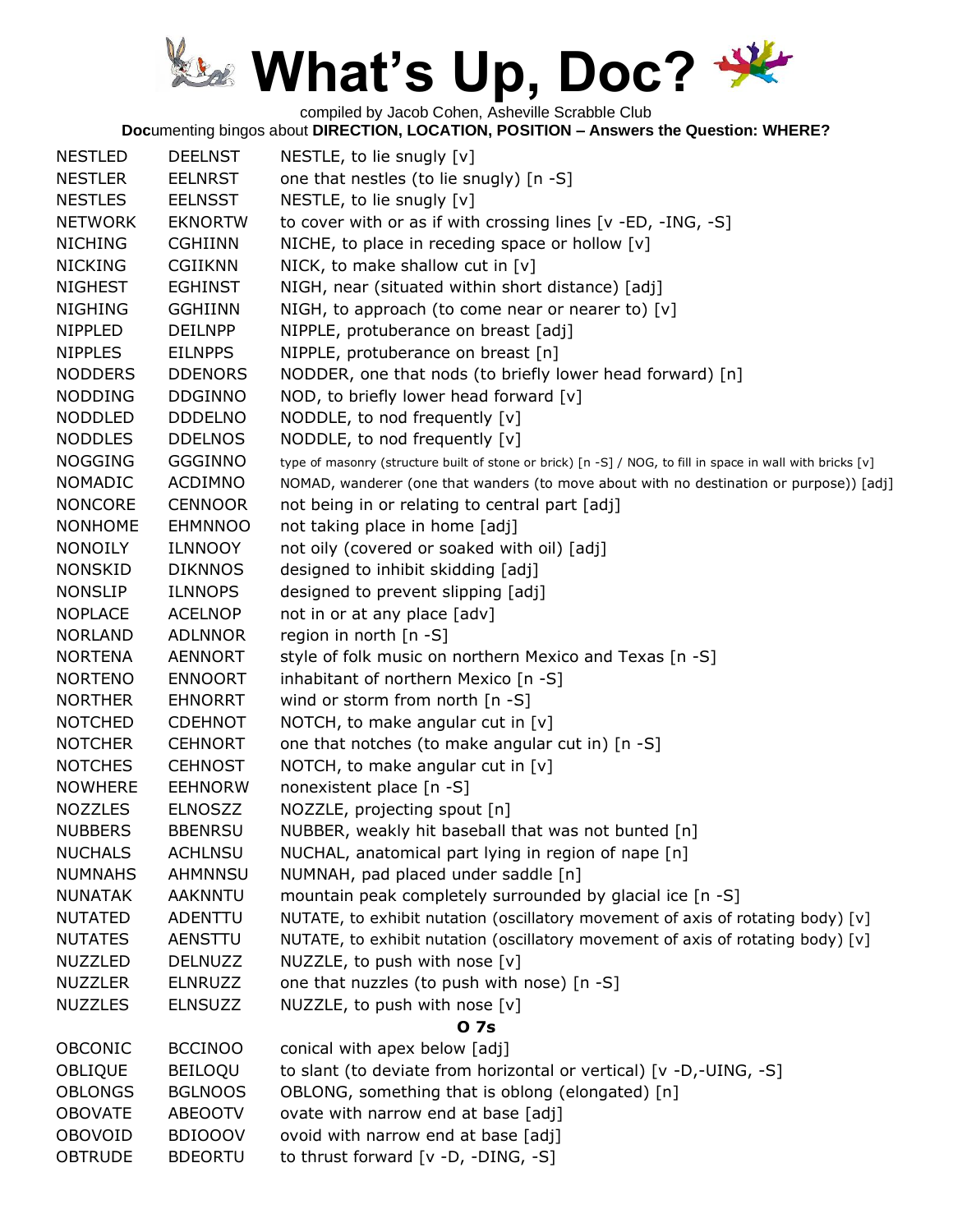compiled by Jacob Cohen, Asheville Scrabble Club

| <b>OBVERSE</b> | <b>BEEORSV</b> | side of coin bearing main design [n -S]                                 |
|----------------|----------------|-------------------------------------------------------------------------|
| <b>OBVERTS</b> | <b>BEORSTV</b> | OBVERT, to turn so as to show different surface [v]                     |
| <b>OCCIPUT</b> | <b>CCIOPTU</b> | back part of skull [n -PITA, -S]                                        |
| <b>OFFCAST</b> | <b>ACFFOST</b> | castoff (discarded person or thing) [n -S]                              |
| <b>OFFCUTS</b> | <b>CFFOSTU</b> | OFFCUT, something that is cut off [n]                                   |
| <b>OFFLOAD</b> | <b>ADFFLOO</b> | to unload (to remove load or cargo from) [v -ED, -ING, -S               |
| <b>OFFRAMP</b> | <b>AFFMOPR</b> | road leading off expressway [n -S]                                      |
| <b>OFFSIDE</b> | <b>DEFFIOS</b> | improper football play [n -S]                                           |
| <b>OILCAMP</b> | <b>ACILMOP</b> | living area for workers at oil well [n -S]                              |
| <b>OILIEST</b> | <b>EIILOST</b> | OILY, covered or soaked with oil [adj]                                  |
| <b>OMELETS</b> | <b>EELMOST</b> | OMELET, dish of beaten eggs cooked and folded around filling [n]        |
| OMITTED        | <b>DEIMOTT</b> | OMIT, to leave out [v]                                                  |
| <b>OMITTER</b> | EIMORTT        | one that omits (to leave out) [n -S]                                    |
| <b>ONSHORE</b> | <b>EHNOORS</b> | toward shore [adv]                                                      |
| <b>ONWARDS</b> | <b>ADNORSW</b> | onward (toward point ahead or in front) [adv]                           |
| <b>OPENERS</b> | <b>EENOPRS</b> | OPENER, one that opens (to cause to become open) [n]                    |
| <b>OPENEST</b> | <b>EENOPST</b> | OPEN, affording unobstructed access, passage, or view [adj]             |
| <b>OPENING</b> | <b>EGINNOP</b> | OPEN, to cause to become open [v] / vacant or unobstructed space [n -S] |
| ORBITED        | <b>BDEIORT</b> | ORBIT, to move or revolve around [v]                                    |
| <b>ORBITER</b> | <b>BEIORRT</b> | one that orbits (to move or revolve around) [n -S]                      |
| <b>ORCHARD</b> | <b>ACDHORR</b> | area for cultivation of fruit trees [n -S]                              |
| <b>ORFRAYS</b> | <b>AFORRSY</b> | ORFRAY, orphrey (ornamental band or border) [n]                         |
| <b>ORIENTS</b> | <b>EINORST</b> | ORIENT, to adjust in relation to something else [v]                     |
| <b>ORPHREY</b> | <b>EHOPRRY</b> | ornamental band or border [n -S]                                        |
| <b>OTOCYST</b> | <b>COOSTTY</b> | organ of balance in many invertebrates [n -S]                           |
| <b>OTOLITH</b> | <b>HILOOTT</b> | hard mass that forms in inner ear [n -S]                                |
| <b>OUSTERS</b> | <b>EORSSTU</b> | OUSTER, act of ousting (to expel or remove from position or place) [n]  |
| <b>OUSTING</b> | <b>GINOSTU</b> | OUST, to expel or remove from position or place [v]                     |
| <b>OUTBACK</b> | <b>ABCKOTU</b> | isolated rural country [n -S]                                           |
| <b>OUTCROP</b> | <b>COOPRTU</b> | to protrude above soil [v -PPED, -PPING, -S]                            |
| <b>OUTDROP</b> | <b>DOOPRTU</b> | to surpass in dropping [v -PPED, -PPING, -S]                            |
| <b>OUTFIND</b> | <b>DFINOTU</b> | to surpass in finding [v -FOUND, -ING, -S]                              |
| <b>OUTGOES</b> | <b>EGOOSTU</b> | OUTGO, to go beyond [v]                                                 |
| <b>OUTGONE</b> | <b>EGNOOTU</b> | OUTGO, to go beyond [v]                                                 |
| <b>OUTGUSH</b> | <b>GHOSTUU</b> | to surpass in gushing [v -ED, -ING, -S]                                 |
| <b>OUTINGS</b> | <b>GINOSTU</b> | OUTING, short pleasure trip [n]                                         |
| <b>OUTJUMP</b> | <b>JMOPTUU</b> | to surpass in jumping [v -ED, -ING, -S]                                 |
| <b>OUTJUTS</b> | <b>JOSTTUU</b> | OUTJUT, to stick out [v]                                                |
| <b>OUTLAID</b> | <b>ADILOTU</b> | OUTLAY, OUTLIE, to lie beyond [v]                                       |
| <b>OUTLAIN</b> | <b>AILNOTU</b> | OUTLIE, to lie beyond [v]                                               |
| <b>OUTLAND</b> | <b>ADLNOTU</b> | foreign land [n -S]                                                     |
| <b>OUTLAYS</b> | <b>ALOSTUY</b> | OUTLAY, OUTLIE, to lie beyond [v]                                       |
| <b>OUTLEAP</b> | <b>AELOPTU</b> | to surpass in leaping [v -ED, -T, -ING, -S]                             |
| <b>OUTLETS</b> | <b>ELOSTTU</b> | OUTLET, passage for escape or discharge [n]                             |
| <b>OUTLIER</b> | <b>EILORTU</b> | outlying area or portion [n -S]                                         |
| <b>OUTLIES</b> | <b>EILOSTU</b> | OUTLIE, to lie beyond [v]                                               |
| <b>OUTMOST</b> | <b>MOOSTTU</b> | farthest out [adj]                                                      |
|                |                |                                                                         |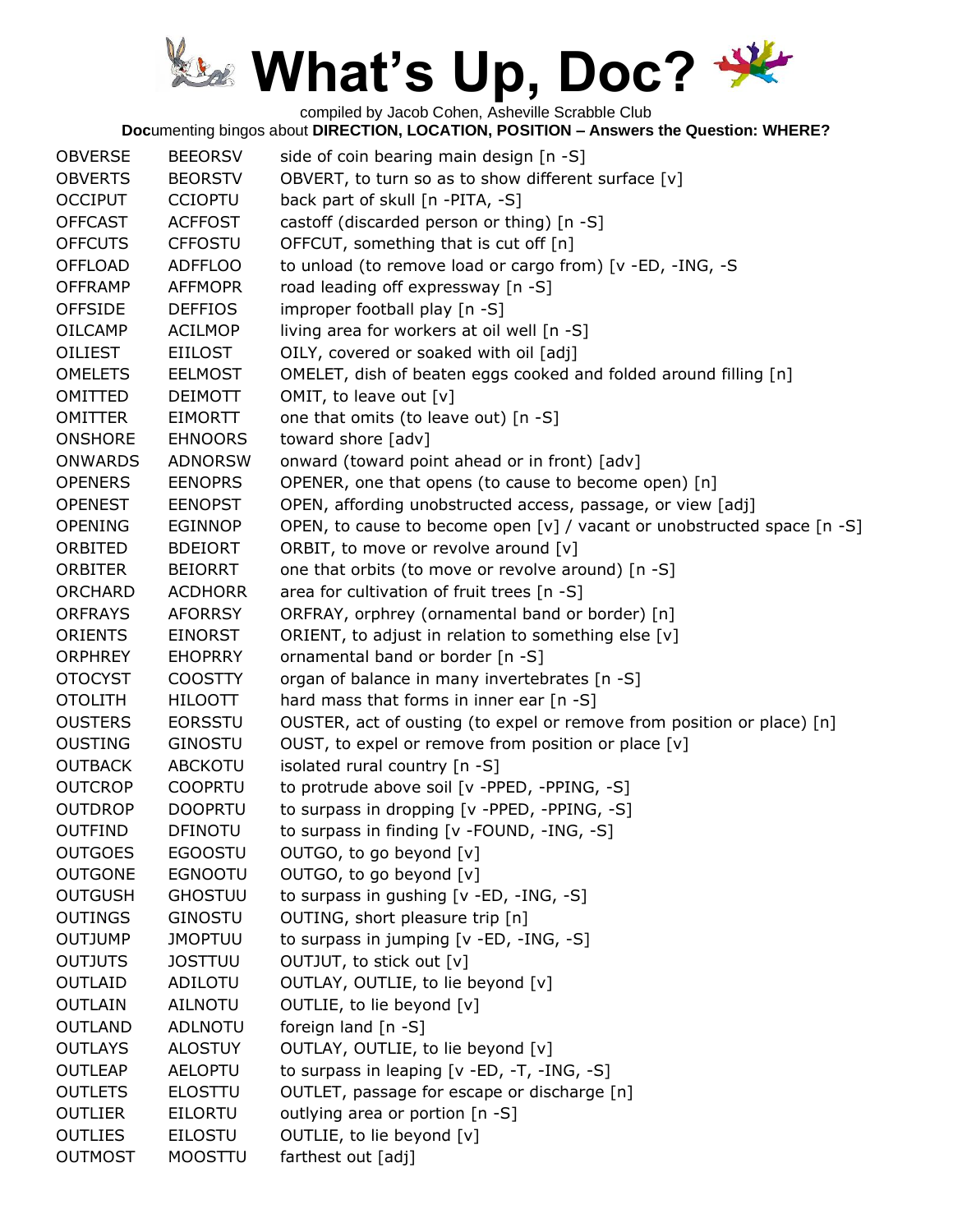compiled by Jacob Cohen, Asheville Scrabble Club

| <b>OUTPASS</b> | <b>AOPSSTU</b> | to excel in passing football [v -ED, -ING, -ES]                                                      |
|----------------|----------------|------------------------------------------------------------------------------------------------------|
| <b>OUTPORT</b> | <b>OOPRTTU</b> | port of export or departure [n -S]                                                                   |
| <b>OUTPOST</b> | <b>OOPSTTU</b> | body of troops stationed at distance from main body [n -S]                                           |
| <b>OUTPULL</b> | <b>LLOPTUU</b> | to attract larger audience or following than [v -ED, -ING, -S]                                       |
| <b>OUTPUSH</b> | <b>HOPSTUU</b> | to surpass in pushing [v -ED, -ING, -ES]                                                             |
| <b>OUTROCK</b> | <b>CKOORTU</b> | to surpass in rocking [v -ED, -ING, -S]                                                              |
| <b>OUTROLL</b> | <b>LLOORTU</b> | to roll out $[v - ED, -ING, -S]$                                                                     |
| <b>OUTROOT</b> | <b>OOORTTU</b> | to pull up by roots $[v - ED, -ING, -S]$                                                             |
| <b>OUTSEEN</b> | <b>EENOSTU</b> | OUTSEE, to see beyond [v]                                                                            |
| <b>OUTSEES</b> | <b>EEOSSTU</b> | OUTSEE, to see beyond [v]                                                                            |
| <b>OUTSERT</b> | <b>EORSTTU</b> | folded sheet placed around folded section of printed matter [n -S]                                   |
| <b>OUTSIDE</b> | <b>DEIOSTU</b> | outer side, surface, or part [n -S]                                                                  |
| <b>OUTSITS</b> | <b>IOSSTTU</b> | OUTSIT, to remain sitting or in session longer than [v]                                              |
| <b>OUTSOAR</b> | <b>AOORSTU</b> | to soar beyond [v -ED, -ING, -S]                                                                     |
| <b>OUTSOLE</b> | <b>ELOOSTU</b> | outer sole of boot or shoe [n -S]                                                                    |
| <b>OUTSTEP</b> | <b>EOPSTTU</b> | to step beyond [v -PPED, -PPING, -S]                                                                 |
| <b>OUTTAKE</b> | AEKOTTU        | passage outwards [n -S]                                                                              |
| <b>OUTWARD</b> | <b>ADORTUW</b> | toward outside [adv]                                                                                 |
| <b>OUTWENT</b> | <b>ENOTTUW</b> | OUTGO, to go beyond [v]                                                                              |
| <b>OUTWITH</b> | <b>HIOTTUW</b> | beyond limits of [prep]                                                                              |
| <b>OVERALL</b> | <b>AELLORV</b> | loose outer garment [n -S]                                                                           |
| <b>OVERBED</b> | <b>BDEEORV</b> | spanning bed [adj]                                                                                   |
| <b>OVERDOG</b> | <b>DEGOORV</b> | one that is dominant or victorious [n -S]                                                            |
| <b>OVERFAR</b> | <b>AEFORRV</b> | too great in distance, extent, or degree [adj]                                                       |
| <b>OVERFLY</b> | <b>EFLORVY</b> | to fly over [v -N, -LEW, -ING, -IES]                                                                 |
| <b>OVERING</b> | <b>EGINORV</b> | OVER, to leap above and to other side of [v]                                                         |
| <b>OVERLAY</b> | <b>AELORVY</b> | OVERLIE, to lie over $[v] /$ to lay over $[v - AIN, -ING, -S]$                                       |
| OVERLIE        | EEILORV        | to lie over [v -LAY, LAIN, -ING, -S]                                                                 |
| <b>OVERRUN</b> | <b>ENORRUV</b> | to spread or swarm over [v -RAN, -NNING, -S]                                                         |
| <b>OVERSEA</b> | <b>AEEORSV</b> | overseas (beyond or across sea) [adv]                                                                |
| <b>OVERSEE</b> | <b>EEEORSV</b> | to watch over and direct [v -SAW, SEEN, -ING, -S]                                                    |
| <b>OVERSET</b> | <b>EEORSTV</b> | to turn or tip over [v OVERSET, -TTING, -S]                                                          |
| <b>OVERSEW</b> | <b>EEORSVW</b> | to overhand (to sew with short, vertical stitches) [v -ED, -N, -ING, -S]                             |
| <b>OVERTOP</b> | <b>EOOPRTV</b> | to rise above top of [v -PPED, -PPING, -S]                                                           |
|                |                | <b>P</b> 7s                                                                                          |
| <b>PALATES</b> | <b>AAELPST</b> | PALATE, roof of mouth [n]                                                                            |
| <b>PALEATE</b> | <b>AAEELPT</b> | covered with scales [adj]                                                                            |
| <b>PALETOT</b> | <b>AELOPTT</b> | loose overcoat [n -S]                                                                                |
| <b>PALMING</b> | <b>AGILMNP</b> | PALM, to touch with palm (inner surface) of hand [v]                                                 |
| <b>PANTILE</b> | <b>AEILNPT</b> | roofing tile $[n - S]$                                                                               |
| <b>PAPERED</b> | <b>ADEEPPR</b> | PAPER, to cover or wrap with paper (thin sheet of material made of cellulose pulp) [v]               |
| <b>PAPERER</b> | <b>AEEPPRR</b> | one that papers (to cover or wrap with paper (thin sheet of material made of cellulose pulp)) [n -S] |
| PAPILLA        | AAILLPP        | nipple-like projection [n -E]                                                                        |
| <b>PAPULAE</b> | AAELPPU        | PAPULA, papule (pimple (inflamed swelling of skin)) [n]                                              |
| <b>PAPULAR</b> | AALPPRU        | PAPULE, pimple (inflamed swelling of skin) [adj]                                                     |
| <b>PAPULAS</b> | <b>AALPPSU</b> | PAPULA, papule (pimple (inflamed swelling of skin)) [n]                                              |
| <b>PAPULES</b> | <b>AELPPSU</b> | PAPULE, pimple (inflamed swelling of skin) [n]                                                       |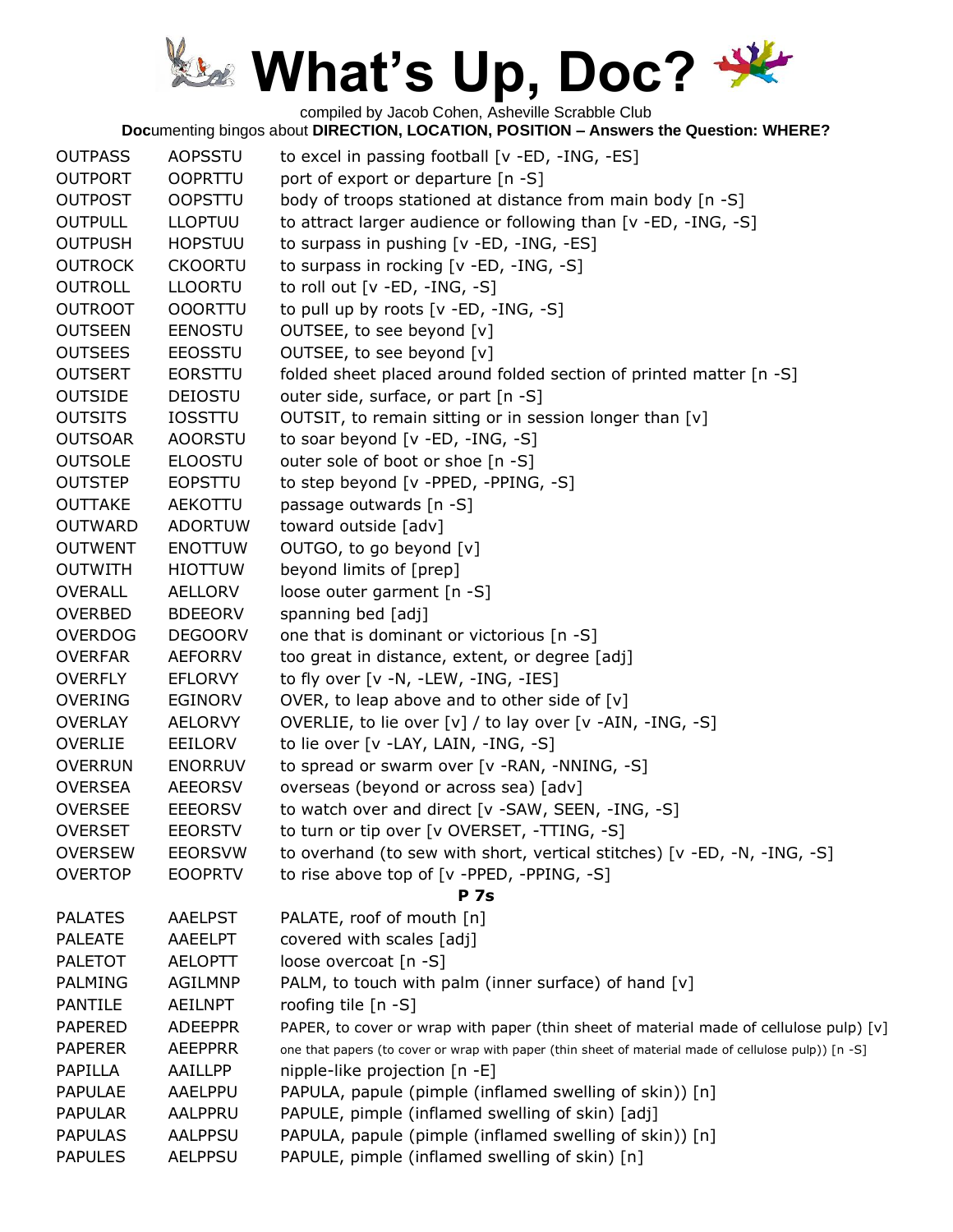compiled by Jacob Cohen, Asheville Scrabble Club

| <b>PARAPHS</b> | <b>AAHPPRS</b> | PARAPH, flourish at end of signature [n]                                                   |
|----------------|----------------|--------------------------------------------------------------------------------------------|
| <b>PARGETS</b> | <b>AEGPRST</b> | PARGET, to cover with plaster [v]                                                          |
| <b>PARGING</b> | <b>AGGINPR</b> | PARGE, to parget (to cover with plaster) [v]                                               |
| <b>PARKADE</b> | <b>AADEKPR</b> | multilevel structure for parking vehicles [n -S]                                           |
| <b>PARKERS</b> | <b>AEKPRRS</b> | PARKER, one that parks (to leave vehicle in location for time) [n]                         |
| <b>PARKING</b> | <b>AGIKNPR</b> | area in which vehicles may be left [n -S]                                                  |
| <b>PARKOUR</b> | <b>AKOPRRU</b> | sport of traversing environmental obstacles by running, climbing, or leaping [n -S]        |
| <b>PAROTIC</b> | <b>ACIOPRT</b> | situated near ear [adj]                                                                    |
| PARRIED        | <b>ADEIPRR</b> | PARRY, to ward off blow [v]                                                                |
| <b>PARRIER</b> | AEIPRRR        | one that parries (to ward off blow) [n -S]                                                 |
| <b>PARRIES</b> | <b>AEIPRRS</b> | PARRY, to ward off blow [v]                                                                |
| <b>PARTING</b> | <b>AGINPRT</b> | division or separation [n -S] / PART, to divide or break into separate pieces [v]          |
| <b>PARTWAY</b> | <b>AAPRTWY</b> | to some extent [adv]                                                                       |
| <b>PARVISE</b> | <b>AEIPRSV</b> | parvis (enclosed area in front of church) [n -S]                                           |
| <b>PASSADE</b> | <b>AADEPSS</b> | turn of horse backward or forward on same ground [n -S]                                    |
| <b>PASSADO</b> | <b>AADOPSS</b> | forward thrust in fencing [n -S or -ES]                                                    |
| PASSAGE        | <b>AAEGPSS</b> | to make voyage [v -D, -GING, -S]                                                           |
| PASSANT        | <b>AANPSST</b> | walking with farther forepaw raised -- used of heraldic animal [adj]                       |
| <b>PASSERS</b> | <b>AEPRSSS</b> | PASSER, one that passes (to go by) [n]                                                     |
| PASSING        | <b>AGINPSS</b> | PASS, to go by [v]                                                                         |
| <b>PASTURE</b> | <b>AEPRSTU</b> | to put in pasture (grazing area) [v -D, -RING, -S]                                         |
| <b>PATELLA</b> | <b>AAELLPT</b> | flat movable bone at front of knee [n -E, -S]                                              |
| <b>PATINED</b> | <b>ADEINPT</b> | PATINE, to cover with patina $[v]$                                                         |
| <b>PATINES</b> | <b>AEINPST</b> | PATINE, to cover with patina [v]                                                           |
| <b>PATROLS</b> | <b>ALOPRST</b> | PATROL, to pass through area for purposes of observation or security [v]                   |
| <b>PAUNCHY</b> | <b>ACHNPUY</b> | having protruding belly [adj -HIER, -HIEST]                                                |
| <b>PAVIORS</b> | <b>AIOPRSV</b> | PAVIOR, paver (one that paves (to cover with material that forms firm, level surface)) [n] |
| <b>PAVIOUR</b> | <b>AIOPRUV</b> | paver (one that paves (to cover with material that forms firm, level surface)) [n -S]      |
| PEBBLED        | <b>BBDEELP</b> | PEBBLE, to cover with pebbles (small, rounded stones) [v]                                  |
| <b>PEBBLES</b> | <b>BBEELPS</b> | PEBBLE, to cover with pebbles (small, rounded stones) [v]                                  |
| <b>PEELERS</b> | <b>EEELPRS</b> | PEELER, one that peels (to strip off outer covering of) [n]                                |
| <b>PEELING</b> | <b>EEGILNP</b> | PEEL, to strip off outer covering of [v]                                                   |
| <b>PELISSE</b> | <b>EEILPSS</b> | long outer garment [n -S]                                                                  |
| <b>PELORUS</b> | <b>ELOPRSU</b> | navigational instrument [n -ES]                                                            |
| <b>PENDANT</b> | <b>ADENNPT</b> | hanging ornament [n -S]                                                                    |
| <b>PENDENT</b> | <b>DEENNPT</b> | pendant (hanging ornament) [n -S]                                                          |
| <b>PEPLUMS</b> | <b>ELMPPSU</b> | PEPLUM, short section attached to waistline of garment [n]                                 |
| PEPTIZE        | <b>EEIPPTZ</b> | to increase colloidal dispersion of [v -D, -ING, -S]                                       |
| <b>PERCHED</b> | <b>CDEEHPR</b> | PERCH, to sit or rest on elevated place [v]                                                |
| <b>PERCHER</b> | <b>CEEHPRR</b> | one that perches (to sit or rest on elevated place) [n -S]                                 |
| <b>PERCHES</b> | <b>CEEHPRS</b> | PERCH, to sit or rest on elevated place $[v]$                                              |
| <b>PERFUSE</b> | <b>EEFPRSU</b> | to spread over or through something [v -D, -SING, -S]                                      |
| PERIGEE        | <b>EEEGIPR</b> | point in orbit of celestial body which is nearest to earth [n -S]                          |
| PERINEA        | <b>AEEINPR</b> | PERINEUM, region of body at lower end of trunk [n]                                         |
| <b>PERRONS</b> | <b>ENOPRRS</b> | PERRON, outdoor stairway [n]                                                               |
| <b>PERUKED</b> | <b>DEEKPRU</b> | PERUKE, wig [adj]                                                                          |
| <b>PERUKES</b> | <b>EEKPRSU</b> | PERUKE, wig [n]                                                                            |
|                |                |                                                                                            |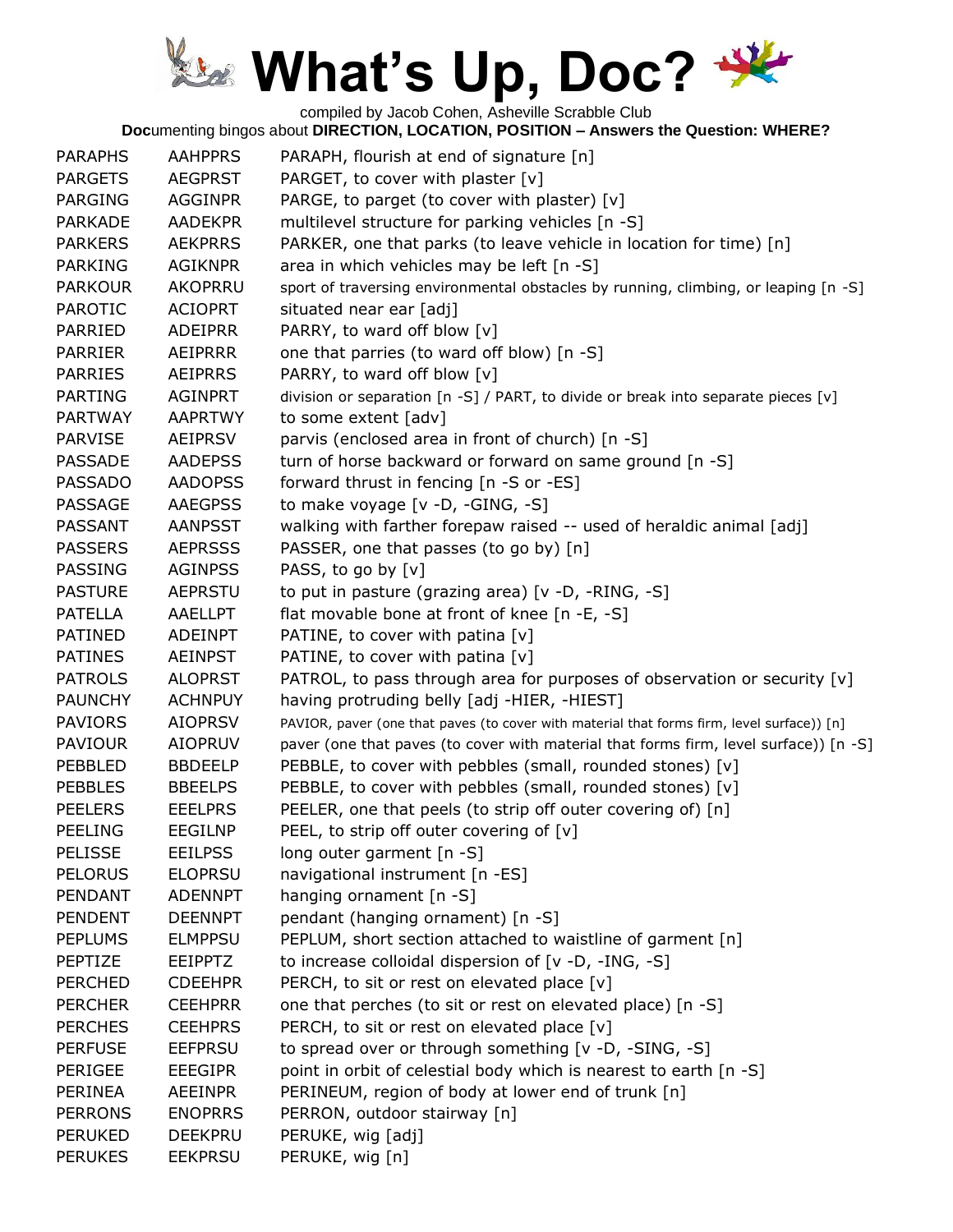compiled by Jacob Cohen, Asheville Scrabble Club

| <b>PERVADE</b> | <b>ADEEPRV</b> | to spread through every part of [v -D, -DING, -S]                                                    |
|----------------|----------------|------------------------------------------------------------------------------------------------------|
| <b>PERVERT</b> | <b>EEPRRTV</b> | to turn away from right course of action [v -ED, -ING, -S]                                           |
| <b>PESADES</b> | <b>ADEEPSS</b> | PESADE, position of horse when rearing [n]                                                           |
| <b>PETARDS</b> | <b>ADEPRST</b> | PETARD, explosive device [n]                                                                         |
| <b>PEYOTES</b> | <b>EEOPSTY</b> | PEYOTE, cactus (plant native to arid regions) [n]                                                    |
| <b>PEYOTLS</b> | <b>ELOPSTY</b> | PEYOTL, peyote (cactus (plant native to arid regions)) [n]                                           |
| PHELLEM        | <b>EEHLLMP</b> | layer of plant cells [n -S]                                                                          |
| <b>PICARAS</b> | <b>AACIPRS</b> | PICARA, female picaro (vagabond) [n]                                                                 |
| <b>PICAROS</b> | <b>ACIOPRS</b> | PICARO, vagabond [n]                                                                                 |
| <b>PICKETS</b> | <b>CEIKPST</b> | PICKET, to stand outside of some location, as business, to publicize one's grievances against it [v] |
| <b>PICNICS</b> | <b>CCIINPS</b> | PICNIC, to go on picnic (outdoor excursion with food) [v]                                            |
| <b>PIECING</b> | <b>CEGIINP</b> | material to be sewn together [n -S] / PIECE, to join into whole [v]                                  |
| PIERCED        | <b>CDEEIPR</b> | PIERCE, to cut or pass into or through [v]                                                           |
| <b>PIERCER</b> | <b>CEEIPRR</b> | one that pierces (to cut or pass into or through) [n -S]                                             |
| <b>PIERCES</b> | <b>CEEIPRS</b> | PIERCE, to cut or pass into or through [v]                                                           |
| PIGBOAT        | <b>ABGIOPT</b> | submarine [n -S]                                                                                     |
| <b>PILEOUS</b> | <b>EILOPSU</b> | pilose (covered with hair) [adj]                                                                     |
| PILLARS        | <b>AILLPRS</b> | PILLAR, to provide with vertical building supports [v]                                               |
| PILOTED        | <b>DEILOPT</b> | PILOT, to control course of [v]                                                                      |
| PINBALL        | ABILLNP        | to move abruptly from one place to another [v -ED, -ING, -S]                                         |
| PINCHED        | <b>CDEHINP</b> | PINCH, to squeeze between two edges or surfaces [v]                                                  |
| <b>PINCHER</b> | <b>CEHINPR</b> | one that pinches (to squeeze between two edges or surfaces) [n -S]                                   |
| <b>PINCHES</b> | <b>CEHINPS</b> | PINCH, to squeeze between two edges or surfaces [v]                                                  |
| PINHEAD        | <b>ADEHINP</b> | head of pin $[n -S]$                                                                                 |
| PINIEST        | <b>EIINPST</b> | PINEY, piny (suggestive of or covered with pine trees) [adj] / PINY [adj]                            |
| <b>PINKEYS</b> | <b>EIKNPSY</b> | PINKEY, ship with narrow overhanging stern [n]                                                       |
| <b>PINTLES</b> | <b>EILNPST</b> | PINTLE, pin on which something turns [n]                                                             |
| PIPPING        | <b>GIINPPP</b> | PIP, to break through shell of egg [v]                                                               |
| <b>PITCHED</b> | <b>CDEHIPT</b> | PITCH, to throw (to propel through air with movement of arm) [v]                                     |
| <b>PITCHES</b> | <b>CEHIPST</b> | PITCH, to throw (to propel through air with movement of arm) [v]                                     |
| PITFALL        | AFILLPT        | hidden danger or difficulty [n -S]                                                                   |
| PITHEAD        | <b>ADEHIPT</b> | mine entrance [n -S]                                                                                 |
| PITTING        | <b>GIINPTT</b> | arrangement of cavities or depressions [n -S] / PIT, to mark with cavities or depressions [v]        |
| PIVOTAL        | <b>AILOPTV</b> | critically important [adj]                                                                           |
| <b>PIVOTED</b> | <b>DEIOPTV</b> | PIVOT, to turn on shaft or rod [v]                                                                   |
| <b>PLACERS</b> | <b>ACELPRS</b> | PLACER, one that places (to set in particular position) [n]                                          |
| <b>PLACING</b> | <b>ACGILNP</b> | PLACE, to set in particular position $[v]$                                                           |
| <b>PLAITED</b> | <b>ADEILPT</b> | PLAIT, to braid (to weave together) [v]                                                              |
| <b>PLAITER</b> | <b>AEILPRT</b> | one that plaits (to braid (to weave together)) [n -S]                                                |
| <b>PLANETS</b> | <b>AELNPST</b> | PLANET, celestial body [n]                                                                           |
| <b>PLANKED</b> | <b>ADEKLNP</b> | PLANK, to cover with planks (long, flat pieces of lumber) [v]                                        |
| <b>PLASHED</b> | <b>ADEHLPS</b> | PLASH, to weave together [v]                                                                         |
| <b>PLASHER</b> | <b>AEHLPRS</b> | one that plashes (to weave together) [n -S]                                                          |
| <b>PLASHES</b> | <b>AEHLPSS</b> | PLASH, to weave together [v]                                                                         |
| <b>PLASTER</b> | <b>AELPRST</b> | to cover with plaster (mixture of lime, sand, and water) [v -ED, -ING, -S]                           |
| <b>PLATEAU</b> | <b>AAELPTU</b> | level stretch of elevated land [n -S, -X]                                                            |
| <b>PLATERS</b> | <b>AELPRST</b> | PLATER, one that plates (to coat with thin layer of metal) [n]                                       |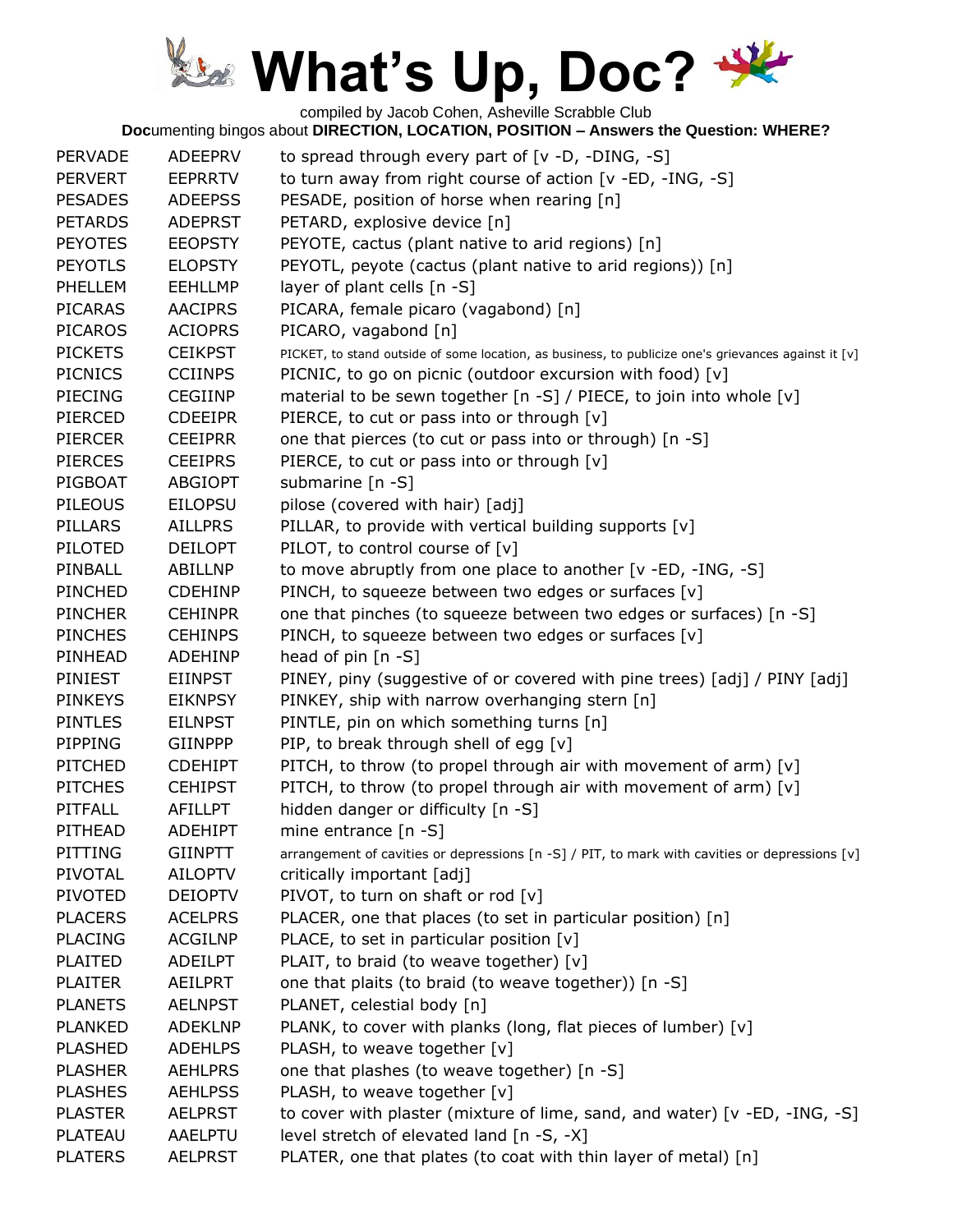compiled by Jacob Cohen, Asheville Scrabble Club

| <b>PLATING</b> | <b>AGILNPT</b> | thin layer of metal $[n -S]$ / PLATE, to coat with thin layer of metal $[v]$     |
|----------------|----------------|----------------------------------------------------------------------------------|
| <b>PLATTED</b> | <b>ADELPTT</b> | PLAT, to plait (to braid (to weave together)) [v]                                |
| <b>PLAYSET</b> | <b>AELPSTY</b> | outdoor apparatus having equipment for children's activities [n -S]              |
| <b>PLEATED</b> | <b>ADEELPT</b> | PLEAT, to fold in even manner [v]                                                |
| <b>PLENISM</b> | <b>EILMNPS</b> | doctrine that space is fully occupied by matter [n -S]                           |
| <b>PLENUMS</b> | <b>ELMNPSU</b> | PLENUM, space considered as fully occupied by matter [n]                         |
| PLIABLE        | ABEILLP        | easily bent [adj]                                                                |
| <b>PLIABLY</b> | ABILLPY        | PLIABLE, easily bent [adv]                                                       |
| <b>PLIANCY</b> | <b>ACILNPY</b> | quality of being pliant (easily bent) [n -CIES]                                  |
| <b>PLINTHS</b> | <b>HILNPST</b> | PLINTH, stone or slab upon which column or pedestal rests [n]                    |
| <b>PLONKED</b> | <b>DEKLNOP</b> | PLONK, to plunk (to fall or drop heavily) [v]                                    |
| <b>PLOPPED</b> | <b>DELOPPP</b> | PLOP, to drop or fall heavily [v]                                                |
| <b>PLOYING</b> | <b>GILNOPY</b> | PLOY, to move from line into column [v]                                          |
| <b>PLUCKED</b> | <b>CDEKLPU</b> | PLUCK, to pull out or off [v]                                                    |
| <b>PLUCKER</b> | <b>CEKLPRU</b> | one that plucks (to pull out or off) [n -S]                                      |
| <b>PLUMIER</b> | EILMPRU        | PLUMY, covered with feathers [adj]                                               |
| <b>PLUMING</b> | <b>GILMNPU</b> | PLUME, to cover with feathers [v]                                                |
| <b>PLUMMET</b> | <b>ELMMPTU</b> | to drop straight down [v -ED, -ING, -S]                                          |
| <b>PLUNGED</b> | <b>DEGLNPU</b> | PLUNGE, to throw or thrust suddenly or forcibly into something [v]               |
| <b>PLUNGER</b> | <b>EGLNPRU</b> | one that plunges (to throw or thrust suddenly or forcibly into something) [n -S] |
| <b>PLUNGES</b> | <b>EGLNPSU</b> | PLUNGE, to throw or thrust suddenly or forcibly into something [v]               |
| <b>PLUNKED</b> | <b>DEKLNPU</b> | PLUNK, to fall or drop heavily [v]                                               |
| <b>PLUNKER</b> | <b>EKLNPRU</b> | one that plunks (to fall or drop heavily) [n -S]                                 |
| <b>POCKIER</b> | <b>CEIKOPR</b> | POCKY, covered with pocks [adj]                                                  |
| <b>POCKILY</b> | <b>CIKLOPY</b> | POCKY, covered with pocks [adv]                                                  |
| <b>POCKING</b> | <b>CGIKNOP</b> | POCK, to mark with pocks (pustules caused by eruptive disease) [v]               |
| <b>POGOING</b> | <b>GGINOOP</b> | POGO, to jump up and down as if on pogo stick [v]                                |
| <b>POINTED</b> | <b>DEINOPT</b> | POINT, to indicate direction with finger [v]                                     |
| <b>POINTER</b> | <b>EINOPRT</b> | one that points (to indicate direction with finger) [n -S]                       |
| <b>POISING</b> | <b>GIINOPS</b> | POISE, to hold in state of equilibrium [v]                                       |
| <b>POLLARD</b> | <b>ADLLOPR</b> | to cut top branches of tree back to trunk [v -ED, -ING, -S]                      |
| <b>POLYNYA</b> | <b>ALNOPYY</b> | area of open water surrounded by sea ice [n -S, -YI]                             |
| <b>POOCHED</b> | <b>CDEHOOP</b> | POOCH, to bulge (to swell out) [v]                                               |
| <b>POOCHES</b> | <b>CEHOOPS</b> | POOCH, to bulge (to swell out) [v]                                               |
| <b>POPOUTS</b> | <b>OOPPSTU</b> | POPOUT, type of out in baseball [n]                                              |
| <b>POPOVER</b> | <b>EOOPPRV</b> | very light egg muffin [n -S]                                                     |
| <b>POPPIED</b> | <b>DEIOPPP</b> | covered with poppies [adj]                                                       |
| <b>PORCHED</b> | <b>CDEHOPR</b> | PORCH, covered structure at entrance to building [adj]                           |
| <b>PORCHES</b> | <b>CEHOPRS</b> | PORCH, covered structure at entrance to building [n]                             |
| <b>PORRECT</b> | <b>CEOPRRT</b> | extended forward [adj]                                                           |
| <b>PORTICO</b> | <b>CIOOPRT</b> | type of porch (covered structure at entrance to building) [n -ES, -S]            |
| <b>PORTING</b> | <b>GINOPRT</b> | PORT, to shift to left side [v]                                                  |
| <b>POSABLE</b> | <b>ABELOPS</b> | POSE, to assume fixed position [adj]                                             |
| <b>POSTEEN</b> | <b>EENOPST</b> | Afghan outer garment [n -S]                                                      |
| <b>POSTFIX</b> | <b>FIOPSTX</b> | to affix at end of something [v -ED, -ING, -ES]                                  |
| <b>POSTINS</b> | <b>INOPSST</b> | POSTIN, posteen (Afghan outer garment) [n]                                       |
| <b>POSTURE</b> | <b>EOPRSTU</b> | to assume particular position [v -D, -RING, -S]                                  |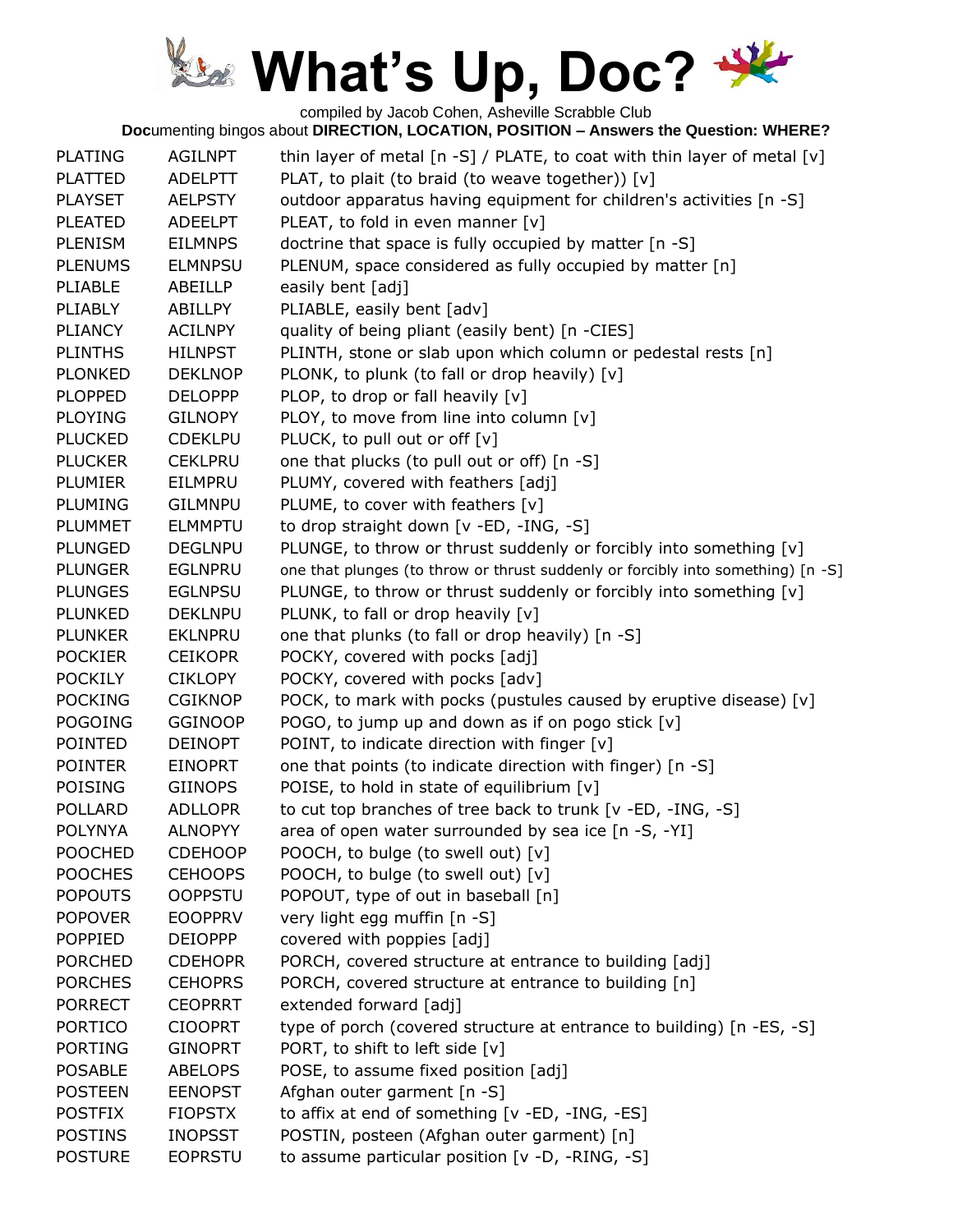compiled by Jacob Cohen, Asheville Scrabble Club

| <b>POTLINE</b> | <b>EILNOPT</b> | row of electrolytic cells [n -S]                                                  |
|----------------|----------------|-----------------------------------------------------------------------------------|
| <b>POTPIES</b> | <b>EIOPPST</b> | POTPIE, deep-dish pie containing meat and vegetables [n]                          |
| <b>POTSHOT</b> | <b>HOOPSTT</b> | to shoot randomly at [v POTSHOT, -TTING, -S]                                      |
| <b>POUTERS</b> | <b>EOPRSTU</b> | POUTER, one that pouts (to protrude lips in ill humor) [n]                        |
| <b>POUTFUL</b> | <b>FLOPTUU</b> | pouty (tending to pout) (to protrude lips in ill humor) [adj]                     |
| <b>POUTIER</b> | <b>EIOPRTU</b> | POUTY, tending to pout (to protrude lips in ill humor) [adj]                      |
| <b>POUTING</b> | <b>GINOPTU</b> | POUT, to protrude lips in ill humor [v]                                           |
| <b>PRANCED</b> | <b>ACDENPR</b> | PRANCE, to spring forward on hind legs [v]                                        |
| <b>PRANCER</b> | <b>ACENPRR</b> | one that prances (to spring forward on hind legs) [n -S]                          |
| <b>PRANCES</b> | <b>ACENPRS</b> | PRANCE, to spring forward on hind legs [v]                                        |
| <b>PRANGED</b> | <b>ADEGNPR</b> | PRANG, to cause to crash [v]                                                      |
| PREANAL        | <b>AAELNPR</b> | situated in front of anus [adj]                                                   |
| <b>PRECAST</b> | <b>ACEPRST</b> | to cast before placing into position [v PRECAST, -ING, -S]                        |
| <b>PRECESS</b> | <b>CEEPRSS</b> | to rotate with complex motion [v -ED, -ING, -ES]                                  |
| <b>PREDIVE</b> | <b>DEEIPRV</b> | preceding dive [adj]                                                              |
| PREORAL        | <b>AELOPRR</b> | situated in front of mouth [adj]                                                  |
| <b>PREPOSE</b> | <b>EEOPPRS</b> | to place something in front of another [v -D, -SING, -S]                          |
| <b>PRESENT</b> | <b>EENPRST</b> | to bring into presence of someone [v -ED, -ING, -S                                |
| <b>PRESETS</b> | <b>EEPRSST</b> | PRESET, to set beforehand [v]                                                     |
| <b>PRESORT</b> | <b>EOPRRST</b> | to sort beforehand [v -ED, -ING, -S]                                              |
| <b>PRESSED</b> | <b>DEEPRSS</b> | PRESS, to act upon with steady force $[v]$                                        |
| <b>PRESSER</b> | <b>EEPRRSS</b> | one that presses (to act upon with steady force) [n -S]                           |
| <b>PRESSES</b> | <b>EEPRSSS</b> | PRESS, to act upon with steady force $[v]$                                        |
| <b>PRICKED</b> | <b>CDEIKPR</b> | PRICK, to puncture slightly [v]                                                   |
| <b>PRICKER</b> | <b>CEIKPRR</b> | one that pricks (to puncture slightly) [n -S]                                     |
| <b>PRICKLE</b> | <b>CEIKLPR</b> | to prick (to puncture slightly) [v -D, -LING, -S]                                 |
| PRIMINE        | <b>EIIMNPR</b> | outer covering of ovule [n -S]                                                    |
| <b>PRISING</b> | <b>GIINPRS</b> | PRISE, to raise or force with lever $[v]$                                         |
| <b>PROCEED</b> | <b>CDEEOPR</b> | to go forward or onward [v -ED, -ING, -S]                                         |
| <b>PROFUSE</b> | <b>EFOPRSU</b> | pouring forth generously [adj]                                                    |
| <b>PROJECT</b> | <b>CEJOPRT</b> | to extend outward [v -ED, -ING, -S]                                               |
| <b>PROLATE</b> | <b>AELOPRT</b> | extended lengthwise [adj]                                                         |
| <b>PRONATE</b> | <b>AENOPRT</b> | to turn palm downward or backward [v -D, -TING, -S]                               |
| <b>PRONELY</b> | <b>ELNOPRY</b> | PRONE, lying with front or face downward [adv]                                    |
| <b>PRONEST</b> | <b>ENOPRST</b> | PRONE, lying with front or face downward [adj]                                    |
| <b>PROPELS</b> | <b>ELOPPRS</b> | PROPEL, to cause to move forward or onward [v]                                    |
| <b>PROPPED</b> | <b>DEOPPPR</b> | PROP, to keep from falling [v]                                                    |
| <b>PROSOMA</b> | <b>AMOOPRS</b> | anterior region of body of some invertebrates [n -S, -TA]                         |
| <b>PROTEND</b> | <b>DENOPRT</b> | to extend (to stretch out to full length) [v -ED, -ING, -S]                       |
| <b>PRUNING</b> | <b>GINNPRU</b> | PRUNE, to cut off branches or parts from [v]                                      |
| <b>PTERYLA</b> | <b>AELPRTY</b> | feathered area on skin of bird [n -E]                                             |
| <b>PUGAREE</b> | AEEGPRU        | pugree (cloth band wrapped around hat) [n -S]                                     |
| <b>PUGGREE</b> | <b>EEGGPRU</b> | pugree (cloth band wrapped around hat) [n -S]                                     |
| <b>PUGREES</b> | <b>EEGPRSU</b> | PUGREE, cloth band wrapped around hat [n]                                         |
| <b>PULLERS</b> | <b>ELLPRSU</b> | PULLER, one that pulls (to exert force in order to cause motion toward force) [n] |
| <b>PULLEYS</b> | <b>ELLPSUY</b> | PULLEY, to hoist with pulley (device used for lifting weight) [v]                 |
| <b>PULLING</b> | <b>GILLNPU</b> | PULL, to exert force in order to cause motion toward force [v]                    |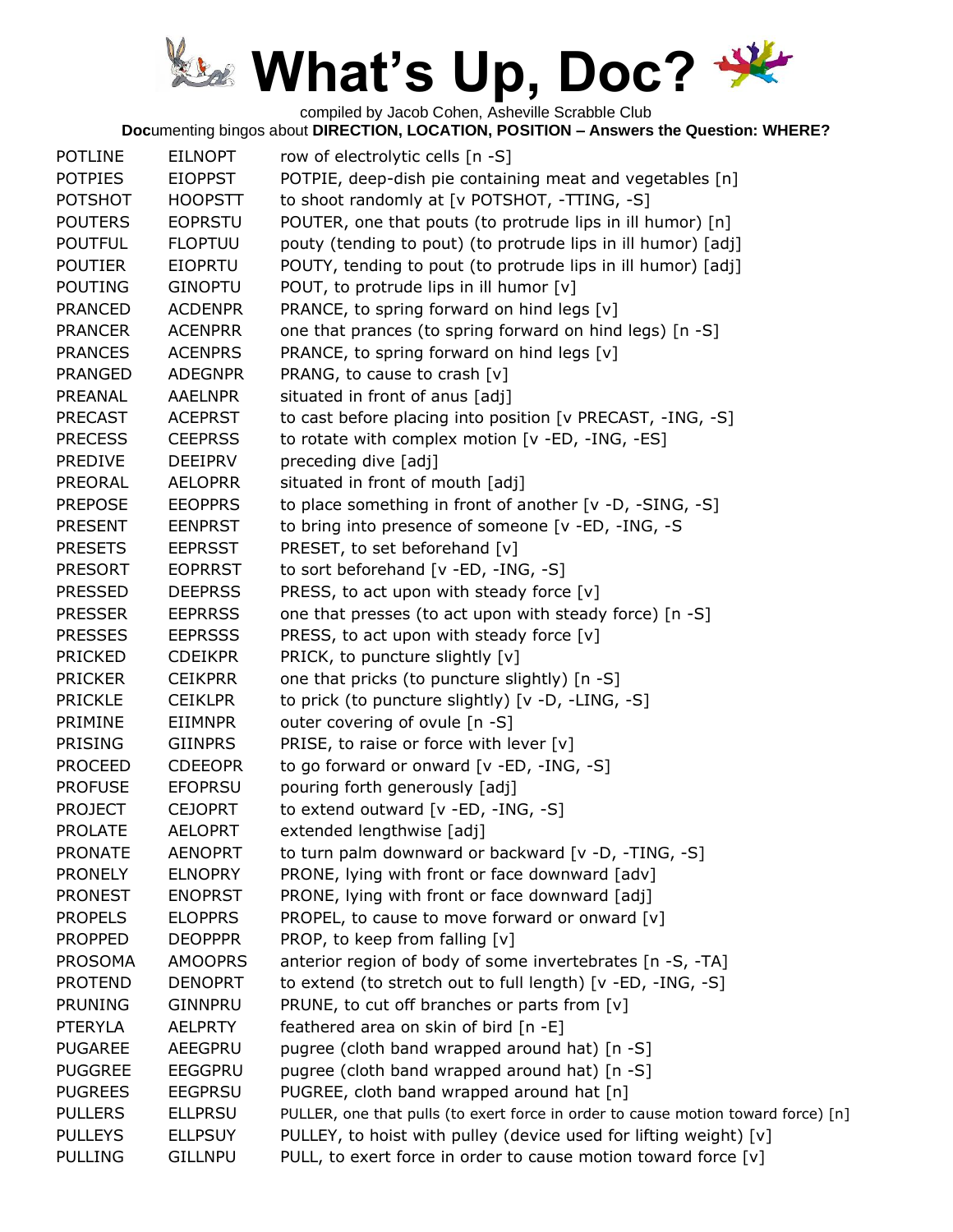compiled by Jacob Cohen, Asheville Scrabble Club

| <b>PULLOUT</b> | <b>LLOPTUU</b> | withdrawal [n -S]                                                                     |
|----------------|----------------|---------------------------------------------------------------------------------------|
| <b>PULLUPS</b> | <b>LLPPSUU</b> | PULLUP, act of raising oneself while hanging by hands [n]                             |
| <b>PULPITS</b> | <b>ILPPSTU</b> | PULPIT, platform in church [n]                                                        |
| <b>PURFLED</b> | <b>DEFLPRU</b> | PURFLE, to decorate border of [v]                                                     |
| <b>PURFLER</b> | EFLPRRU        | one that purfles (to decorate border of) [n -S]                                       |
| <b>PURFLES</b> | <b>EFLPRSU</b> | PURFLE, to decorate border of [v]                                                     |
| <b>PURLIEU</b> | EILPRUU        | outlying or neighboring area [n -S, -X]                                               |
| <b>PURLINE</b> | <b>EILNPRU</b> | purlin (horizontal supporting timber) [n -S]                                          |
| <b>PURLINS</b> | <b>ILNPRSU</b> | PURLIN, horizontal supporting timber [n]                                              |
| <b>PURSUED</b> | <b>DEPRSUU</b> | PURSUE, to follow in order to overtake or capture [v]                                 |
| <b>PURSUER</b> | <b>EPRRSUU</b> | one that pursues (to follow in order to overtake or capture) [n -S]                   |
| <b>PURSUES</b> | <b>EPRSSUU</b> | PURSUE, to follow in order to overtake or capture [v]                                 |
| <b>PURSUIT</b> | <b>IPRSTUU</b> | act of pursuing (to follow in order to overtake or capture) [n -S]                    |
| <b>PUSHERS</b> | <b>EHPRSSU</b> | PUSHER, one that pushes (to exert force in order to cause motion away from force) [n] |
| <b>PUSHFUL</b> | <b>FHLPSUU</b> | pushy (offensively aggressive) [adj]                                                  |
| <b>PUSHIER</b> | <b>EHIPRSU</b> | PUSHY, offensively aggressive [adj]                                                   |
| <b>PUSHILY</b> | <b>HILPSUY</b> | in pushy (offensively aggressive) manner [adv]                                        |
| <b>PUSHING</b> | <b>GHINPSU</b> | PUSH, to exert force in order to cause motion away from force [v]                     |
| <b>PUSHPIN</b> | <b>HINPPSU</b> | large-headed pin [n -S]                                                               |
| <b>PUSHROD</b> | <b>DHOPRSU</b> | rod for operating valves in engine [n -S]                                             |
| <b>PUSHUPS</b> | <b>HPPSSUU</b> | PUSHUP, type of exercise [n]                                                          |
| <b>PUSTULE</b> |                | small elevation of skin containing pus [n -S]                                         |
|                | <b>ELPSTUU</b> |                                                                                       |
| <b>PUTLOCK</b> | <b>CKLOPTU</b> | putlog (horizontal supporting timber) [n -S]                                          |
| <b>PUTLOGS</b> | <b>GLOPSTU</b> | PUTLOG, horizontal supporting timber [n]                                              |
| <b>PUTTEES</b> | <b>EEPSTTU</b> | PUTTEE, strip of cloth wound around leg [n]                                           |
| <b>PUTTIES</b> | <b>EIPSTTU</b> | PUTTIE, puttee (strip of cloth wound around leg) [n]                                  |
|                |                | <b>Q</b> 7s                                                                           |
| QUADDED        | ADDDEQU        | QUAD, to space out by means of quadrats [v]                                           |
| QUADRAT        | AADQRTU        | piece of type metal used for filling spaces [n -S]                                    |
| <b>QUAKERS</b> | <b>AEKQRSU</b> | QUAKER, one that quakes (to shake or vibrate) [n]                                     |
| QUAKIER        | AEIKQRU        | QUAKY, tending to quake [adj]                                                         |
| QUAKILY        | AIKLQUY        | QUAKY, tending to quake [adv]                                                         |
| QUAKING        | AGIKNQU        | QUAKE, to shake or vibrate [v]                                                        |
| QUAVERS        | <b>AEQRSUV</b> | QUAVER, to quiver (to shake with slight but rapid motion) [v]                         |
| <b>QUEUERS</b> | EEQRSUU        | QUEUER, one that queues (to line up) [n]                                              |
| QUEUING        | EGINQUU        | QUEUE, to line up [v]                                                                 |
| QUIFFED        | DEFFIQU        | QUIFF, lock of hair at front of head [adj]                                            |
| QUILLED        | DEILLQU        | QUILL, to press small ridges in [v]                                                   |
| QUILTED        | DEILQTU        | QUILT, to stitch together with padding in between [v]                                 |
| <b>QUILTER</b> | EILQRTU        | one that quilts (to stitch together with padding in between) [n -S]                   |
| QUINTES        | EINQSTU        | QUINTE, position in fencing [n]                                                       |
| QUINTES        | EINQSTU        | QUINTE, position in fencing [n]                                                       |
| QUIRKED        | DEIKQRU        | QUIRK, to twist (to combine by winding together) [v]                                  |
| QUITTOR        | <b>IOQRTTU</b> | inflammation of animal's hoof [n -S]                                                  |
| QUIVERS        | <b>EIQRSUV</b> | QUIVER, to shake with slight but rapid motion [v]                                     |
| QUOITED        | DEIOQTU        | QUOIT, to play throwing game similar to ringtoss [v]                                  |
|                |                |                                                                                       |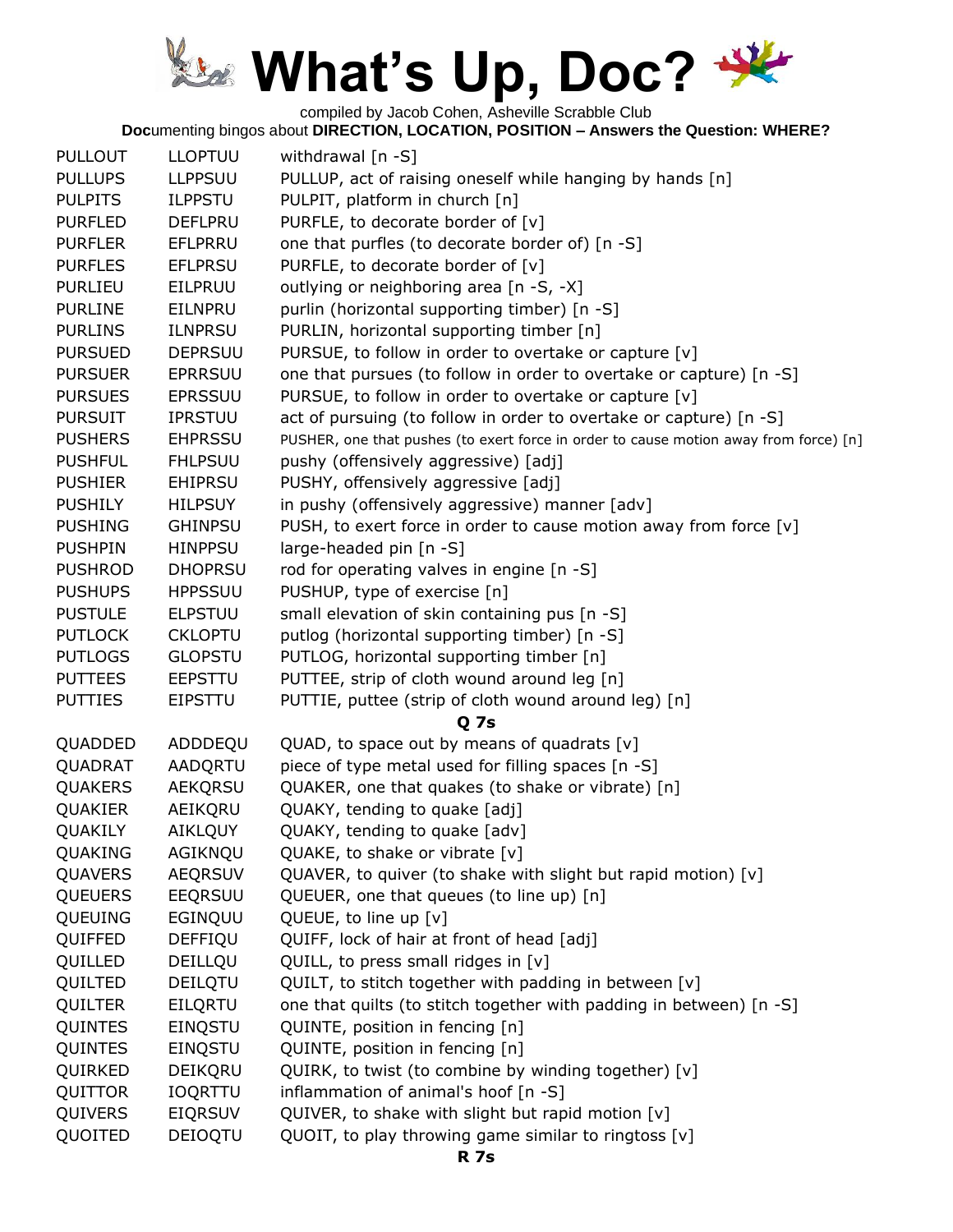compiled by Jacob Cohen, Asheville Scrabble Club

| <b>RABBLED</b> | ABBDELR        | RABBLE, to mob (to crowd about) [v]                                                                       |
|----------------|----------------|-----------------------------------------------------------------------------------------------------------|
| <b>RABBLER</b> | ABBELRR        | iron bar used in puddling [n -S]                                                                          |
| <b>RABBLES</b> | <b>ABBELRS</b> | RABBLE, to mob (to crowd about) [v]                                                                       |
| <b>RADDLED</b> | <b>ADDDELR</b> | RADDLE, to weave together [v]                                                                             |
| <b>RADDLES</b> | <b>ADDELRS</b> | RADDLE, to weave together [v]                                                                             |
| <b>RADIALS</b> | <b>AADILRS</b> | RADIAL, part diverging from center [n]                                                                    |
| <b>RADIATE</b> | AADEIRT        | to emit rays $[v -D, -TING, -S]$                                                                          |
| <b>RAFTING</b> | <b>AFGINRT</b> | sport of traveling down river on raft [n -S] / RAFT, to transport on raft (type of buoyant structure) [v] |
| <b>RAGGLES</b> | <b>AEGGLRS</b> | RAGGLE, groove cut in masonry [n]                                                                         |
| <b>RAGLANS</b> | <b>AAGLNRS</b> | RAGLAN, type of overcoat (warm coat worn over indoor clothing) [n]                                        |
| <b>RAGTIME</b> | <b>AEGIMRT</b> | style of American dance music [n -S]                                                                      |
| RAILBED        | ABDEILR        | layer of stone or gravel on which railroad is laid [n -S]                                                 |
| <b>RAINING</b> | AGIINNR        | RAIN, to fall like rain (drops of water condensed from clouds) [v]                                        |
| <b>RAISERS</b> | <b>AEIRRSS</b> | RAISER, one that raises (to move to higher position) [n]                                                  |
| <b>RALLIED</b> | ADEILLR        | RALLY, to call together for common purpose [v]                                                            |
| <b>RALLIER</b> | AEILLRR        | one that rallies (to call together for common purpose) [n -S]                                             |
| <b>RALLIES</b> | <b>AEILLRS</b> | RALLY, to call together for common purpose [v]                                                            |
| <b>RALPHED</b> | <b>ADEHLPR</b> | RALPH, to vomit (to eject contents of stomach through mouth) [v]                                          |
| <b>RAMBLED</b> | <b>ABDELMR</b> | RAMBLE, to wander (to move about with no destination or purpose) [v]                                      |
| <b>RAMBLER</b> | <b>ABELMRR</b> | one that rambles (to wander (to move about with no destination or purpose)) [n -S]                        |
| <b>RAMBLES</b> | <b>ABELMRS</b> | RAMBLE, to wander (to move about with no destination or purpose) [v]                                      |
| <b>RAMMERS</b> | <b>AEMMRRS</b> | RAMMER, one that rams (to strike with great force) [n]                                                    |
| RAMMING        | <b>AGIMMNR</b> | RAM, to strike with great force [v]                                                                       |
| RAMPAGE        | <b>AAEGMPR</b> | to move about wildly or violently [v -D, -GING, -S]                                                       |
| RAMPIKE        | <b>AEIKMPR</b> | standing dead tree [n -S]                                                                                 |
| <b>RAMPING</b> | <b>AGIMNPR</b> | RAMP, to rise or stand on hind legs [v]                                                                   |
| <b>RAMPOLE</b> | <b>AELMOPR</b> | rampike (standing dead tree) [n -S]                                                                       |
| <b>RANDOMS</b> | <b>ADMNORS</b> | RANDOM, haphazard course [n]                                                                              |
| <b>RANGING</b> | <b>AGGINNR</b> | RANGE, to place in particular order [v]                                                                   |
| <b>RANKING</b> | <b>AGIKNNR</b> | listing of ranked individuals $[n -S]$ / RANK, to determine relative position of $[v]$                    |
| <b>RANPIKE</b> | <b>AEIKNPR</b> | rampike (standing dead tree) [n -S]                                                                       |
| <b>RAPPELS</b> | <b>AELPPRS</b> | RAPPEL, to descend from steep height by means of rope [v]                                                 |
| <b>RAPPERS</b> | <b>AEPPRRS</b> | RAPPER, one that raps (to strike sharply) [n]                                                             |
| <b>RAPPING</b> | <b>AGINPPR</b> | RAP, to strike sharply [v]                                                                                |
| <b>RASTERS</b> | <b>AERRSST</b> | RASTER, area reproducing images on picture tube of television set [n]                                     |
| <b>RATCHES</b> | <b>ACEHRST</b> | RATCH, mechanism that allows motion in one direction only [n]                                             |
| <b>RAVIEST</b> | <b>AEIRSTV</b> | RAVEY, characteristic of rave (all-night dance party with fast electronic music) [adj]                    |
| <b>REALIGN</b> | <b>AEGILNR</b> | to align again [v -ED, -ING, -S]                                                                          |
| <b>REAMERS</b> | <b>AEEMRRS</b> | REAMER, tool used to enlarge holes [n]                                                                    |
| <b>REAMING</b> | <b>AEGIMNR</b> | REAM, to enlarge with reamer $[v]$                                                                        |
| <b>REARERS</b> | <b>AEERRRS</b> | REARER, one that rears (to lift upright) [n]                                                              |
| <b>REARING</b> | <b>AEGINRR</b> | act of animal standing on its rear limbs [n -S] / REAR, to lift upright [v]                               |
| <b>REBOUND</b> | <b>BDENORU</b> | to spring back [v -ED, -ING, -S]                                                                          |
| <b>RECARRY</b> | <b>ACERRRY</b> | CARRY, to convey from one place to another [v -RIED, -ING, -RIES]                                         |
| <b>RECASTS</b> | <b>ACERSST</b> | RECAST, CAST, to throw with force [v]                                                                     |
| <b>RECEDED</b> | <b>CDDEEER</b> | RECEDE, to move back or away [v]                                                                          |
| <b>RECEDES</b> | <b>CDEEERS</b> | RECEDE, to move back or away [v]                                                                          |
|                |                |                                                                                                           |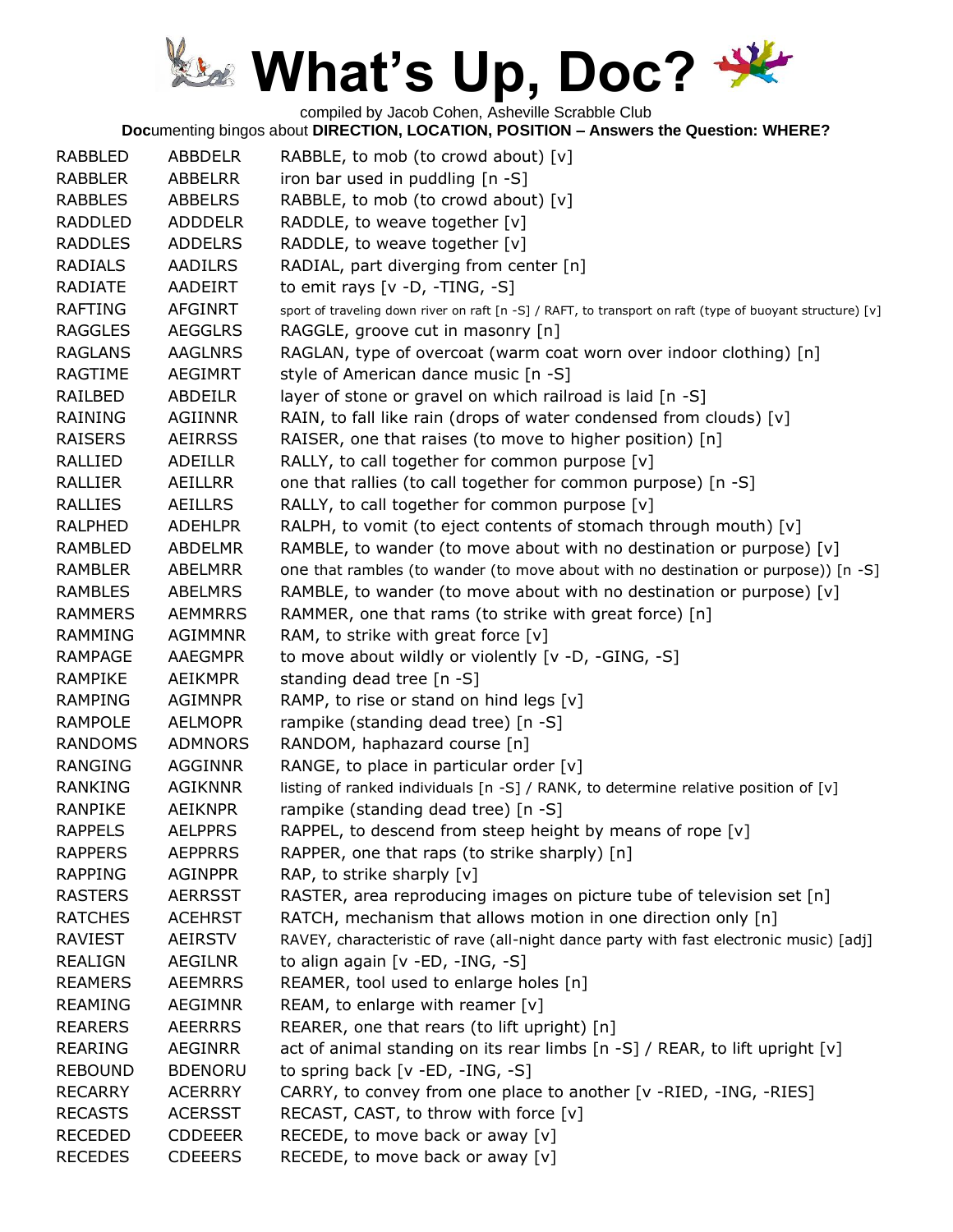compiled by Jacob Cohen, Asheville Scrabble Club

| <b>RECLINE</b> | <b>CEEILNR</b> | to lean or lie back [v -D, -NING, -S]                                         |
|----------------|----------------|-------------------------------------------------------------------------------|
| <b>RECOILS</b> | <b>CEILORS</b> | RECOIL, to draw back in fear or disgust [v]                                   |
| <b>RECROSS</b> | <b>CEORRSS</b> | to cross again [v - ED, - ING, - ES]                                          |
| <b>RECTRIX</b> | <b>CEIRRTX</b> | feather of bird's tail [n -ICES]                                              |
| <b>RECURVE</b> | <b>CEERRUV</b> | to curve backward or downward [v -D, -VING, -S]                               |
| <b>REDRIVE</b> | <b>DEEIRRV</b> | DRIVE, to urge or propel forward [v -ROVE, -N, -VING, -S]                     |
| <b>REEFERS</b> | <b>EEEFRRS</b> | REEFER, one that reefs (to reduce area of sail) [n]                           |
| <b>REEFING</b> | <b>EEFGINR</b> | REEF, to reduce area of sail [v]                                              |
| <b>REELING</b> | <b>EEGILNR</b> | REEL, to wind on type of rotary device [v] / sustained noise [n -S]           |
| <b>REEMITS</b> | <b>EEIMRST</b> | REEMIT, to emit again [v]                                                     |
| <b>REENTER</b> | <b>EEENRRT</b> | to enter again [v -ED, -ING, -S]                                              |
| <b>REENTRY</b> | <b>EENRRTY</b> | new or second entry [n -RIES]                                                 |
| <b>REERECT</b> | <b>CEEERRT</b> | to erect again [v -ED, -ING, -S]                                              |
| <b>REEVING</b> | <b>EEGINRV</b> | REEVE, to fasten by passing through or around something [v]                   |
| <b>REEXPEL</b> | <b>EEELPRX</b> | to expel again [v -ED, -ING, -S]                                              |
| <b>REFACES</b> | <b>ACEEFRS</b> | REFACE, to repair outer surface of $[v]$                                      |
| <b>REFALLS</b> | <b>AEFLLRS</b> | REFALL, to fall again [v]                                                     |
| <b>REFINDS</b> | <b>DEFINRS</b> | REFIND, to find again [v]                                                     |
| <b>REFLECT</b> | <b>CEEFLRT</b> | to turn or throw back from surface [v -ED, -ING, -S]                          |
| <b>REFLIES</b> | <b>EEFILRS</b> | REFLY, to fly again [v]                                                       |
| <b>REFLOAT</b> | <b>AEFLORT</b> | to float again [v -ED, -ING, -S]                                              |
| <b>REFLOWN</b> | <b>EFLNORW</b> | REFLY, to fly again [v]                                                       |
| <b>REFLOWS</b> | <b>EFLORSW</b> | REFLOW, to flow again [v]                                                     |
| <b>REFOLDS</b> | <b>DEFLORS</b> | REFOLD, to fold again [v]                                                     |
| <b>REFOUND</b> | <b>DEFNORU</b> | REFIND, to find again [v] / to found again [v -ED, -ING, -S]                  |
| <b>REFRAIN</b> | AEFINRR        | to keep oneself back [v -ED, -ING, -S]                                        |
| <b>REFRONT</b> | <b>EFNORRT</b> | FRONT, pertaining to or situated at forward part of surface [v -ED, -ING, -S] |
| <b>REGIONS</b> | <b>EGINORS</b> | REGION, administrative area or division [n]                                   |
| <b>REGRESS</b> | <b>EEGRRSS</b> | to go back $[v - ED, -ING, -S]$                                               |
| <b>REGRETS</b> | <b>EEGRRST</b> | REGRET, to look back upon with sorrow or remorse [v]                          |
| <b>REGROUP</b> | <b>EGOPRRU</b> | to group again [v -ED, -ING, -S]                                              |
| <b>REGULUS</b> | <b>EGLRSUU</b> | mass that forms beneath slag in furnace [n -LI, -ES]                          |
| <b>REHANGS</b> | <b>AEGHNRS</b> | REHANG, to hang again [v]                                                     |
| <b>REINTER</b> | <b>EEINRRT</b> | to inter again [v - RRED, - RRING, - S]                                       |
| <b>REJOINS</b> | <b>EIJNORS</b> | REJOIN, to join again [v]                                                     |
| <b>RELAYED</b> | <b>ADEELRY</b> | RELAY, to lay again [v]                                                       |
| <b>RELEVES</b> | <b>EEELRSV</b> | RELEVE, raising onto toe in ballet [n]                                        |
| <b>RELIEVO</b> | <b>EEILORV</b> | projection of figures or forms from flat background [n -S]                    |
| <b>REMAINS</b> | <b>AEIMNRS</b> | REMAIN, to continue in same state $[v]$                                       |
| <b>REMANDS</b> | <b>ADEMNRS</b> | REMAND, to send back [v]                                                      |
| <b>REMATED</b> | <b>ADEEMRT</b> | REMATE, to mate again [v]                                                     |
| <b>REMATES</b> | <b>AEEMRST</b> | REMATE, to mate again [v]                                                     |
| <b>REMEETS</b> | <b>EEEMRST</b> | REMEET, to meet again [v]                                                     |
| REMERGE        | EEEGMRR        | to merge again $[v -D, -GING, -S]$                                            |
| REMIXED        | <b>DEEIMRX</b> | REMIX, to mix again [v]                                                       |
| <b>REMIXER</b> | <b>EEIMRRX</b> | one that remixes (as recording) [n -S]                                        |
| <b>REMIXES</b> | <b>EEIMRSX</b> | REMIX, to mix again [v]                                                       |
|                |                |                                                                               |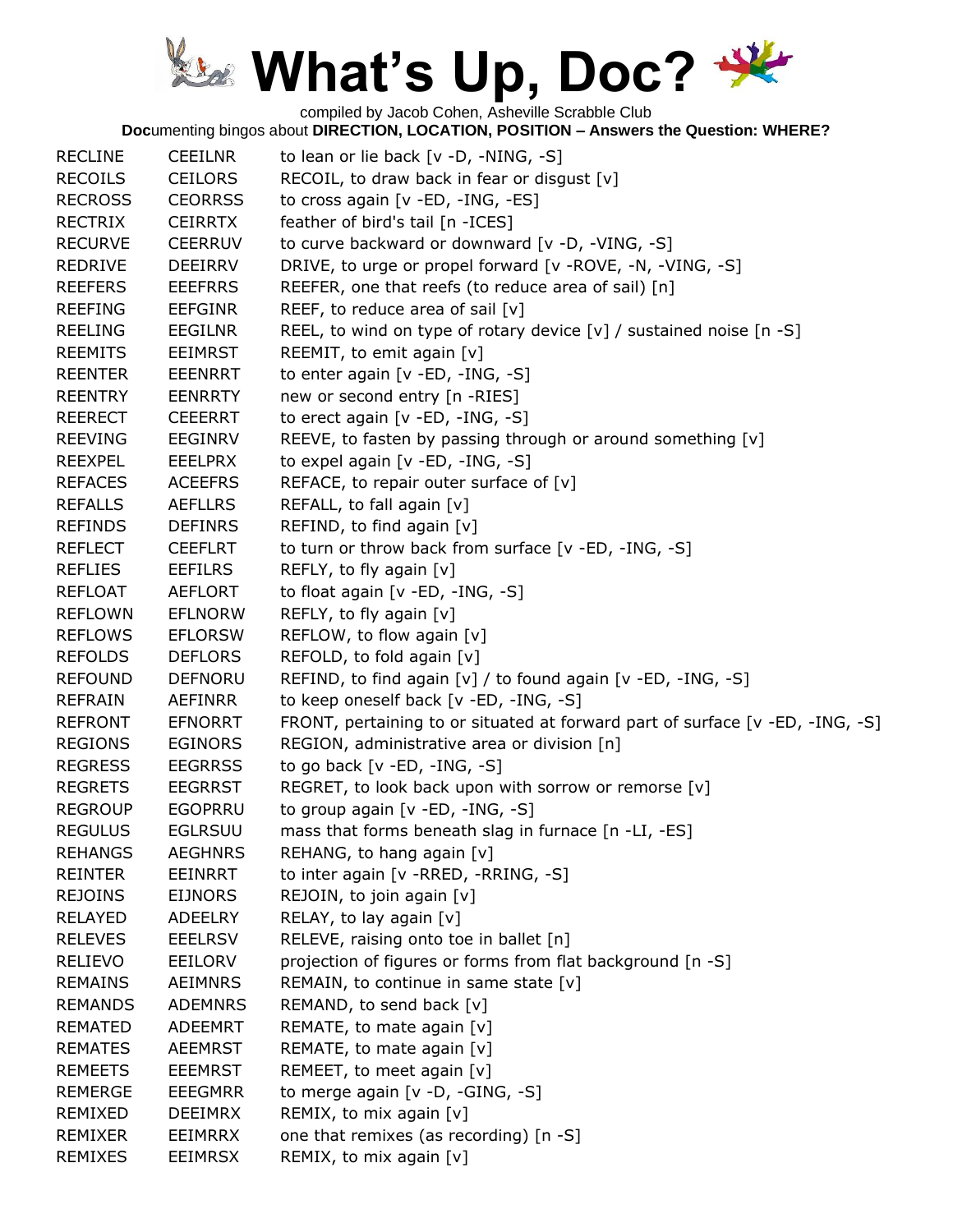compiled by Jacob Cohen, Asheville Scrabble Club

| <b>REMOTER</b> | <b>EEMORRT</b> | REMOTE, situated far away [adj]                                     |
|----------------|----------------|---------------------------------------------------------------------|
| <b>REMOTES</b> | <b>EEMORST</b> | REMOTE, broadcast originating outside studio [n]                    |
| <b>REMOUNT</b> | <b>EMNORTU</b> | to mount again [v -ED, -ING, -S]                                    |
| <b>REMOVAL</b> | <b>AELMORV</b> | act of removing (to take or move away) [n -S]                       |
| <b>REMOVED</b> | <b>DEEMORV</b> | REMOVE, to take or move away [v]                                    |
| <b>REMOVER</b> | <b>EEMORRV</b> | one that removes (to take or move away) [n -S]                      |
| <b>REMOVES</b> | <b>EEMORSV</b> | REMOVE, to take or move away [v]                                    |
| <b>RENDING</b> | <b>DEGINNR</b> | REND, to tear apart forcibly $[v]$                                  |
| <b>REOPENS</b> | <b>EENOPRS</b> | REOPEN, to open again [v]                                           |
| <b>REORDER</b> | <b>DEEORRR</b> | to order again [v -ED, -ING, -S]                                    |
| <b>REPLACE</b> | <b>ACEELPR</b> | to take place of $[v -D, -CING, -S]$                                |
| <b>REPLOTS</b> | <b>ELOPRST</b> | REPLOT, to plot again [v]                                           |
| <b>REPOINT</b> | <b>EINOPRT</b> | to point again [v -ED, -ING, -S]                                    |
| <b>REPOSAL</b> | <b>AELOPRS</b> | act of reposing (to lie at rest) [n -S]                             |
| <b>REPOSED</b> | <b>DEEOPRS</b> | REPOSE, to lie at rest [v]                                          |
| <b>REPOSER</b> | <b>EEOPRRS</b> | one that reposes (to lie at rest) [n -S]                            |
| <b>REPOSES</b> | <b>EEOPRSS</b> | REPOSE, to lie at rest [v]                                          |
| <b>REPOSIT</b> | <b>EIOPRST</b> | to put away $[v - ED, -ING, -S]$                                    |
| <b>REPRISE</b> | <b>EEIPRRS</b> | to take back by force [v -D, -SING, -S]                             |
| <b>REPROBE</b> | <b>BEEOPRR</b> | to probe again [v -D, -BING, -S]                                    |
| <b>REPTANT</b> | <b>AENPRTT</b> | creeping or crawling [adj]                                          |
| <b>REPULSE</b> | <b>EELPRSU</b> | to drive back $[v -D, -SING, -S]$                                   |
| <b>RERAISE</b> | AEEIRRS        | to raise again [v -D, -SING, -S]                                    |
| <b>REREDOS</b> | <b>DEEORRS</b> | ornamental screen behind altar [n -ES]                              |
| <b>RERISEN</b> | <b>EEINRRS</b> | RERISE, RISE, to move upward [v]                                    |
| <b>RERISES</b> | <b>EEIRRSS</b> | RERISE, RISE, to move upward [v]                                    |
| <b>REROUTE</b> | <b>EEORRTU</b> | to route again [v -D, -TING, -S]                                    |
| <b>RESENDS</b> | <b>DEENRSS</b> | RESEND, SEND, to scend (to rise upward, as ship on wave) [v]        |
| <b>RESILED</b> | <b>DEEILRS</b> | RESILE, to spring back [v]                                          |
| <b>RESILES</b> | <b>EEILRSS</b> | RESILE, to spring back [v]                                          |
| <b>RESITED</b> | <b>DEEIRST</b> | RESITE, to site again [v]                                           |
| <b>RESITES</b> | <b>EEIRSST</b> | RESITE, to site again [v]                                           |
| <b>RESKINS</b> | <b>EIKNRSS</b> | RESKIN, to replace outermost layer of aircraft or motor vehicle [v] |
| <b>RESPACE</b> | <b>ACEEPRS</b> | SPACE, to set some distance apart [v -ED, -ING, -ES]                |
| <b>RESTACK</b> | <b>ACEKRST</b> | to stack again [v -ED, -ING, -S]                                    |
| <b>RETABLE</b> | <b>ABEELRT</b> | raised shelf above altar [n -S]                                     |
| <b>RETABLO</b> | <b>ABELORT</b> | retable (raised shelf above altar) [n -S]                           |
| RETIRED        | <b>DEEIRRT</b> | RETIRE, to go away or withdraw [v]                                  |
| <b>RETIRER</b> | EEIRRRT        | one that retires (to go away or withdraw) [n -S]                    |
| <b>RETIRES</b> | <b>EEIRRST</b> | RETIRE, to go away or withdraw [v]                                  |
| <b>RETRACE</b> | <b>ACEERRT</b> | to go back over [v -D, -CING, -S]                                   |
| <b>RETRACT</b> | <b>ACERRTT</b> | to take back $[v - ED, -ING, -S]$                                   |
| <b>RETREAT</b> | <b>AEERRTT</b> | to go back or backward [v -ED, -ING, -S]                            |
| <b>RETURNS</b> | <b>ENRRSTU</b> | RETURN, to come or go back [v]                                      |
| <b>RETWIST</b> | <b>EIRSTTW</b> | to twist again [v -ED, -ING, -S]                                    |
| <b>REVEALS</b> | <b>AEELRSV</b> | REVEAL, to make known [v]                                           |
| <b>REVERSE</b> | <b>EEERRSV</b> | to turn or move in opposite direction [v -D, -SING, -S]             |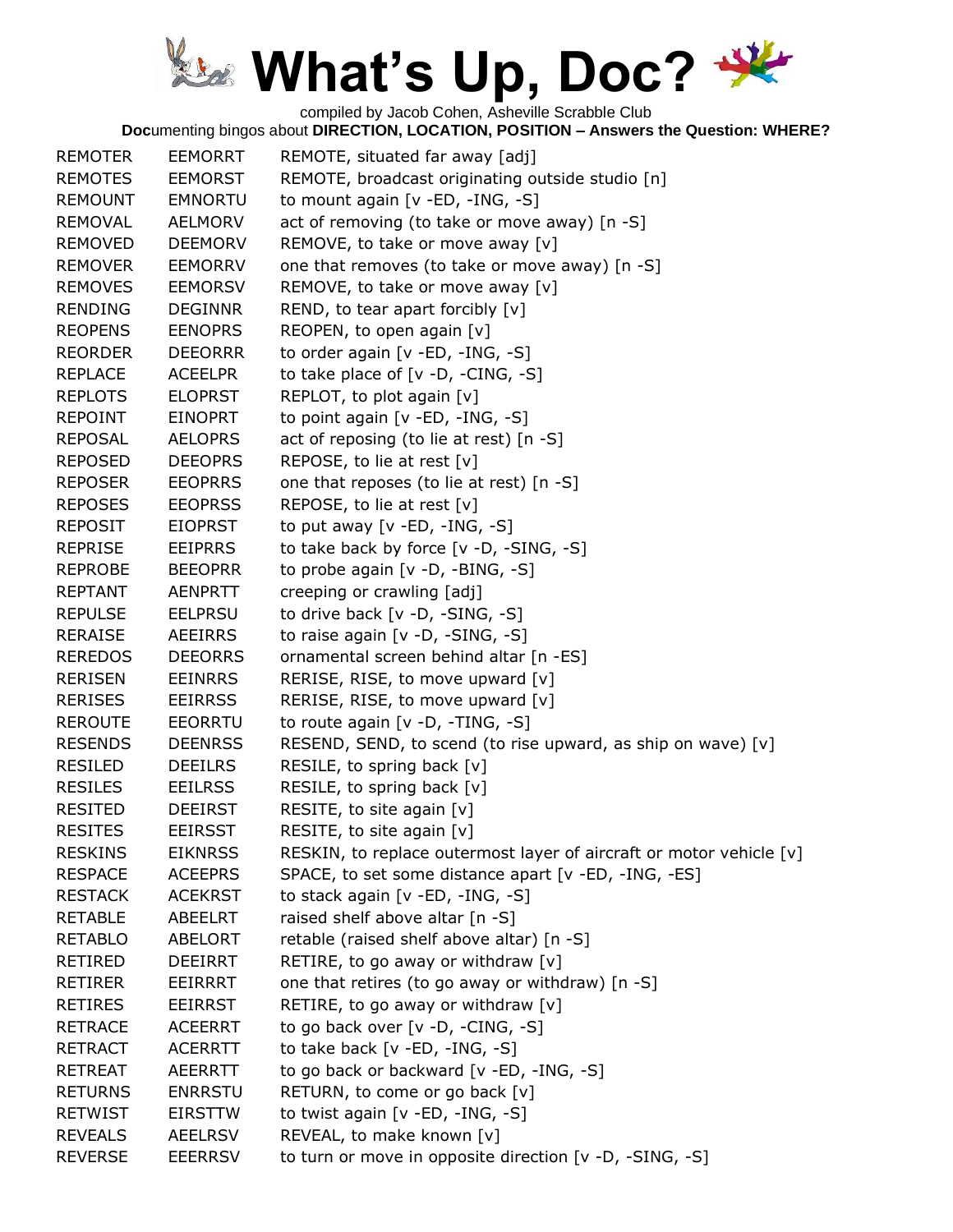compiled by Jacob Cohen, Asheville Scrabble Club **Doc**umenting bingos about **DIRECTION, LOCATION, POSITION – Answers the Question: WHERE?**

| <b>REVERSO</b> | <b>EEORRSV</b> | verso (left-hand page of book) [n -S]                                 |
|----------------|----------------|-----------------------------------------------------------------------|
| <b>REVISIT</b> | EIIRSTV        | to visit again [v -ED, -ING, -S]                                      |
| <b>REVOLVE</b> | EELORVV        | to turn about axis [v -D, -VING, -S]                                  |
| <b>REWEAVE</b> | <b>AEEERVW</b> | to weave again [v -ED, -WOVE, -WOVEN, -ING, -S]                       |
| <b>REWIDEN</b> | <b>DEEINRW</b> | to widen again [v -ED, -ING, -S]                                      |
| <b>REWINDS</b> | <b>DEINRSW</b> | REWIND, to wind again [v]                                             |
| <b>REWOUND</b> | <b>DENORUW</b> | REWIND, to wind again [v]                                             |
| <b>REWOVEN</b> | <b>EENORVW</b> | REWEAVE, to weave again [v]                                           |
| <b>REWRAPS</b> | <b>AEPRRSW</b> | REWRAP, to wrap again [v]                                             |
| <b>REWRAPT</b> | <b>AEPRRTW</b> | REWRAP, to wrap again [v]                                             |
| <b>REZEROS</b> | <b>EEORRSZ</b> | REZERO, to reset (gauge) back to zero [v]                             |
| <b>RICKING</b> | <b>CGIIKNR</b> | RICK, to pile hay in stacks [v]                                       |
| RIDABLE        | ABDEILR        | capable of being ridden [adj]                                         |
| <b>RIDDERS</b> | <b>DDEIRRS</b> | RIDDER, one that rids (to free from something objectionable) [n]      |
| <b>RIDDING</b> | <b>DDGIINR</b> | RID, to free from something objectionable [v]                         |
| <b>RIDGELS</b> | <b>DEGILRS</b> | RIDGEL, ridgling (male animal with undescended testicles) [n]         |
| <b>RIDGIER</b> | <b>DEGIIRR</b> | RIDGY, having ridges [adj]                                            |
| <b>RIDGILS</b> | <b>DGIILRS</b> | RIDGIL, ridgling (male animal with undescended testicles) [n]         |
| RILIEVO        | EIILORV        | relievo (projection of figures or forms from flat background) [n -VI] |
| <b>RILLING</b> | <b>GIILLNR</b> | RILL, to flow like rill (small brook) [v]                             |
| <b>RIMFIRE</b> | <b>EFIIMRR</b> | cartridge having primer set in rim of shell [n -S]                    |
| RIMIEST        | <b>EIIMRST</b> | RIMY, frosty (covered with frost) [adj]                               |
| RIMLAND        | <b>ADILMNR</b> | outlying area [n -S]                                                  |
| <b>RIMLESS</b> | <b>EILMRSS</b> | having no rim [adj]                                                   |
| <b>RIMMING</b> | <b>GIIMMNR</b> | RIM, to provide with rim (outer edge) [v]                             |
| RIMSHOT        | <b>HIMORST</b> | sound made by drumstick striking rim and head of drum [n -S]          |
| <b>RINGENT</b> | <b>EGINNRT</b> | having open liplike parts [adj]                                       |
| <b>RINGERS</b> | <b>EGINRRS</b> | RINGER, one that rings (to form ring (circular band) around) [n]      |
| <b>RINGING</b> | <b>GGIINNR</b> | RING, to form ring (circular band) around [v]                         |
| <b>RINNING</b> | <b>GIINNNR</b> | RIN, to run or melt [v]                                               |
| <b>RIPPLED</b> | <b>DEILPPR</b> | RIPPLE, to form ripples (small waves) [v]                             |
| <b>RIPPLER</b> | <b>EILPPRR</b> | toothed tool for cleaning flax fiber [n -S]                           |
| <b>RIPPLES</b> | <b>EILPPRS</b> | RIPPLE, to form ripples (small waves) [v]                             |
| <b>RIPPLET</b> | EILPPRT        | small ripple [n -S]                                                   |
| <b>RIPSAWN</b> | <b>AINPRSW</b> | RIPSAW, to saw wood by cutting with grain [v]                         |
| <b>RIPSAWS</b> | <b>AIPRSSW</b> | RIPSAW, to saw wood by cutting with grain [v]                         |
| <b>RIPSTOP</b> | <b>IOPPRST</b> | fabric woven so that small tears do not spread [n -S]                 |
| RIPTIDE        | DEIIPRT        | tide that opposes other tides [n -S]                                  |
| <b>RIVAGES</b> | <b>AEGIRSV</b> | RIVAGE, coast, shore, or bank [n]                                     |
| RIVIERA        | AEIIRRV        | coastal resort area [n -S]                                            |
| <b>ROACHED</b> | <b>ACDEHOR</b> | ROACH, to cause to arch [v]                                           |
| <b>ROACHES</b> | <b>ACEHORS</b> | ROACH, to cause to arch $[v]$                                         |
| <b>ROAMERS</b> | <b>AEMORRS</b> | ROAMER, one that roams (to move about without purpose or plan) [n]    |
| <b>ROAMING</b> | AGIMNOR        | use of cell phone outside its local area [n -S]                       |
| <b>ROCKIER</b> | <b>CEIKORR</b> | ROCKY, unsteady (firm in position) [adj]                              |
| <b>ROCKILY</b> | <b>CIKLORY</b> | in rocky (unsteady (not steady (firm in position))) manner [adv]      |
| <b>ROCKING</b> | <b>CGIKNOR</b> | ROCK, to move back and forth [v]                                      |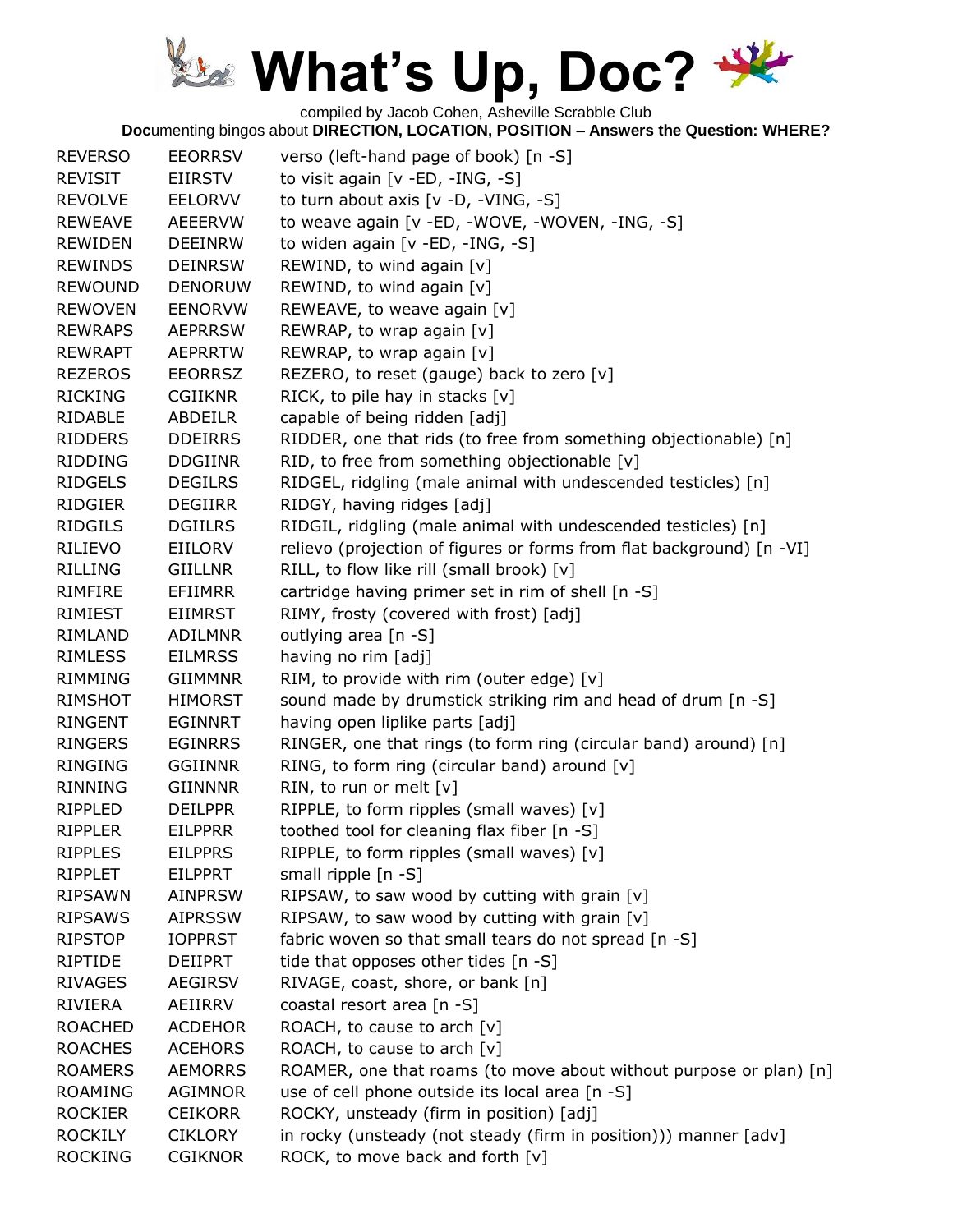compiled by Jacob Cohen, Asheville Scrabble Club

| <b>ROILIER</b> | EIILORR        | ROILY, muddy (covered or filled with mud) [adj]                                                 |
|----------------|----------------|-------------------------------------------------------------------------------------------------|
| <b>ROLLING</b> | <b>GILLNOR</b> | act of one that rolls [n -S] / ROLL, to move along by repeatedly turning over [v]               |
| <b>ROLLTOP</b> | <b>LLOOPRT</b> | having flexible, sliding cover [adj]                                                            |
| <b>ROOFERS</b> | <b>EFOORRS</b> | ROOFER, one that builds or repairs roofs [n]                                                    |
| <b>ROOFING</b> | <b>FGINOOR</b> | material for roof [n -S] / ROOF, to provide with roof (external upper covering of building) [v] |
| <b>ROOFTOP</b> | <b>FOOOPRT</b> | roof (external upper covering of building) [n -S]                                               |
| <b>ROOMFUL</b> | <b>FLMOORU</b> | as much as room can hold [n -S, -MSFUL]                                                         |
| <b>ROOMIER</b> | <b>EIMOORR</b> | ROOMY, spacious (vast or ample in extent) [adj]                                                 |
| <b>ROOMILY</b> | <b>ILMOORY</b> | ROOMY, spacious (vast or ample in extent) [adv]                                                 |
| <b>ROOMING</b> | <b>GIMNOOR</b> | ROOM, to occupy room (walled space within building) [v]                                         |
| <b>ROOTLED</b> | <b>DELOORT</b> | ROOTLE, to dig in ground as with snout [v]                                                      |
| <b>ROOTLES</b> | <b>ELOORST</b> | ROOTLE, to dig in ground as with snout $[v]$                                                    |
| <b>ROSACEA</b> | <b>AACEORS</b> | chronic inflammation of parts of face [n -S]                                                    |
| <b>ROTATED</b> | <b>ADEORTT</b> | ROTATE, to turn about axis [v]                                                                  |
| <b>ROTATES</b> | <b>AEORSTT</b> | ROTATE, to turn about axis [v]                                                                  |
| <b>ROTATOR</b> | <b>AOORRTT</b> | one that rotates (to turn about axis) [n -ES or -S]                                             |
| <b>ROUNDUP</b> | <b>DNOPRUU</b> | driving together of cattle scattered over range [n -S]                                          |
| <b>ROUTING</b> | <b>GINORTU</b> | ROUTE, to send on particular course [v]                                                         |
| <b>ROWELED</b> | <b>DEELORW</b> | ROWEL, to prick with spiked wheel in order to urge forward [v]                                  |
| <b>RUBBERS</b> | <b>BBERRSU</b> | RUBBER, to stretch one's neck in looking at something [v]                                       |
| <b>RUDDERS</b> | <b>DDERRSU</b> | RUDDER, vertical blade used to direct course of vessel [n]                                      |
| <b>RUMAKIS</b> | <b>AIKMRSU</b> | RUMAKI, chicken liver wrapped together with water chestnuts in bacon slice [n]                  |
| <b>RUNAWAY</b> | AANRUWY        | one that runs away [n -S]                                                                       |
| <b>RUNBACK</b> | <b>ABCKNRU</b> | type of run in football [n -S]                                                                  |
| <b>RUNOUTS</b> | <b>NORSTUU</b> | RUNOUT, end of film strip [n]                                                                   |
| <b>RUNOVER</b> | <b>ENORRUV</b> | matter for publication that exceeds allotted space [n -S]                                       |
| <b>RURALLY</b> | <b>ALLRRUY</b> | in rural (pertaining to country (territory of nation)) manner [adv]                             |
| <b>RUSTICS</b> | <b>CIRSSTU</b> | RUSTIC, one who lives in country [n]                                                            |
| <b>RUSTIER</b> | <b>EIRRSTU</b> | RUSTY, covered with rust [adj]                                                                  |
| <b>RUSTILY</b> | <b>ILRSTUY</b> | in rusty (covered with rust) manner [adv]                                                       |
| <b>RUTTIER</b> | EIRRTTU        | RUTTY, marked by ruts [adj]                                                                     |
| <b>RUTTILY</b> | <b>ILRTTUY</b> | in rutty (marked by ruts) manner [adv]                                                          |
| <b>RUTTING</b> | <b>GINRTTU</b> | RUT, to make ruts (grooves) in [v]                                                              |
|                |                | <b>S7s</b>                                                                                      |
| <b>SABKHAS</b> | <b>AABHKSS</b> | SABKHA, coastal, flat, periodically flooded area in northern Africa [n]                         |
| <b>SACRALS</b> | <b>AACLRSS</b> | SACRAL, vertebra or nerve situated near sacrum [n]                                              |
| <b>SAGGIER</b> | <b>AEGGIRS</b> | SAGGY, characterized by sagging (to bend or sink downward from weight or pressure) [adj]        |
| <b>SAGGING</b> | <b>AGGGINS</b> | SAG, to bend or sink downward from weight or pressure [v]                                       |
| <b>SALAAMS</b> | <b>AAALMSS</b> | SALAAM, to greet with low bow [v]                                                               |
| <b>SALCHOW</b> | <b>ACHLOSW</b> | figure-skating jump [n -S]                                                                      |
| <b>SALIENT</b> | <b>AEILNST</b> | part of fortification projecting closest to enemy [n -S]                                        |
| SALLIED        | <b>ADEILLS</b> | SALLY, to rush out suddenly [v]                                                                 |
| <b>SALLIER</b> | <b>AEILLRS</b> | one that sallies (to rush out suddenly) [n -S]                                                  |
| <b>SALLIES</b> | <b>AEILLSS</b> | SALLY, to rush out suddenly [v]                                                                 |
| <b>SANDBAG</b> | <b>AABDGNS</b> | to surround with bags of sand (loose granular rock material) [v -GGED, -GGING, -S]              |
| SANDIER        | <b>ADEINRS</b> | SANDY, containing or covered with sand [adj]                                                    |
| SAPWOOD        | <b>ADOOPSW</b> | newly formed outer wood of tree [n -S]                                                          |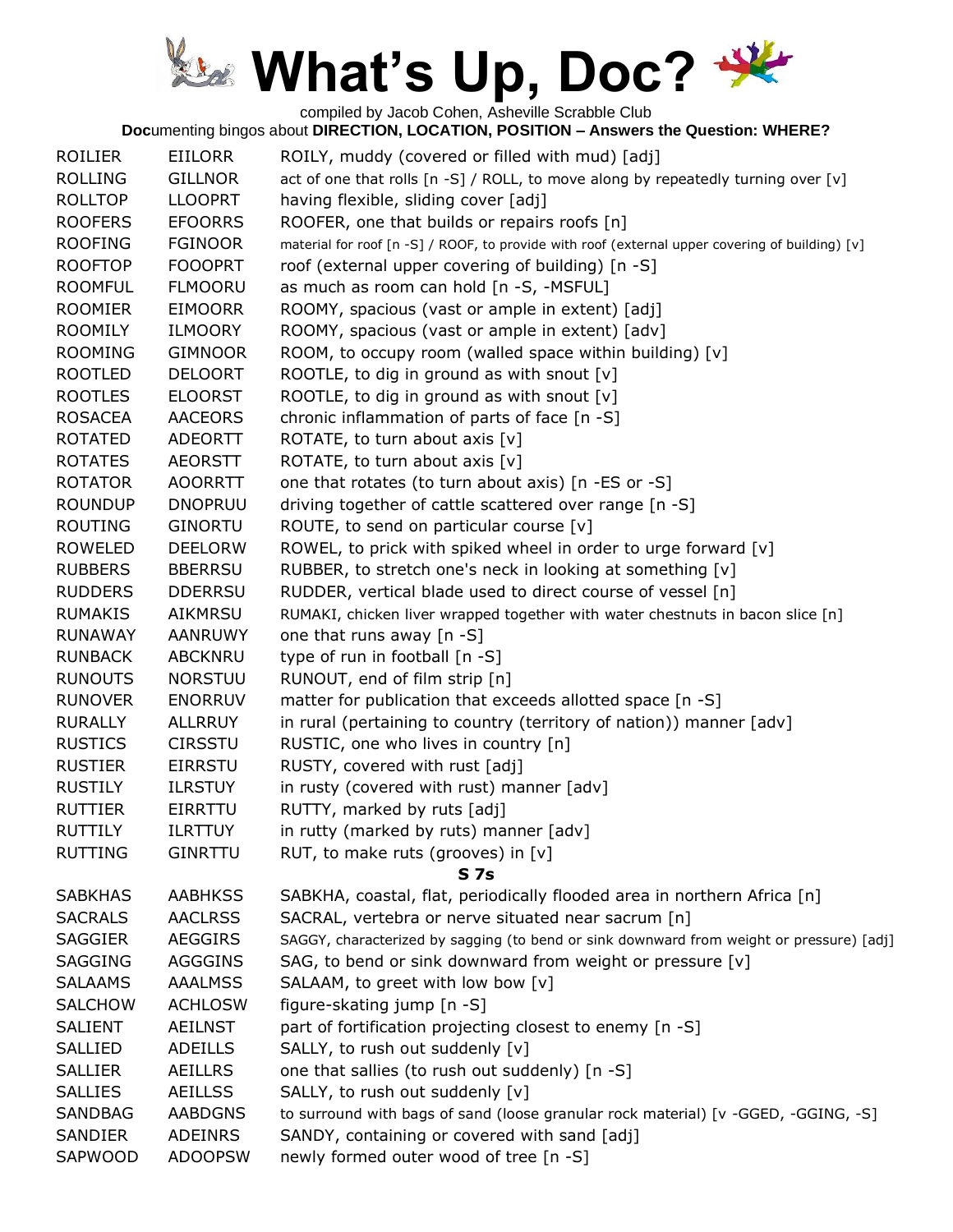compiled by Jacob Cohen, Asheville Scrabble Club

| <b>SARONGS</b> | <b>AGNORSS</b> | SARONG, outer garment worn in Pacific islands [n]                                                    |
|----------------|----------------|------------------------------------------------------------------------------------------------------|
| <b>SASHAYS</b> | <b>AAHSSSY</b> | SASHAY, to flounce (to move with exaggerated motions) [v]                                            |
| <b>SCABBED</b> | <b>ABBCDES</b> | SCAB, to become covered with scab (crust that forms over healing wound) $[v]$                        |
| <b>SCALADE</b> | <b>AACDELS</b> | act of scaling walls of fortification [n -S]                                                         |
| <b>SCALADO</b> | <b>AACDLOS</b> | scalade (act of scaling walls of fortification) [n -S]                                               |
| <b>SCALERS</b> | <b>ACELRSS</b> | SCALER, one that scales (to climb up or over) [n]                                                    |
| <b>SCALING</b> | <b>ACGILNS</b> | SCALE, to climb up or over [v]                                                                       |
| <b>SCALPED</b> | <b>ACDELPS</b> | SCALP, to remove upper part from [v]                                                                 |
| <b>SCALPER</b> | <b>ACELPRS</b> | one that scalps (to remove upper part from) [n -S]                                                   |
| <b>SCAMPER</b> | <b>ACEMPRS</b> | to run playfully about [v -ED, -ING, -S]                                                             |
| <b>SCAPING</b> | <b>ACGINPS</b> | SCAPE, to escape (to get away) [v]                                                                   |
| <b>SCARFED</b> | <b>ACDEFRS</b> | SCARF, to cover with scarf $[v]$                                                                     |
| <b>SCARIFY</b> | <b>ACFIRSY</b> | to make superficial cuts in [v -FIED, -ING, -FIES]                                                   |
| <b>SCARPER</b> | <b>ACEPRRS</b> | to flee (to run away) $[v - ED, -ING, -S]$                                                           |
| <b>SCARTED</b> | <b>ACDERST</b> | SCART, to scratch (to make thin, shallow cut or mark on) [v]                                         |
| <b>SCATTED</b> | <b>ACDESTT</b> | SCAT, to leave hastily [v]                                                                           |
| <b>SCATTER</b> | <b>ACERSTT</b> | to go or send in various directions [v -ED, -ING, -S]                                                |
| <b>SCENDED</b> | <b>CDDEENS</b> | SCEND, to rise upward, as ship on wave [v]                                                           |
| <b>SCHISTS</b> | <b>CHISSST</b> | SCHIST, rock that readily splits into parallel layers [n]                                            |
| <b>SCIATIC</b> | <b>ACCIIST</b> | nerve, vein, or artery situated near hip [n -S]                                                      |
| <b>SCLERAE</b> | <b>ACEELRS</b> | SCLERA, white, fibrous outer coat of eyeball [n]                                                     |
| <b>SCLERAL</b> | <b>ACELLRS</b> | SCLERA, white, fibrous outer coat of eyeball [adj]                                                   |
| <b>SCLERAS</b> | <b>ACELRSS</b> | SCLERA, white, fibrous outer coat of eyeball [n]                                                     |
| <b>SCOOTCH</b> | <b>CCHOOST</b> | to scooch (to slide with short movements) [v -ED, -ING, -ES]                                         |
| <b>SCRAPED</b> | <b>ACDEPRS</b> | SCRAPE, to rub so as to remove outer layer [v]                                                       |
| <b>SCRAPER</b> | <b>ACEPRRS</b> | one that scrapes (to rub so as to remove outer layer) [n -S]                                         |
| <b>SCRAPES</b> | <b>ACEPRSS</b> | SCRAPE, to rub so as to remove outer layer [v]                                                       |
| <b>SCROOCH</b> | <b>CCHOORS</b> | to crouch (to stoop (to bend body forward and down)) [v -ED, -ING, -ES]                              |
| <b>SCROUGE</b> | <b>CEGORSU</b> | to crowd (to press into insufficient space) [v -D, GING, -S]                                         |
| <b>SCRUFFS</b> | <b>CFFRSSU</b> | SCRUFF, back of neck [n]                                                                             |
| <b>SEABEDS</b> | <b>ABDEESS</b> | SEABED, seafloor (bottom of sea) [n]                                                                 |
| <b>SEAGIRT</b> | <b>AEGIRST</b> | surrounded by sea [adj]                                                                              |
| <b>SEAMERS</b> | <b>AEEMRSS</b> | SEAMER, one that seams (to join with seam (line formed by sewing two pieces of fabric together)) [n] |
| <b>SEAMING</b> | <b>AEGIMNS</b> | SEAM, to join with seam (line formed by sewing two pieces of fabric together) [v]                    |
| <b>SEASICK</b> | <b>ACEIKSS</b> | affected with nausea caused by motion of vessel at sea [adj]                                         |
| <b>SEASIDE</b> | <b>ADEEISS</b> | seashore (land bordering on sea) [n -S]                                                              |
| <b>SEAWARD</b> | <b>AADERSW</b> | direction toward open sea [n -S]                                                                     |
| <b>SEAWAYS</b> | <b>AAESSWY</b> | SEAWAY, headway made by ship [n]                                                                     |
| <b>SECTION</b> | <b>CEINOST</b> | to divide into sections (distinct parts) [v -ED, -ING, -S]                                           |
| <b>SEEMING</b> | <b>EEGIMNS</b> | outward appearance [n -S]                                                                            |
| <b>SEESAWS</b> | <b>AEESSSW</b> | SEESAW, to move up and down or back and forth [v]                                                    |
| <b>SEGMENT</b> | <b>EEGMNST</b> | to divide into sections $[v - ED, -ING, -S]$                                                         |
| <b>SEINERS</b> | <b>EEINRSS</b> | SEINER, one that seines (to catch fish with large, vertically hanging net) $[n]$                     |
| <b>SEINING</b> | EGIINNS        | act of catching fish with seine [n -S] / SEINE, to catch fish with large, vertically hanging net [v] |
| <b>SEJEANT</b> | <b>AEEJNST</b> | sejant (represented in sitting position -- used of heraldic animal) [adj]                            |
| <b>SENDERS</b> | <b>DEENRSS</b> | SENDER, one that sends (to scend (to rise upward, as ship on wave)) [n]                              |
| <b>SENDING</b> | <b>DEGINNS</b> | SEND, to scend (to rise upward, as ship on wave) [v]                                                 |
|                |                |                                                                                                      |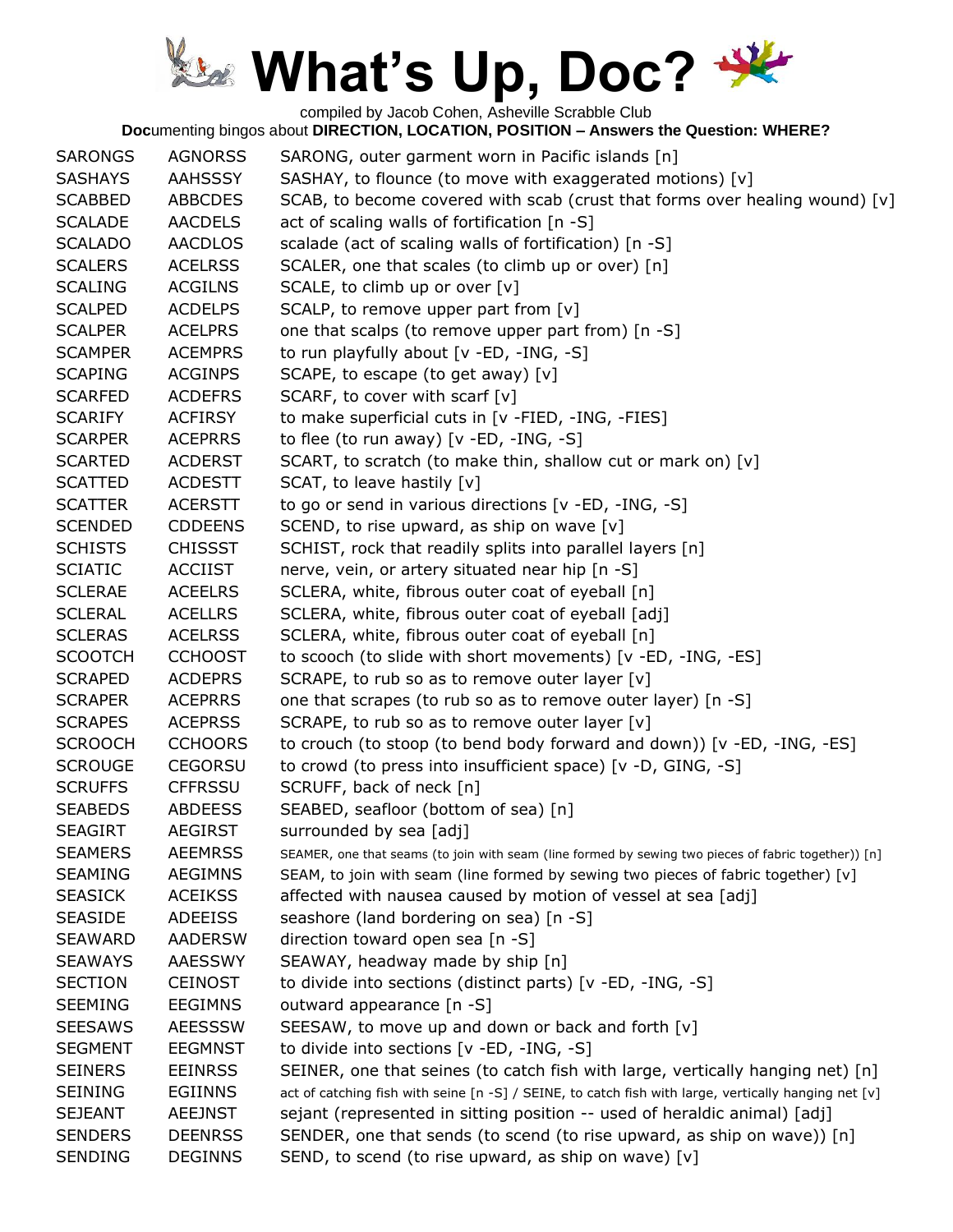compiled by Jacob Cohen, Asheville Scrabble Club

| <b>SENNETS</b> | <b>EENNSST</b> | SENNET, call sounded on trumpet signaling entrance or exit of actors [n]           |
|----------------|----------------|------------------------------------------------------------------------------------|
| <b>SEQUELS</b> | <b>EELQSSU</b> | SEQUEL, something that follows and serves as continuation [n]                      |
| <b>SEQUENT</b> | EENQSTU        | something that follows (to come or go after) [n -S]                                |
| <b>SERAPHS</b> | <b>AEHPRSS</b> | SERAPH, winged celestial being [n]                                                 |
| <b>SERIATE</b> | AEEIRST        | to put into series $[v -D, -TING, -S]$                                             |
| <b>SERRATE</b> | <b>AEERRST</b> | to furnish with toothlike projections [v -D, T, -ING, -S]                          |
| <b>SERRIED</b> | <b>DEEIRRS</b> | SERRY, to crowd together [v]                                                       |
| <b>SERRIES</b> | <b>EEIRRSS</b> | SERRY, to crowd together [v]                                                       |
| <b>SESSILE</b> | <b>EEILSSS</b> | permanently attached [adj]                                                         |
| <b>SETOFFS</b> | <b>EFFOSST</b> | SETOFF, something that offsets something else [n]                                  |
| <b>SETTING</b> | <b>EGINSTT</b> | SET, to put in particular position [v]                                             |
| <b>SETTLED</b> | <b>DEELSTT</b> | SETTLE, to place in desired state or order [v]                                     |
| <b>SETTLER</b> | <b>EELRSTT</b> | one that settles (to place in desired state or order) [n -S]                       |
| <b>SETTLES</b> | <b>EELSSTT</b> | SETTLE, to place in desired state or order [v]                                     |
| <b>SEXTANT</b> | <b>AENSTTX</b> | instrument for measuring angular distances [n -S]                                  |
| <b>SEXTILE</b> | <b>EEILSTX</b> | position of two celestial bodies when they are sixty degrees apart [n -S]          |
| <b>SHACKLE</b> | <b>ACEHKLS</b> | to confine with metal fastenings placed around wrists or ankles [v -ED, -ING, -S]  |
| <b>SHADOOF</b> | <b>ADFHOOS</b> | device used in Egypt for raising water for irrigation [n -S]                       |
| <b>SHADUFS</b> | <b>ADFHSSU</b> | SHADUF, shadoof (device used in Egypt for raising water for irrigation) [n]        |
| <b>SHALLOW</b> | <b>AHLLOSW</b> | having little depth [adj -ER, -EST]]                                               |
| <b>SHANKED</b> | <b>ADEHKNS</b> | SHANK, to hit sharply to right, as golf ball [v]                                   |
| <b>SHAPERS</b> | <b>AEHPRSS</b> | SHAPER, one that shapes (to give shape (outward form) to) [n]                      |
| <b>SHAPING</b> | <b>AGHINPS</b> | SHAPE, to give shape (outward form) to [v]                                         |
| <b>SHAULED</b> | <b>ADEHLSU</b> | SHAUL, to shoal (to become shallow) [v]                                            |
| <b>SHAVERS</b> | <b>AEHRSSV</b> | SHAVER, one that shaves (to sever hair close to roots) [n]                         |
| <b>SHAVING</b> | <b>AGHINSV</b> | SHAVE, to sever hair close to roots [v] / something shaved off [n -S]              |
| <b>SHEDDER</b> | <b>DDEEHRS</b> | one that casts off something [n -S]                                                |
| <b>SHEERED</b> | <b>DEEEHRS</b> | SHEER, to swerve (to turn aside suddenly from straight course) [v]                 |
| <b>SHEETED</b> | <b>DEEEHST</b> | SHEET, to cover with sheet (thin, rectangular piece of material) [v]               |
| <b>SHEETER</b> | <b>EEEHRST</b> | one that sheets (to cover with sheet (thin, rectangular piece of material)) [n -S] |
| <b>SHELLAC</b> | <b>ACEHLLS</b> | to cover with thin varnish [v - CKED, - CKING, - S]                                |
| <b>SHELLED</b> | <b>DEEHLLS</b> | SHELL, to divest of shell (hard outer covering) [v]                                |
| <b>SHELLER</b> | <b>EEHLLRS</b> | one that shells (to divest of shell (hard outer covering)) [n -S]                  |
| <b>SHEUCHS</b> | <b>CEHHSSU</b> | SHEUCH, sheugh (ditch) [n]                                                         |
| <b>SHEUGHS</b> | <b>EGHHSSU</b> | SHEUGH, ditch [n]                                                                  |
| <b>SHIFTED</b> | <b>DEFHIST</b> | SHIFT, to move from one position to another [v]                                    |
| <b>SHIFTER</b> | <b>EFHIRST</b> | one that shifts (to move from one position to another) [n -S]                      |
| <b>SHIMMED</b> | <b>DEHIMMS</b> | SHIM, to fill out or level by inserting thin wedge [v]                             |
| <b>SHINGLE</b> | <b>EGHILNS</b> | to cover with shingles (thin, oblong pieces of building material [v -D, -LING, -S] |
| <b>SHINGLY</b> | <b>GHILNSY</b> | covered with small, loose stones [adj]                                             |
| <b>SHINNED</b> | <b>DEHINNS</b> | SHIN, to climb by gripping and pulling alternately with hands and legs [v]         |
| <b>SHIPLAP</b> | <b>AHILPPS</b> | to clad vertical surface using rabbeted wood [v -PPED, -PPING. -S]                 |
| <b>SHIRRED</b> | <b>DEHIRRS</b> | SHIRR, to draw into three or more parallel rows, as cloth [v]                      |
| SHOALED        | <b>ADEHLOS</b> | SHOAL, to become shallow [v]                                                       |
| <b>SHOALER</b> | <b>AEHLORS</b> | SHOAL, shallow (having little depth) [adj]                                         |
| <b>SHOGGED</b> | <b>DEGGHOS</b> | SHOG, to move along [v]                                                            |
| <b>SHOOING</b> | <b>GHINOOS</b> | SHOO, to drive away [v]                                                            |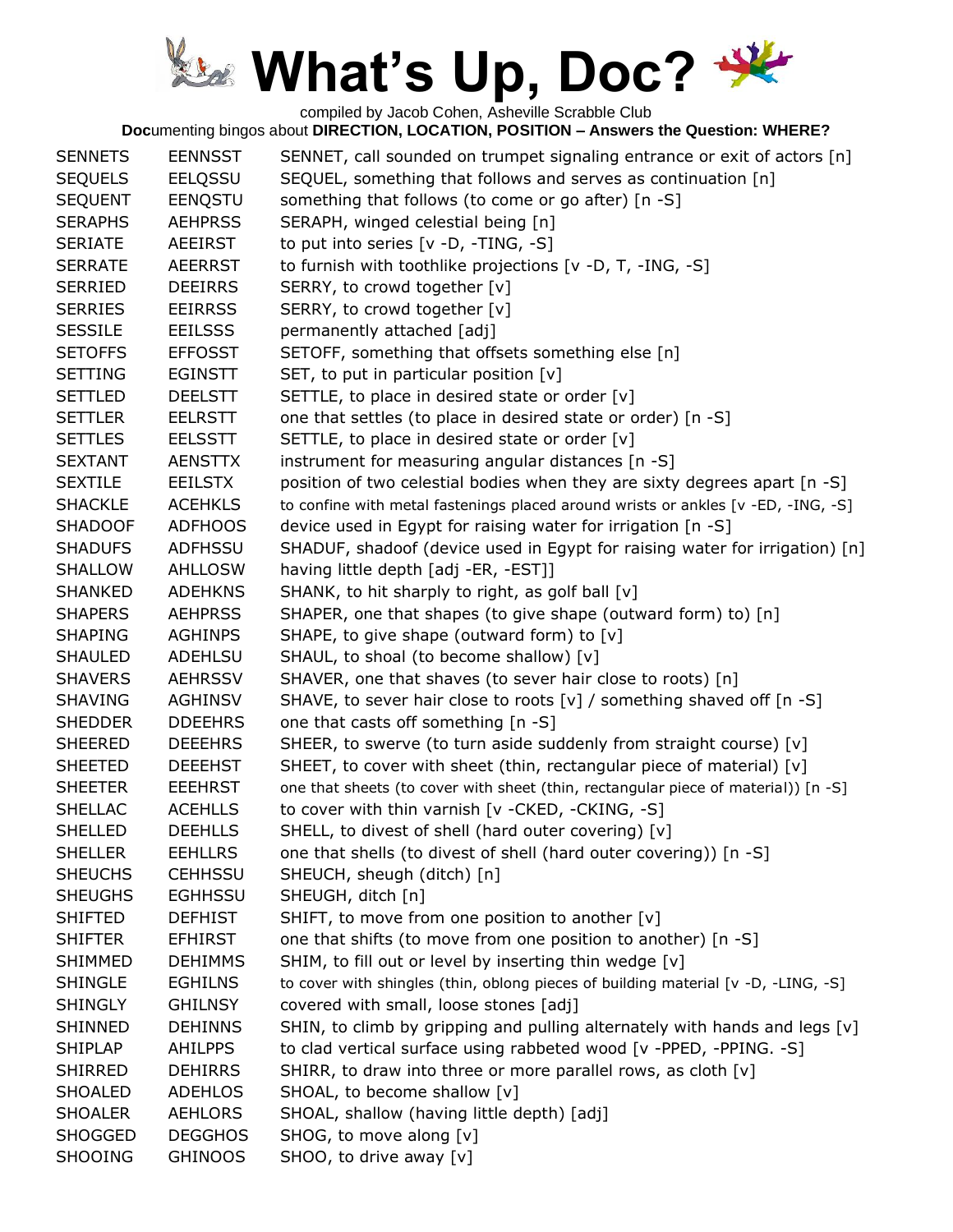compiled by Jacob Cohen, Asheville Scrabble Club

| <b>SHORTER</b> | <b>EHORRST</b> | SHORT, having little length [adj]                                                                                          |
|----------------|----------------|----------------------------------------------------------------------------------------------------------------------------|
| <b>SHOVERS</b> | <b>EHORSSV</b> | SHOVER, one that shoves (to push roughly) [n]                                                                              |
| <b>SHRINKS</b> | <b>HIKNRSS</b> | SHRINK, to contract or draw back [v]                                                                                       |
| <b>SHRIVEL</b> | <b>EHILRSV</b> | to contract into wrinkles [v -ED, -LLED, -ING, -LLING, -S]                                                                 |
| <b>SHRUBBY</b> | <b>BBHRSUY</b> | covered with shrubs [adj -BBIER, -BBIEST]                                                                                  |
| <b>SHUNNED</b> | <b>DEHNNSU</b> | SHUN, to avoid (to keep away from) [v]                                                                                     |
| <b>SHUNNER</b> | <b>EHNNRSU</b> | one that shuns (to avoid (to keep away from)) [n -S]                                                                       |
| <b>SHUNTED</b> | <b>DEHNSTU</b> | SHUNT, to turn aside [v]                                                                                                   |
| <b>SHUNTER</b> | <b>EHNRSTU</b> | one that shunts (to turn aside) [n -S]                                                                                     |
| <b>SHUTING</b> | <b>GHINSTU</b> | SHUTE, to chute (to convey by chute (vertical passage)) [v]                                                                |
| <b>SHUTTLE</b> | <b>EHLSTTU</b> | to move or travel back and forth [v -D, -LING, -S]                                                                         |
| <b>SIDEARM</b> | <b>ADEIMRS</b> | to pitch ball at or below shoulder level [v -ED, -ING, -S]                                                                 |
| <b>SIDEBAR</b> | <b>ABDEIRS</b> | short news story accompanying major story [n -S]                                                                           |
| <b>SIDECAR</b> | <b>ACDEIRS</b> | passenger car attached to motorcycle [n -S]                                                                                |
| <b>SIDEMAN</b> | <b>ADEIMNS</b> | member of jazz band [n -MEN]                                                                                               |
| <b>SIDEWAY</b> | <b>ADEISWY</b> | sideways (toward or from one side) [adv]                                                                                   |
| <b>SIDLERS</b> | <b>DEILRSS</b> | SIDLER, one that sidles (to move sideways) [n]                                                                             |
| <b>SIDLING</b> | <b>DGIILNS</b> | SIDLE, to move sideways [v]                                                                                                |
| <b>SILKING</b> | <b>GIIKLNS</b> | SILK, to cover with silk (soft, lustrous fabric) [v]                                                                       |
| <b>SILVERS</b> | <b>EILRSSV</b> | SILVER, to cover with silver (metallic element) [v]                                                                        |
| <b>SINKAGE</b> | <b>AEGIKNS</b> | act, process, or degree of sinking [n -S]                                                                                  |
| <b>SINKERS</b> | <b>EIKNRSS</b> | SINKER, one that sinks (to move to lower level) [n]                                                                        |
| <b>SINKING</b> | <b>GIIKNNS</b> | SINK, to move to lower level [v]                                                                                           |
| <b>SINUATE</b> | AEINSTU        | to curve in and out $[v -D, -TING, -S]$                                                                                    |
| <b>SINUOUS</b> | <b>INOSSUU</b> | characterized by curves, bends, or turns [adj]                                                                             |
| <b>SIPHONS</b> | <b>HINOPSS</b> | SIPHON, to draw off through siphon (type of tube) [v]                                                                      |
| <b>SITTERS</b> | <b>EIRSSTT</b> | SITTER, one that sits (to rest on buttocks) [n]                                                                            |
| <b>SITTING</b> | GIINSTT        | meeting or session $[n -S] / SIT$ , to rest on buttocks $[v]$                                                              |
| <b>SITUATE</b> | AEISTTU        | to place in certain position [v -D, -TING, -S]                                                                             |
| <b>SITUSES</b> | <b>EISSSTU</b> | SITUS, position or location [n]                                                                                            |
| <b>SKATERS</b> | <b>AEKRSST</b> | SKATER, one that skates (to glide over ice or ground on skates (shoes fitted with runners or wheels)) [n]                  |
| <b>SKATING</b> | <b>AGIKNST</b> | sport of gliding on skates [n -S] / SKATE, to glide over ice or ground on skates (shoes fitted with runners or wheels) [v] |
| <b>SKEWING</b> | <b>EGIKNSW</b> | SKEW, to turn aside [v]                                                                                                    |
| <b>SKIABLE</b> | ABEIKLS        | capable of being skied over [adj]                                                                                          |
| <b>SKIDDED</b> | <b>DDDEIKS</b> | SKID, to slide sideways as result of loss of traction [v]                                                                  |
| <b>SKIDDER</b> | <b>DDEIKRS</b> | one that skids (to slide sideways as result of loss of traction) [n -S]                                                    |
| <b>SKIDDOO</b> | <b>DDIKOOS</b> | to go away [v -ED, -ING, -S]                                                                                               |
| <b>SKIDOOS</b> | <b>DIKOOSS</b> | SKIDOO, to skiddoo (to go away) [v]                                                                                        |
| <b>SKINNER</b> | <b>EIKNNRS</b> | one that skins (to strip or deprive of skin (membranous tissue covering body of animal)) [n -S]                            |
| <b>SKIRTED</b> | <b>DEIKRST</b> | SKIRT, to go or pass around [v]                                                                                            |
| <b>SKIRTER</b> | <b>EIKRRST</b> | one that skirts (to go or pass around) [n -S]                                                                              |
| <b>SKITING</b> | GIIKNST        | SKITE, to move away quickly [v]                                                                                            |
| <b>SKIVERS</b> | <b>EIKRSSV</b> | SKIVER, one that skives (to pare (to cut off outer covering of)) [n]                                                       |
| <b>SKIVING</b> | <b>GIIKNSV</b> | SKIVE, to pare (to cut off outer covering of) [v]                                                                          |
| <b>SKLENTS</b> | <b>EKLNSST</b> | SKLENT, to slant (to deviate from horizontal or vertical) [v]                                                              |
| <b>SKULLED</b> | <b>DEKLLSU</b> | SKULL, to hit on head [v]                                                                                                  |
| <b>SKYDIVE</b> | <b>DEIKSVY</b> | to parachute from airplane for sport [v -D, -DOVE, -VING, -S]                                                              |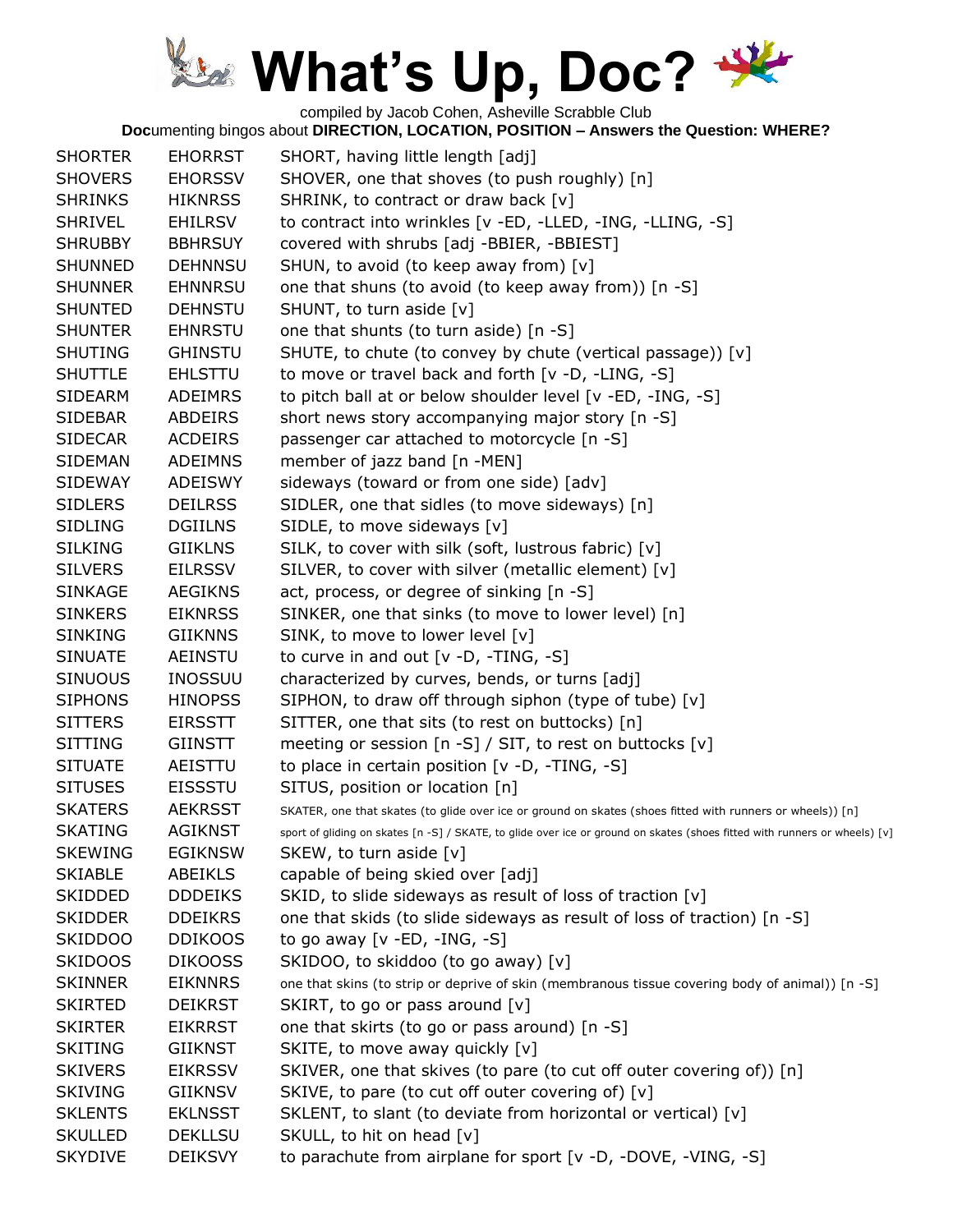compiled by Jacob Cohen, Asheville Scrabble Club

| <b>SKYGLOW</b> | <b>GKLOSWY</b> | glow in night sky resulting from urban lights [n -S]                                              |
|----------------|----------------|---------------------------------------------------------------------------------------------------|
| <b>SKYLIKE</b> | EIKKLSY        | resembling sky [adj]                                                                              |
| <b>SKYLINE</b> | <b>EIKLNSY</b> | horizon (line where sky seems to meet earth) [n -S]                                               |
| <b>SKYSAIL</b> | <b>AIKLSSY</b> | type of sail $[n -S]$                                                                             |
| <b>SKYSURF</b> | <b>FKRSSUY</b> | to perform maneuvers during free fall while riding on skyboard [v -ED, -ING, -S]                  |
| <b>SKYWALK</b> | <b>AKKLSWY</b> | elevated walkway between two buildings [n -S]                                                     |
| <b>SKYWARD</b> | <b>ADKRSWY</b> | toward sky [adv]                                                                                  |
| <b>SKYWAYS</b> | <b>AKSSWYY</b> | SKYWAY, elevated highway [n]                                                                      |
| <b>SLAMMED</b> | <b>ADELMMS</b> | SLAM, to shut forcibly and noisily [v]                                                            |
| <b>SLAMMER</b> | <b>AELMMRS</b> | jail [n -S]                                                                                       |
| <b>SLANTED</b> | <b>ADELNST</b> | SLANT, to deviate from horizontal or vertical [v]                                                 |
| <b>SLANTLY</b> | <b>ALLNSTY</b> | SLANTY, deviating from horizontal or vertical [adv]                                               |
| <b>SLATERS</b> | <b>AELRSST</b> | SLATER, one that slates (to cover with slate (roofing material)) [n]                              |
| <b>SLATING</b> | <b>AGILNST</b> | SLATE, to cover with slate (roofing material) [v]                                                 |
| <b>SLEAVED</b> | <b>ADEELSV</b> | SLEAVE, to separate into filaments [v]                                                            |
| <b>SLEAVES</b> | <b>AEELSSV</b> | SLEAVE, to separate into filaments [v]                                                            |
| <b>SLEDDED</b> | <b>DDDEELS</b> | SLED, to convey on sled (vehicle for carrying people or loads over snow or ice) [v]               |
| <b>SLEDDER</b> | <b>DDEELRS</b> | one that sleds (to convey on sled (vehicle for carrying people or loads over snow or ice)) [n -S] |
| <b>SLIDDEN</b> | <b>DDEILNS</b> | SLIDE, to move smoothly along surface [v]                                                         |
| <b>SLIDERS</b> | <b>DEILRSS</b> | SLIDER, one that slides (to move smoothly along surface) [n]                                      |
| <b>SLIDING</b> | <b>DGIILNS</b> | SLIDE, to move smoothly along surface [v]                                                         |
| <b>SLIMING</b> | <b>GIILMNS</b> | SLIME, to cover with slime (viscous mud) [v]                                                      |
| <b>SLIPING</b> | <b>GIILNPS</b> | SLIPE, to peel (to strip off outer covering of) [v]                                               |
| <b>SLIPPED</b> | <b>DEILPPS</b> | SLIP, to slide suddenly and accidentally [v]                                                      |
| <b>SLIPWAY</b> | <b>AILPSWY</b> | area sloping toward water in shipyard [n -S]                                                      |
| <b>SLITHER</b> | <b>EHILRST</b> | to slide from side to side [v -ED, -ING, -S]                                                      |
| <b>SLOPERS</b> | <b>ELOPRSS</b> | SLOPER, one that slopes (to slant (to deviate from horizontal or vertical)) [n]                   |
| <b>SLOPING</b> | <b>GILNOPS</b> | SLOPE, to slant (to deviate from horizontal or vertical) [v]                                      |
| <b>SLOUCHY</b> | <b>CHLOSUY</b> | slouching [adj -HIER, -HIEST]                                                                     |
| <b>SLOUGHS</b> | <b>GHLOSSU</b> | SLOUGH, to cast off [v]                                                                           |
| <b>SLUBBED</b> | <b>BBDELSU</b> | SLUB, to draw out and twist slightly [v]                                                          |
| <b>SLUMMED</b> | <b>DELMMSU</b> | SLUM, to visit slums (squalid urban areas) [v]                                                    |
| <b>SLUMMER</b> | <b>ELMMRSU</b> | one that slums (to visit slums (squalid urban areas)) [n -S]                                      |
| <b>SLUMPED</b> | <b>DELMPSU</b> | SLUMP, to fall or sink suddenly [v]                                                               |
| <b>SLURBAN</b> | <b>ABLNRSU</b> | SLURB, poorly planned suburban area [adj]                                                         |
| <b>SLURVES</b> | <b>ELRSSUV</b> | SLURVE, type of pitch in baseball [n]                                                             |
| <b>SMOCKED</b> | <b>CDEKMOS</b> | SMOCK, to furnish with smock (loose outer garment) [v]                                            |
| <b>SNAKING</b> | <b>AGIKNNS</b> | SNAKE, to move like snake (limbless reptile) [v]                                                  |
| <b>SNICKED</b> | <b>CDEIKNS</b> | SNICK, to nick (to make shallow cut in) [v]                                                       |
| <b>SNOWCAP</b> | <b>ACNOPSW</b> | covering of snow [n -S]                                                                           |
| <b>SOARERS</b> | <b>AEORRSS</b> | SOARER, one that soars (to fly at great height) [n]                                               |
| SOARING        | <b>AGINORS</b> | SOAR, to fly at great height [v] / sport of flying in heavier-than-air craft without power [n -S] |
| SODDING        | <b>DDGINOS</b> | SOD, to cover with sod (turf) [v]                                                                 |
| <b>SOFFITS</b> | <b>FFIOSST</b> | SOFFIT, underside of architectural structure [n]                                                  |
| <b>SOLDERS</b> | <b>DELORSS</b> | SOLDER, to join closely together [v]                                                              |
| <b>SOOTIER</b> | <b>EIOORST</b> | SOOTY, covered with soot [adj]                                                                    |
| SOOTILY        | <b>ILOOSTY</b> | SOOTY, covered with soot [adv]                                                                    |
|                |                |                                                                                                   |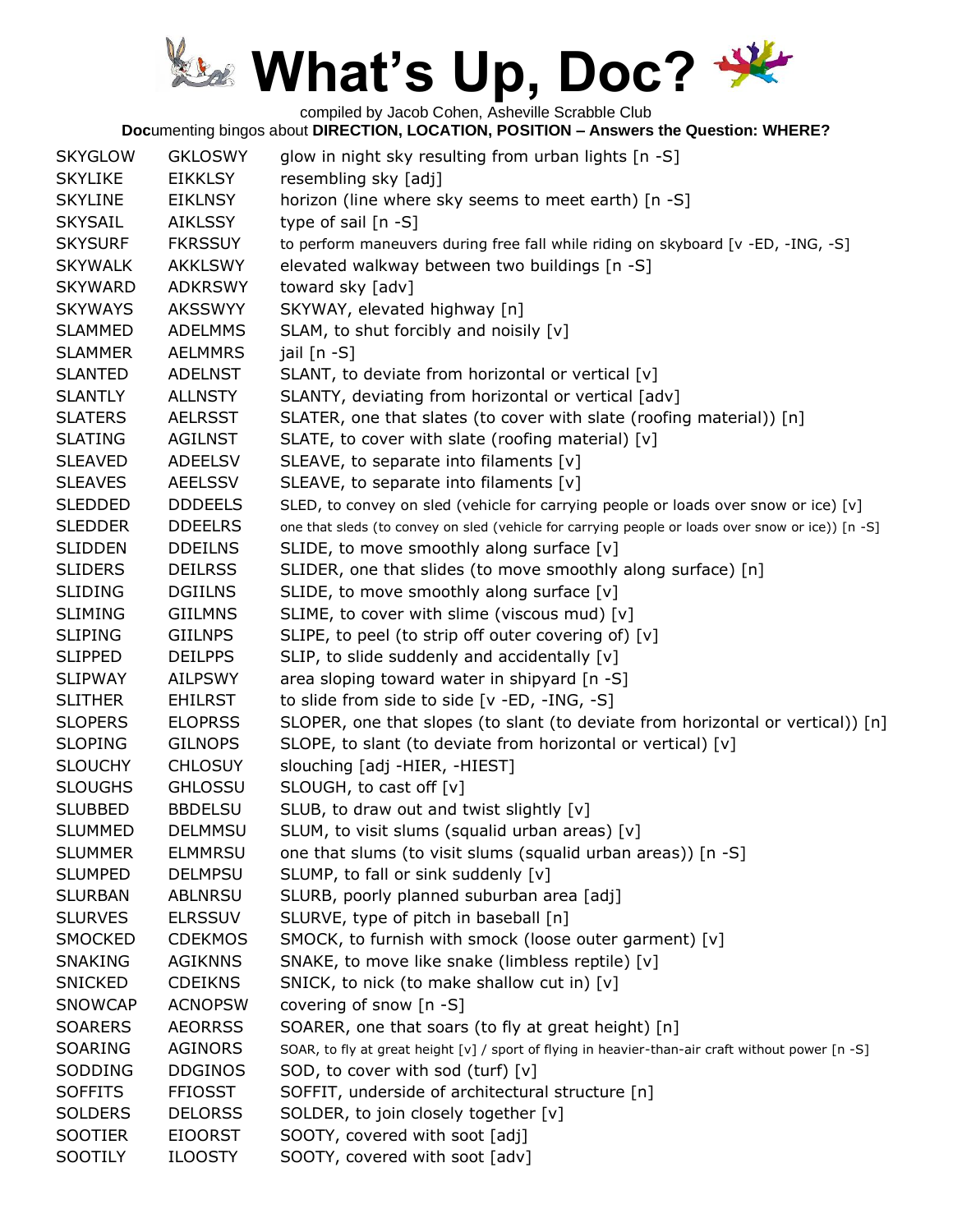compiled by Jacob Cohen, Asheville Scrabble Club

| <b>SOOTING</b> | <b>GINOOST</b> | SOOT, to cover with soot (black substance produced by combustion) [v]           |
|----------------|----------------|---------------------------------------------------------------------------------|
| <b>SORINGS</b> | <b>GINORSS</b> | SORING, practice of making horse's front feet sore to force high stepping [n]   |
| SOUTHED        | <b>DEHOSTU</b> | SOUTH, to move toward south (cardinal point of compass) [v]                     |
| <b>SOUTHER</b> | <b>EHORSTU</b> | wind or storm from south $[n - S]$                                              |
| SOWABLE        | <b>ABELOSW</b> | SOW, to scatter over land for growth, as seed [adj]                             |
| <b>SOWBACK</b> | <b>ABCKOSW</b> | low ridge of sand [n -S]                                                        |
| <b>SPACERS</b> | <b>ACEPRSS</b> | SPACER, one that spaces (to set some distance apart) [n]                        |
| <b>SPACIAL</b> | <b>AACILPS</b> | spatial (of or pertaining to space) [adj]                                       |
| <b>SPACING</b> | <b>ACGINPS</b> | distance between any two objects [n -S] / SPACE, to set some distance apart [v] |
| <b>SPANGLY</b> | <b>AGLNPSY</b> | covered with spangles [adj -LIER, -LIEST]                                       |
| <b>SPANNED</b> | <b>ADENNPS</b> | SPAN, to extend over or across [v]                                              |
| <b>SPANNER</b> | <b>AENNPRS</b> | one that spans (to extend over or across) [n -S]                                |
| <b>SPASMED</b> | <b>ADEMPSS</b> | SPASM, to undergo involuntary muscular contraction [v]                          |
| <b>SPASTIC</b> | <b>ACIPSST</b> | one suffering from paralysis with muscle spasms [n -S]                          |
| SPATIAL        | AAILPST        | of or pertaining to space [adj]                                                 |
| <b>SPEELED</b> | <b>DEEELPS</b> | SPEEL, to climb (to ascend (to go or move upward)) [v]                          |
| <b>SPEILED</b> | <b>DEEILPS</b> | SPEIL, to speel (to climb (to ascend (to go or move upward))) [v]               |
| <b>SPEWING</b> | <b>EGINPSW</b> | SPEW, to vomit (to eject contents of stomach through mouth) [v]                 |
| <b>SPILLED</b> | <b>DEILLPS</b> | SPILL, to cause to run out of container $[v]$                                   |
| <b>SPILLER</b> | <b>EILLPRS</b> | one that spills (to cause to run out of container) [n -S]                       |
| <b>SPILTHS</b> | <b>HILPSST</b> | SPILTH, spillage (something that is spilled) [n]                                |
| <b>SPINIER</b> | <b>EIINPRS</b> | SPINY, bearing or covered with thorns [adj]                                     |
| <b>SPINNER</b> | <b>EINNPRS</b> | one that spins (to draw out and twist into threads) [n -S]                      |
| <b>SPINORS</b> | <b>INOPRSS</b> | SPINOR, type of mathematical vector [n]                                         |
| <b>SPINOSE</b> | <b>EINOPSS</b> | spiny (bearing or covered with thorns) [adj]                                    |
| <b>SPINOUS</b> | <b>INOPSSU</b> | spiny (bearing or covered with thorns) [adj]                                    |
| <b>SPIRIER</b> | <b>EIIPRRS</b> | SPIRY, tall, slender, and tapering [adj]                                        |
| <b>SPIRING</b> | <b>GIINPRS</b> | SPIRE, to rise in tapering manner [v]                                           |
| <b>SPIRTED</b> | <b>DEIPRST</b> | SPIRT, to gush forth [v]                                                        |
| <b>SPLAYED</b> | <b>ADELPSY</b> | SPLAY, to spread out [v]                                                        |
| <b>SPLICED</b> | <b>CDEILPS</b> | SPLICE, to join at ends [v]                                                     |
| <b>SPLICER</b> | <b>CEILPRS</b> | one that splices (to join at ends) [n -S]                                       |
| <b>SPLICES</b> | <b>CEILPSS</b> | SPLICE, to join at ends [v]                                                     |
| <b>SPONSON</b> | <b>NNOOPSS</b> | projection from side of ship [n -S]                                             |
| <b>SPOOLED</b> | <b>DELOOPS</b> | SPOOL, to wind on small cylinder [v]                                            |
| <b>SPOOLER</b> | <b>ELOOPRS</b> | one that spools (to wind on small cylinder) [n -S]                              |
| <b>SPOUTED</b> | <b>DEOPSTU</b> | SPOUT, to eject in rapid stream [v]                                             |
| <b>SPOUTER</b> | <b>EOPRSTU</b> | one that spouts (to eject in rapid stream) [n -S]                               |
| <b>SPRAINS</b> | <b>AINPRSS</b> | SPRAIN, to weaken by sudden and violent twisting or wrenching [v]               |
| <b>SPRAWLS</b> | <b>ALPRSSW</b> | SPRAWL, to stretch out ungracefully [v]                                         |
| <b>SPRAWLY</b> | <b>ALPRSWY</b> | tending to sprawl [adj -LIER, -LIEST]                                           |
| <b>SPRAYED</b> | <b>ADEPRSY</b> | SPRAY, to disperse in fine particles [v]                                        |
| <b>SPRAYER</b> | <b>AEPRRSY</b> | one that sprays (to disperse in fine particles) [n -S]                          |
| <b>SPREADS</b> | <b>ADEPRSS</b> | SPREAD, to open or expand over larger area [v]                                  |
| <b>SPREADS</b> | <b>ADEPRSS</b> | SPREAD, to open or expand over larger area [v]                                  |
| <b>SPRINGS</b> | <b>GINPRSS</b> | SPRING, to move upward suddenly and swiftly [v]                                 |
| <b>SPRINGY</b> | <b>GINPRSY</b> | resilient [adj -GIER, -GIEST]                                                   |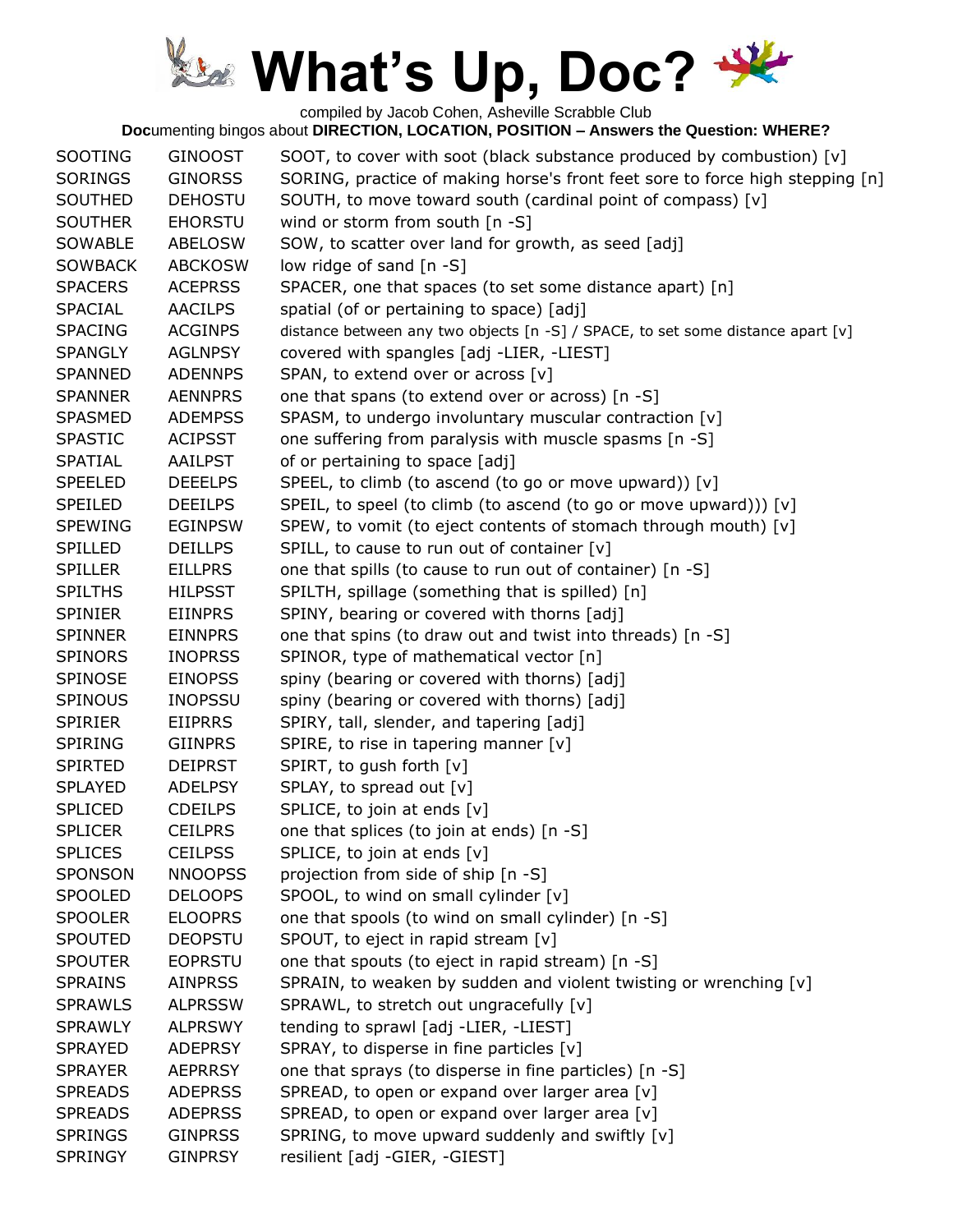compiled by Jacob Cohen, Asheville Scrabble Club

| <b>SPRITZY</b> | <b>IPRSTYZ</b> | emitting spray [adj -ZIER, -ZIEST]                                                               |
|----------------|----------------|--------------------------------------------------------------------------------------------------|
| <b>SPUMIER</b> | <b>EIMPRSU</b> | SPUMY, foamy (covered with foam) [adj]                                                           |
| <b>SPUMOUS</b> | <b>MOPSSUU</b> | spumy (foamy (covered with foam)) [adj]                                                          |
| <b>SPURTED</b> | <b>DEPRSTU</b> | SPURT, to gush forth [v]                                                                         |
| <b>SPURTER</b> | <b>EPRRSTU</b> | one that spurts (to gush forth) [n -S]                                                           |
| <b>SPUTTER</b> | <b>EPRSTTU</b> | to eject particles in short bursts [v -ED, -ING, -S]                                             |
| <b>SQUIRMS</b> | <b>IMQRSSU</b> | SQUIRM, to wriggle (to turn or twist in sinuous manner) [v]                                      |
| <b>SQUIRMY</b> | <b>IMQRSUY</b> | wriggly (wriggling) [adj -MIER, -MIEST]                                                          |
| <b>SQUOOSH</b> | <b>HOOQSSU</b> | to squash (to press into pulp or flat mass) [v -ED, -ING, -ES]                                   |
| <b>STACKED</b> | <b>ACDEKST</b> | STACK, to pile (to lay one upon other) [v]                                                       |
| <b>STACKER</b> | <b>ACEKRST</b> | one that stacks (to pile (to lay one upon other)) [n -S]                                         |
| <b>STACKUP</b> | <b>ACKPSTU</b> | arrangement of circling airplanes over airport waiting to land [n -S]                            |
| <b>STAKERS</b> | <b>AEKRSST</b> | STAKER, one that marks off area with stakes [n]                                                  |
| <b>STAMPED</b> | <b>ADEMPST</b> | STAMP, to bring foot down heavily [v]                                                            |
| <b>STAMPER</b> | <b>AEMPRST</b> | one that stamps (to bring foot down heavily) [n -S]                                              |
| <b>STANCES</b> | <b>ACENSST</b> | STANCE, manner of standing [n]                                                                   |
| <b>STANDEE</b> | <b>ADEENST</b> | one who stands because of lack of seats [n -S]                                                   |
| <b>STANDER</b> | <b>ADENRST</b> | one that stands (to assume or maintain upright position) [n -S]                                  |
| <b>STASHED</b> | <b>ADEHSST</b> | STASH, to store in secret place [v]                                                              |
| <b>STASHES</b> | <b>AEHSSST</b> | STASH, to store in secret place [v]                                                              |
| <b>STATANT</b> | <b>AANSTTT</b> | standing with all feet on ground -- used of heraldic animal [adj]                                |
| <b>STAVING</b> | <b>AGINSTV</b> | STAVE, to drive or thrust away [v]                                                               |
| <b>STAYING</b> | <b>AGINSTY</b> | STAY, to continue in place or condition [v]                                                      |
| <b>STEELED</b> | <b>DEEELST</b> | STEEL, to cover with steel (tough iron alloy) [v]                                                |
| <b>STEEPEN</b> | <b>EEENPST</b> | to make steep [v -ED, -ING, -S]                                                                  |
| <b>STEEPER</b> | <b>EEEPRST</b> | one that steeps (to soak in liquid) [n -S] / STEEP, inclined sharply [adj]                       |
| <b>STEERED</b> | <b>DEEERST</b> | STEER, to direct course of [v]                                                                   |
| <b>STEERER</b> | <b>EEERRST</b> | one that steers (to direct course of) [n -S]                                                     |
| <b>STEPPED</b> | <b>DEEPPST</b> | STEP, to move by lifting foot and setting it down in another place [v]                           |
| <b>STEPPER</b> | <b>EEPPRST</b> | one that steps (to move by lifting foot and setting it down in another place) [n -S]             |
| <b>STICKIE</b> | <b>CEIIKST</b> | sticky (slip of notepaper having adhesive strip on back) [n -S]                                  |
| <b>STILTED</b> | <b>DEILSTT</b> | STILT, to raise on stilts (long, slender poles) [v]                                              |
| <b>STIRRED</b> | <b>DEIRRST</b> | STIR, to pass implement through in circular motions [v]                                          |
| <b>STIRRER</b> | <b>EIRRRST</b> | one that stirs (to pass implement through in circular motions) [n -S]                            |
| <b>STOOPED</b> | <b>DEOOPST</b> | STOOP, to bend body forward and down [v]                                                         |
| <b>STOOPER</b> | <b>EOOPRST</b> | one that stoops (to bend body forward and down) [n -S]                                           |
| <b>STOPERS</b> | <b>EOPRSST</b> | STOPER, one that stopes (to excavate in layers, as ore) [n]                                      |
| <b>STOPING</b> | <b>GINOPST</b> | process of excavating in layers [n -S] / STOPE, to excavate in layers, as ore [v]                |
| <b>STOPPED</b> | <b>DEOPPST</b> | STOP, to discontinue progress or motion of [v]                                                   |
| <b>STORERS</b> | <b>EORRSST</b> | STORER, one that stores (to put away for future use) [n]                                         |
| <b>STOREYS</b> | <b>EORSSTY</b> | STOREY, horizontal division of building [n]                                                      |
| <b>STORING</b> | <b>GINORST</b> | STORE, to put away for future use [v]                                                            |
| <b>STOTTED</b> | <b>DEOSTTT</b> | STOT, to bound with stiff-legged gait [v] / STOTT, to stot (to bound with stiff-legged gait) [v] |
| <b>STOVING</b> | <b>GINOSTV</b> | STOVE, STAVE, to drive or thrust away [v]                                                        |
| <b>STRATAL</b> | <b>AALRSTT</b> | pertaining to stratum (layer of material) [adj]                                                  |
| <b>STRATAS</b> | AARSSTT        | STRATA, STRATUM, layer of material [n]                                                           |
| <b>STRATUM</b> | AMRSTTU        | layer of material [n -TA, -S]                                                                    |
|                |                |                                                                                                  |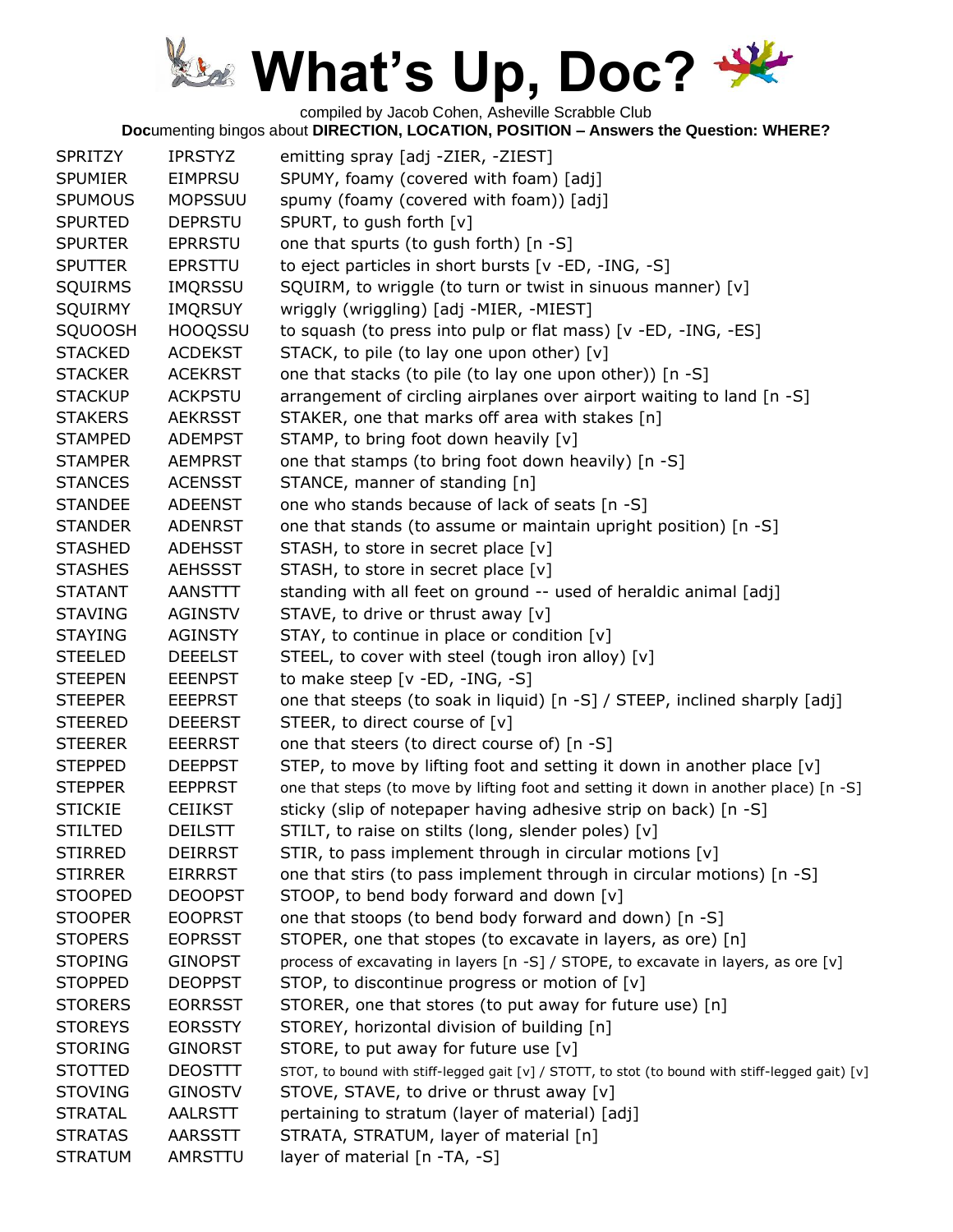compiled by Jacob Cohen, Asheville Scrabble Club

| <b>STRAWED</b> | <b>ADERSTW</b> | STRAW, to cover with straw (stalks of threshed grain) [v]                                     |
|----------------|----------------|-----------------------------------------------------------------------------------------------|
| <b>STRAYED</b> | ADERSTY        | STRAY, to wander from proper area or course [v]                                               |
| <b>STRAYER</b> | <b>AERRSTY</b> | one that strays (to wander from proper area or course) [n -S]                                 |
| <b>STREAKS</b> | <b>AEKRSST</b> | STREAK, to cover with streaks (long, narrow marks) [v]                                        |
| <b>STREAKY</b> | <b>AEKRSTY</b> | covered with streaks [adj -KIER, -KIEST]                                                      |
| <b>STREEKS</b> | <b>EEKRSST</b> | STREEK, to stretch (to draw out or open to full length) [v]                                   |
| <b>STREWED</b> | <b>DEERSTW</b> | STREW, to scatter about [v]                                                                   |
| <b>STREWER</b> | <b>EERRSTW</b> | one that strews (to scatter about) [n -S]                                                     |
| <b>STROBIC</b> | <b>BCIORST</b> | spinning [adj]                                                                                |
| <b>STROWED</b> | <b>DEORSTW</b> | STROW, to strew (to scatter about) [v]                                                        |
| <b>STUBBED</b> | <b>BBDESTU</b> | STUB, to strike accidentally against projecting object [v]                                    |
| <b>STUBBLY</b> | <b>BBLSTUY</b> | covered with stubble [adj -LIER, -LIEST]                                                      |
| <b>STUDDED</b> | <b>DDDESTU</b> | STUD, to set thickly with small projections [v]                                               |
| <b>STUFFED</b> | <b>DEFFSTU</b> | STUFF, to fill or pack tightly [v]                                                            |
| <b>STUFFER</b> | <b>EFFRSTU</b> | one that stuffs (to fill or pack tightly) [n -S]                                              |
| <b>STUMBLE</b> | <b>BELMSTU</b> | to miss one's step in walking or running [v -D, -LING, -S]                                    |
| <b>SUBALAR</b> | <b>AABLRSU</b> | situated under wings [adj]                                                                    |
| <b>SUBAREA</b> | <b>AABERSU</b> | subdivision of area [n -S]                                                                    |
| <b>SUBBASE</b> | <b>ABBESSU</b> | lowest part of base [n -S]                                                                    |
| <b>SUBDUCE</b> | <b>BCDESUU</b> | to take away $[v -D, -CING, -S]$                                                              |
| <b>SUBDUCT</b> | <b>BCDSTUU</b> | to subduce (to take away) $[v - ED, -ING, -S]$                                                |
| <b>SUBLOTS</b> | <b>BLOSSTU</b> | SUBLOT, subdivision of lot [n]                                                                |
| <b>SUBORAL</b> | ABLORSU        | situated under mouth [adj]                                                                    |
| <b>SUBSIDE</b> | <b>BDEISSU</b> | to sink to lower or normal level [v -D, -DING, -S]                                            |
| <b>SUBSOIL</b> | <b>BILOSSU</b> | to plow so as to turn up subsoil (layer of earth beneath surface soil) [v -ED, -ING, -S]      |
| <b>SUBTEND</b> | <b>BDENSTU</b> | to extend under or opposite to [v -ED, -ING, -S]                                              |
| <b>SUBURBS</b> | <b>BBRSSUU</b> | SUBURB, residential area adjacent to city [n]                                                 |
| <b>SUDSIER</b> | <b>DEIRSSU</b> | SUDSY, foamy (covered with foam) [adj]                                                        |
| <b>SUFFUSE</b> | <b>EFFSSUU</b> | to spread through or over [v -D, -SING, -S]                                                   |
| <b>SUGARED</b> | <b>ADEGRSU</b> | SUGAR, to cover with sugar (sweet carbohydrate) [v]                                           |
| <b>SUNBACK</b> | <b>ABCKNSU</b> | cut low to expose back to sunlight [adj]                                                      |
| <b>SUNBELT</b> | <b>BELNSTU</b> | southern and southwestern states of U.S. [n -S]                                               |
| <b>SUNLAND</b> | <b>ADLNNSU</b> | area marked by great amount of sunshine [n -S]                                                |
| <b>SUNNING</b> | <b>GINNNSU</b> | SUN, to expose to sun (star around which earth revolves) [v]                                  |
| <b>SUNRISE</b> | <b>EINRSSU</b> | ascent of sun above horizon in morning [n -S]                                                 |
| <b>SUNSETS</b> | <b>ENSSSTU</b> | SUNSET, descent of sun below horizon in evening [n]                                           |
| <b>SUNWARD</b> | <b>ADNRSUW</b> | toward sun [adv]                                                                              |
| <b>SUNWISE</b> | <b>EINSSUW</b> | from left to right [adv]                                                                      |
| <b>SURBASE</b> | ABERSSU        | molding or border above base of structure [n -S]                                              |
| <b>SURCOAT</b> | <b>ACORSTU</b> | outer coat or cloak [n -S]                                                                    |
| <b>SURFACE</b> | <b>ACEFRSU</b> | to apply outer layer to [v -D, -CING, -S]                                                     |
| <b>SURGERS</b> | <b>EGRRSSU</b> | SURGER, one that surges (to move in swelling manner) [n]                                      |
| <b>SURPASS</b> | <b>APRSSSU</b> | to go beyond [v -ED, -ING, -ES]                                                               |
| <b>SURTOUT</b> | ORSTTUU        | close-fitting overcoat [n -S]                                                                 |
| <b>SURVEYS</b> | <b>ERSSUVY</b> | SURVEY, to determine boundaries, area, or elevations of by measuring angles and distances [v] |
| <b>SUTURAL</b> | <b>ALRSTUU</b> | pertaining to line of junction between two bones [adj]                                        |
| SWAGGED        | <b>ADEGGSW</b> | SWAG, to sway (to move slowly back and forth) [v]                                             |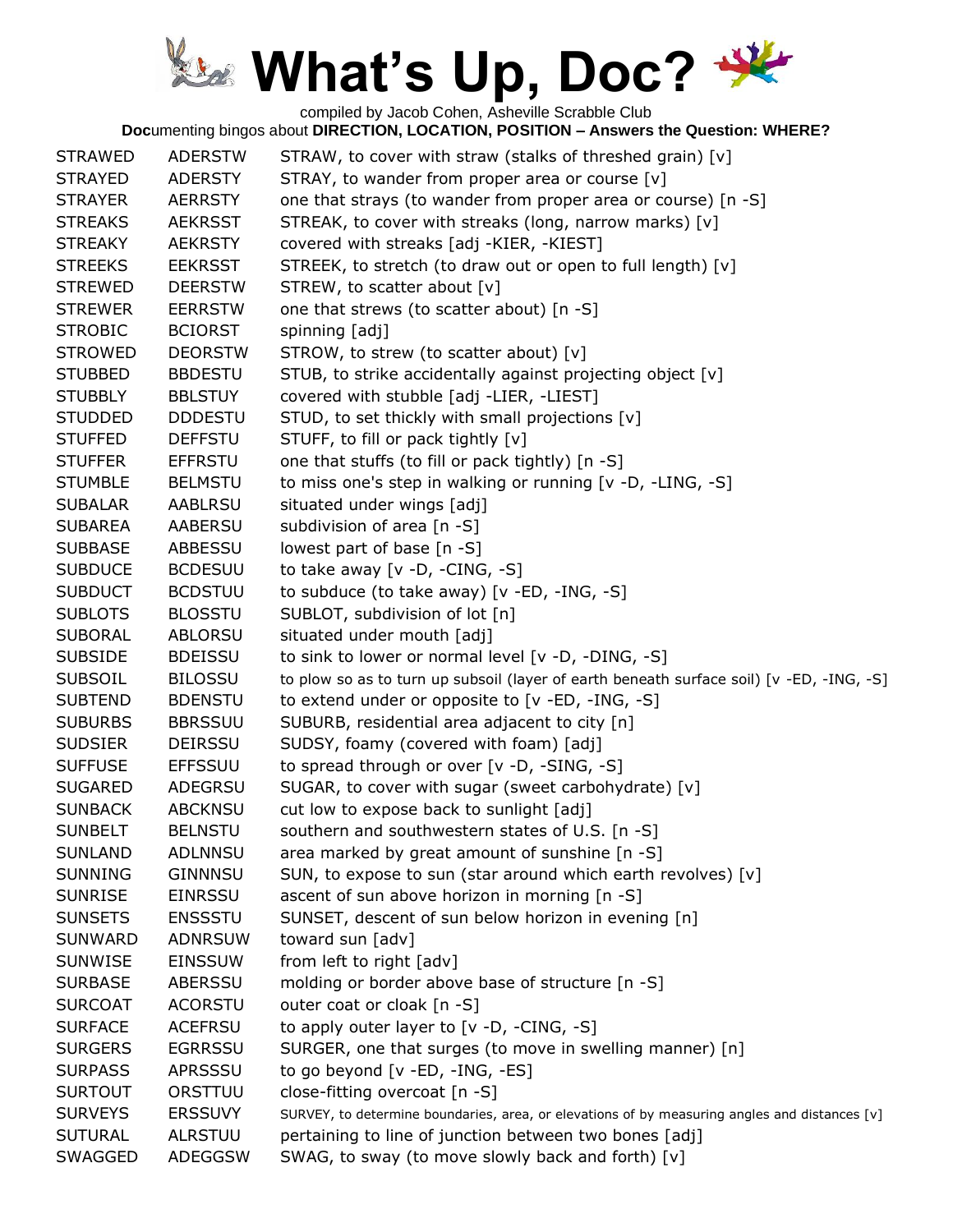compiled by Jacob Cohen, Asheville Scrabble Club

| <b>SWAMPED</b> | <b>ADEMPSW</b> | SWAMP, to inundate (to overwhelm with water) [v]                                              |
|----------------|----------------|-----------------------------------------------------------------------------------------------|
| <b>SWAMPER</b> | <b>AEMPRSW</b> | one that lives in swampy area [n -S]                                                          |
| <b>SWARDED</b> | <b>ADDERSW</b> | SWARD, to cover with turf [v]                                                                 |
| <b>SWARMED</b> | <b>ADEMRSW</b> | SWARM, to move in large group [v]                                                             |
| <b>SWARMER</b> | <b>AEMRRSW</b> | one that swarms (to move in large group) [n -S]                                               |
| <b>SWARTHS</b> | <b>AHRSSTW</b> | SWARTH, turf (surface layer of earth containing dense growth of grass) [n]                    |
| <b>SWAYERS</b> | <b>AERSSWY</b> | SWAYER, one that sways (to move slowly back and forth) [n]                                    |
|                |                |                                                                                               |
| <b>SWAYING</b> | <b>AGINSWY</b> | SWAY, to move slowly back and forth [v]                                                       |
| <b>SWEATER</b> | <b>AEERSTW</b> | knitted outer garment [n -S]                                                                  |
| <b>SWERVED</b> | <b>DEERSVW</b> | SWERVE, to turn aside suddenly from straight course [v]                                       |
| <b>SWERVER</b> | <b>EERRSVW</b> | one that swerves (to turn aside suddenly from straight course) [n -S]                         |
| <b>SWERVES</b> | <b>EERSSVW</b> | SWERVE, to turn aside suddenly from straight course [v]                                       |
| <b>SWINGBY</b> | <b>BGINSWY</b> | mission in which spacecraft uses planet's gravitational pull for making course changes [n -S] |
| <b>SWINGER</b> | <b>EGINRSW</b> | one that swings (to move freely back and forth) [n -S]                                        |
| SWIRLED        | <b>DEILRSW</b> | SWIRL, to move with whirling motion [v]                                                       |
| <b>SWIVELS</b> | <b>EILSSVW</b> | SWIVEL, to turn on pivoted support [v]                                                        |
| <b>SWOOPED</b> | <b>DEOOPSW</b> | SWOOP, to make sudden descent [v]                                                             |
| <b>SWOOPER</b> | <b>EOOPRSW</b> | one that swoops (to make sudden descent) [n -S]                                               |
| <b>SYNAPSE</b> | <b>AENPSSY</b> | to come together in synapsis [v -D, -SING, -S]                                                |
| <b>SYPHERS</b> | <b>EHPRSSY</b> | SYPHER, to overlap so as to make even surface, as beveled plank edges [v]                     |
|                |                | <b>T</b> 7s                                                                                   |
| <b>TABARDS</b> | <b>AABDRST</b> | TABARD, sleeveless outer garment [n]                                                          |
|                |                |                                                                                               |
| <b>TACKLED</b> | <b>ACDEKLT</b> | TACKLE, to seize and throw to ground [v]                                                      |
| <b>TACKLER</b> | <b>ACEKLRT</b> | one that tackles (to seize and throw to ground) [n -S]                                        |
| <b>TACKLES</b> | <b>ACEKLST</b> | TACKLE, to seize and throw to ground [v]                                                      |
| <b>TACNODE</b> | <b>ACDENOT</b> | point of contact between two curves [n -S]                                                    |
| <b>TACTION</b> | <b>ACINOTT</b> | act of touching (to be in or come into contact with) [n -S]                                   |
| <b>TAILERS</b> | <b>AEILRST</b> | TAILER, one that secretly follows another [n]                                                 |
| <b>TAILFIN</b> | AFIILNT        | fin at posterior end of fish [n -S]                                                           |
| <b>TAKEOUT</b> | AEKOTTU        | act of removing (to take or move away) [n -S]                                                 |
| <b>TAKEUPS</b> | <b>AEKPSTU</b> | TAKEUP, act of taking something up [n]                                                        |
| <b>TALLEST</b> | <b>AELLSTT</b> | TALL, having great height [adj]                                                               |
| <b>TALLISH</b> | <b>AHILLST</b> | somewhat tall [adj]                                                                           |
| <b>TAMPING</b> | <b>AGIMNPT</b> | act of packing down by tapping [n -S] / TAMP, to pack down by tapping [v]                     |
| <b>TANGENT</b> | <b>AEGNNTT</b> | straight line in contact with curve at one point [n -S]                                       |
| <b>TANGLED</b> | <b>ADEGLNT</b> | TANGLE, to bring together in intricate confusion [v]                                          |
| <b>TANGLER</b> | <b>AEGLNRT</b> | one that tangles (to bring together in intricate confusion) [n -S]                            |
| <b>TANGLES</b> | <b>AEGLNST</b> | TANGLE, to bring together in intricate confusion [v]                                          |
| <b>TAPERED</b> | <b>ADEEPRT</b> | TAPER, to become gradually narrower toward one end [v]                                        |
| <b>TAPETAL</b> | AAELPTT        | TAPETUM, layer of cells in some plants [adj]                                                  |
| <b>TAPETUM</b> | <b>AEMPTTU</b> |                                                                                               |
|                |                | layer of cells in some plants [n -TA, -S]                                                     |
| <b>TARMACS</b> | <b>AACMRST</b> | TARMAC, to cause (aircraft) to sit on taxiway [v]                                             |
| <b>TARRING</b> | <b>AGINRRT</b> | TAR, to cover with tar (black viscous liquid) [v]                                             |
| <b>TAUTING</b> | AGINTTU        | TAUT, to tangle (to bring together in intricate confusion) [v]                                |
| <b>TEDDERS</b> | <b>DDEERST</b> | TEDDER, to ted (hay) with machine $[v]$                                                       |
| <b>TEDDING</b> | <b>DDEGINT</b> | TED, to spread for drying $[v]$                                                               |
| <b>TEEMERS</b> | <b>EEEMRST</b> | TEEMER, one that teems (to be full to overflowing) [n]                                        |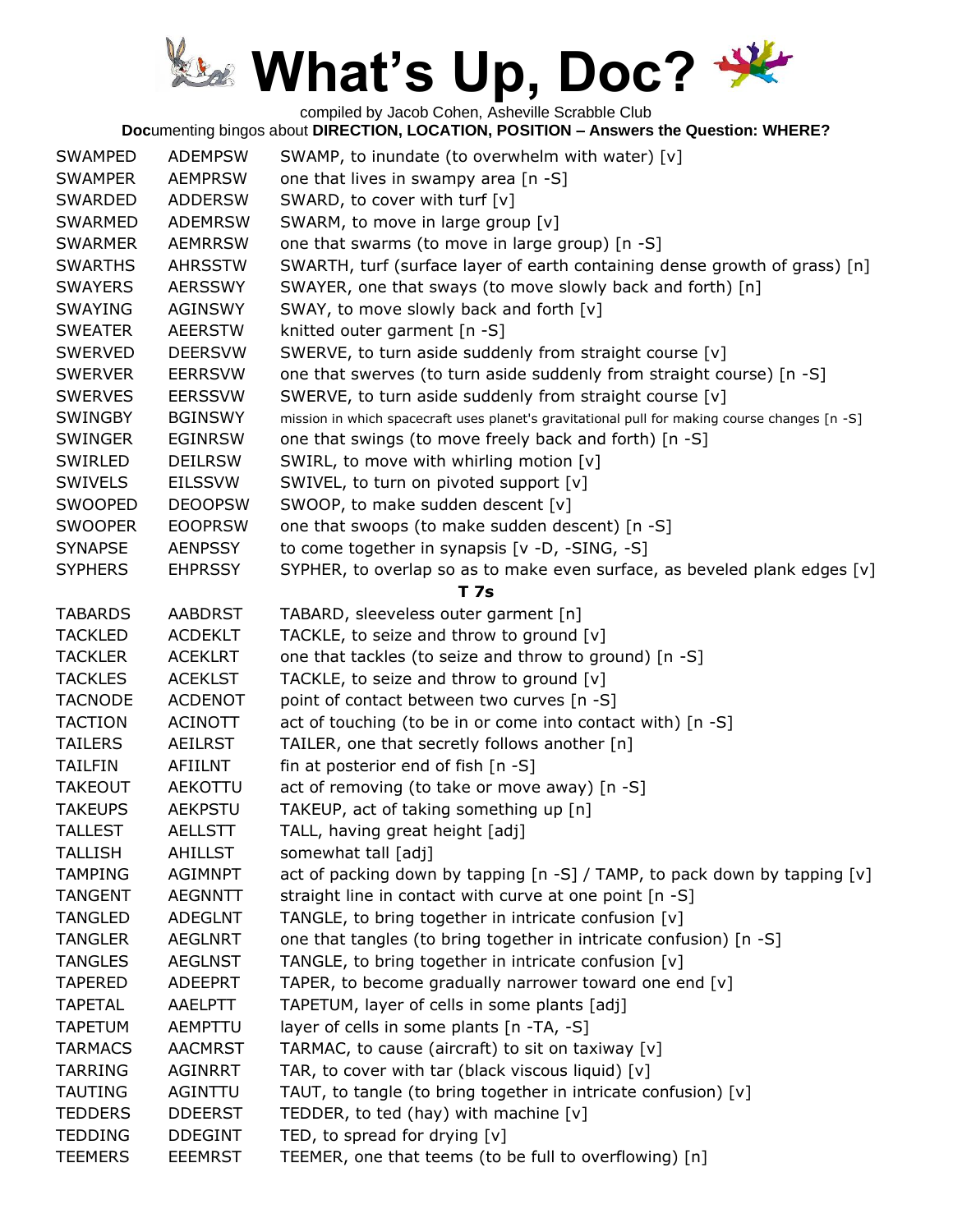compiled by Jacob Cohen, Asheville Scrabble Club

| <b>TEEMING</b> | EEGIMNT        | TEEM, to be full to overflowing [v]                                                      |
|----------------|----------------|------------------------------------------------------------------------------------------|
| <b>TEETERS</b> | <b>EEERSTT</b> | TEETER, to move unsteadily [v]                                                           |
| <b>TELERAN</b> | <b>AEELNRT</b> | system of air navigation [n -S]                                                          |
| <b>TELSONS</b> | <b>ELNOSST</b> | TELSON, terminal segment of arthropod [n]                                                |
| <b>TEMBLOR</b> | <b>BELMORT</b> | earthquake [n -ES, -S]                                                                   |
| <b>TEMPEST</b> | <b>EEMPSTT</b> | to agitate violently [v -ED, -ING, -S]                                                   |
| <b>TENAILS</b> | AEILNST        | TENAIL, tenaille (outer defense) [n]                                                     |
| <b>TENDRIL</b> | <b>DEILNRT</b> | leafless organ of climbing plants [n -S]                                                 |
| <b>TENONED</b> | <b>DEENNOT</b> | TENON, to unite by means of tenon (projection on end of piece of wood) [v]               |
| <b>TENONER</b> | <b>EENNORT</b> | one that tenons (to unite by means of tenon (projection on end of piece of wood)) [n -S] |
| <b>TENTERS</b> | <b>EENRSTT</b> | TENTER, to stretch on type of frame [v]                                                  |
| <b>TERGITE</b> | <b>EEGIRTT</b> | tergum (back part of segment of arthropod) [n -S]                                        |
| <b>TERRACE</b> | ACEERRT        | to provide with terrace (raised embankment) [v -D, -CING, -S]                            |
| <b>TERRENE</b> | <b>EEENRRT</b> | land area $[n -S]$                                                                       |
| <b>TEXASES</b> | <b>AEESSTX</b> | TEXAS, uppermost structure on steamboat [n]                                              |
| <b>THACKED</b> | <b>ACDEHKT</b> | THACK, to thatch (to cover with thatch (plant stalks or foliage)) [v]                    |
| <b>THEREAT</b> | <b>AEEHRTT</b> | at that place or time [adv]                                                              |
|                |                |                                                                                          |
| <b>THEREIN</b> | <b>EEHINRT</b> | in that place [adv]                                                                      |
| <b>THEREON</b> | <b>EEHNORT</b> | on that [adv]                                                                            |
| <b>THERETO</b> | <b>EEHORTT</b> | to that [adv]                                                                            |
| <b>THERMAL</b> | <b>AEHLMRT</b> | rising mass of warm air $[n -S]$                                                         |
| <b>THITHER</b> | <b>EHHIRTT</b> | in that direction [adv]                                                                  |
| <b>THRAWED</b> | <b>ADEHRTW</b> | THRAW, to twist (to combine by winding together) [v]                                     |
| <b>THRONGS</b> | <b>GHNORST</b> | THRONG, to crowd into [v]                                                                |
| <b>THROUGH</b> | <b>GHHORTU</b> | by way of [prep]                                                                         |
| <b>THRUMMY</b> | <b>HMMRTUY</b> | shaggy (covered with long, coarse hair) [adj -MMIER, -MMIEST]                            |
| <b>TIEBACK</b> | <b>ABCEIKT</b> | loop for holding curtain back to one side [n -S]                                         |
| <b>TIERING</b> | <b>EGIINRT</b> | TIER, to arrange in tiers (rows placed one above another) [v]                            |
| <b>TILTERS</b> | <b>EILRSTT</b> | TILTER, one that tilts (to cause to slant) [n]                                           |
| <b>TILTING</b> | <b>GIILNTT</b> | TILT, to cause to slant [v]                                                              |
| <b>TIPLESS</b> | <b>EILPSST</b> | having no point or extremity [adj]                                                       |
| <b>TIPTOED</b> | <b>DEIOPTT</b> | TIPTOE, to walk on tips of one's toes [v]                                                |
| <b>TIPTOES</b> | <b>EIOPSTT</b> | TIPTOE, to walk on tips of one's toes [v]                                                |
| <b>TIPTOPS</b> | <b>IOPPSTT</b> | TIPTOP, highest point [n]                                                                |
| <b>TODDLED</b> | <b>DDDELOT</b> | TODDLE, to walk unsteadily [v]                                                           |
| <b>TODDLER</b> | <b>DDELORT</b> | one that toddles (to walk unsteadily) [n -S]                                             |
| <b>TODDLES</b> | <b>DDELOST</b> | TODDLE, to walk unsteadily [v]                                                           |
| <b>TOECLIP</b> | <b>CEILOPT</b> | device that holds front of cyclist's shoe to pedal [n -S]                                |
| <b>TOEHOLD</b> | <b>DEHLOOT</b> | space that supports toes in climbing [n -S]                                              |
| <b>TOGATED</b> | ADEGOTT        | wearing toga (outer garment worn in ancient Rome) [adj]                                  |
| <b>TONGERS</b> | <b>EGNORST</b> | TONGER, one that tongs (to lift with type of grasping device) [n]                        |
| <b>TONGING</b> | <b>GGINNOT</b> | TONG, to lift with type of grasping device [v]                                           |
| <b>TOPFULL</b> | <b>FLLOPTU</b> | full to top [adj]                                                                        |
| <b>TOPKNOT</b> | <b>KNOOPTT</b> | ornament for hair [n -S]                                                                 |
| <b>TOPLESS</b> |                |                                                                                          |
|                | <b>ELOPSST</b> | having no top [adj]                                                                      |
| <b>TOPLINE</b> | <b>EILNOPT</b> | outline of top of animal's body [n -S]                                                   |
| <b>TOPMAST</b> | <b>AMOPSTT</b> | mast of ship [n -S]                                                                      |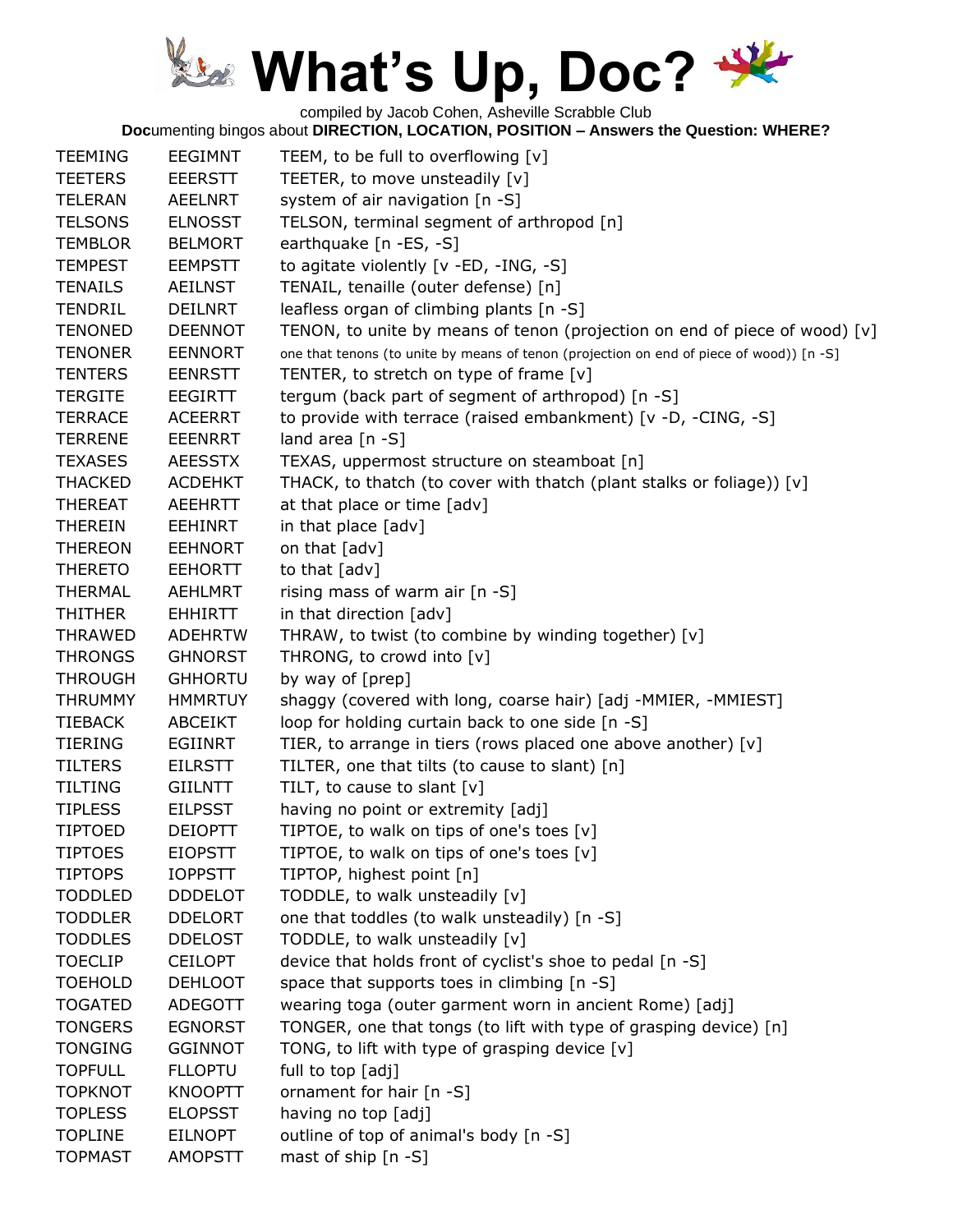compiled by Jacob Cohen, Asheville Scrabble Club

| <b>TOPMOST</b> | <b>MOOPSTT</b> | highest (reaching far upward) [adj]                                                            |
|----------------|----------------|------------------------------------------------------------------------------------------------|
| <b>TOPPERS</b> | <b>EOPPRST</b> | TOPPER, one that tops (to cut off top (highest part, point, or surface) of) [n]                |
| <b>TOPPING</b> | <b>GINOPPT</b> | something that forms top [n -S] / TOP, to cut off top (highest part, point, or surface) of [v] |
| <b>TOPPLED</b> | <b>DELOPPT</b> | TOPPLE, to fall forward [v]                                                                    |
| <b>TOPPLES</b> | <b>ELOPPST</b> | TOPPLE, to fall forward [v]                                                                    |
| <b>TOPSAIL</b> | <b>AILOPST</b> | sail of ship [n -S]                                                                            |
| <b>TOPSIDE</b> | <b>DEIOPST</b> | upper portion of ship [n -S]                                                                   |
| <b>TOPSOIL</b> | <b>ILOOPST</b> | to remove surface layer of soil from [v -ED, -ING, -S]                                         |
| <b>TOPSPIN</b> | <b>INOPPST</b> | forward spin imparted to ball [n -S]                                                           |
| <b>TOPWORK</b> | <b>KOOPRTW</b> | to graft scions of another variety of plant on main branches of [v -ED, -ING, -S]              |
| <b>TORQUED</b> | <b>DEOQRTU</b> | TORQUE, to cause to twist [v]                                                                  |
| <b>TORQUER</b> | EOQRRTU        | one that torques (to cause to twist) [n -S]                                                    |
| <b>TORQUES</b> | <b>EOQRSTU</b> | TORQUE, to cause to twist [v]                                                                  |
| <b>TORQUEY</b> | <b>EOQRTUY</b> | providing force to cause rotation [adj -UIER, -UIEST]                                          |
| <b>TORSION</b> | <b>INOORST</b> | act of twisting (to combine by winding together) [n -S]                                        |
| <b>TORTILE</b> | <b>EILORTT</b> | twisted; coiled [adj]                                                                          |
| <b>TOUPEES</b> | <b>EEOPSTU</b> | TOUPEE, wig worn to cover bald spot [n]                                                        |
| <b>TOWARDS</b> | <b>ADORSTW</b> | toward (in direction of) [prep]                                                                |
| <b>TOWAWAY</b> | <b>AAOTWWY</b> | act of towing away vehicle [n -S]                                                              |
| <b>TOWERED</b> | <b>DEEORTW</b> | TOWER, to rise to great height [v]                                                             |
| <b>TRACERS</b> | <b>ACERRST</b> | TRACER, one that traces (to follow course of) [n]                                              |
| <b>TRACING</b> | <b>ACGINRT</b> | something that is traced $\lceil n - S \rceil$ / TRACE, to follow course of $\lceil v \rceil$  |
| <b>TRACKED</b> | <b>ACDEKRT</b> | TRACK, to follow marks left by animal, person, or vehicle [v]                                  |
| <b>TRACKER</b> | <b>ACEKRRT</b> | one that tracks (to follow marks left by animal, person, or vehicle) [n -S]                    |
| <b>TRAIPSE</b> | <b>AEIPRST</b> | to walk about in idle or aimless manner [v -D, -SING, -S]                                      |
| <b>TRANSIT</b> | AINRSTT        | to pass across or through [v -ED, -ING, -S]                                                    |
| <b>TRANSOM</b> | <b>AMNORST</b> | small window above door or another window [n -S]                                               |
| <b>TRAVELS</b> | <b>AELRSTV</b> | TRAVEL, to go from one place to another [v]                                                    |
| <b>TREADED</b> | <b>ADDEERT</b> | TREAD, to walk on, over, or along [v]                                                          |
| <b>TREADER</b> | <b>ADEERRT</b> | one that treads (to walk on, over, or along) [n -S]                                            |
| <b>TREETOP</b> | <b>EEOPRTT</b> | top of tree [n -S]                                                                             |
| <b>TRELLIS</b> | <b>EILLRST</b> | to provide with trellis (frame used as support for climbing plants) [v -ED, -ING, -ES]         |
| <b>TRICING</b> | <b>CGIINRT</b> | TRICE, to haul up with rope $[v]$                                                              |
| <b>TRICITY</b> | <b>CIIRTTY</b> | area that comprises three adjoining independent cities [n -TIES]                               |
| <b>TRICORN</b> | <b>CINORRT</b> | hat with brim turned up on three sides [n -S]                                                  |
| <b>TRODDEN</b> | <b>DDENORT</b> | TREAD, to walk on, over, or along [v]                                                          |
| <b>TROPICS</b> | <b>CIOPRST</b> | TROPIC, either of two circles of celestial sphere on each side of equator $[n]$                |
| <b>TROTYLS</b> | <b>LORSTTY</b> | TROTYL, explosive [n]                                                                          |
| <b>TRUNDLE</b> | <b>DELNRTU</b> | to propel by causing to rotate [v -D, -LING, -S]                                               |
| <b>TUMBLED</b> | <b>BDELMTU</b> | TUMBLE, to fall or roll end over end [v]                                                       |
| <b>TUMBLER</b> | <b>BELMRTU</b> | one that tumbles (to fall or roll end over end) [n -S]                                         |
| <b>TUMBLES</b> | <b>BELMSTU</b> | TUMBLE, to fall or roll end over end [v]                                                       |
| <b>TUMPING</b> | <b>GIMNPTU</b> | TUMP, to tip over [v]                                                                          |
| <b>TUMULAR</b> | ALMRTUU        | having form of mound [adj]                                                                     |
| <b>TUMULUS</b> | <b>LMSTUUU</b> | mound over grave [n -LI, -ES]                                                                  |
| <b>TUNDRAS</b> | <b>ADNRSTU</b> | TUNDRA, level, treeless expanse of arctic land [n]                                             |
| <b>TUNICAE</b> | <b>ACEINTU</b> | TUNICA, enveloping membrane or layer of body tissue [n]                                        |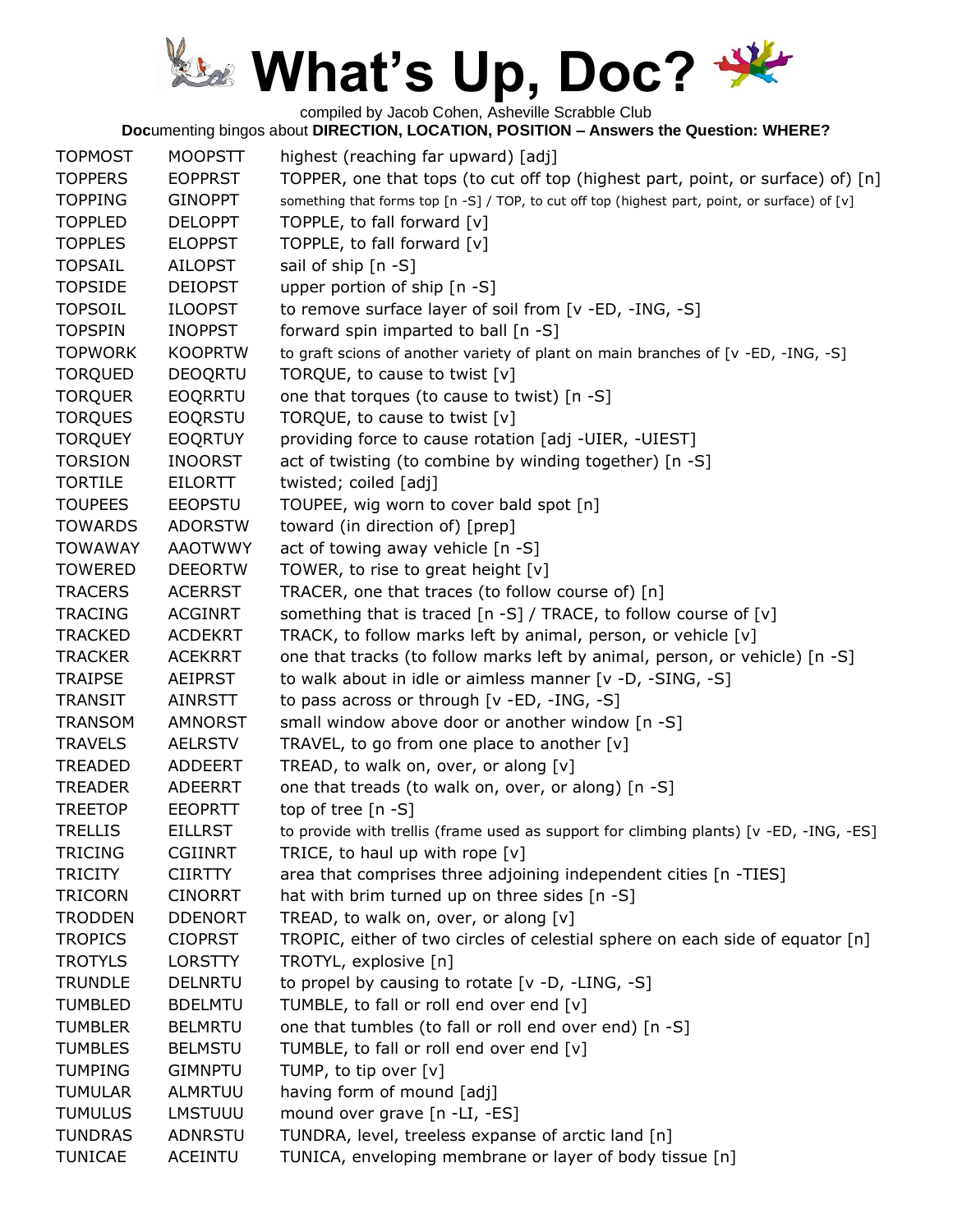compiled by Jacob Cohen, Asheville Scrabble Club

| <b>TUNNELS</b>  | <b>ELNNSTU</b>  | TUNNEL, to dig tunnel (underground passageway) [v]                                     |
|-----------------|-----------------|----------------------------------------------------------------------------------------|
| <b>TURFIER</b>  | EFIRRTU         | TURFY, covered with turf [adj]                                                         |
| <b>TURFING</b>  | <b>FGINRTU</b>  | TURF, to cover with turf [v]                                                           |
| <b>TURNERS</b>  | <b>ENRRSTU</b>  | TURNER, one that turns (to move around central point) [n]                              |
| <b>TURNING</b>  | <b>GINNRTU</b>  | rotation about axis [n -S] / TURN, to move around central point [v]                    |
| <b>TUSHING</b>  | <b>GHINSTU</b>  | TUSH, to tusk (to gore with tusk (long, pointed tooth extending outside of mouth)) [v] |
| <b>TUSKING</b>  | <b>GIKNSTU</b>  | TUSK, to gore with tusk (long, pointed tooth extending outside of mouth) [v]           |
| <b>TWEAKED</b>  | <b>ADEEKTW</b>  | TWEAK, to pinch and twist sharply [v]                                                  |
| <b>TWERKED</b>  | <b>DEEKRTW</b>  | TWERK, to dance in particular style originating in New Orleans [v]                     |
| <b>TWIDDLY</b>  | <b>DDILTWY</b>  | having many turns [adj -LIER, -LIEST]                                                  |
| TWILLED         | <b>DEILLTW</b>  | TWILL, to weave so as to produce diagonal pattern [v]                                  |
| <b>TWINERS</b>  | <b>EINRSTW</b>  | TWINER, one that twines (to twist together) [n]                                        |
| <b>TWINING</b>  | <b>GIINNTW</b>  | TWINE, to twist together [v]                                                           |
| TWINNED         | <b>DEINNTW</b>  | TWIN, to bring together in close association [v]                                       |
| <b>TWIRLED</b>  | <b>DEILRTW</b>  | TWIRL, to rotate rapidly [v]                                                           |
| <b>TWIRLER</b>  | <b>EILRRTW</b>  | one that twirls (to rotate rapidly) [n -S]                                             |
| <b>TWISTED</b>  | <b>DEISTTW</b>  | TWIST, to combine by winding together [v]                                              |
| <b>TWISTER</b>  | <b>EIRSTTW</b>  | one that twists (to combine by winding together) [n -S]                                |
| <b>TWISTOR</b>  | <b>IORSTTW</b>  | complex variable in descriptions of space-time [n -S]                                  |
|                 |                 | <b>U</b> 7s                                                                            |
| <b>ULSTERS</b>  | <b>ELRSSTU</b>  | ULSTER, long, loose overcoat [n]                                                       |
| <b>UNAIMED</b>  | ADEIMNU         | not aimed (to direct toward specified object or goal) [adj]                            |
| UNAIRED         | ADEINRU         | not aired (to expose to air (mixture of gases that surrounds earth)) [adj]             |
| <b>UNBOWED</b>  | <b>BDENOUW</b>  | BOW, to bend forward [adj]                                                             |
| <b>UNBRAID</b>  | ABDINRU         | to separate strands of [v -ED, -ING, -S]                                               |
| <b>UNCINAL</b>  | ACILNNU         | uncinate (bent at end like hook) [adj]                                                 |
| <b>UNCINUS</b>  | <b>CINNSUU</b>  | uncinate structure [n -NI]                                                             |
| <b>UNCLOSE</b>  | <b>CELNOSU</b>  | to open (to cause to become open) [v -D, -SING, -S]                                    |
| <b>UNCROSS</b>  | <b>CNORSSU</b>  | to change from crossed position [v -ED, -ING, -ES]                                     |
| <b>UNDOCKS</b>  | <b>CDKNOSU</b>  | UNDOCK, to move away from dock [v]                                                     |
| <b>UNDRAWN</b>  | ADNNRUW         | UNDRAW, to draw open [v]                                                               |
| <b>UNDRAWS</b>  | <b>ADNRSUW</b>  | UNDRAW, to draw open [v]                                                               |
| <b>UNEARTH</b>  | <b>AEHNRTU</b>  | to dig up $[v - ED, -ING, -S]$                                                         |
| <b>UNFOUND</b>  | <b>DFNNOUU</b>  | not found (to come upon after search) [adj]                                            |
| <b>UNFURLS</b>  | <b>FLNRSUU</b>  | UNFURL, to unroll (to open something that is rolled up) [v]                            |
| <b>UNGROUP</b>  | <b>GNOPRUU</b>  | to separate from group $[v - ED, -ING, -S]$                                            |
| <b>UNIBROW</b>  | <b>BINORUW</b>  | single continuous eyebrow formed when hair grows above bridge of nose [n -S]           |
| <b>UNITERS</b>  | <b>EINRSTU</b>  | UNITER, one that unites (to bring together so as to form whole) [n]                    |
| UNITING         | <b>GIINNTU</b>  | UNITE, to bring together so as to form whole $[v]$                                     |
| <b>UNITIVE</b>  | <b>EIINTUV</b>  | serving to unite [adj]                                                                 |
| <b>UNJOINT</b>  | <b>IJNNOTU</b>  | to separate at juncture [v -ED, -ING, -S]                                              |
| <b>UNLEVEL</b>  | <b>EELLNUV</b>  | to make uneven [v -ED, -LLED, -ING, -LLING, -S]                                        |
| <b>UNMIXING</b> | <b>GIIMNNUX</b> | UNMIX, to separate from mixture [v]                                                    |
| <b>UNPAVED</b>  | <b>ADENPUV</b>  | not paved (to cover with material that forms firm, level surface) [adj]                |
| <b>UNPOSED</b>  | <b>DENOPSU</b>  | not posed (to assume fixed position) [adj]                                             |
| <b>UNREEVE</b>  | <b>EEENRUV</b>  | to withdraw rope from opening [v -D, -ROVE, -ROVEN -VING, -S]                          |
| <b>UNRISEN</b>  | <b>EINNRSU</b>  | RISE, to move upward [adj]                                                             |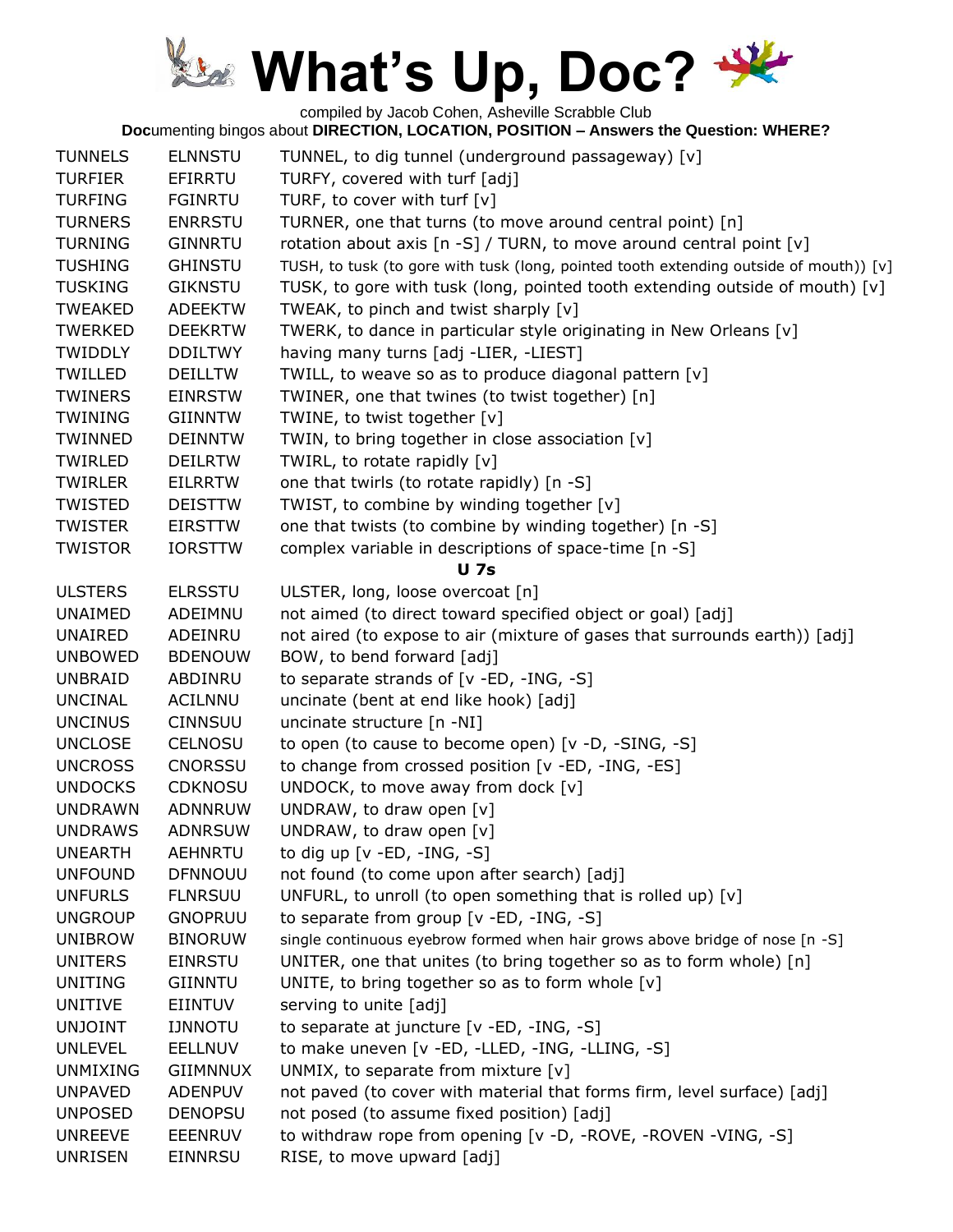compiled by Jacob Cohen, Asheville Scrabble Club

| <b>UNROLLS</b> | <b>LLNORSU</b> | UNROLL, to open something that is rolled up $[v]$                                     |
|----------------|----------------|---------------------------------------------------------------------------------------|
| <b>UNSHIFT</b> | <b>FHINSTU</b> | to release shift key on typewriter [v -ED, -ING, -S]                                  |
| <b>UNSTACK</b> | <b>ACKNSTU</b> | to remove from stack [v -ED, -ING, -S]                                                |
| <b>UNSTEPS</b> | <b>ENPSSTU</b> | UNSTEP, to remove from socket [v]                                                     |
| <b>UNURGED</b> | <b>DEGNRUU</b> | URGE, to force forward [adj]                                                          |
| <b>UNWINDS</b> | <b>DINNSUW</b> | UNWIND, to reverse winding of $[v]$                                                   |
| <b>UNWOUND</b> | <b>DNNOUUW</b> | UNWIND, to reverse winding of $[v]$                                                   |
| <b>UNZONED</b> | <b>DENNOUZ</b> | not zoned (to arrange in zones (areas distinguished from other adjacent areas)) [adj] |
| <b>UPALONG</b> | <b>AGLNOPU</b> | location away from person or place [n -S]                                             |
| <b>UPBEARS</b> | ABEPRSU        | UPBEAR, to raise aloft [v]                                                            |
| <b>UPBOILS</b> | <b>BILOPSU</b> | UPBOIL, to boil up [v]                                                                |
| <b>UPBORNE</b> | <b>BENOPRU</b> | UPBEAR, to raise aloft [v]                                                            |
| <b>UPBUILD</b> | <b>BDILPUU</b> | to build up $[v -LT, -ING, -S]$                                                       |
| <b>UPBUILT</b> | <b>BILPTUU</b> | UPBUILD, to build up [v]                                                              |
| <b>UPCASTS</b> | <b>ACPSSTU</b> | UPCAST, to cast up $[v]$                                                              |
| <b>UPCHUCK</b> | <b>CCHKPUU</b> | to vomit (to eject contents of stomach through mouth) [v -ED, -ING, -S]               |
| <b>UPCLIMB</b> | <b>BCILMPU</b> | to climb up $[v - ED, -ING, -S]$                                                      |
| <b>UPCOAST</b> | <b>ACOPSTU</b> | up coast [adv]                                                                        |
| <b>UPCOILS</b> | <b>CILOPSU</b> | UPCOIL, to coil up [v]                                                                |
| <b>UPCOURT</b> | <b>COPRTUU</b> | in opposite half of basketball court [adv]                                            |
| <b>UPCURLS</b> | <b>CLPRSUU</b> | UPCURL, to curl up [v]                                                                |
| <b>UPCURVE</b> | <b>CEPRUUV</b> | to curve upward [v -D, -VING, -S]                                                     |
| <b>UPDARTS</b> | ADPRSTU        | UPDART, to dart up $[v]$                                                              |
| <b>UPDIVED</b> | <b>DDEIPUV</b> | UPDIVE, to spring upward [v]                                                          |
| <b>UPDIVES</b> | <b>DEIPSUV</b> | UPDIVE, to spring upward [v]                                                          |
| <b>UPDRAFT</b> | <b>ADFPRTU</b> | upward movement of air [n -S]                                                         |
| <b>UPENDED</b> | <b>DDEENPU</b> | UPEND, to set or stand on end [v]                                                     |
| <b>UPFIELD</b> | <b>DEFILPU</b> | into part of field toward which offensive team is going [adv]                         |
| <b>UPFLING</b> | <b>FGILNPU</b> | to fling up [v - LUNG, -ING, -S]                                                      |
| <b>UPFLOWS</b> | <b>FLOPSUW</b> | UPFLOW, to flow up [v]                                                                |
| <b>UPFLUNG</b> | <b>FGLNPUU</b> | UPFLING, to fling up [v]                                                              |
| <b>UPFOLDS</b> | <b>DFLOPSU</b> | UPFOLD, to fold up [v]                                                                |
| <b>UPGAZED</b> | <b>ADEGPUZ</b> | UPGAZE, to gaze up [v]                                                                |
| <b>UPGAZES</b> | <b>AEGPSUZ</b> | UPGAZE, to gaze up [v]                                                                |
| <b>UPGOING</b> | <b>GGINOPU</b> | going up [adj]                                                                        |
| <b>UPGROWN</b> | <b>GNOPRUW</b> | UPGROW, to grow up [v]                                                                |
| <b>UPGROWS</b> | <b>GOPRSUW</b> | UPGROW, to grow up [v]                                                                |
| <b>UPHEAPS</b> | <b>AEHPPSU</b> | UPHEAP, to heap up $[v]$                                                              |
| <b>UPHEAVE</b> | <b>AEEHPUV</b> | to heave up [v -D, -HOVE, -VING, -S]                                                  |
| <b>UPHILLS</b> | <b>HILLPSU</b> | UPHILL, upward slope [n]                                                              |
| <b>UPHOARD</b> | ADHOPRU        | to hoard up [v -ED, -ING, -S]                                                         |
| <b>UPHOLDS</b> | <b>DHLOPSU</b> | UPHOLD, to hold aloft [v]                                                             |
| <b>UPLANDS</b> | <b>ADLNPSU</b> | UPLAND, higher land of region [n]                                                     |
| <b>UPLEAPS</b> | <b>AELPPSU</b> | UPLEAP, to leap up $[v]$                                                              |
| <b>UPLEAPT</b> | <b>AELPPTU</b> | UPLEAP, to leap up $[v]$                                                              |
| <b>UPLIFTS</b> | <b>FILPSTU</b> | UPLIFT, to lift up [v]                                                                |
| <b>UPLINKS</b> | <b>IKLNPSU</b> | UPLINK, to transmit (data) to spacecraft or satellite [v]                             |
|                |                |                                                                                       |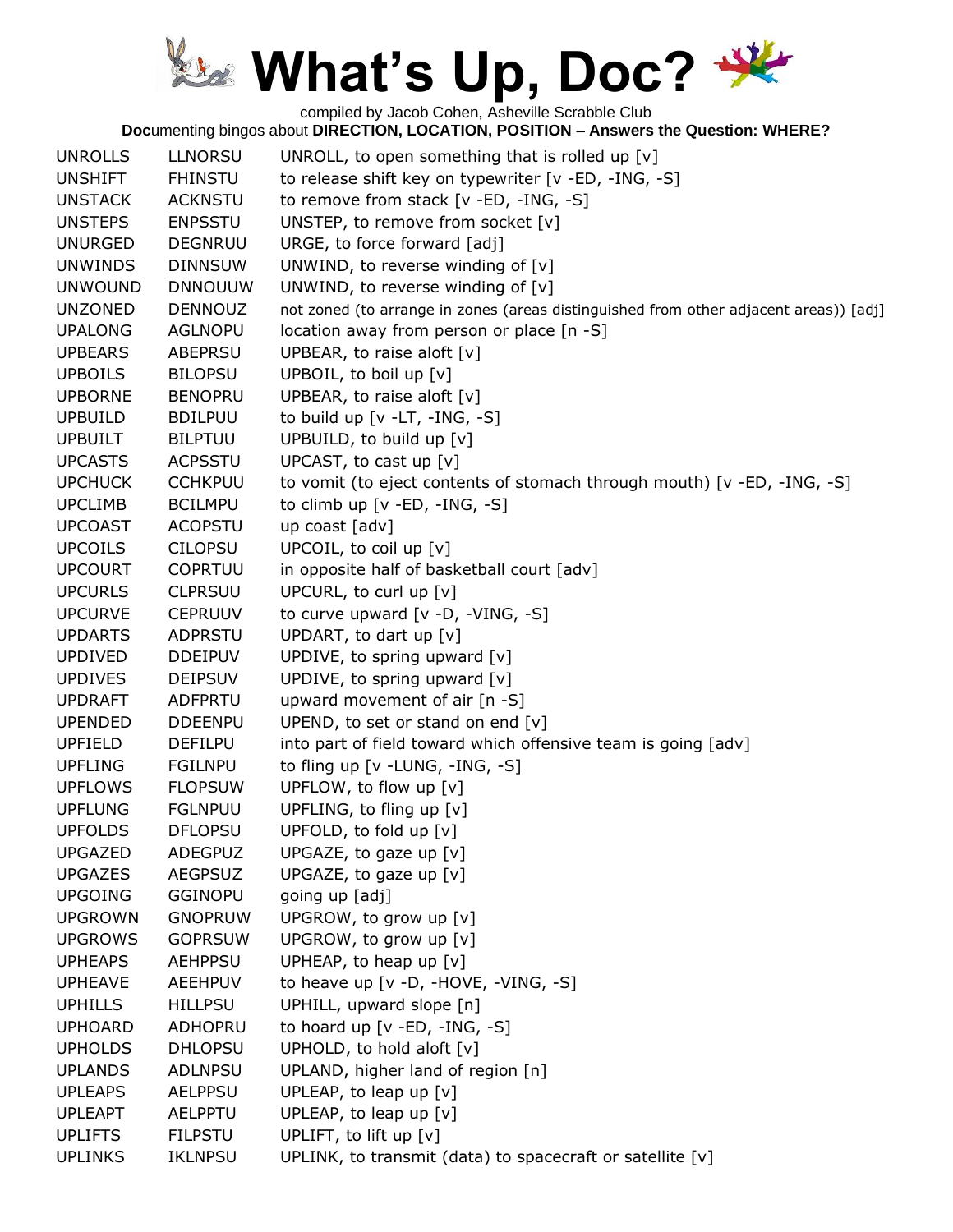compiled by Jacob Cohen, Asheville Scrabble Club

| <b>UPLOADS</b> | <b>ADLOPSU</b> | UPLOAD, to transfer information from small computer to larger computer [v] |
|----------------|----------------|----------------------------------------------------------------------------|
| <b>UPPILED</b> | <b>DEILPPU</b> | UPPILE, to pile up [v]                                                     |
| <b>UPPILES</b> | <b>EILPPSU</b> | UPPILE, to pile up [v]                                                     |
| <b>UPPROPS</b> | <b>OPPPRSU</b> | UPPROP, to prop up [v]                                                     |
| <b>UPRAISE</b> | <b>AEIPRSU</b> | to raise up $[v -D, -SING, -S]$                                            |
| <b>UPREACH</b> | <b>ACEHPRU</b> | to reach up [v -ED, -ING, -ES]                                             |
| <b>UPREARS</b> | <b>AEPRRSU</b> | UPREAR, to upraise (to raise up) $[v]$                                     |
| <b>UPRIGHT</b> | <b>GHIPRTU</b> | to make vertical [v -ED, -ING, -S]                                         |
| <b>UPRISEN</b> | <b>EINPRSU</b> | UPRISE, to rise up [v]                                                     |
| <b>UPRISER</b> | <b>EIPRRSU</b> | one that uprises (to rise up) [n -S]                                       |
| <b>UPRISES</b> | <b>EIPRSSU</b> | UPRISE, to rise up [v]                                                     |
| <b>UPRIVER</b> | <b>EIPRRUV</b> | area lying toward source of river [n -S]                                   |
| <b>UPROARS</b> | <b>AOPRRSU</b> | UPROAR, state of noisy excitement and confusion [n]                        |
| <b>UPROOTS</b> | <b>OOPRSTU</b> | UPROOT, to pull up by roots [v]                                            |
| <b>UPROUSE</b> | <b>EOPRSUU</b> | to rouse up $[v -D, -SING, -S]$                                            |
| <b>UPSENDS</b> | <b>DENPSSU</b> | UPSEND, to send upward [v]                                                 |
| <b>UPSHOOT</b> | <b>HOOPSTU</b> | to shoot upward [v UPSHOT, -ING, -S]                                       |
| <b>UPSLOPE</b> | <b>ELOPPSU</b> | upward slope [n -S]                                                        |
| <b>UPSOARS</b> | <b>AOPRSSU</b> | UPSOAR, to soar upward [v]                                                 |
| <b>UPSTAIR</b> | <b>AIPRSTU</b> | pertaining to upper floor [adj]                                            |
| <b>UPSTAND</b> | <b>ADNPSTU</b> | to stand up on one's feet [v -TOOD, -ING, -S]                              |
| <b>UPSTARE</b> | <b>AEPRSTU</b> | to stare upward $[v -D, -RING, -S]$                                        |
| <b>UPSTART</b> | APRSTTU        | to spring up suddenly [v -ED, -ING, -S]                                    |
| <b>UPSTATE</b> | AEPSTTU        | northern region of state [n -S]                                            |
| <b>UPSTEPS</b> | <b>EPPSSTU</b> | UPSTEP, to step up $[v]$                                                   |
| <b>UPSTIRS</b> | <b>IPRSSTU</b> | UPSTIR, to stir up [v]                                                     |
| <b>UPSURGE</b> | <b>EGPRSUU</b> | to surge up $[v -D, -GING, -S]$                                            |
| <b>UPSWEEP</b> | <b>EEPPSUW</b> | to sweep upward $[v - W EPT, -ING, -S]$                                    |
| <b>UPSWELL</b> | <b>ELLPSUW</b> | to swell up $[v - ED, -WOLLEN, -ING, -S]$                                  |
| <b>UPSWEPT</b> | <b>EPPSTUW</b> | UPSWEEP, to sweep upward [v]                                               |
| <b>UPSWING</b> | <b>GINPSUW</b> | to swing upward [v -WUNG, -ING, -S]                                        |
| <b>UPSWUNG</b> | <b>GNPSUUW</b> | UPSWING, to swing upward [v]                                               |
| <b>UPTAKES</b> | <b>AEKPSTU</b> | UPTAKE, upward ventilating shaft [n]                                       |
| <b>UPTEARS</b> | <b>AEPRSTU</b> | UPTEAR, to tear out by roots $[v]$                                         |
| <b>UPTHREW</b> | <b>EHPRTUW</b> | UPTHROW, to throw upward [v]                                               |
| <b>UPTHROW</b> | <b>HOPRTUW</b> | to throw upward $[v - REW, N, -ING, -S]$                                   |
| <b>UPTICKS</b> | <b>CIKPSTU</b> | UPTICK, increase or rise [n]                                               |
| <b>UPTILTS</b> | <b>ILPSTTU</b> | UPTILT, to tilt upward [v]                                                 |
| <b>UPTOWNS</b> | <b>NOPSTUW</b> | UPTOWN, upper part of city [n]                                             |
| <b>UPTREND</b> | <b>DENPRTU</b> | tendency upward or toward growth [n -S]                                    |
| <b>UPTURNS</b> | <b>NPRSTUU</b> | UPTURN, to turn up or over [v]                                             |
| <b>UPWAFTS</b> | <b>AFPSTUW</b> | UPWAFT, to waft upward [v]                                                 |
| <b>UPWARDS</b> | <b>ADPRSUW</b> | upward (toward higher place or position) [adv]                             |
| <b>UPWELLS</b> | <b>ELLPSUW</b> | UPWELL, to well up [v]                                                     |
| <b>UPWINDS</b> | <b>DINPSUW</b> | UPWIND, wind that blows against one's course [n]                           |
| <b>USHERED</b> | <b>DEEHRSU</b> | USHER, to conduct to place $[v]$                                           |
| <b>UTRICLE</b> | <b>CEILRTU</b> | saclike cavity in inner ear [n -S]                                         |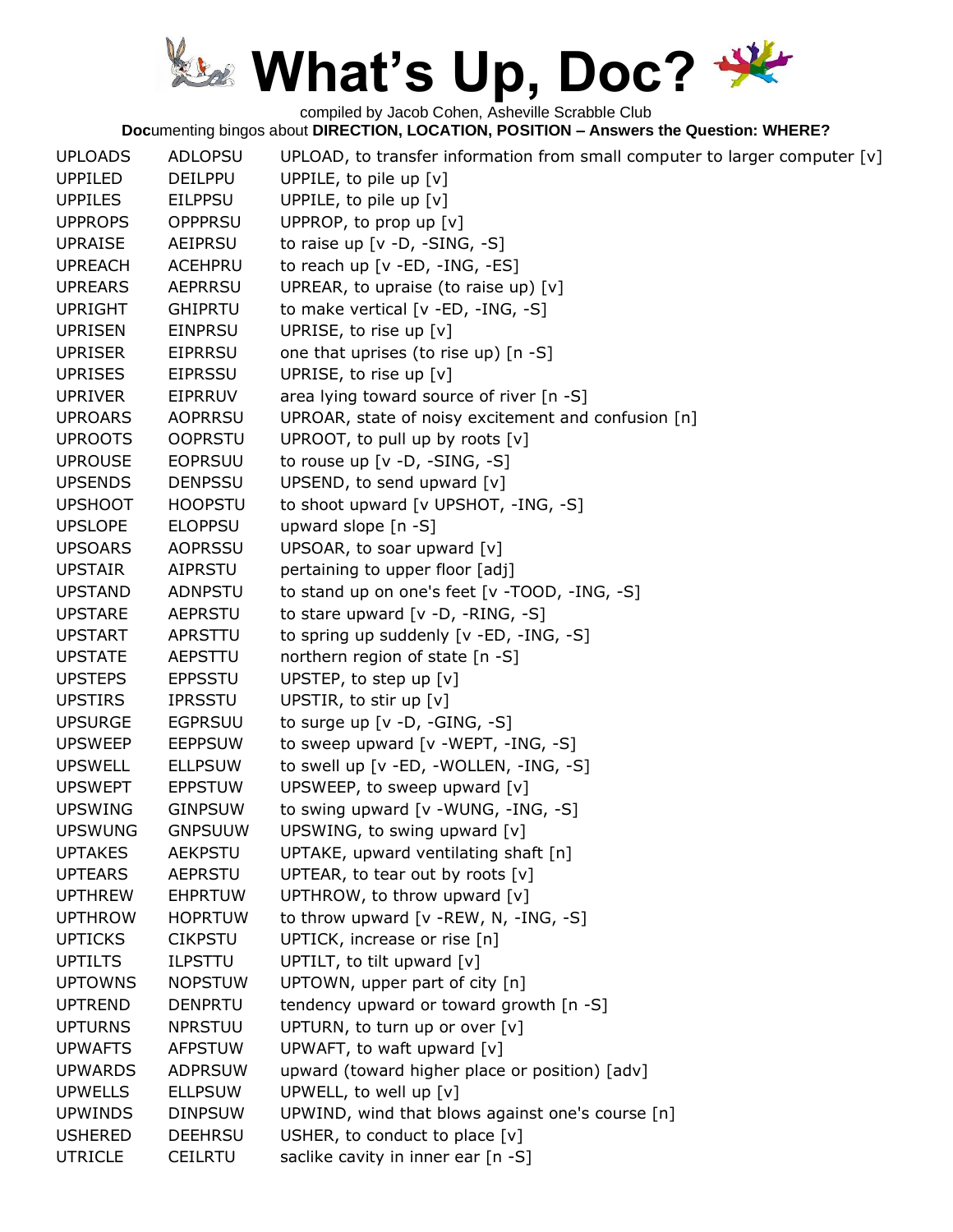

compiled by Jacob Cohen, Asheville Scrabble Club

**Doc**umenting bingos about **DIRECTION, LOCATION, POSITION – Answers the Question: WHERE?**

#### **V 7s**

| <b>VACUITY</b> | <b>ACITUVY</b> | empty space [n -TIES]                                                                              |
|----------------|----------------|----------------------------------------------------------------------------------------------------|
| <b>VACUUMS</b> | <b>ACMSUUV</b> | VACUUM, space entirely devoid of matter [n]                                                        |
| VALGOID        | ADGILOV        | VALGUS, position of joint that is abnormally turned outward [adj]                                  |
| VANWARD        | <b>AADNRVW</b> | toward front [adv]                                                                                 |
| <b>VAWARDS</b> | <b>AADRSVW</b> | VAWARD, foremost part [n]                                                                          |
| <b>VECTORS</b> | <b>CEORSTV</b> | VECTOR, to guide in flight by means of radioed directions [v]                                      |
| <b>VEERING</b> | <b>EEGINRV</b> | VEER, to change direction [v]                                                                      |
| <b>VENEERS</b> | <b>EEENRSV</b> | VENEER, to overlay with thin layers of material [v]                                                |
| <b>VENTAIL</b> | AEILNTV        | adjustable front of medieval helmet [n -S]                                                         |
| <b>VENTRAL</b> | <b>AELNRTV</b> | fin located on underside of fish [n -S]                                                            |
| <b>VERANDA</b> | <b>AADENRV</b> | type of porch (covered structure at entrance to building) [n -S]                                   |
| <b>VERGING</b> | <b>EGGINRV</b> | VERGE, to come near [v]                                                                            |
| <b>VERSANT</b> | <b>AENRSTV</b> | slope of mountain or mountain chain [n -S]                                                         |
| <b>VERTIGO</b> | <b>EGIORTV</b> | disordered state in which individual or his surroundings seem to whirl dizzily [n -GINES, -ES, -S] |
| <b>VETCHES</b> | <b>CEEHSTV</b> | VETCH, climbing plant [n]                                                                          |
| <b>VIBRATE</b> | ABEIRTV        | to move back and forth rapidly [v -D, -TING, -S]                                                   |
| <b>VICINAL</b> | ACIILNV        | nearby (near (situated within short distance)) [adj]                                               |
| <b>VIFFING</b> | <b>FFGIINV</b> | VIFF, to change direction abruptly of vertical take-off aircraft [v]                               |
| VILLAGE        | <b>AEGILLV</b> | small community in rural area [n -S]                                                               |
| VINIEST        | EIINSTV        | VINY, covered with vines [adj]                                                                     |
| <b>VIRGATE</b> | <b>AEGIRTV</b> | early English measure of land area [n -S]                                                          |
| <b>VIRGULE</b> | <b>EGILRUV</b> | diagonal printing mark used to separate alternatives [n -S]                                        |
| <b>VISCERA</b> | <b>ACEIRSV</b> | VISCUS, internal organ [n]                                                                         |
| <b>VISTAED</b> | <b>ADEISTV</b> | VISTA, distant view [adj]                                                                          |
| <b>VITRAIN</b> | AIINRTV        | material in vitreous layers of banded bituminous coal [n -S]                                       |
| <b>VULNING</b> | <b>GILNNUV</b> | VULN, to wound (to pass around object or fixed center) [v]                                         |
|                |                | <b>W 7s</b>                                                                                        |
| <b>WAFFING</b> | <b>AFFGINW</b> | WAFF, to wave (to move freely back and forth or up and down) [v]                                   |
| <b>WAFTAGE</b> | <b>AAEFGTW</b> | act of wafting (to carry lightly over air or water) [n -S]                                         |
| <b>WAFTERS</b> | <b>AEFRSTW</b> | WAFTER, one that wafts (to carry lightly over air or water) [n]                                    |
| WAFTING        | <b>AFGINTW</b> | WAFT, to carry lightly over air or water [v]                                                       |
| <b>WAFTURE</b> | <b>AEFRTUW</b> | waftage (act of wafting (to carry lightly over air or water)) [n -S]                               |
| WAIFING        | <b>AFGIINW</b> | WAIF, to throw away $[v]$                                                                          |
| <b>WALLING</b> | <b>AGILLNW</b> | WALL, to provide with wall (upright structure built to enclose area) [v]                           |
| <b>WALLOWS</b> | <b>ALLOSWW</b> | WALLOW, to roll about [v]                                                                          |
| <b>WAMUSES</b> | <b>AEMSSUW</b> | WAMUS, heavy outer jacket [n]                                                                      |
| WARDING        | ADGINRW        | WARD, to turn aside [v]                                                                            |
| WARHEAD        | <b>AADEHRW</b> | front part of missile containing explosive [n -S]                                                  |
| WARPAGE        | <b>AAEGPRW</b> | act of warping (to turn or twist out of shape) [n -S]                                              |
| <b>WARPERS</b> | <b>AEPRRSW</b> | WARPER, one that warps (to turn or twist out of shape) [n]                                         |
| WARPING        | AGINPRW        | WARP, to turn or twist out of shape [v]                                                            |
| <b>WARTIER</b> | <b>AEIRRTW</b> | WARTY, covered with warts [adj]                                                                    |
| <b>WATTEST</b> | AESTTTW        | WAT, wet (covered or saturated with liquid) [adj]                                                  |
| <b>WAVERED</b> | ADEERVW        | WAVER, to move back and forth [v]                                                                  |
| <b>WAVERER</b> | <b>AEERRVW</b> | one that wavers (to move back and forth) [n -S]                                                    |
| WAXABLE        | AABELWX        | WAX, to coat with wax (natural, heat-sensitive substance) [adj]                                    |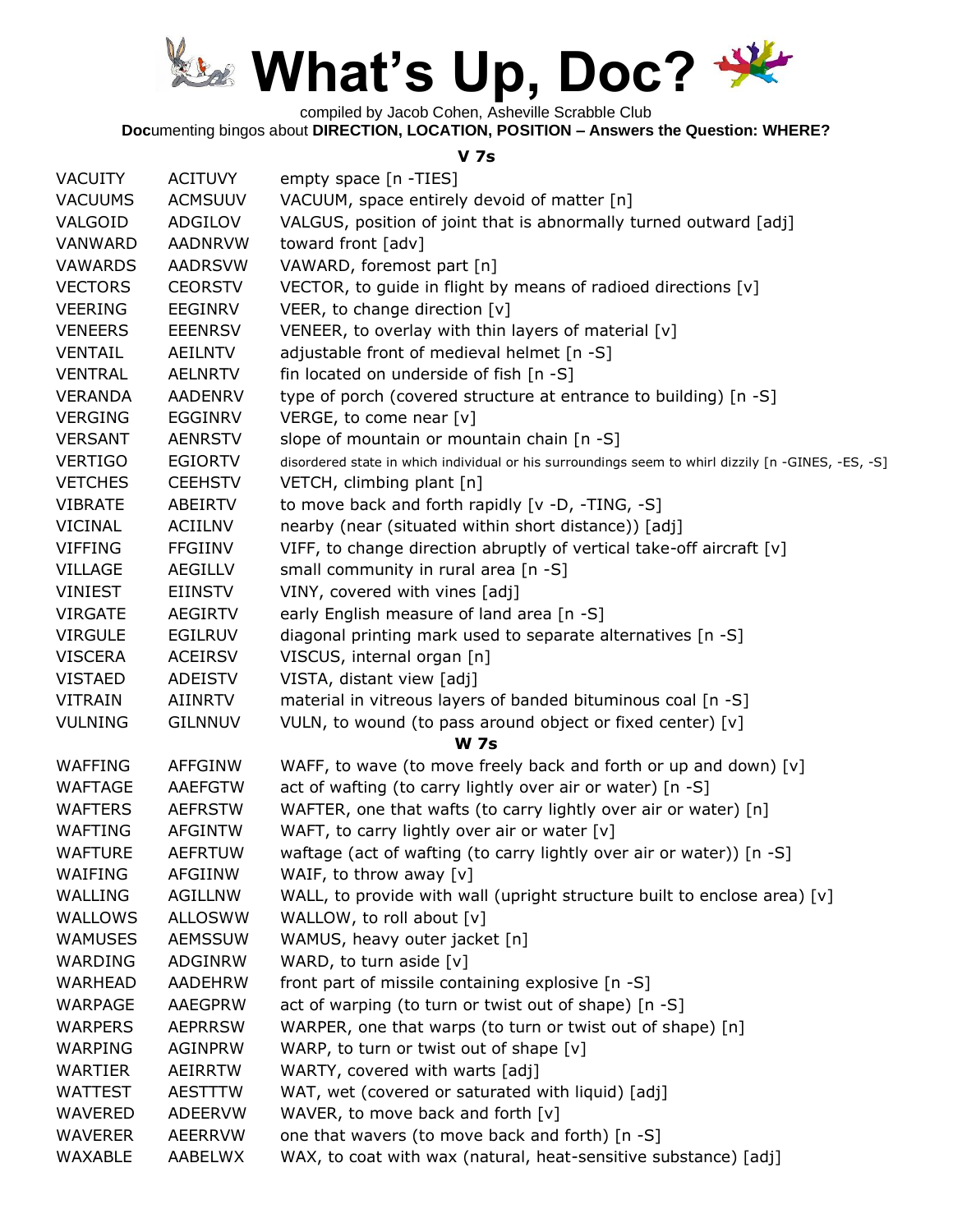compiled by Jacob Cohen, Asheville Scrabble Club

| <b>WAYBACK</b> | <b>AABCKWY</b> | interior area at back of vehicle [n -S]                                         |
|----------------|----------------|---------------------------------------------------------------------------------|
| <b>WAYLESS</b> | <b>AELSSWY</b> | having no road or path [adj]                                                    |
| <b>WAYMARK</b> | <b>AAKMRWY</b> | object that serves as guide for travelers [n -S]                                |
| WAYSIDE        | ADEISWY        | side of road [n -S]                                                             |
| WEEDBED        | <b>BDDEEEW</b> | area of body of water having many weeds [n -S]                                  |
| <b>WELLING</b> | EGILLNW        | WELL, to rise to surface and flow forth $[v]$                                   |
| <b>WELTERS</b> | <b>EELRSTW</b> | WELTER, to roll about [v]                                                       |
| <b>WESTERN</b> | <b>EENRSTW</b> | one who lives in west [n -S]                                                    |
| <b>WESTERS</b> | <b>EERSSTW</b> | WESTER, to move toward west [v]                                                 |
| WESTING        | <b>EGINSTW</b> | shifting west [n -S]                                                            |
| <b>WETNESS</b> | <b>EENSSTW</b> | state of being wet (covered or saturated with liquid) [n -ES]                   |
| <b>WETTEST</b> | <b>EESTTTW</b> | WET, covered or saturated with liquid [adj]                                     |
| <b>WHEELIE</b> | EEEHILW        | maneuver made on wheeled vehicle [n -S]                                         |
| <b>WHELMED</b> | <b>DEEHLMW</b> | WHELM, to cover with water [v]                                                  |
| WHIRLED        | <b>DEHILRW</b> | WHIRL, to revolve rapidly [v]                                                   |
| <b>WHIRLER</b> | EHILRRW        | one that whirls (to revolve rapidly) [n -S]                                     |
| <b>WHITHER</b> | <b>EHHIRTW</b> | to what place [adv]                                                             |
| <b>WHORLED</b> | <b>DEHLORW</b> | WHORL, to move in twisted or convoluted fashion [v]                             |
| WIDDLED        | <b>DDDEILW</b> | WIDDLE, to wriggle (to turn or twist in sinuous manner) [v]                     |
| <b>WIDDLES</b> | <b>DDEILSW</b> | WIDDLE, to wriggle (to turn or twist in sinuous manner) [v]                     |
| WIDEOUT        | <b>DEIOTUW</b> | receiver in football [n -S]                                                     |
| WIGGLED        | <b>DEGGILW</b> | WIGGLE, to move with short, quick movements from side to side [v]               |
| WIGGLER        | EGGILRW        | one that wiggles (to move with short, quick movements from side to side) [n -S] |
| <b>WIGGLES</b> | <b>EGGILSW</b> | WIGGLE, to move with short, quick movements from side to side [v]               |
| <b>WIGWAGS</b> | AGGISWW        | WIGWAG, to move back and forth [v]                                              |
| WILDCAT        | <b>ACDILTW</b> | to search for oil in area of doubtful productivity [v -TTED, -TTING, -S]        |
| <b>WINCERS</b> | <b>CEINRSW</b> | WINCER, one that winces (to flinch (to shrink back involuntarily)) [n]          |
| <b>WINCING</b> | <b>CGIINNW</b> | WINCE, to flinch (to shrink back involuntarily) [v]                             |
| WINDAGE        | ADEGINW        | effect of wind (air in natural motion) on projectile [n -S]                     |
| <b>WINDERS</b> | <b>DEINRSW</b> | WINDER, one that winds (to pass around object or fixed center) [n]              |
| WINDING        | <b>DGIINNW</b> | WIND, to pass around object or fixed center [v]                                 |
| WINDLED        | <b>DDEILNW</b> | WINDLE, to wind (to pass around object or fixed center) [v]                     |
| <b>WINDLES</b> | <b>DEILNSW</b> | WINDLE, to wind (to pass around object or fixed center) [v]                     |
| WINDWAY        | ADINWWY        | passage for air [n -S]                                                          |
| WINGMAN        | AGIMNNW        | pilot behind leader of flying formation [n -MEN]                                |
| WINKLED        | <b>DEIKLNW</b> | WINKLE, to displace, extract, or evict from position [v]                        |
| <b>WINKLER</b> | <b>EIKLNRW</b> | one that winkles (to displace, extract, or evict from position) [n -S]          |
| <b>WINKLES</b> | <b>EIKLNSW</b> | WINKLE, to displace, extract, or evict from position [v]                        |
| WIPEOUT        | <b>EIOPTUW</b> | fall from surfboard $[n -S]$                                                    |
| WISPIER        | <b>EIIPRSW</b> | WISPY, resembling wisp [adj]                                                    |
| WISPILY        | <b>IILPSWY</b> | in wispy (resembling wisp) manner [adv]                                         |
| WISPING        | <b>GIINPSW</b> | WISP, to twist into wisp (small bunch or bundle) [v]                            |
| WISPISH        | <b>HIIPSSW</b> | wispy (resembling wisp) [adj]                                                   |
| <b>WITHINS</b> | <b>HIINSTW</b> | WITHIN, interior place or area [n]                                              |
| <b>WITHOUT</b> | <b>HIOTTUW</b> | exterior place or area [n -S]                                                   |
| <b>WONKIER</b> | <b>EIKNORW</b> | WONKY, unsteady (firm in position) [adj]                                        |
| <b>WONKILY</b> | <b>IKLNOWY</b> | WONKY, unsteady (not steady (firm in position)) [adv]                           |